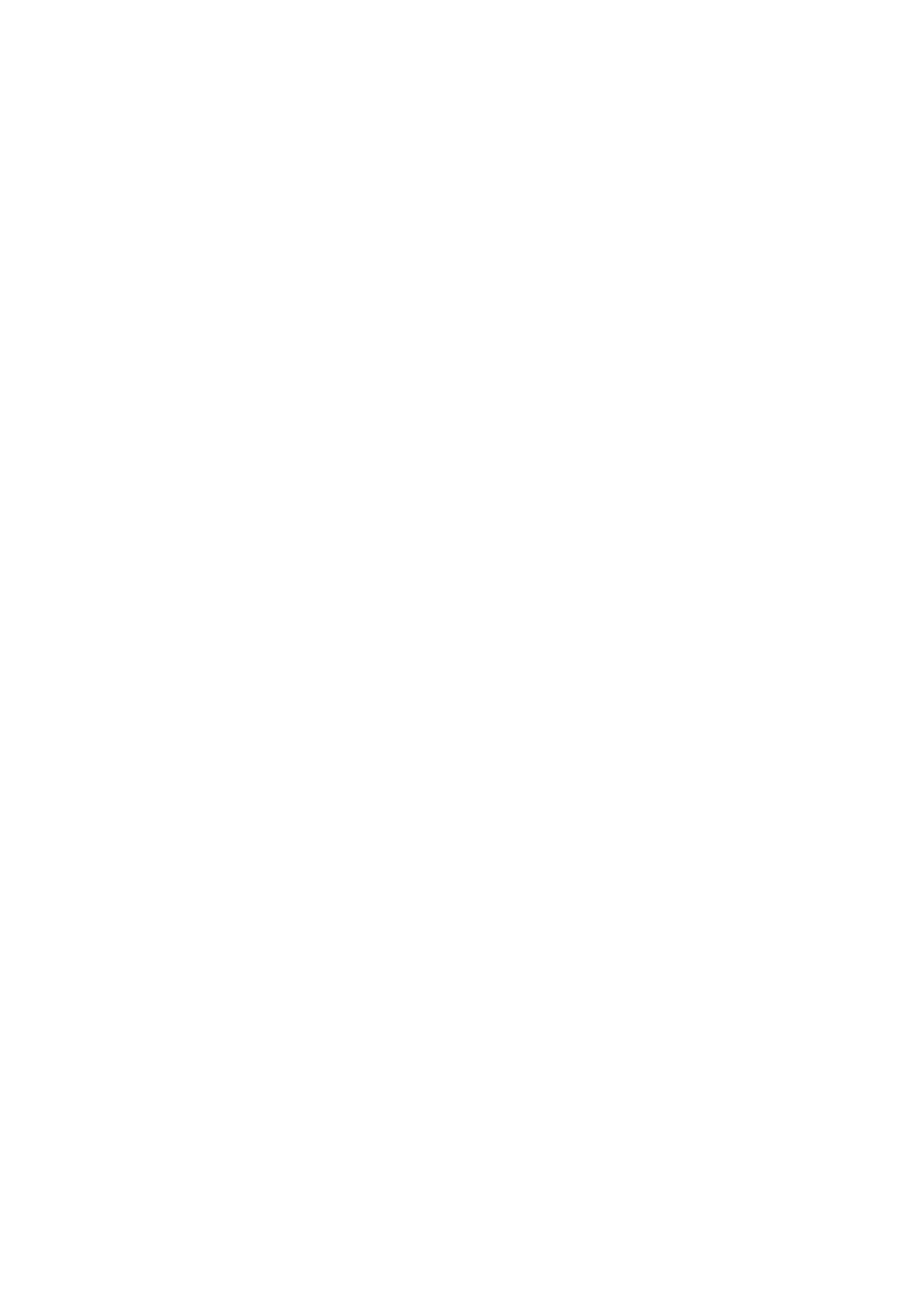**Report to the Spanish Government on the visit to Spain carried out by the European Committee for the Prevention of Torture and Inhuman or Degrading Treatment or Punishment (CPT)** 

**from 10 to 22 April 1994**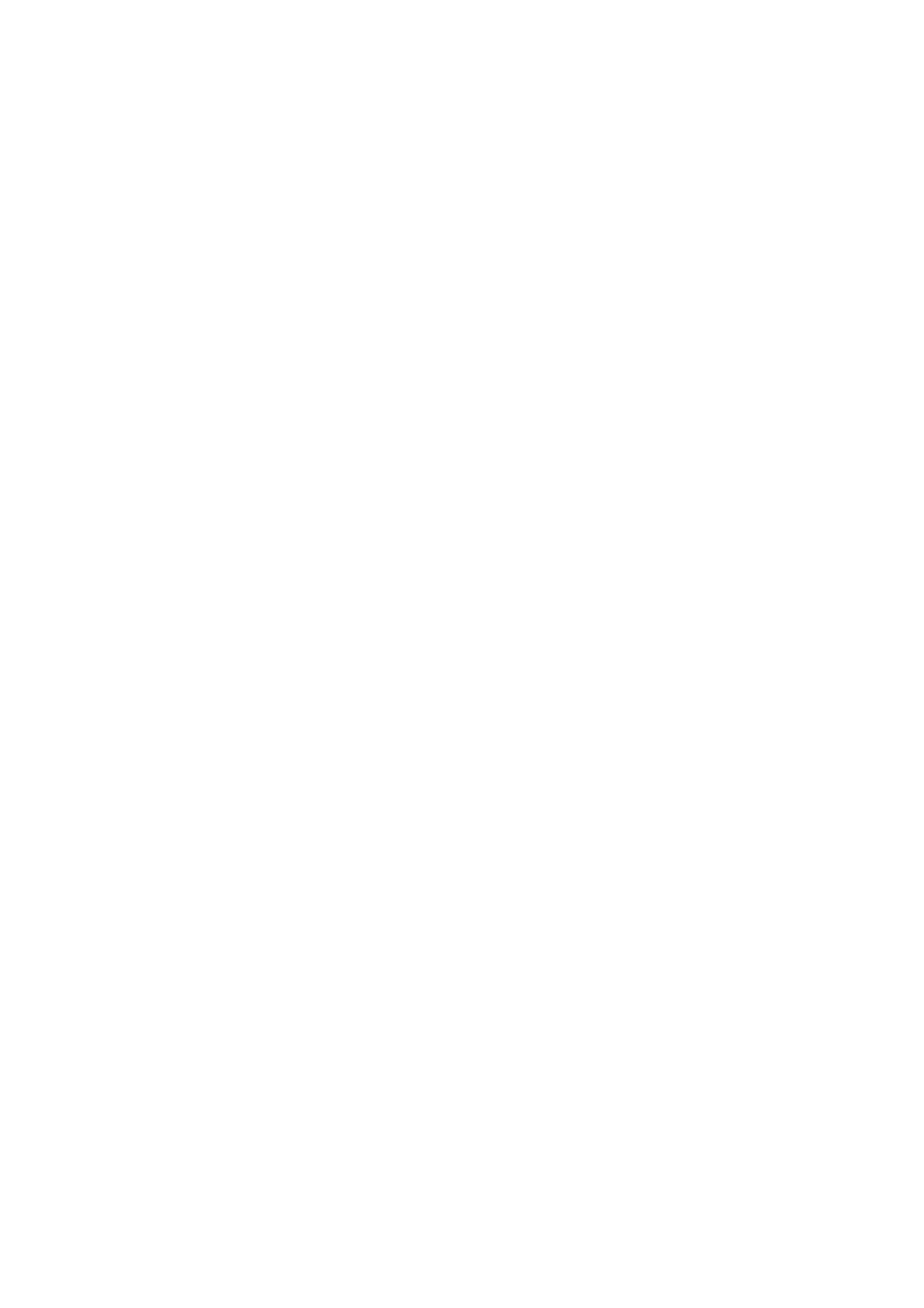# **CONTENTS**

# Page

| I.             |    |                |                                                                 |  |
|----------------|----|----------------|-----------------------------------------------------------------|--|
| A.             |    |                |                                                                 |  |
| <b>B.</b>      |    |                |                                                                 |  |
| $\mathbf{C}$ . |    |                |                                                                 |  |
| D.             |    |                |                                                                 |  |
| E.             |    |                |                                                                 |  |
|                |    |                |                                                                 |  |
| П.             |    |                | <b>FACTS FOUND DURING THE VISIT AND ACTION PROPOSED 15</b>      |  |
| A.             |    |                |                                                                 |  |
|                | 1. |                |                                                                 |  |
|                | 2. |                |                                                                 |  |
|                |    | a.             |                                                                 |  |
|                |    | $\mathbf b$ .  |                                                                 |  |
|                |    | $\mathbf{c}$ . |                                                                 |  |
|                |    | $d_{\cdot}$    |                                                                 |  |
|                |    | e.             |                                                                 |  |
|                |    | f.             |                                                                 |  |
|                | 3. |                |                                                                 |  |
|                |    | a.             |                                                                 |  |
|                |    | $\mathbf b$ .  |                                                                 |  |
|                |    | c.             |                                                                 |  |
|                |    | d.             |                                                                 |  |
|                |    | e.             | supervision of the situation of detained persons                |  |
|                |    | f.             |                                                                 |  |
|                |    | g.             | Organic Law No. 1/1992 on the protection of people's security33 |  |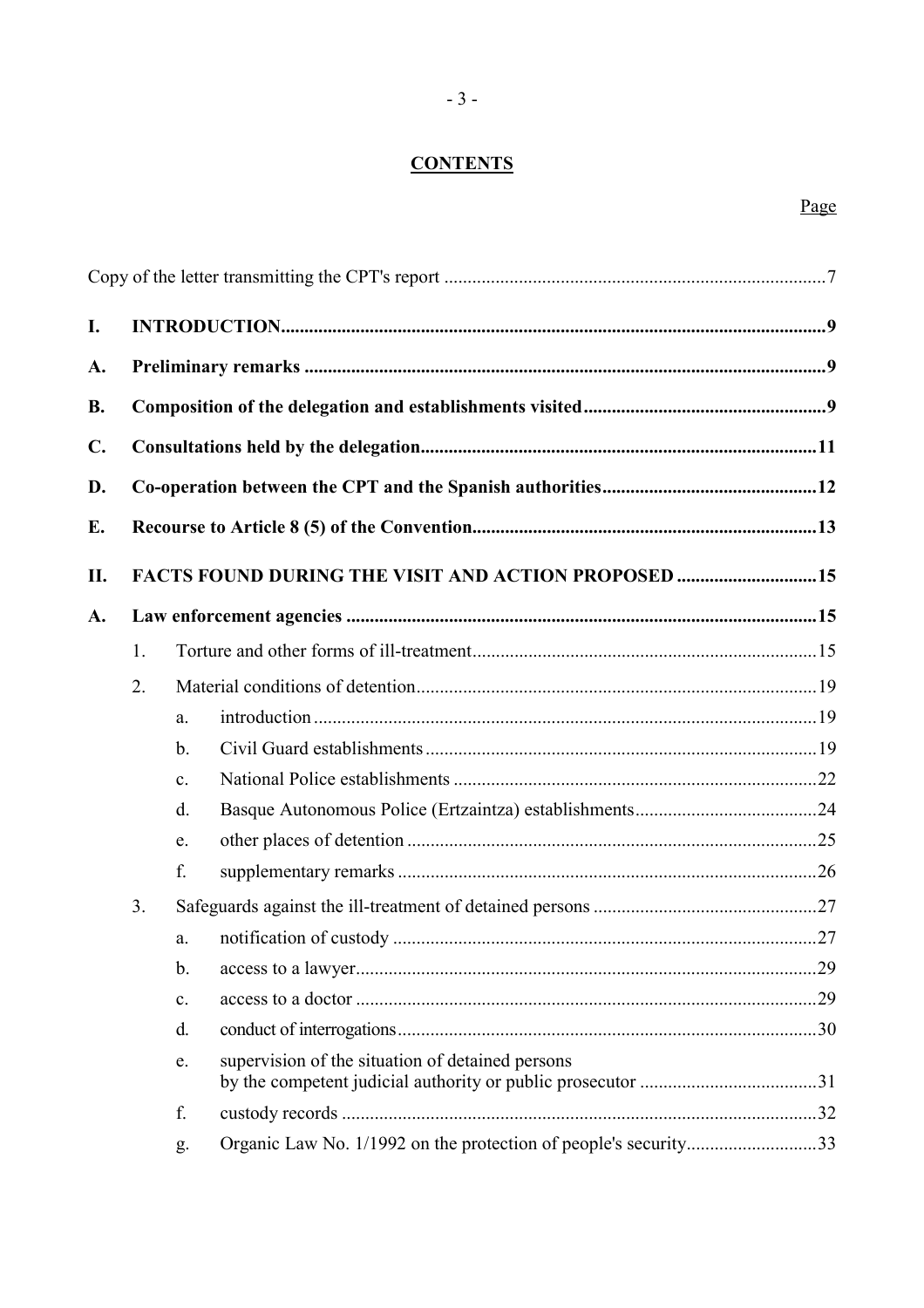| <b>B.</b>      |    |                                                            |             |  |  |
|----------------|----|------------------------------------------------------------|-------------|--|--|
|                | 1. |                                                            |             |  |  |
|                | 2. |                                                            |             |  |  |
|                | 3. |                                                            |             |  |  |
|                | 4. |                                                            |             |  |  |
| $\mathbf{C}$ . |    |                                                            |             |  |  |
|                | 1. |                                                            |             |  |  |
|                | 2. |                                                            |             |  |  |
|                | 3. | Treatment of prisoners considered as "extremely dangerous" |             |  |  |
|                | 4. |                                                            |             |  |  |
|                |    | a.                                                         |             |  |  |
|                |    | b.                                                         |             |  |  |
|                |    | $\mathbf{c}$ .                                             |             |  |  |
|                | 5. |                                                            |             |  |  |
|                |    | a.                                                         |             |  |  |
|                |    | $\mathbf b$ .                                              |             |  |  |
|                |    |                                                            | $\dot{l}$ . |  |  |
|                |    |                                                            | ii.         |  |  |
|                |    |                                                            | iii.        |  |  |
|                |    |                                                            | iv.         |  |  |
|                |    |                                                            | ν.          |  |  |
|                |    | $\mathbf{c}$ .                                             |             |  |  |
|                |    | $\mathbf{d}$ .                                             |             |  |  |
|                | 6. |                                                            |             |  |  |
|                |    | a.                                                         |             |  |  |
|                |    | $\mathbf b$ .                                              |             |  |  |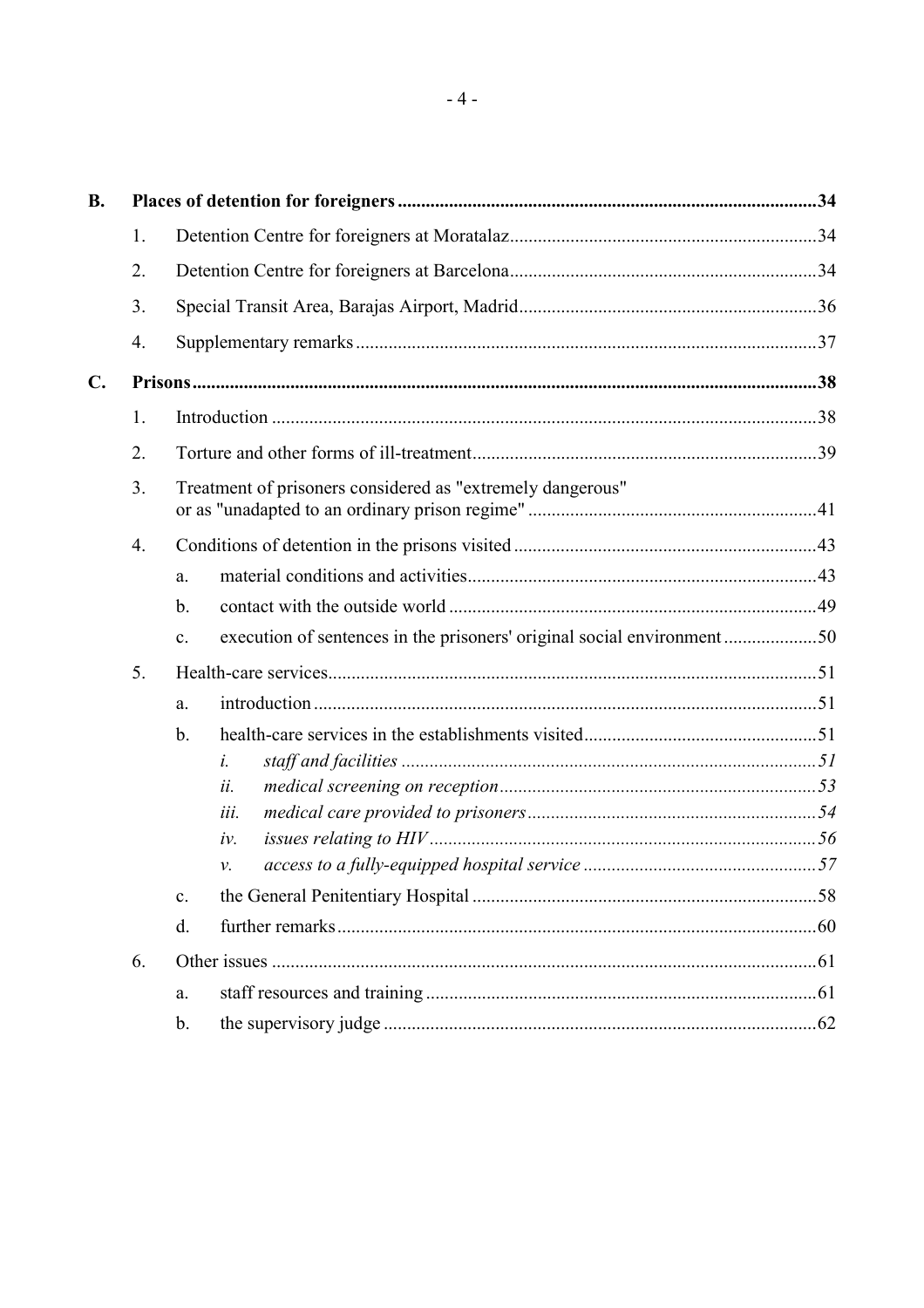| D.             |                  |                                                                              |  |  |  |  |
|----------------|------------------|------------------------------------------------------------------------------|--|--|--|--|
|                | $\mathbf{1}$ .   |                                                                              |  |  |  |  |
|                | 2.               |                                                                              |  |  |  |  |
|                | 3 <sub>1</sub>   |                                                                              |  |  |  |  |
|                | $\overline{4}$ . |                                                                              |  |  |  |  |
| E.             |                  |                                                                              |  |  |  |  |
| III.           |                  |                                                                              |  |  |  |  |
| A.             |                  |                                                                              |  |  |  |  |
| <b>B.</b>      |                  |                                                                              |  |  |  |  |
| $\mathbf{C}$ . |                  |                                                                              |  |  |  |  |
| D.             |                  |                                                                              |  |  |  |  |
| E.             |                  |                                                                              |  |  |  |  |
| F.             |                  | Action on the CPT's recommendations, comments and requests for information74 |  |  |  |  |
|                |                  | <b>APPENDIX I:</b>                                                           |  |  |  |  |
|                |                  | SUMMARY OF THE CPT'S RECOMMENDATIONS,                                        |  |  |  |  |
|                |                  | <b>APPENDIX II:</b>                                                          |  |  |  |  |
|                |                  | LIST OF THE NATIONAL AUTHORITIES                                             |  |  |  |  |
|                |                  | AND NON-GOVERNMENTAL ORGANISATIONS                                           |  |  |  |  |
|                |                  |                                                                              |  |  |  |  |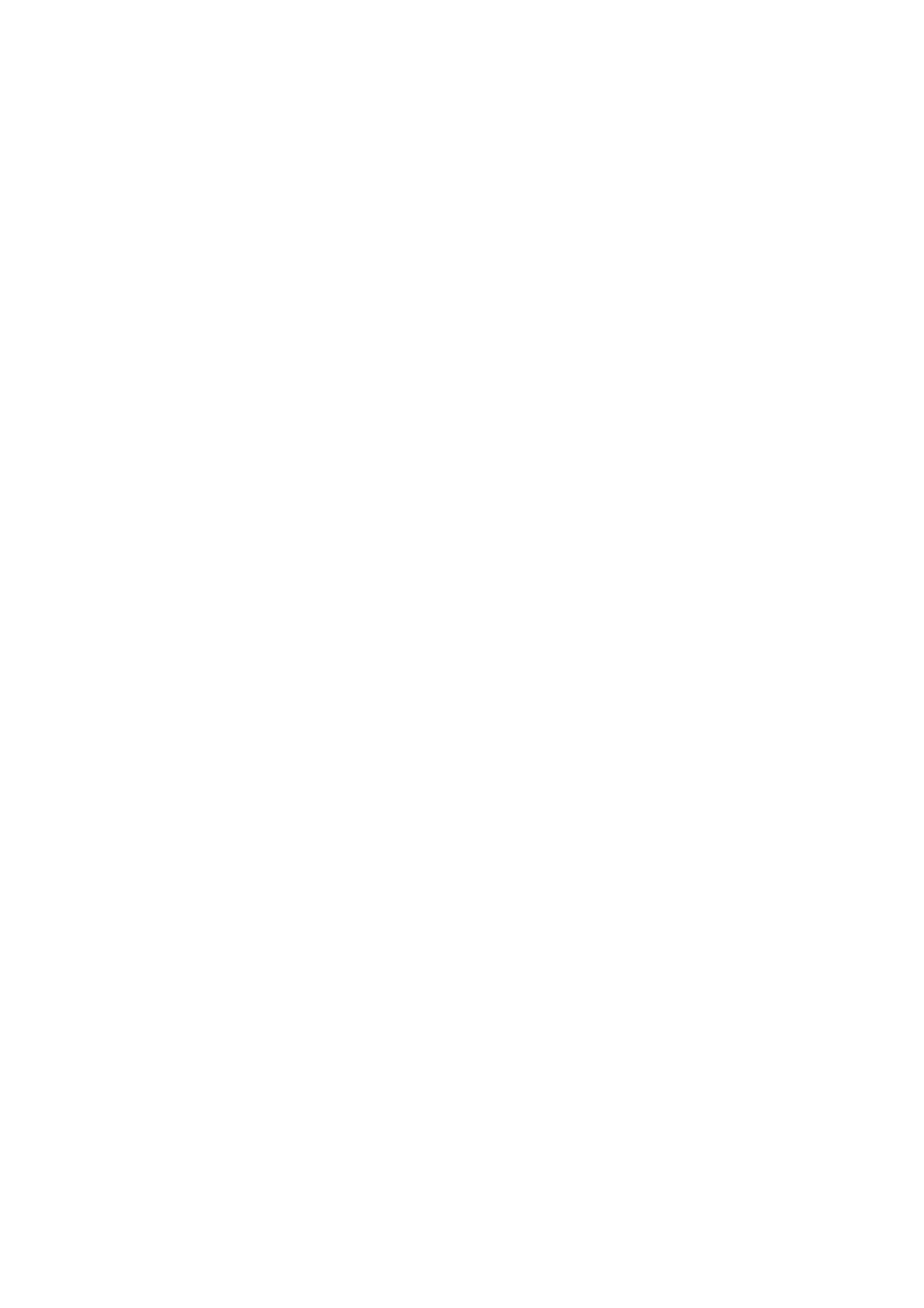#### <span id="page-8-0"></span>Copy of the letter transmitting the CPT's report

Strasbourg, 15 December 1994

Dear Mr Borrego,

 In pursuance of Article 10, paragraph 1, of the European Convention for the prevention of torture and inhuman or degrading treatment or punishment, I have the honour to enclose herewith the report to the Government of Spain drawn up by the European Committee for the prevention of torture and inhuman or degrading treatment or punishment (CPT) after its visit to Spain from 10 to 22 April 1994. The report was adopted by the CPT at its twenty-third meeting, held from 28 November to 2 December 1994.

 I would draw your attention in particular to paragraphs 33, 43 and 175 of the report, in which the CPT requests that certain information be provided within three months, as well as to paragraph 229, in which the Committee requests the Spanish authorities to provide within twelve months a report on action taken upon its report as a whole. The CPT would ask, in the event of the latter report being forwarded in Spanish, that it be accompanied by an English or French translation.

 I am at your entire disposal if you have any questions concerning either the CPT's report or the future procedure.

Finally, I would be grateful if you could acknowledge receipt of this letter.

Yours sincerely,

Claude NICOLAY President of the European Committee for the prevention of torture and inhuman or degrading treatment or punishment

**Mr Javier BORREGO BORREGO**

Abogado del Estado Dirección General del Servicio Jurídico del Estado Calle Ayala, N° 5 MADRID 28001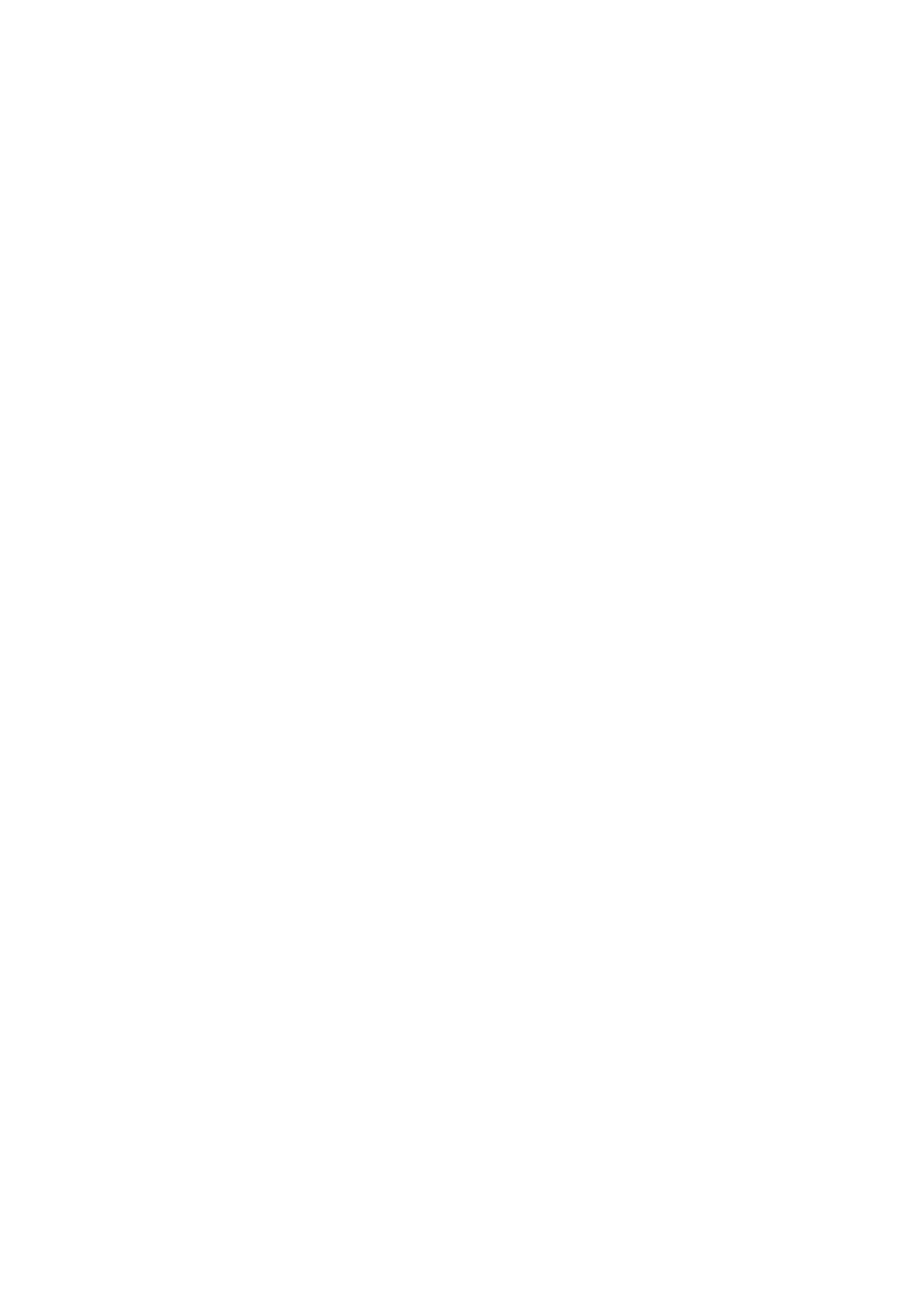#### <span id="page-10-0"></span>**I. INTRODUCTION**

#### **A. Preliminary remarks**

1. In pursuance of Article 7 of the European Convention for the prevention of torture and inhuman or degrading treatment or punishment (hereinafter referred to as "the Convention"), a delegation of the CPT carried out a visit to Spain from 10 to 22 April 1994.

 The visit formed part of the CPT's programme of periodic visits for 1994, and was the second periodic visit to Spain to be carried out by the Committee (the first visit taking place in April 1991). It should be carefully distinguished from the visit which occurred from 10 to 14 June 1994. The latter visit was one which the CPT considered "to be required in the circumstances" (cf. Article 7, paragraph 1, of the Convention), and was triggered by allegations of severe ill-treatment of persons detained by the Civil Guard received at the beginning of June 1994.

2. The report on the June visit has already been forwarded to the Spanish Government (cf. Part III hereof) and it shall be referred to herein when appropriate. Reference shall also be made to the comments forwarded to the Spanish authorities by letter of 15 March 1994, concerning the response of those authorities to the report drawn up by the CPT following its first periodic visit to Spain.

#### **B. Composition of the delegation and establishments visited**

- 3. The delegation consisted of the following Committee members:
	- Mr Claude NICOLAY, President of the CPT (Head of Delegation);
	- Mr Constantin ECONOMIDES;
	- Mrs Nadia GEVERS LEUVEN-LACHINSKY;
	- Mr José VIEIRA MESOUITA:
	- Mr Ivan ZAKINE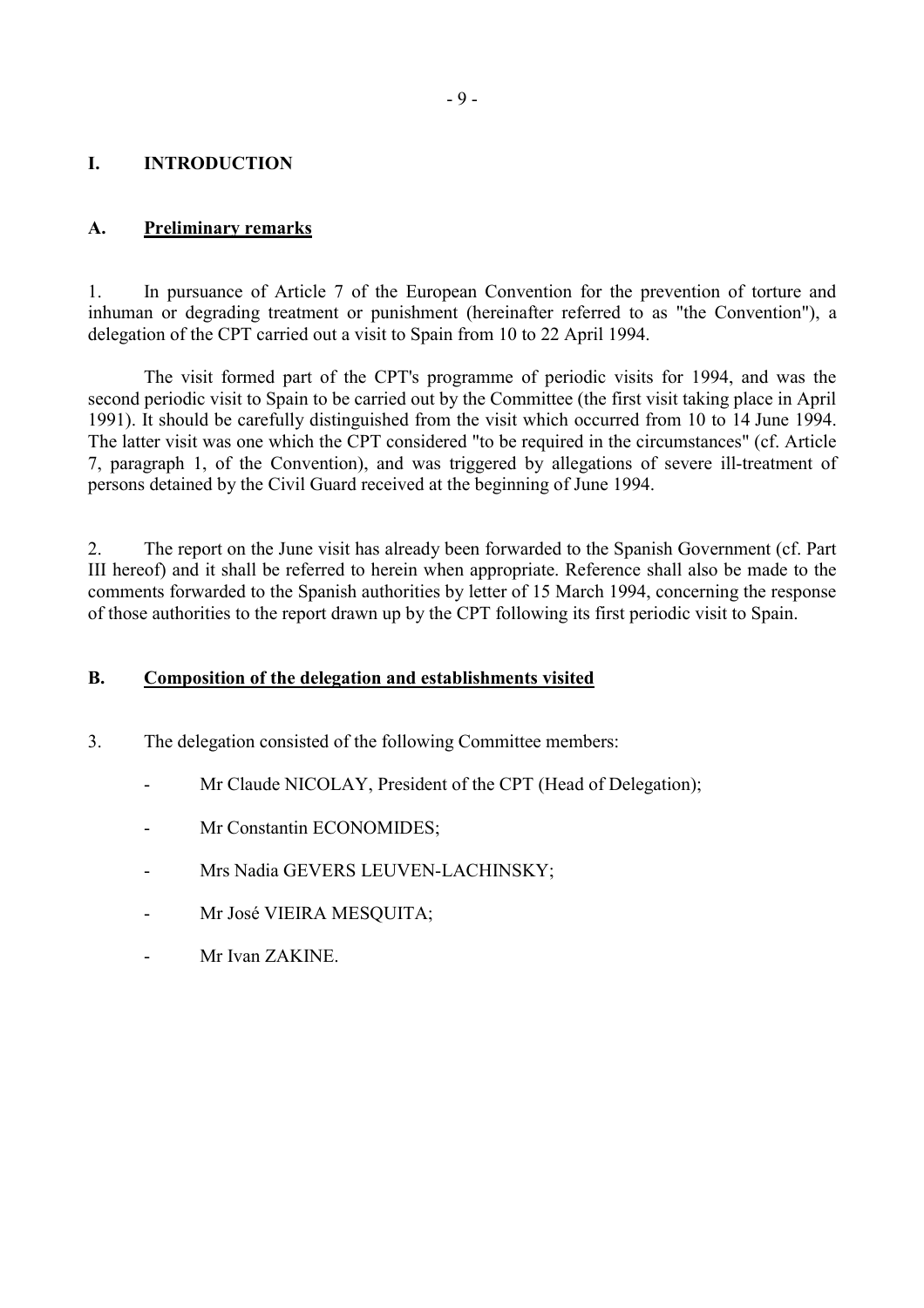The delegation was assisted by:

- Mr Timothy HARDING, Professor at the Institute of Forensic Medicine, Geneva (expert);
- Mr Ole Vedel RASMUSSEN, Surgeon at Bispebjerg Hospital, Copenhagen (expert);
- Mrs Danielle GREE (interpreter) (from 16 to 22 April 1994);
- Mr Eduardo KAHANE (interpreter);
- Mr Claude LORD (interpreter);
- Mrs Viviane PARRA IDREOS (interpreter);
- Ms Melanie ROE (interpreter).

The delegation was also accompanied by the following members of the CPT's Secretariat:

- Mr Trevor STEVENS, Secretary of the CPT;
- Mr Jan MALINOWSKI.
- 4. The delegation visited the following places of detention:

#### Prison establishments

- Barcelona Prison for Men (Modelo)
- Madrid I Prison (Carabanchel Hombres)
- Madrid Prison for Women (Carabanchel Mujeres)
- General Penitentiary Hospital (Carabanchel)

#### National Police Stations

- Area 1 District, Calle Guipúzcoa, La Verneda, Barcelona
- Police Headquarters, Via Laietana, Barcelona
- Central District, Calle Gordoniz, Bilbao
- Central Duty Inspection (Puerta del Sol), Calle Marqués de Pontejos, Madrid
- Central District, Calle de la Luna, Madrid
- Arganzuela District, Ronda de Toledo, Madrid
- Minors Police Unit (Grume), Calle Hermenegilda Martínez, Madrid
- Barajas Airport District, Barajas, Madrid
- Parla Police Station, Juan Carlos I, Parla, Madrid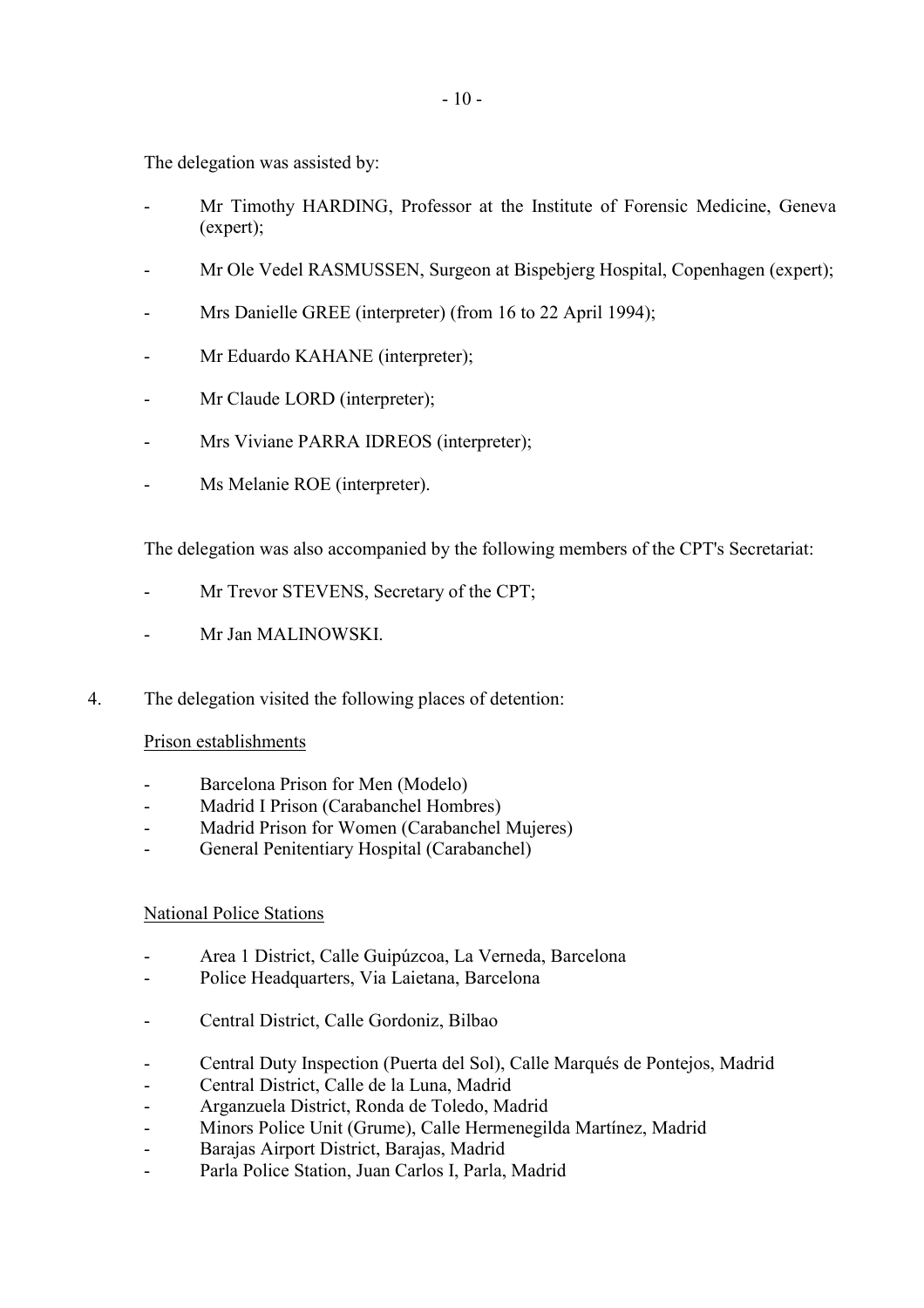#### <span id="page-12-0"></span>Civil Guard establishments

- La Salve District Barracks, Plaza de la Salve, Bilbao
- General Directorate, Calle Guzmán el Bueno, Madrid
- Outer Madrid Headquarters, Sector Escultores, Tres Cantos, Madrid
- Guipúzcoa Headquarters, San Sebastián

#### Basque Autonomous Police (Ertzaintza)

- Ertzaintza Station, Plaza Easo, San Sebastián
- Ertzaintza Station, Sestao
- Ertzaintza Station, Tolosa

#### Other places of detention

- Joint Municipal and National Police Station, Las Ramblas, Barcelona
- Detention Centre for foreigners, Calle Guipúzcoa, La Verneda, Barcelona
- Penitentiary Unit, Terrassa Hospital, Barcelona
- Municipal Police Headquarters, Bilbao
- Cells at the Audiencia Nacional, Madrid
- Detention and Reform Centre for Minors "El Madroño", Madrid
- Detention and Reform Centre for Minors "Renasco", Madrid
- Detention Centre for foreigners, Calle la Tacona, Moratalaz, Madrid
- Special Transit Area, Barajas Airport, Madrid

 In addition, a number of detained persons were interviewed, and specific matters were examined, at:

- Mental Hospital, Santa Coloma, Barcelona
- Logroño Prison
- Madrid II Prison (Alcalá-Meco)
- Madrid III Prison (Valdemoro)
- Gregorio Marañón Hospital, Madrid

#### **C. Consultations held by the delegation**

5. The delegation held consultations with the national authorities and with representatives of non-governmental organisations active in areas of concern to the CPT. In addition, numerous meetings were held with local officials in charge of the places visited.

 A list of the authorities and organisations with which the delegation held talks is set out in Appendix II to this report.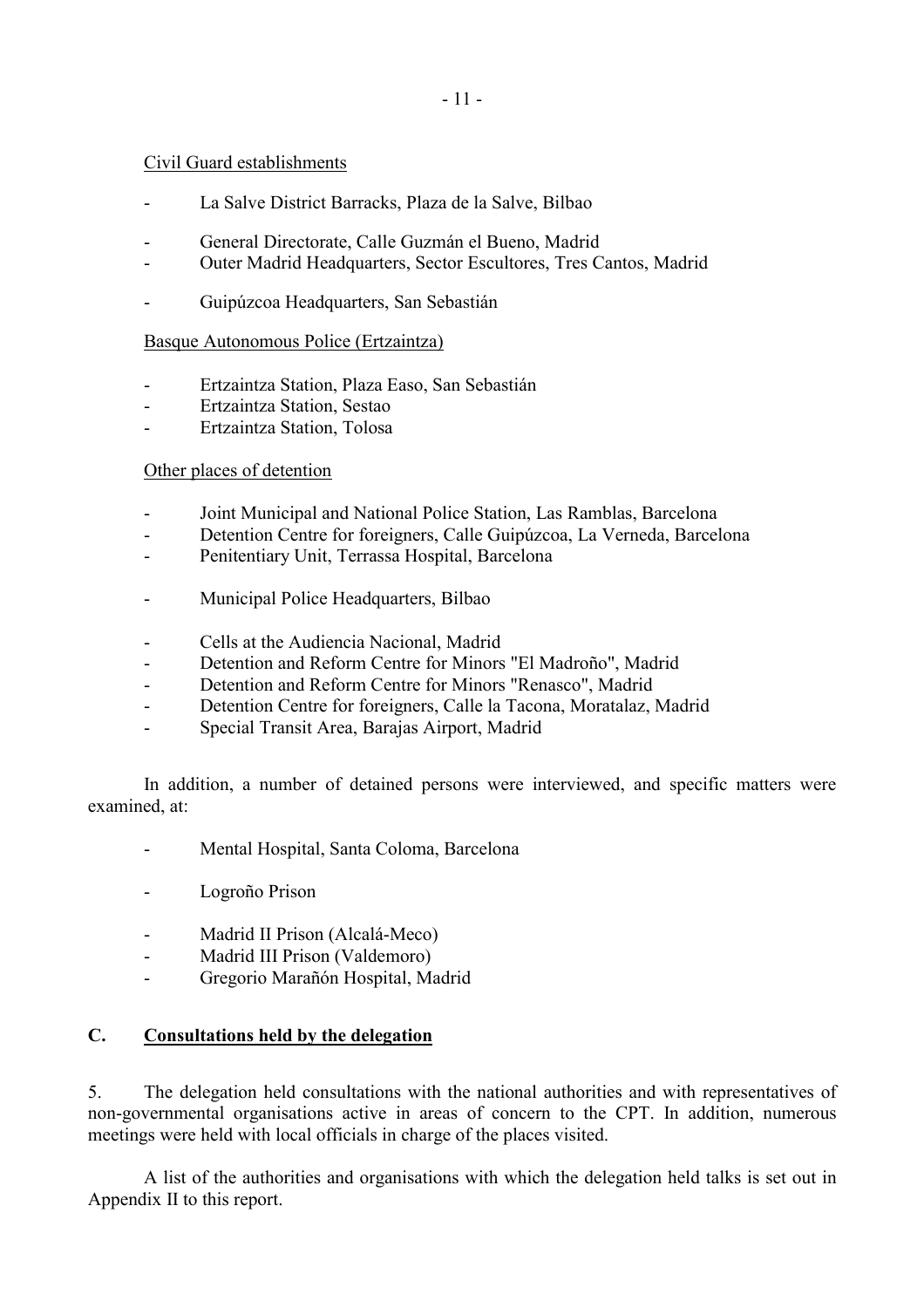# <span id="page-13-0"></span>**D. Co-operation between the CPT and the Spanish authorities**

6. Fruitful discussions were held with the Minister for Justice, Mr Belloch, and senior officials of his Ministry, at both the outset and end of the visit. The CPT is most grateful to the Minister for the substantial amount of time he devoted to discussions with its delegation.

7. The delegation also had useful meetings with the Ministers for Health and for the Interior and senior officials of those Ministries.

 The delegation was concerned that the Minister for the Interior and his officials were not aware of the letter which had been sent to the Spanish authorities by the CPT on 15 March 1994. However, by the end of the visit, the Ministry had furnished the delegation with a substantial answer to several of the matters falling under their competence which had been raised in that letter.

8. The delegation had interesting discussions with the acting Ombudsman (Defensor del Pueblo) and staff of the Ombudsman's office as well as with the State Public Prosecutor and judges at the Audiencia Nacional.

9. The delegation also met officials of the Basque and Catalan autonomous communities (both of which have functions in areas of concern to the CPT), including the respective Ombudsmen. These meetings gave rise to very useful exchanges of views.

10. On the whole, the delegation received a very satisfactory reception from both the management and staff at the places of detention visited, including those which had not been notified in advance.

 The delegation suffered short delays of some 15 to 20 minutes on its arrival at a few of the places of detention visited (Civil Guard Headquarters in Madrid, Madrid III Prison at Valdemoro, the Bilbao Municipal Police Headquarters). More significantly, there was a delay of approximately 40 minutes before the delegation could begin its visit to the detention area of the Guipúzcoa Headquarters of the Civil Guard at "El Antiguo" in San Sebastián. This delay appeared to be caused by the unwillingness of the components of the chain of command to take responsibility and allow the CPT's delegation to proceed with its work, despite the credentials issued by the Vice-president of the Government of Spain produced by the members of the delegation.

 The above delays highlight **the need for States Parties to disseminate to all the relevant authorities, at the appropriate time, detailed information on the CPT's mandate and the obligations of the authorities concerned.** 

11. Of course, **it is also important that the contents of visit reports drawn up by the CPT are brought to the attention of all the relevant authorities in an appropriate form.** In this respect, the Committee must point out that the authorities in charge of certain places visited (e.g. the Headquarters of the Municipal Police in Bilbao and the Moratalaz Detention Centre for foreigners) stated that they had no knowledge of the observations that had been made by the CPT concerning those places in its 1991 report.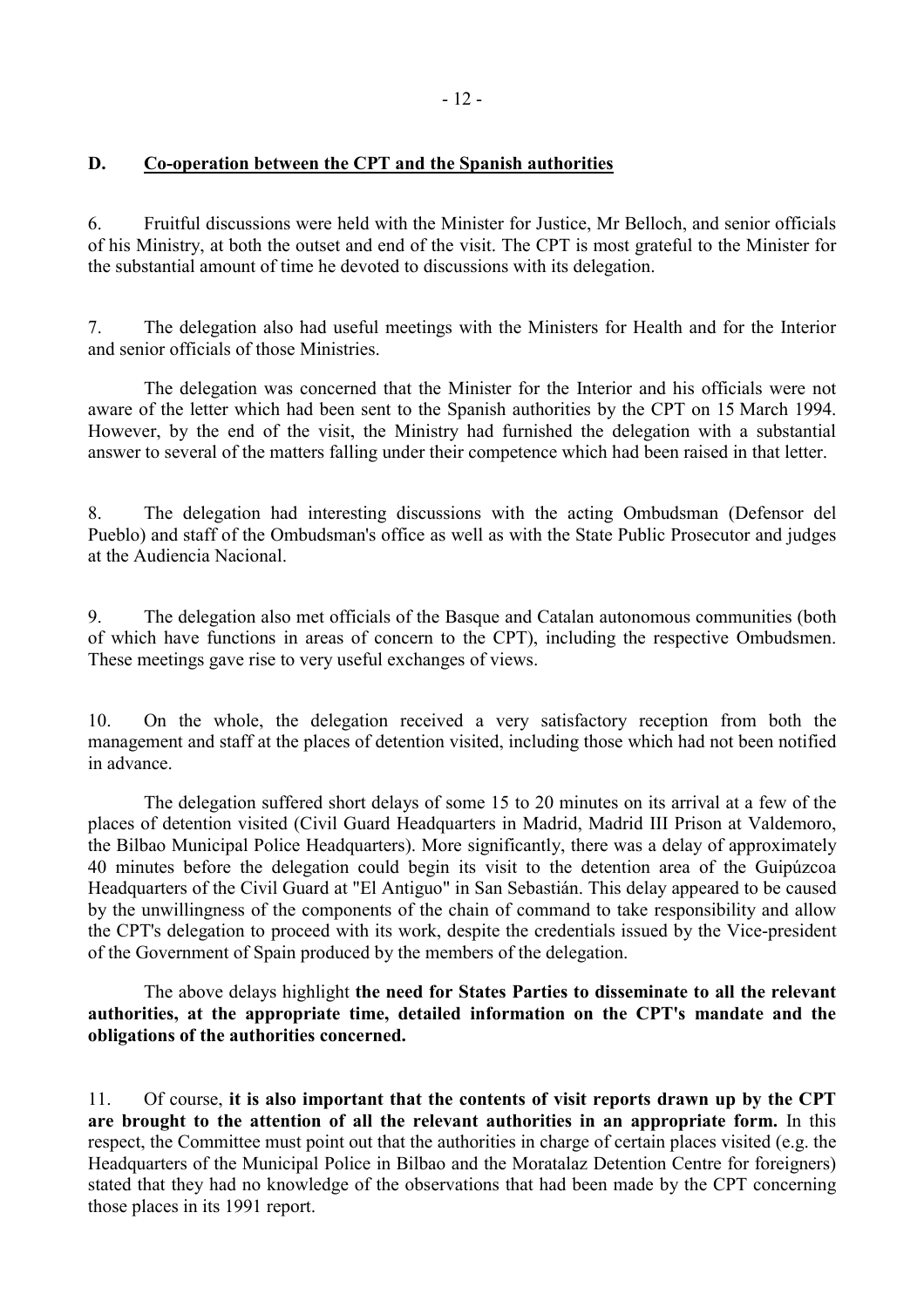<span id="page-14-0"></span>12. Finally, the CPT wishes to express its sincere appreciation for the considerable assistance provided to its delegation by Mr Javier Borrego, State Advocate at the Ministry of Justice, not only during but also before and after the CPT's visit to Spain. The Committee is also grateful for the assistance provided in their respective autonomous communities by Mr José Luis Aurtenetxe, Head of Legal Affairs of the Basque Department of Interior, and Ignasi García i Clavell, Director General of the Catalan Prison and Rehabilitation Services.

#### **E. Recourse to Article 8 (5) of the Convention**

13. During the meeting held with the Spanish authorities at the end of the visit, the CPT's delegation invoked Article 8 (5) of the Convention and made immediate observations in respect of three matters which, in its opinion, required urgent action: the Central Duty Inspection of the National Police in Madrid (Puerta del Sol), Calle del Marqués de Pontejos; the Guipúzcoa Headquarters of the Civil Guard in San Sebastián; and the psychiatric unit in the General Penitentiary Hospital (Carabanchel) in Madrid.

14. The cells of the Central Duty Inspection had already been examined during the 1991 visit, and it had subsequently been recommended that the possibility be explored of withdrawing them from service. The CPT's delegation found that they were still being used and that no significant improvements had been made to them since the previous visit (cf. paragraphs 41 and 42).

 Conditions of detention at the Guipúzcoa Headquarters of the Civil Guard were quite unacceptable; the state of this establishment's cells at the time of the visit was such that they were not apt for any detention purposes whatsoever, regardless of the length of detention (cf. paragraphs 32 and 33).

 As regards the psychiatric unit situated in the basement of the General Penitentiary Hospital, prisoners were kept there for prolonged periods of time in a setting that can only be classified as anti-therapeutic (cf. paragraph 175).

 All three merited the immediate recommendation that they be substantially improved without delay or withdrawn from service. The delegation requested that the Spanish authorities submit a report within six months of the visit, informing it of the measures taken in this connection.

15. During the final talks, the CPT's delegation was informed that the entire General Penitentiary Hospital in Madrid was scheduled to close on 15 October 1994, and further information on all three of the matters which were the subject of immediate observations was subsequently provided by the Spanish authorities on 22 November 1994. This information shall be examined in the relevant sections of this report (cf. paragraphs 33, 43 and 175).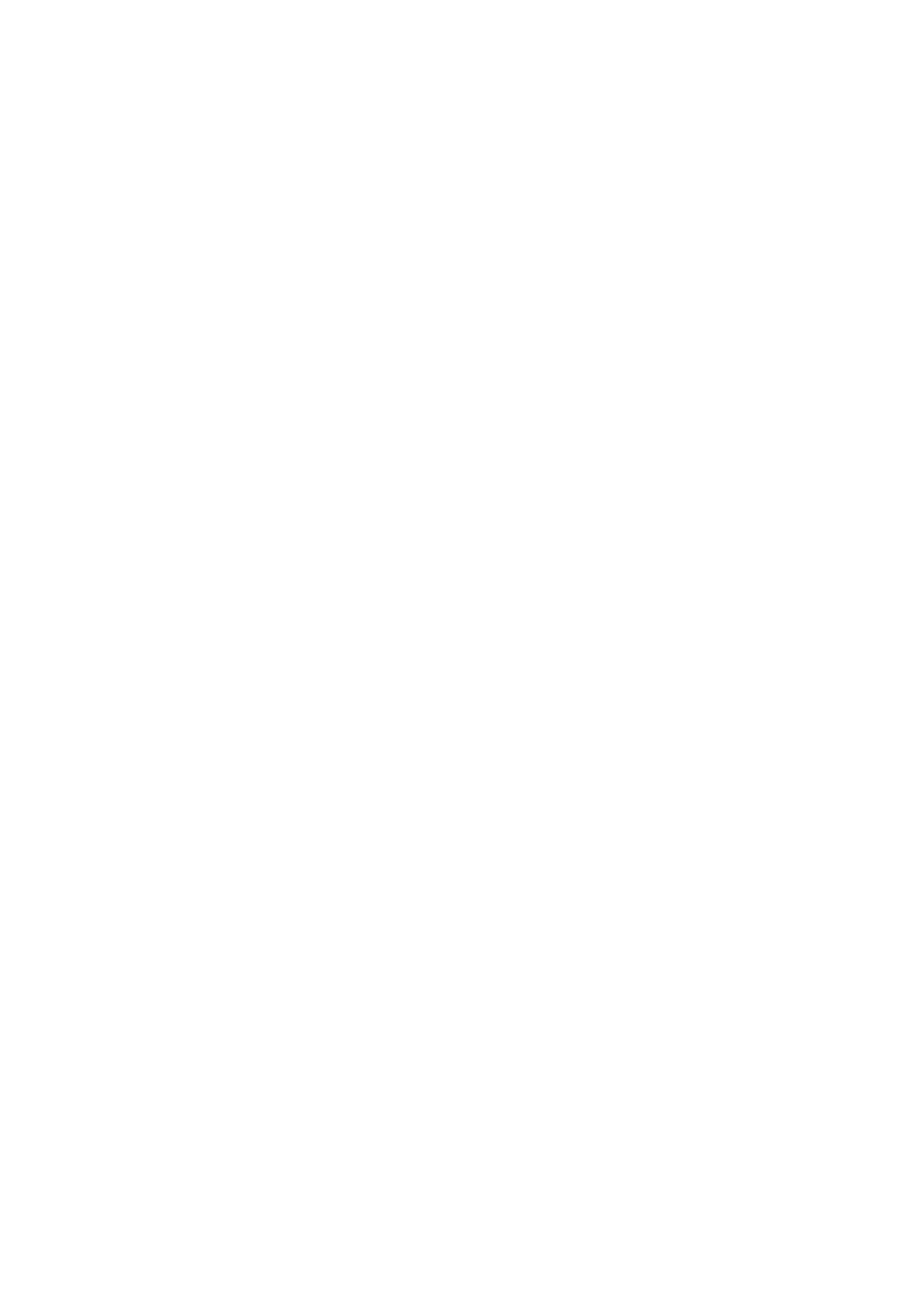#### <span id="page-16-0"></span>**II. FACTS FOUND DURING THE VISIT AND ACTION PROPOSED**

#### **A. Law enforcement agencies**

#### **1. Torture and other forms of ill-treatment**

16. In the course of the second periodic visit, a number of persons interviewed by the delegation alleged that they had been subjected to **torture and/or other forms of severe ill-treatment** while in the custody of the Civil Guard, both in the region where they had been arrested and subsequently in the Civil Guard Headquarters in Madrid. All of them had been arrested in connection with terrorist-related activities, linked to the ETA or Terra Lliure groups. The forms of ill-treatment alleged were much the same as those described in paragraph 19 of the report on the first periodic visit, particularly frequent reference being made to asphyxiation by the placing of a plastic bag over the head and various types of blows.

 Some of the allegations related to periods of custody approximately eighteen months to two years prior to the second periodic visit. This was the case, for example, of the persons interviewed who had been arrested in relation to the activities of Terra Lliure. However, other allegations related to quite recent periods of custody, i.e. within the previous six months. The most recent allegations were made by several persons who had been arrested in Berriozar on 16 March 1994, i.e. approximately one month prior to the visit.

17. The delegation was put in possession of a dossier concerning the arrests of some 30 Terra Lliure suspects in June/July 1992; it contained a significant number of allegations of torture and other forms of severe ill-treatment. As regards more particularly one of the persons concerned who was interviewed by the delegation, medical reports were presented in support of his allegations. These reports recorded bruising in the left palpebral region and a fracture of the left malar bone, and the person alleged that he had received this injury when pushed against a pillar while detained in the Civil Guard Headquarters in Madrid. Bruising in the region of the left eye was also recorded in the report drawn up by the forensic doctor who examined this person during his custody in Madrid, but the doctor suggested that it could have been caused by "restraint manoeuvres". A formal complaint of ill-treatment lodged by the person concerned was subsequently dismissed by the courts.

18. Medical information concerning another person interviewed by the delegation - who was arrested in the Basque country on 27 October 1993 and alleged that he had been subjected to asphyxiation, blows and electric shocks - was forwarded to the CPT by the Spanish authorities after the visit. The CPT notes from this information that the forensic doctor who examined the person concerned while in custody in Madrid recorded that there were no traces of injury; however, a report subsequently drawn up by a forensic doctor in San Sebastián records several haematomas and ecchymoses, the evolution of which was said to be consistent with the person's allegations (on the other hand, the doctor considered that a mark on the left ear was not consistent with the person's allegations of having received electric shocks on that part of his body).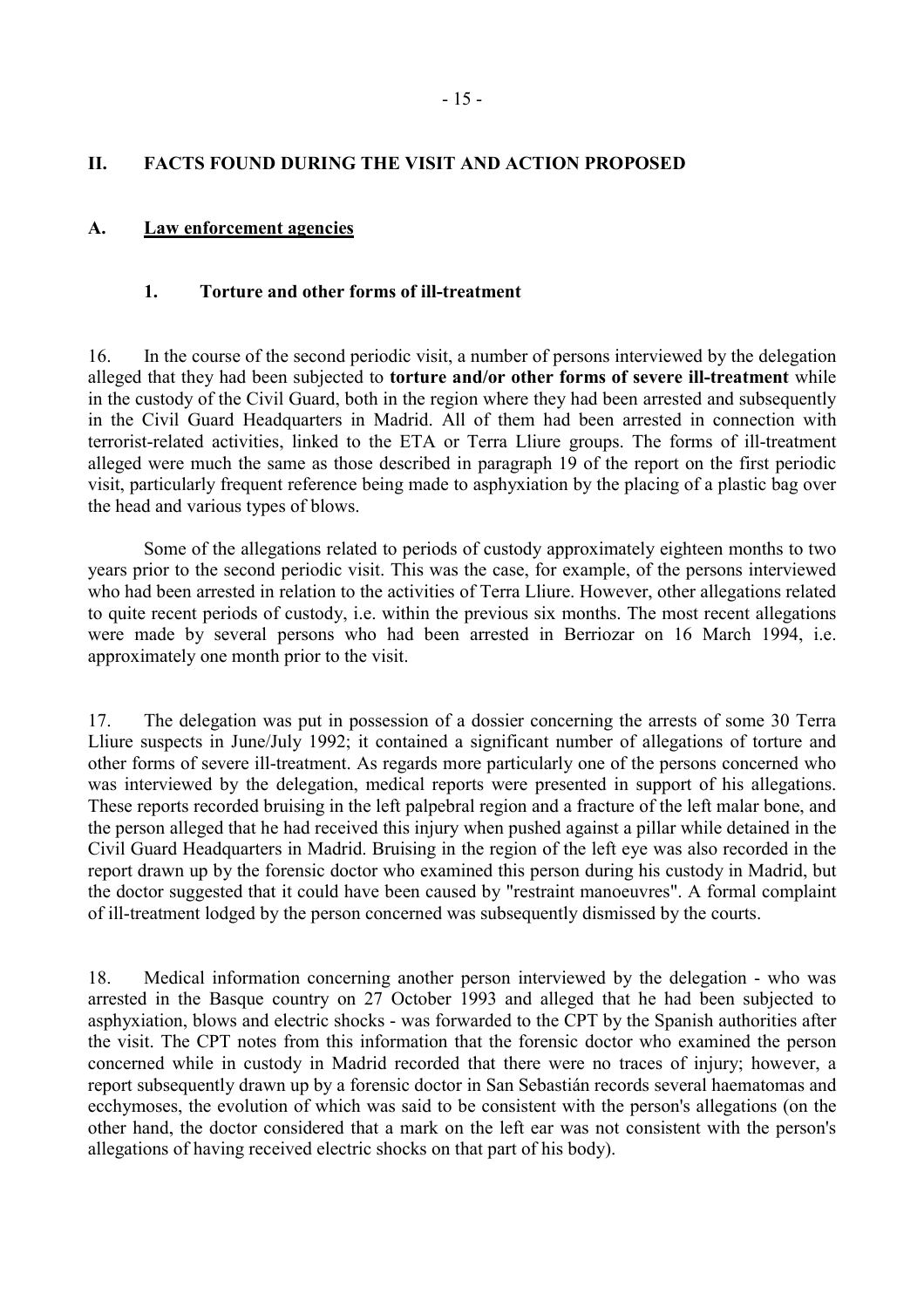19. The CPT also received after the visit copies of the forensic medical reports drawn up following the examination of the persons arrested in Berriozar on 16 March 1994 while in the custody of the Civil Guard in Madrid (cf. paragraph 16), as well as other medical information in their respect. The reports indicate that three of the six detainees told the forensic doctor that they had received blows to the head, and one of them also complained of blows to other parts of the body (the thorax and abdomen). The forensic medical reports do not record any signs of violence consistent with these allegations. Nonetheless, small or digitiform bruises on the arms of two of the detainees and marks of handcuffs in three cases were observed, and the forensic doctor found that one of the detainees was in a state of severe anxiety and prescribed him an appropriate drug.

20. At the end of the second periodic visit, the CPT's delegation informed the Spanish authorities that in the light of the information at its disposal it could only reiterate the comment made in paragraph 25 of the report on the first periodic visit, namely that it would be premature to conclude that the phenomenon of torture and severe ill-treatment had been eradicated in Spain.

 That observation must now be read in the light of the report drawn up following the ad hoc visit to Spain in June 1994, in which the CPT stated that the information at its disposal was sufficient to give rise to legitimate concern about the manner in which at least certain of the 24 persons arrested between 2 and 7 June 1994, as presumed participants in one or more of the offences referred to in Article 384 bis of the Code of Criminal Procedure, were treated while in the custody of the Civil Guard. This led the Committee to recommend that the Spanish authorities carry out, without delay, a general investigation of a thorough and independent nature into the methods used by members of the Civil Guard when holding and questioning persons arrested as presumed participants in one or more of the offences referred to in Article 384 bis of the Code of Criminal Procedure (cf. Part III, paragraph 34).

21. As regards **other forms of ill-treatment**, some persons interviewed by the delegation alleged that they had been roughly treated by National Police officers or members of the Civil Guard (slapped, punched, kicked or verbally abused) at the time of their arrest and/or in the course of their custody. The number of such allegations was lower than that recorded during the first periodic visit in 1991 (cf. Part I, paragraph 21), but nevertheless remained sufficiently high as to give cause for concern (in particular vis-à-vis National Police establishments in Madrid). In some of the places visited, members of the delegation themselves directly observed a certain degree of disrespect on the part of law enforcement officials towards, or when referring to, detainees.

In this connection, **the CPT wishes to reiterate once again the importance:** 

- of law enforcement officials receiving appropriate training in the art of **handling, and more particularly of speaking to, persons in their custody (i.e. interpersonal communication skills);**
- **of senior law enforcement officials making clearly known that the ill-treatment of detained persons is not acceptable and will be dealt with severely.**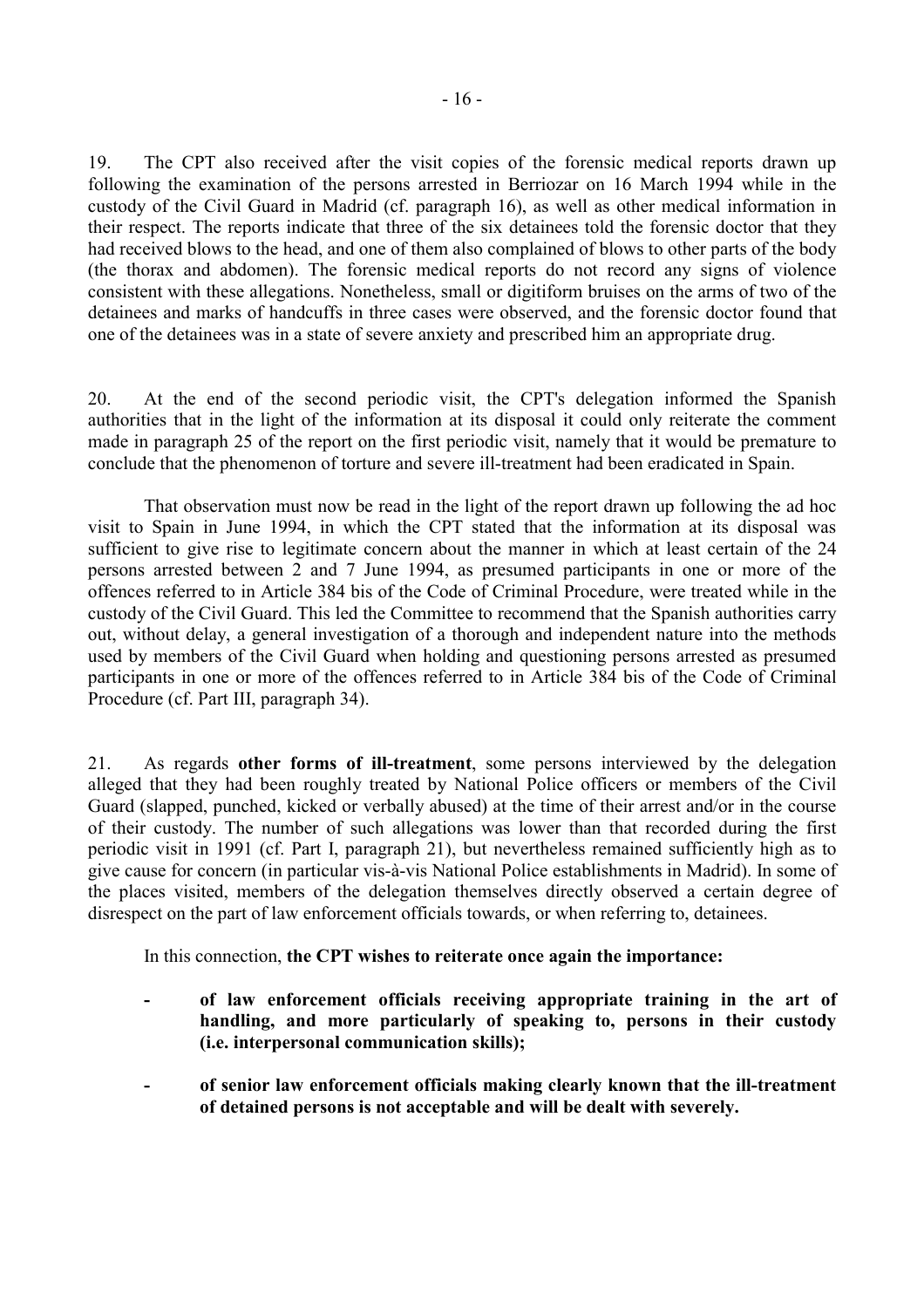22. Naturally, one of the most effective means of preventing ill-treatment by public officials lies in the diligent examination by the prosecuting authorities and the courts of all complaints of such treatment brought before them and, where appropriate, the imposition of a suitable penalty; this will have a very strong dissuasive effect<sup>1</sup>. In this connection, it must be said that in the course of both the April and June 1994 visits, the CPT's delegations were told by several persons who alleged torture and/or other forms of severe ill-treatment by the Civil Guard that they had complained to the judge before whom they were brought about the way they had been treated, but that he had displayed little interest in the matter.

 In this respect, **the CPT would like to receive the following information for the three year period 1992 to 1994:** 

- **the number of cases in which criminal proceedings have been instituted in relation to allegations of ill-treatment of detained persons by law enforcement officials;**
- an account of judgments delivered by the courts in cases involving allegations of **ill-treatment by law enforcement officials (i.e. brief description of the facts; verdict; if appropriate, sentence imposed).**

 The CPT would add that for many of the types of ill-treatment alleged, it is very difficult to obtain medical evidence of their use (cf. also the report on the June 1994 visit; Part III, paragraph 30). Consequently, **public prosecutors and judges should not necessarily treat the absence of marks or conditions consistent with allegations made as proof that such allegations are false.**

23. The existence of an effective mechanism at the administrative level for examining complaints about treatment whilst in the custody of law enforcement agencies and, if appropriate, imposing suitable penalties is also most important. **The CPT would like to receive information on such mechanisms in Spain, including full details of the guarantees ensuring the objectivity and independence of their investigations.**

24. Reference should also be made in this section to the specific subject of the **transfer of prisoners**. In its letter of 15 March 1994 to the Spanish authorities, the CPT commented that it had received a number of reports containing allegations of ill-treatment of prisoners by members of the Civil Guard in the course of their transfer from one prison to another; further, such allegations were made by certain prisoners interviewed during the second periodic visit.

 The Spanish authorities acknowledged the importance of this question and informed the delegation that measures to address it were under consideration.

 $\overline{a}$ 

<sup>1</sup> Cf. also paragraph 72 as regards the desirability of visits by the competent judicial authority or public prosecutor to places where persons are detained by the law enforcement agencies.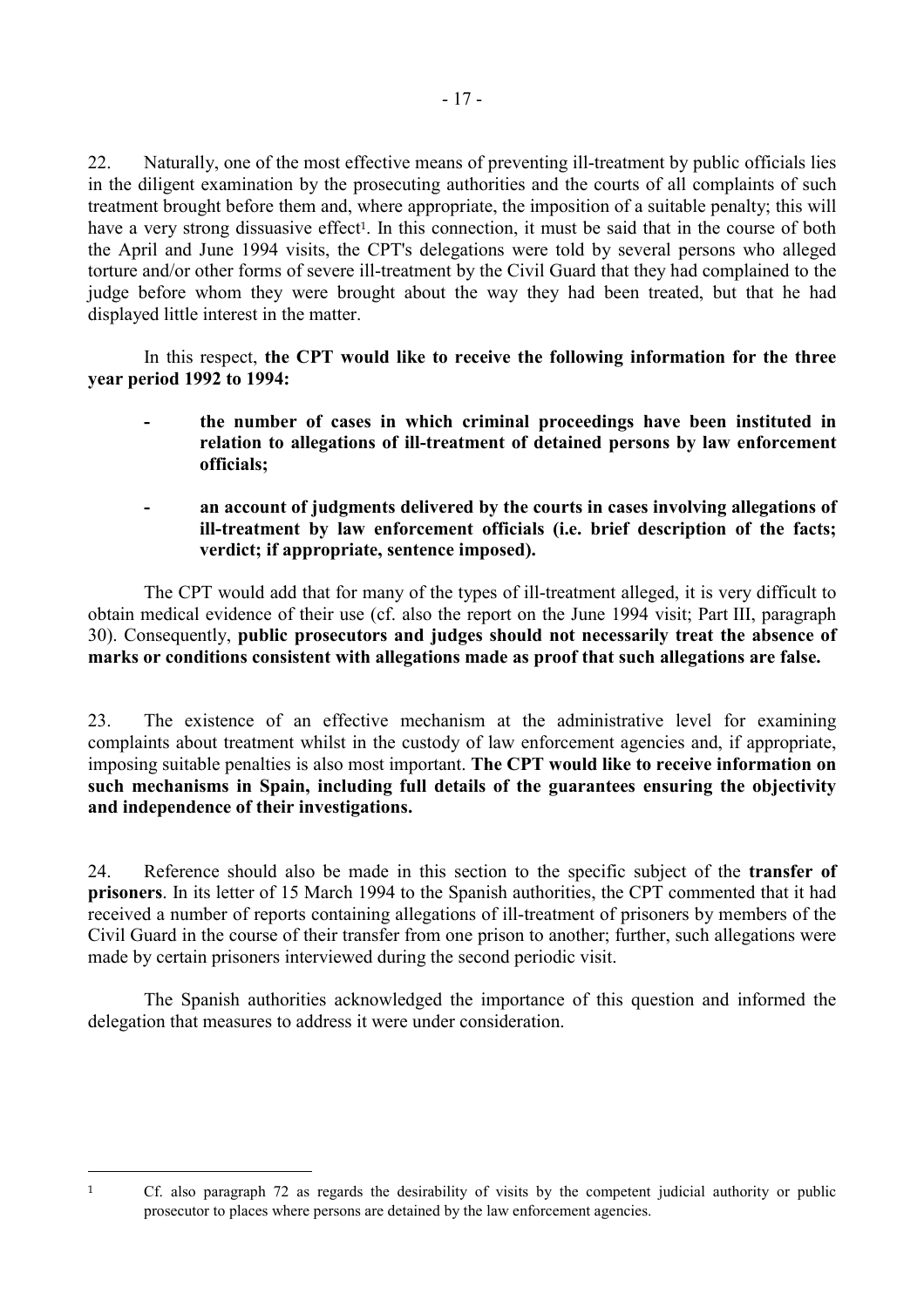25. The Spanish authorities subsequently forwarded to the CPT a "Protocol on transfers", dated July 1994, and instructions issued by the Director General of Prison Services on 26 October 1994 regarding the transfer of prisoners. These texts regulate in considerable detail the process of transferring prisoners and contain important safeguards against ill-treatment. In particular, a prisoner who is the subject of a transfer must be medically examined by the respective prison medical services, both within the 24 hours prior to his departure and on his arrival. In the event of injuries being observed, the central prison authorities (i.e. the General Sub-Directorates of Health and Prison Management) and the competent judge must be informed.

 Further, transferred prisoners are to be given an information sheet setting out their rights and duties. This sheet refers inter alia to the right of prisoners to submit complaints about the manner of their transfer to the authorities of the prison to which they have been transferred; a specific `request and complaints' form has been designed for this purpose.

 The CPT welcomes the introduction of the above-mentioned Protocol and the issuing of instructions; **the Committee trusts that they will be strictly applied.**

26. As far as the CPT understands, the Protocol referred to in paragraph 25 does not apply to the transfer of persons in the custody of the law enforcement agencies who have not (yet) been admitted to prison. In this regard, the CPT would recall that during the ad hoc visit to Spain in June 1994, many of the persons met by the Committee's delegation complained about the manner in which they had been transported from the Basque country to Madrid (cf. Part III, paragraphs 18 and 40).

#### **The CPT would like to receive the views of the Spanish authorities on the possibility of applying to arrested persons a system comparable to that provided for in the Protocol on transfers of July 1994.**

27. In the report on the first periodic visit, the CPT raised the issue of the physical conditions in the vehicles used for transporting prisoners (cf. Part I, paragraphs 129 to 131). The CPT was subsequently informed that the fleet of transport vehicles was being progressively brought into conformity with detailed regulations adopted in April 1990.

 The CPT's delegation which carried out the second periodic visit inspected certain Civil Guard vehicles used for transporting prisoners; it noted that the physical conditions were distinctly superior to those observed during the first periodic visit, and included a central unlocking system for use in the event of an accident. One small failing observed was that the back of the prisoners head rested against a bare metal bar, which must prove particularly uncomfortable during long distance journeys; **the CPT invites the Spanish authorities to explore means of remedying this shortcoming.**

 Several prisoners complained to the delegation about the conditions of their transport between the Canary Islands and mainland Spain - continuous detention in a cell in the hold of a ship for up to two days, in dirty and dark conditions. **The CPT would like to receive the comments of the Spanish authorities on this matter.**

28. Finally, **the CPT would also draw to the Spanish authorities' attention that several prisoners alleged that handcuffs had been applied unduly tightly during their transport.**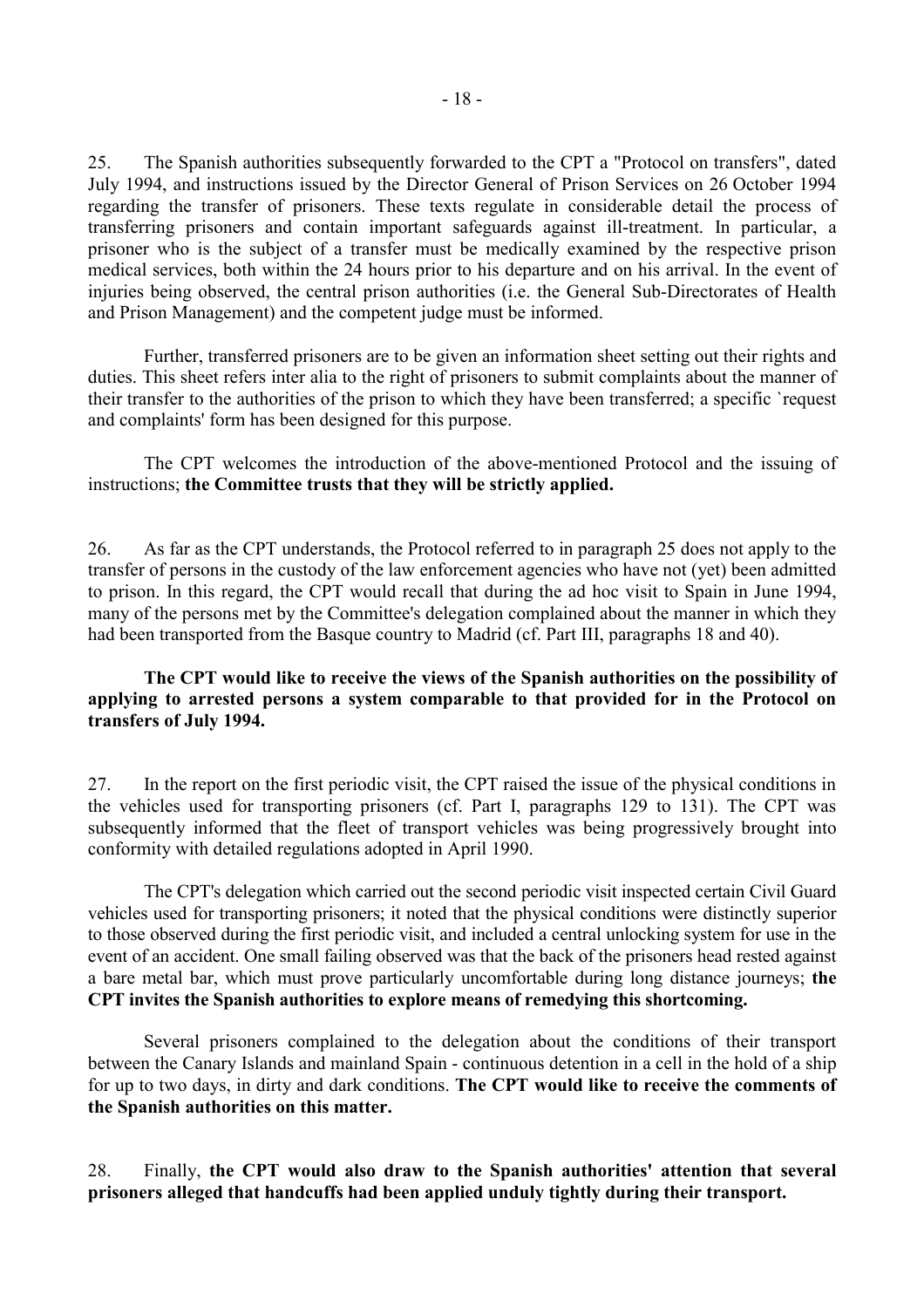#### <span id="page-20-0"></span>**2. Material conditions of detention**

#### a. introduction

29. The general criteria employed by the CPT vis-à-vis material conditions of detention in establishments of law enforcement agencies should be reiterated (cf. also paragraph 31 of the 1991 report). All cells should be of a reasonable size for the number of persons they are used to accommodate, and have adequate lighting (i.e. sufficient to read by, sleeping periods excluded) and ventilation; preferably, cells should enjoy natural light. Further, cells should be equipped with a means of rest (e.g. a fixed chair or bench), and persons obliged to stay overnight in custody should be provided with a clean mattress and clean blankets.

 Persons in custody should be allowed to comply with the needs of nature when necessary in clean and decent conditions, and be offered adequate washing facilities. They should have ready access to drinking water and be given food at appropriate times, including at least one full meal (i.e. something more substantial than a sandwich) every day. Persons held for extended periods (24 hours or more) should, as far as possible, be offered outdoor exercise every day.

30. In its 1991 report, the CPT criticised the material conditions of detention in several of the police and Civil Guard establishments visited and recommended that the situation in those establishments be reviewed. It also recommended that appropriate steps be taken to ensure that the conditions of detention in police and Civil Guard establishments in general meet the criteria set out above.

 The observations made during the second periodic visit show that those recommendations have not yet been fully implemented; far from it. Information provided to the delegation at the end of the second periodic visit indicated that substantial amounts of money have been invested in police and Civil Guard premises over the last few years. However, this has not led to substantial improvements in the conditions under which persons are detained in such premises; at least, not in those premises visited by the delegation. The continued use made by the National Police in Madrid of the underground cells at Puerta del Sol is a source of particular concern to the Committee.

b. Civil Guard establishments

31. The delegation visited four Civil Guard establishments. Two were visited for the first time (Guipúzcoa Headquarters at Intxaurrondo and, in particular, its cellular accommodation at El Antiguo, San Sebastián and the Outer Madrid Headquarters at Tres Cantos, Madrid); and two had already been visited during the course of the first periodic visit (La Salve District Barracks in Bilbao and the General Directorate in Madrid city).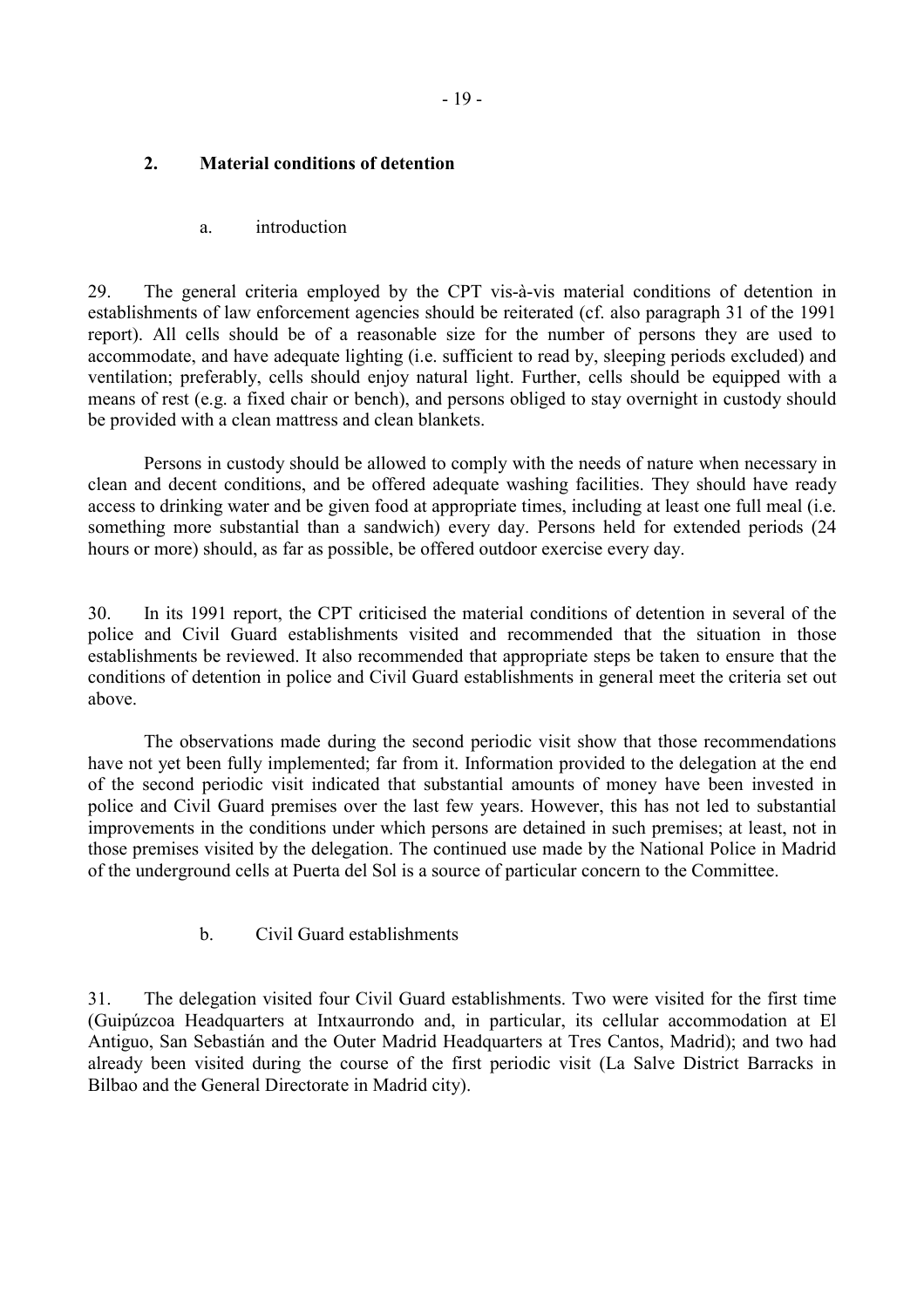32. Conditions in the El Antiguo detention facilities of the **Guipúzcoa Headquarters of the Civil Guard** at San Sebastián were extremely poor.

The cellular accommodation comprised four very small cells, measuring 2.6 m<sup>2</sup> to 3.2 m<sup>2</sup>, and one cell of approximately 5 m<sup>2</sup> (which despite its size was the narrowest of all the cells - 1.2 m). The cells did not benefit from any natural light, and not all were fitted with working electrical lighting. In the cells where there was artificial light, it was very dim. Further, the cells were inadequately ventilated.

 Each of the cells contained a concrete bed block, equipped with a mattress and blankets; however, the latter were in a filthy condition. More generally, the overall state of repair and of hygiene in the cells was totally unacceptable.

 The sanitary facilities serving the cell area were in a somewhat better condition, and included inter alia a shower.

33. As already indicated (cf. paragraph 14, second sub-paragraph), at the end of the visit, the delegation made an immediate observation concerning the above-mentioned cells, to the effect that in their current state they were not suitable for any detention purposes whatsoever.

 By letter of 22 November 1994, the Spanish authorities forwarded to the CPT copies of two documents dated 17 November, issued by the Director General of the Civil Guard, which acknowledge the existence of serious shortcomings in the cells at El Antiguo. One of the documents consists of instructions to the effect that immediate steps be taken to build appropriate cells at the Intxaurrondo premises (i.e. the location of the Guipúzcoa Civil Guard Headquarters' offices and officer's dwellings).

 However, the CPT has received no information on interim measures adopted in respect of the cells at El Antiguo. Moreover, the Committee has received information from other sources which indicates that the said cells, which merited the immediate recommendation that they be substantially improved without delay or withdrawn from service, have continued to be used.

 **The CPT would like to receive within three months further information on progress made to implement the above-mentioned immediate recommendation. More particularly, it would like to be informed whether the cells at El Antiguo are still in service and, in the affirmative, what improvements have been made to conditions within them.**

34. The **Outer Madrid Headquarters of the Civil Guard** were situated some 20 kilometres to the north-east of Madrid. In addition to providing centralised Civil Guard services for the Madrid province (excluding Madrid capital city), it served as a local station covering the policing requirements of the district.

 In order to cater for the latter needs, the Headquarters had a cell area comprising seven cells, with surface areas ranging from 5.5 m<sup>2</sup> to 6.5 m<sup>2</sup>. Each cell was fitted with a concrete bed block 90 cm wide and detainees were provided with a mattress and blankets. However, the delegation found that the mattresses and blankets were rather dirty. Further, the cells did not have access to natural light and artificial lighting was very poor, as was the ventilation. All the cells had a call bell.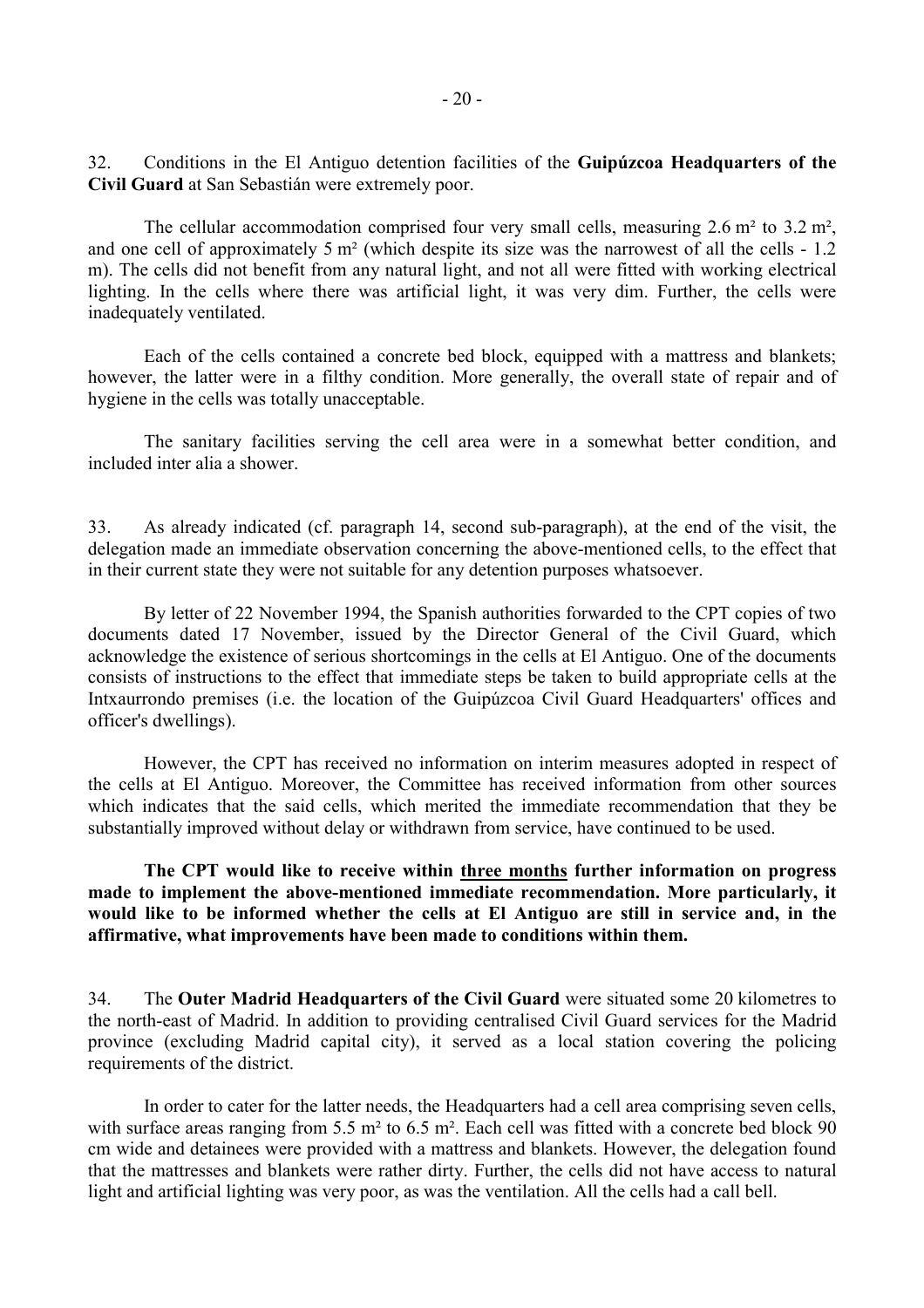Sanitary facilities consisted of two cubicles, each containing a washbasin and asian toilet; they did not have a door or screen. More generally, the state of cleanliness of the cells and other facilities for detainees left something to be desired.

35. The delegation was told, and was able to verify in the register of detainees kept at the Headquarters, that on average there were 15 to 20 detainees every month. Detainees were generally held for no longer than 24 hours, though from time to time the detention could last near to the maximum legal limit. Very occasionally the number of detainees could be higher; not long before the CPT's visit, up to 68 persons were arrested in a police operation regarding illegal immigrants. Most of the detainees remained in custody only for a short period of time, the rest being detained at the disposal of the examining judge. In this connection, the CPT would underline that a cell measuring 5.5 to 6.5 m² is far from ideal for the detention of more than one person overnight.

36. To sum up, the detention facilities at the Outer Madrid Headquarters displayed a number of deficiencies (lighting, ventilation, lack of privacy in sanitary facilities, hygiene). Further, in view of the rather limited size of the cells and the absence of any outdoor exercise area, the detention facilities were far from ideal for holding someone for an extended period.

37. Conditions of detention at **La Salve Barracks in Bilbao** were not as good as at the time of the first periodic visit. In particular, the state of the mattresses and blankets left something to be desired and some of the cell walls were dirty. It is also regrettable that steps have still not been taken to provide a shower facility for detainees, bearing in mind in particular that on occasion persons are detained at the Barracks for periods in excess of 24 hours.

38. In the course of the first periodic visit, two distinct detention areas were visited in the **Civil Guard Headquarters in Madrid**: two cells belonging to the "Judicial Unit for the Madrid Region" and a suite of eight cells in the basement used to accommodate terrorist suspects.

 During the second visit, the Judicial Unit's cells were found to be in a very clean and hygienic condition, a far cry from the situation observed in 1991. Further, the level of artificial lighting in the cells had been improved somewhat. Nevertheless, by virtue of their limited size  $(3+m^2)$ , the cells remained fit only to be used for temporary holding purposes (i.e. detention for a maximum of a few hours); however, consultation of the custody register revealed that it was not uncommon for persons to be held in the cells overnight, and that on occasion even longer periods of detention occurred.

 The CPT is pleased to note that at the end of the second periodic visit, its delegation was informed in writing by the Spanish authorities that instructions had been issued that the Unit's cells "should only be used for the minimum time strictly necessary, which in no event should exceed three hours".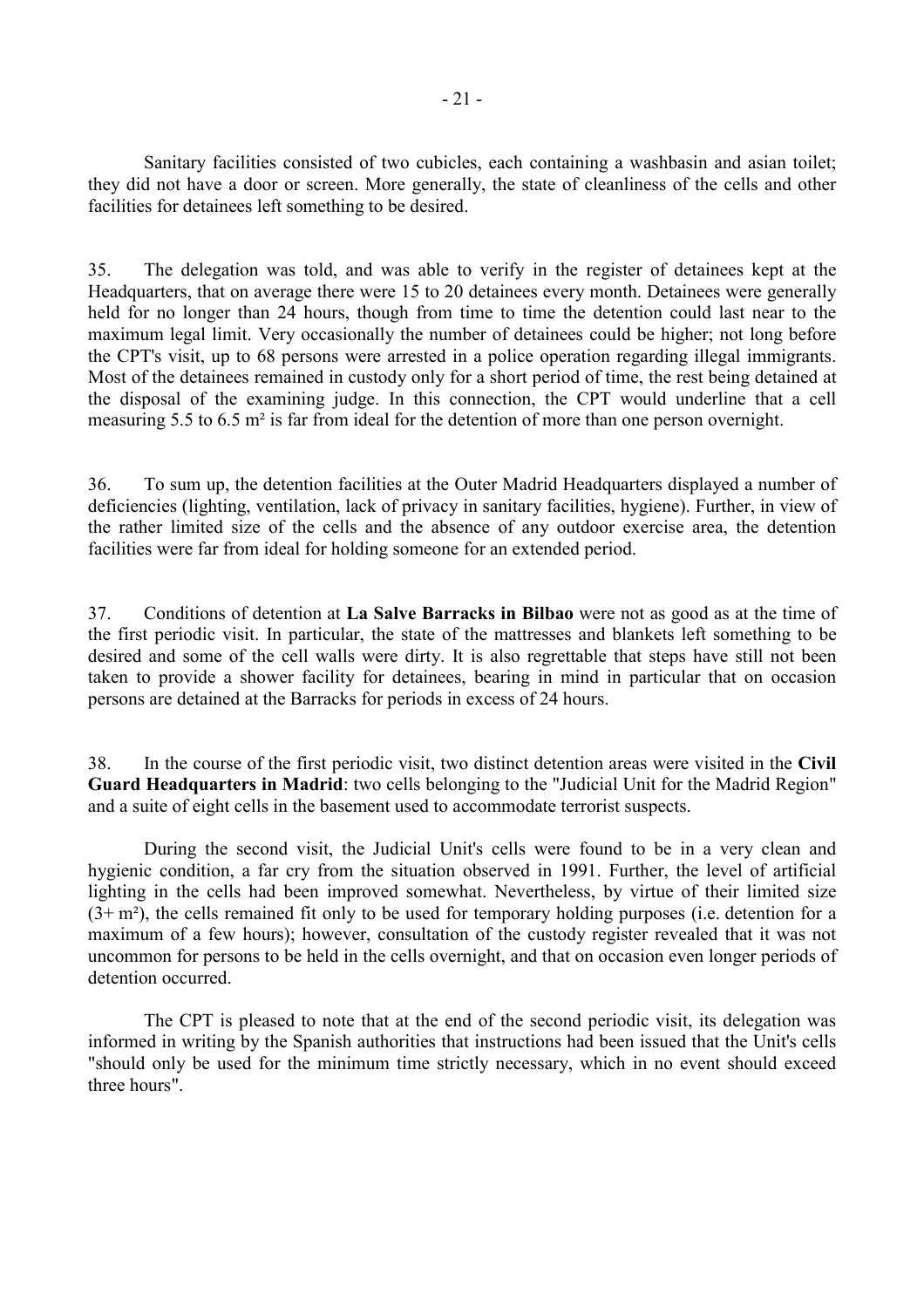<span id="page-23-0"></span> The basement cells were in a much cleaner condition than that observed in 1991 (a label on the cell doors indicated that they had been disinfected on 24 March 1994); the CPT trusts that they will be maintained in this state. However, the delegation observed that three of the eight cells did not have any form of lighting. In this connection, it should be noted that two persons interviewed during the ad hoc visit in June 1994 alleged that they had been detained at the Headquarters in a dark cell. As already indicated (cf. paragraph 29), all cells should have adequate lighting. Further, as in the La Salve Barracks, a shower facility for detainees should be installed.

39. During the second periodic visit, a third detention area at the Civil Guard Headquarters in Madrid was shown to the CPT's delegation; it belonged to the "Grupo Fiscal", which dealt inter alia with drug and contraband matters.

 This area consisted of four cells which were of an acceptable size for overnight stays (approximately 6 m²). However, the cells did not have access to natural light, and the artificial lighting was inadequate in two of them. They were equipped with mattresses and blankets, but the latter were in a rather dirty condition as were the cells in general. A ventilation system had been installed, but it was not in working order at the time of the visit. The sanitary facilities were in an acceptable state, but once again the absence of a shower facility is to be regretted.

#### 40. **The CPT recommends that conditions of detention at the Outer Madrid Headquarters, the Headquarters in Madrid and the La Salve Barracks in Bilbao be reviewed in the light of the remarks set out in paragraphs 29 and 34 to 39 above.**

c. National Police establishments

41. Conditions within the cellular accommodation at the **Central Duty Inspection of the National Police in Madrid (Puerta del Sol)** were criticised in the report on the CPT's first periodic visit (cf. Part I, paragraph 40), and the suggestion was made that they be withdrawn from service. The CPT understood from remarks made in the Spanish authorities' interim report that this suggestion was to be followed, and in its letter of 15 March 1994 the Committee asked to be informed when the Puerta del Sol premises would cease to be used for holding persons in police custody. In the partial reply submitted by the Spanish authorities to the visiting delegation during the final talks on 22 April 1994, it was stated that "the police facilities in Puerta del Sol ceased to be used in October 1992, when they were transferred to a more suitable nearby building, the Zaragoza Barracks in Calle de Pontejos".

 However, the delegation had already discovered some days earlier that the above-mentioned cellular accommodation was still very much in use. Certainly, the relevant police services had been located in an adjacent building, but they still exploited the previously visited cells, which were readily accessible via an underground passage.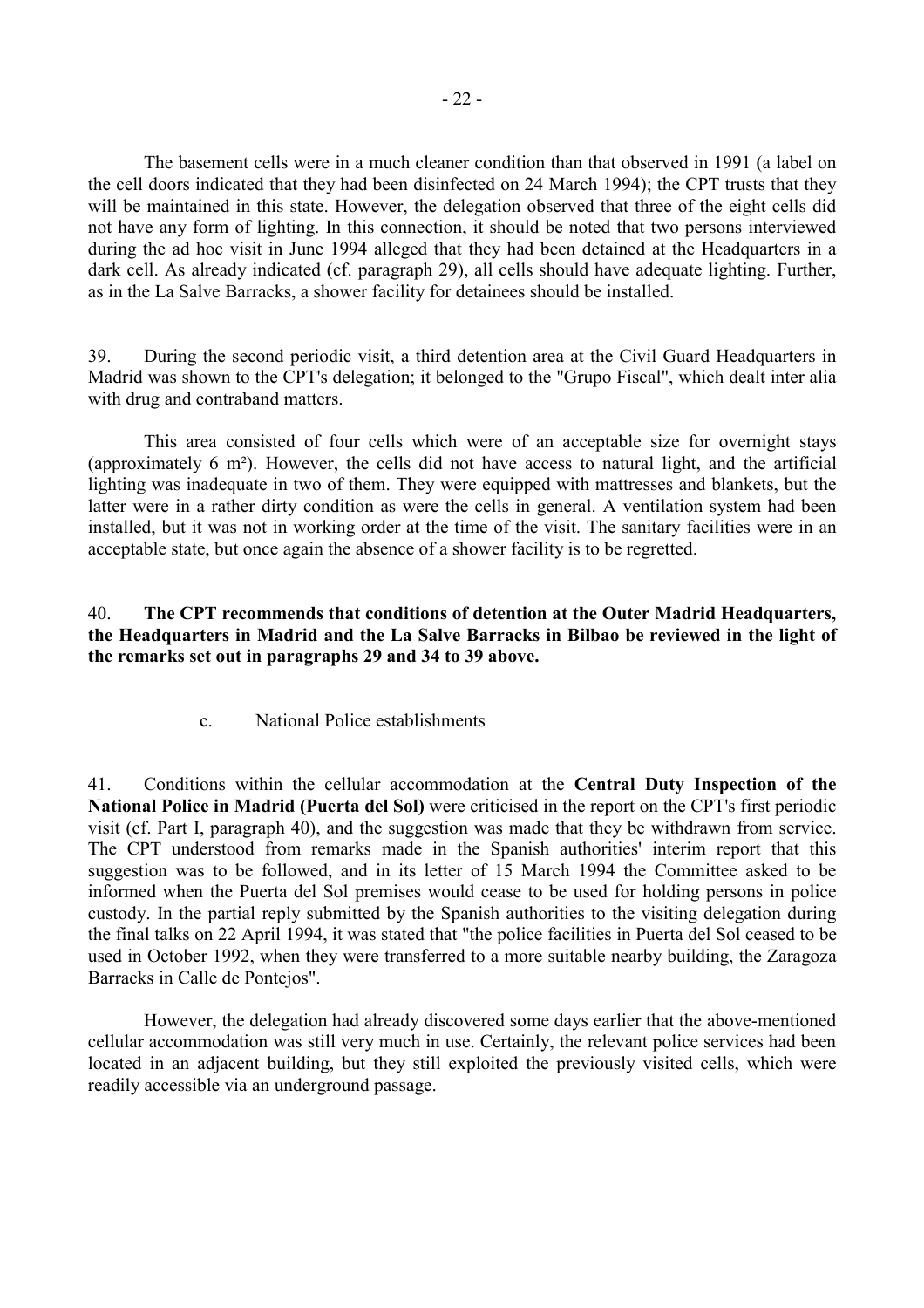42. The conditions of detention remained almost exactly as described in the report on the first periodic visit, save improvements to the lighting and ventilation in the corridor sections of the detention facility (improvements which had had little effect on the situation within the cells). The delegation was particularly concerned to find one person under investigation for a serious criminal offence being held overnight in a small (4 m²), poorly ventilated and poorly lit cell. Further, it was informed by a police officer on duty that cells in the officially disused sections of the Puerta del Sol basement area - where conditions of detention were even worse than those prevailing in the section currently in service - had occasionally accommodated detainees in the recent past.

43. In response to the immediate observation made by the visiting delegation (cf. paragraph 14, first sub-paragraph), by letter of 22 November 1994 the Spanish authorities forwarded to the CPT information provided on 16 November by the Director General of the Police. According to that information, the renovation of the Moratalaz Police Complex had almost been completed and the transfer of the Central Duty Inspection to those premises would be feasible very shortly. Moreover, it was stated that once that transfer had taken place, the cells in Puerta del Sol would be definitively withdrawn from service.

#### **The CPT wishes to receive within three months further information on progress made in this connection.**

44. Among the other National Police establishments visited, particular attention should be drawn to the conditions of detention at the Police Headquarters in Barcelona (Via Laietana) and at the Central District Police Station (Calle de la Luna) in Madrid.

 The detention facilities at the **Barcelona Police Headquarters**, comprising some 15 cells, were in a filthy condition and in a poor state of repair. The cells did not have access to natural light, and the artificial lighting was very dim in many of the cells. As for ventilation, this was good in the corridor, but far less impressive in the cells. The persons in custody at the time of the visit had been provided with a mat and blankets; however, many of them were obliged to sleep on the floor of the cell, for want of raised sleeping blocks. It should be added that the size of several of the cells designated for individual occupancy (4 to 4.5 m²), rendered them scarcely appropriate for overnight stays.

 The situation discovered at the **Central District Police Station at Calle de la Luna in Madrid** was even worse. The mats and blankets provided to detainees were in an extremely unhygienic state, and the cells were soiled with vomit and urine covered in sawdust. An offensive smell dominated the atmosphere, despite the powerful ventilation system. The sanitary facilities offered were in principle satisfactory (washbasin, shower, urinal, toilet with a door), but their state of hygiene also left something to be desired. Soap and means to dry oneself were not available. Further, the delegation heard complaints from detainees of long delays when requesting to go to the toilet; one detainee alleged that he had been seeking for several hours to use the sanitary facilities.

 The delegation noted that on average some 20 persons were taken into custody at the station per day, and police officers stated that up to 15 detainees might remain overnight in the station's five cells (four measuring 6 to 7  $m^2$ , and the fifth 10  $m^2$ ). In this connection, the CPT would underline that a cell of 6 to 7 m² should preferably accommodate not more than one person overnight, and never more than two, and that a cell of 10 m² should preferably accommodate not more than two persons overnight, and never more than three.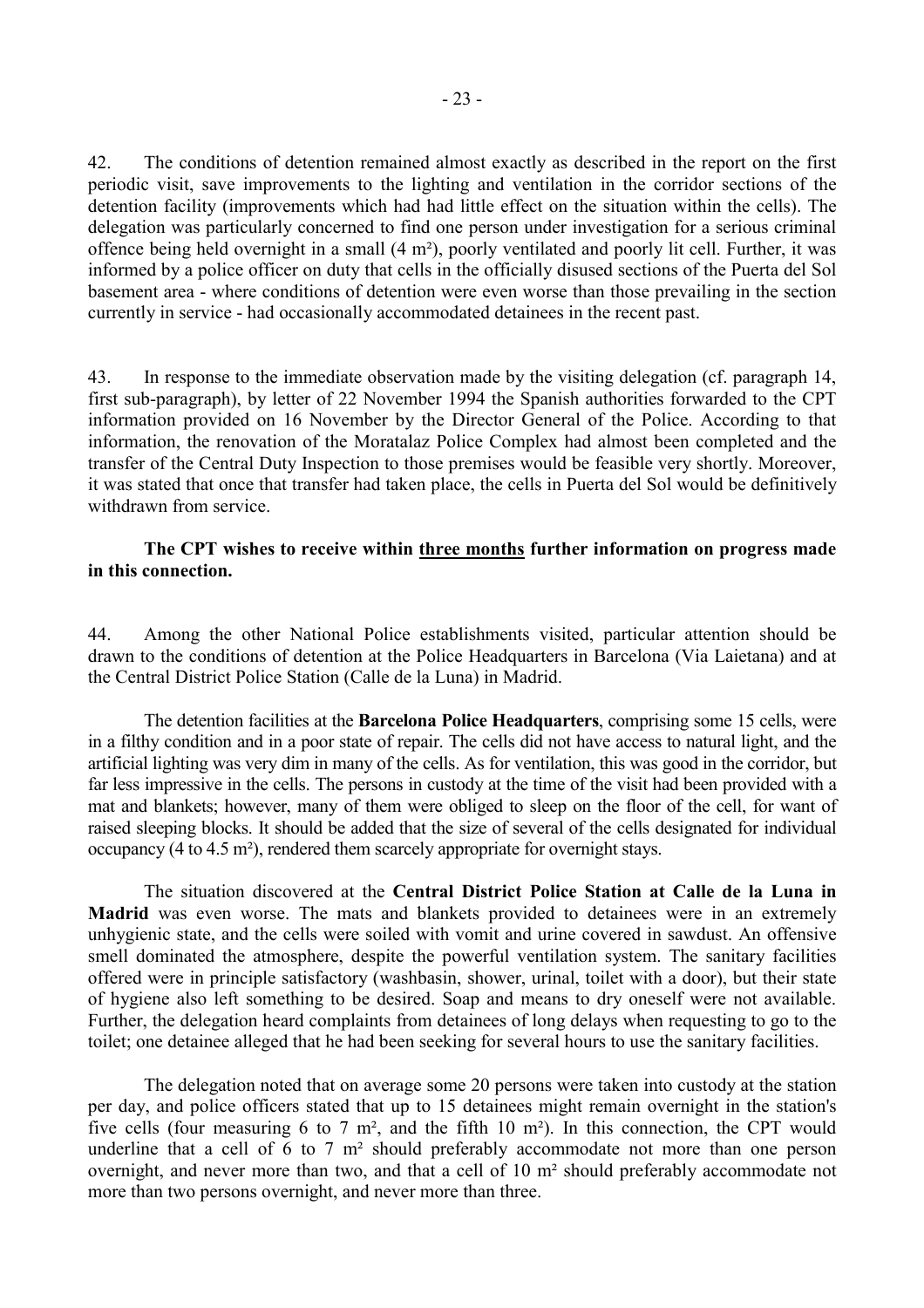<span id="page-25-0"></span>45. Conditions of detention in the **Area 1 District Police Station in Barcelona** were also unsatisfactory in certain respects. In particular, some of the cells had no form of lighting (whether natural or artificial) and several cells were in a rather dirty state; further, ventilation in the cells (as distinct from the corridor) was mediocre. Moreover, as in other National Police stations visited, no soap nor means of drying oneself were provided in the sanitary facilities, and complaints were heard that it could take a long time before a request to use a toilet facility was granted. Allegations were also heard that the cells had been seriously overcrowded shortly before the delegation's visit. In this connection, the CPT would underline that the station's smallest cells (which measured approximately 6 m²) are far from ideal for the detention of more than one person overnight, and that the larger cells (measuring just over 15 m²) should accommodate a maximum of five persons overnight.

 Reference should also be made to the **Parla Police Station** in the province of Madrid, where the state of cleanliness of the mats and blankets provided to detainees and of the sanitary facilities left something to be desired.

46. Conditions of detention in the other National Police Stations visited (cf. paragraph 4) were of an acceptable level, and were very good in the **Minors Police Unit (Grume)** in Madrid.

47. **The CPT recommends that conditions of detention at the Police Headquarters and Area 1 District Police Station in Barcelona, and at the Central District Police Station (Calle de la Luna) and Parla Police Station in Madrid, be reviewed in the light of the remarks set out in paragraphs 29, 44 and 45.**

d. Basque Autonomous Police (Ertzaintza) establishments

48. The Ertzaintza ("people caring force") is the police force under the authority of the Basque Autonomous Government. It started operating in 1982 and since then has been deployed to cover most parts of the Basque territory and a large majority of its population. It is intended that full deployment will be completed in the near future. Some policing functions are carried out by the Ertzaintza exclusively, while others are performed by other law enforcement agencies or by two or more of them in co-operation.

49. The delegation visited three Ertzaintza stations. The conditions of detention were on the whole satisfactory (though the level of hygiene at the San Sebastián Station was not good at the time of the visit - apparently due to technical problems soon to be remedied).

50. However, despite their very recent construction, the stations displayed one significant defect, namely the cramped nature of their cellular accommodation. The individual cells at San Sebastián Ertzaintza Station measured just 5 to 5.5 m² and those at the other stations visited were even smaller - slightly over 4 m² at the Tolosa Station, falling to a mere 3.5 m² at the Sestao Station. As for the multi-occupancy holding cells, they ranged in size from 6 to 12 m².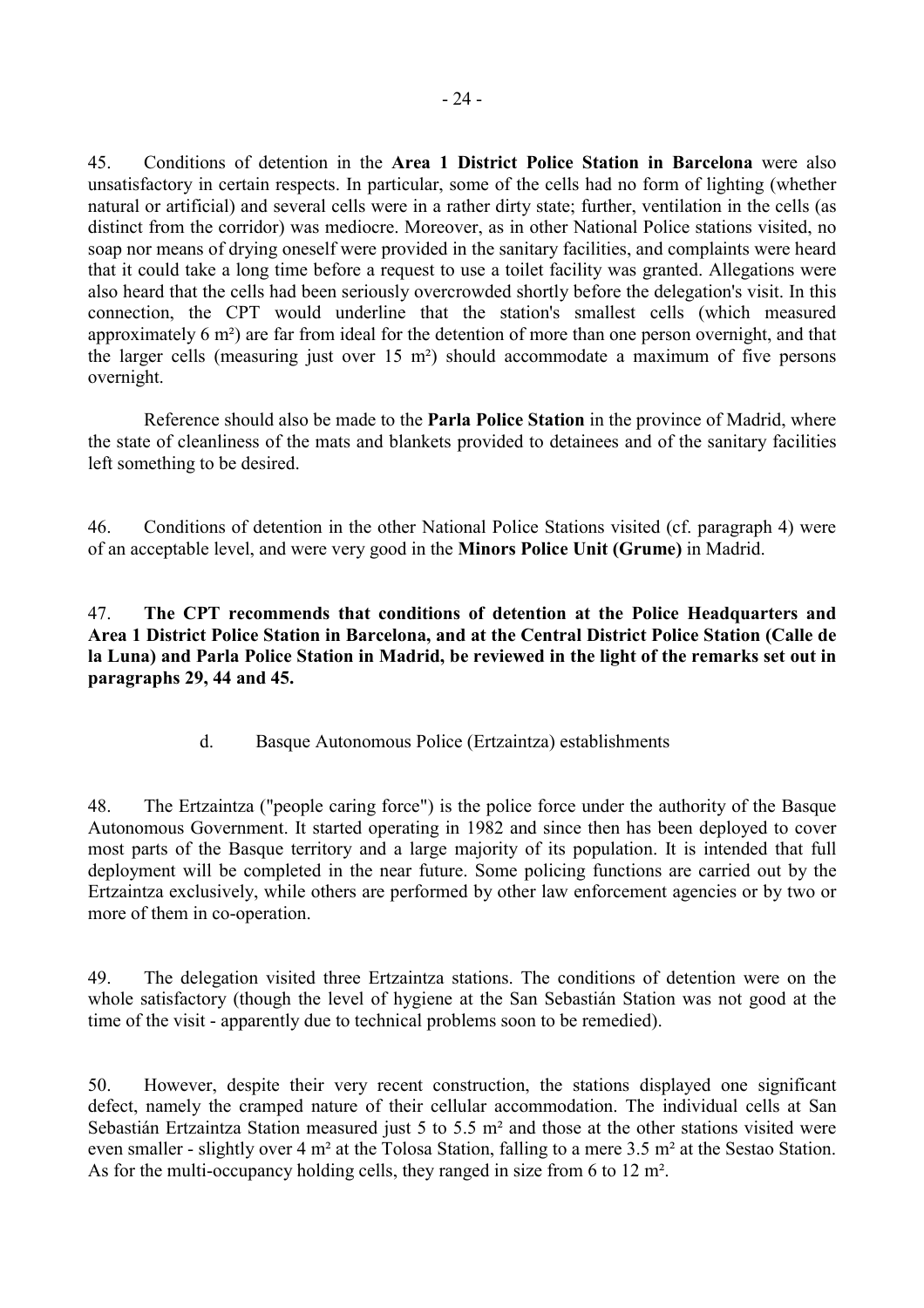<span id="page-26-0"></span> By virtue of their size, the individual cells at the Sestao Station are fit only to be used for temporary holding purposes (i.e. detention for a maximum of a few hours); they should not be used to accommodate persons kept in custody overnight. Further, the individual cells at the Tolosa Station border on the unacceptable for overnight stays.

51. **The CPT recommends that the remarks in paragraph 50 be taken into account when persons are detained at the Sestao and Tolosa stations, as well as in the operation of existing Ertzaintza establishments in general2 and in the construction of new ones. In this connection, the CPT would suggest the following as a desirable objective, insofar as space is concerned, for individual cells used for overnight stays: in the order of 7 m², 2 m or more between walls, 2.5 m between floor and ceiling3.**

52. It should also be noted that the design of the sanitary facilities in all of the stations visited did not allow detained persons to comply with the needs of nature in private. Security considerations may exceptionally rule out the possibility of allowing such privacy; however, lack of privacy should not be the general rule.

# **The CPT recommends that appropriate steps be taken to remedy this shortcoming.**

e. other places of detention

 $\overline{a}$ 

53. The **Municipal Police Headquarters in Bilbao** were revisited, and the CPT's delegation noted that no account had been taken of the observations concerning the Headquarters' cellular accommodation made in the report on the 1991 visit (cf. Part I, paragraph 36). In particular, none of the individual cells had been enlarged and detained persons held overnight were still not provided with a mattress.

 **The CPT recommends that the above matters be addressed without further delay.** 

 **More generally, the CPT would like to receive information on regulations or guidelines issued to municipal authorities concerning cellular accommodation and the facilities to be offered to persons detained.**

54. Regarding the cells at the **Audiencia Nacional,** the CPT **wishes to reiterate the suggestion made in the report on the first visit (cf. Part I, paragraph 86), that all the cells be equipped with a means of rest for persons detained.**

<sup>&</sup>lt;sup>2</sup> From the 1991 report of the Ararteko (Ombudsman) on the cells in Ertzaintza establishments, the CPT learnt that individual cells of a size comparable to those seen in the stations visited also existed in other Ertzaintza stations.

<sup>3</sup> Following the visit, the CPT received a copy of standards, dated 5 May 1993, laid down for the construction of new cellular accommodation for use by the Ertzaintza, which in broad lines comply with the CPT's suggestions as to cell dimensions.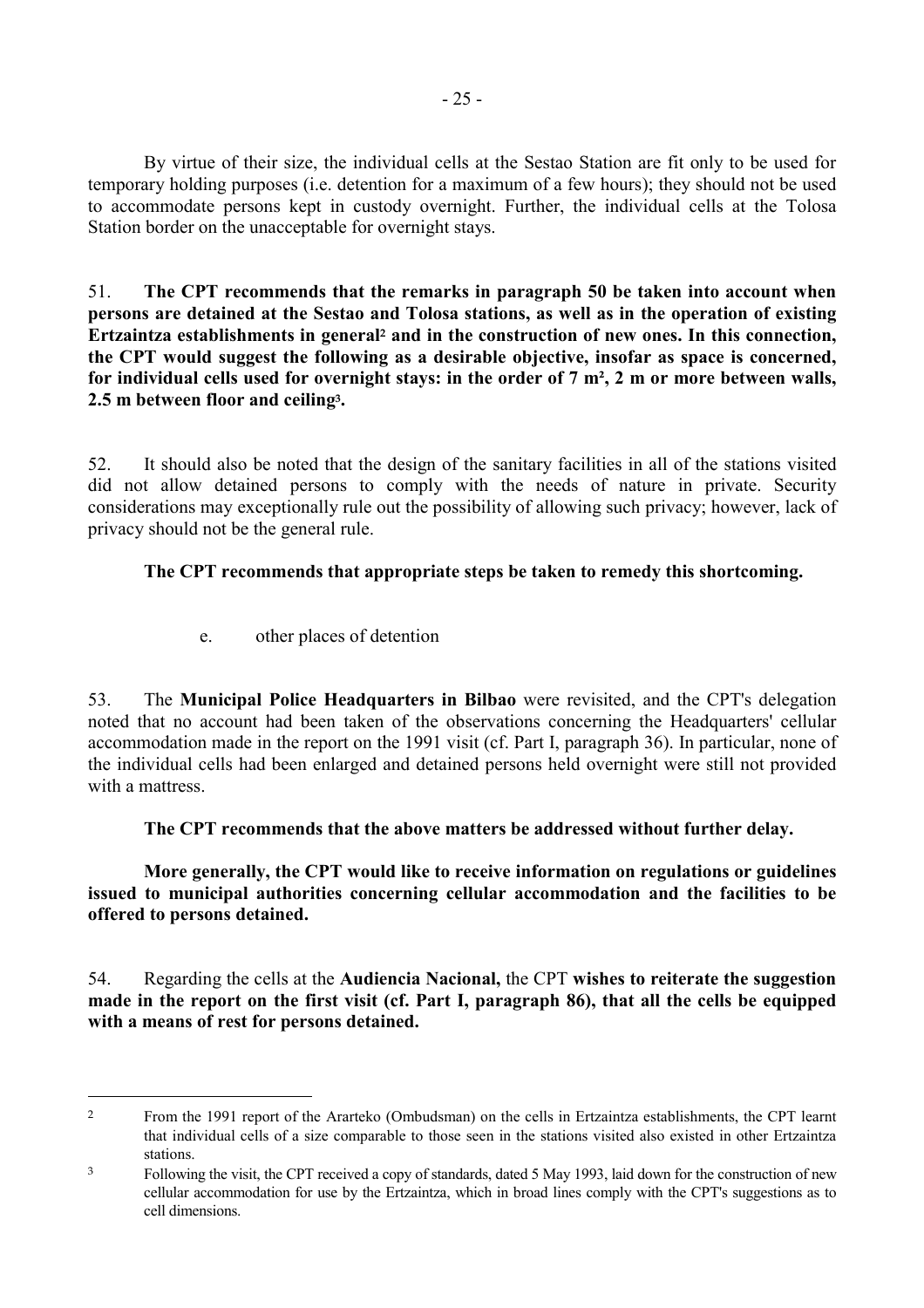<span id="page-27-0"></span>55. Conditions of detention at the **Joint Municipal and National Police Station in Las Ramblas at Barcelona** were adequate for short term stays, and the stations's custody register indicated that persons taken into custody were not held at the station for more than a few hours. The only exception concerned inebriates, who might be kept in the station overnight. **The CPT considers that it would be desirable to provide intoxicated persons taken into custody with a mattress (which could be disposable or equipped with a washable covering).**

f. supplementary remarks

56. A number of detained persons with whom the delegation spoke complained that they had been given insufficient food while in the custody of the law enforcement agencies.

 From the delegation's observations in situ, the situation in this regard seemed to vary considerably from place to place. In some establishments, it appeared that detained persons were fed correctly. For example, at the Central Duty Inspection (Puerta del Sol) in Madrid, detainees received micro-wave heated prepared meals; at the Minors Police Unit meals were provided by a local restaurant; and at the Outer Madrid Civil Guard Headquarters, the delegation was told that detained persons would receive the same food as that provided to Civil Guard officers (in the absence of any detained persons, the veracity of this statement could not be confirmed). However, in other places, the situation was clearly less favourable; for example, at the Central District National Police Station, Calle de la Luna, in Madrid, detained persons received only milk and dried biscuits, even in the event of their being held overnight at the station.

 **The CPT recommends that the Spanish authorities review existing arrangements for providing food to persons detained by the law enforcement agencies, in order to ensure that such persons receive food at appropriate times, including at least one full meal every day.**

57. Finally, **the CPT wishes to reiterate the recommendation that the Spanish authorities take appropriate steps to ensure that the conditions of detention in the establishments of law enforcement agencies in general meet all the requirements indicated in paragraph 29.**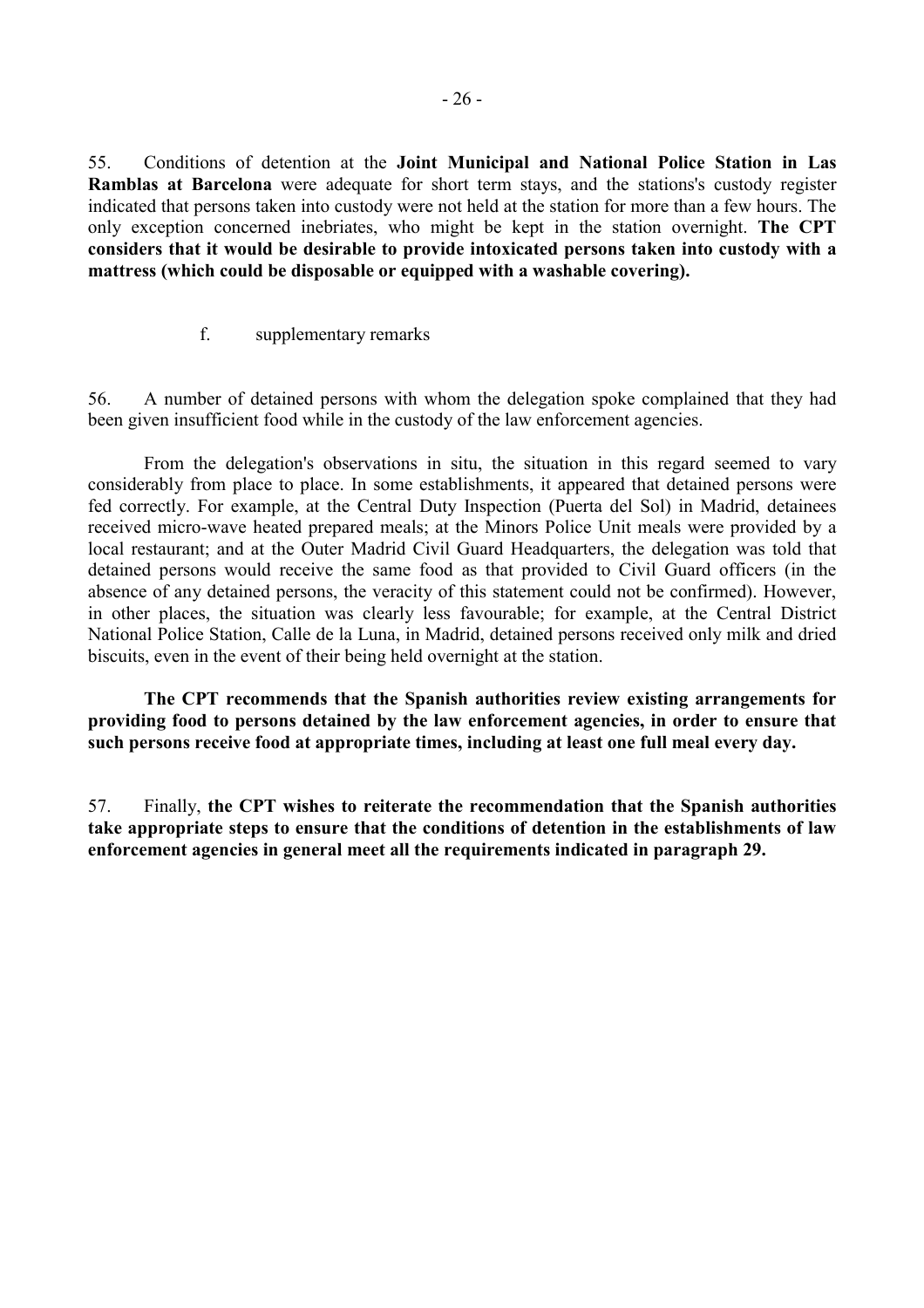#### <span id="page-28-0"></span>**3. Safeguards against the ill-treatment of detained persons**

58. The CPT attaches particular importance to three rights for persons detained by the law enforcement agencies:

- the right of those concerned to have the fact of their detention notified to a close relative or third party of their choice,
- the right of access to a lawyer,
- the right to a medical examination by a doctor of their choice (in addition to any medical examination carried out by a doctor called by the law enforcement authorities).

 The CPT considers that these three rights are fundamental safeguards against the illtreatment of persons in detention, which should apply from the very outset of custody (i.e. from the moment when those concerned are obliged to remain with law enforcement officials).

 Furthermore, in the view of the CPT, persons taken into custody should be expressly informed without delay of all their rights, including those referred to above.

59. In the report drawn up following the first periodic visit in 1991, the CPT examined in some detail the extent to which the above-mentioned rights are guaranteed in Spain and made a number of recommendations on this subject (cf. Part I, paragraphs 45 to 57). However, to the knowledge of the CPT, the legal position relating to these matters has not evolved since 1991.

a. notification of custody

60. A detained person held incommunicado is, for so long as he remains incommunicado, denied the right provided for in Article 520(2)(d) of the Code of Criminal Procedure (i.e. the right to have the fact of his detention and the place in which he is being held at any given time made known to a relative or other person of his choice). Under the existing legal provisions, the abovementioned right could be denied for up to five days (and, apparently, in exceptional cases even longer), and in the report on the first periodic visit, the CPT recommended that this period be shortened substantially (cf. Part I, paragraph 47). The CPT would recall the comments made on this subject in its letter of 15 March 1994 to the Spanish authorities:

 "As regards in particular a detained person's right to notify the fact and place of his detention to someone of his choice, the CPT fully recognises that the denial of that right for a brief period may exceptionally be necessary in order to protect the interests of justice. However, in the Committee's view, to deny for up to five days the right to have the mere fact of one's custody notified to a third party (i.e. to hold a person in secret for such a period insofar as his family and friends are concerned) is not justifiable. Of course, the fact that someone has been arrested will often be widely known almost immediately, as a result of the circumstances of the arrest and/or subsequent media reports. However, this will not always be the case."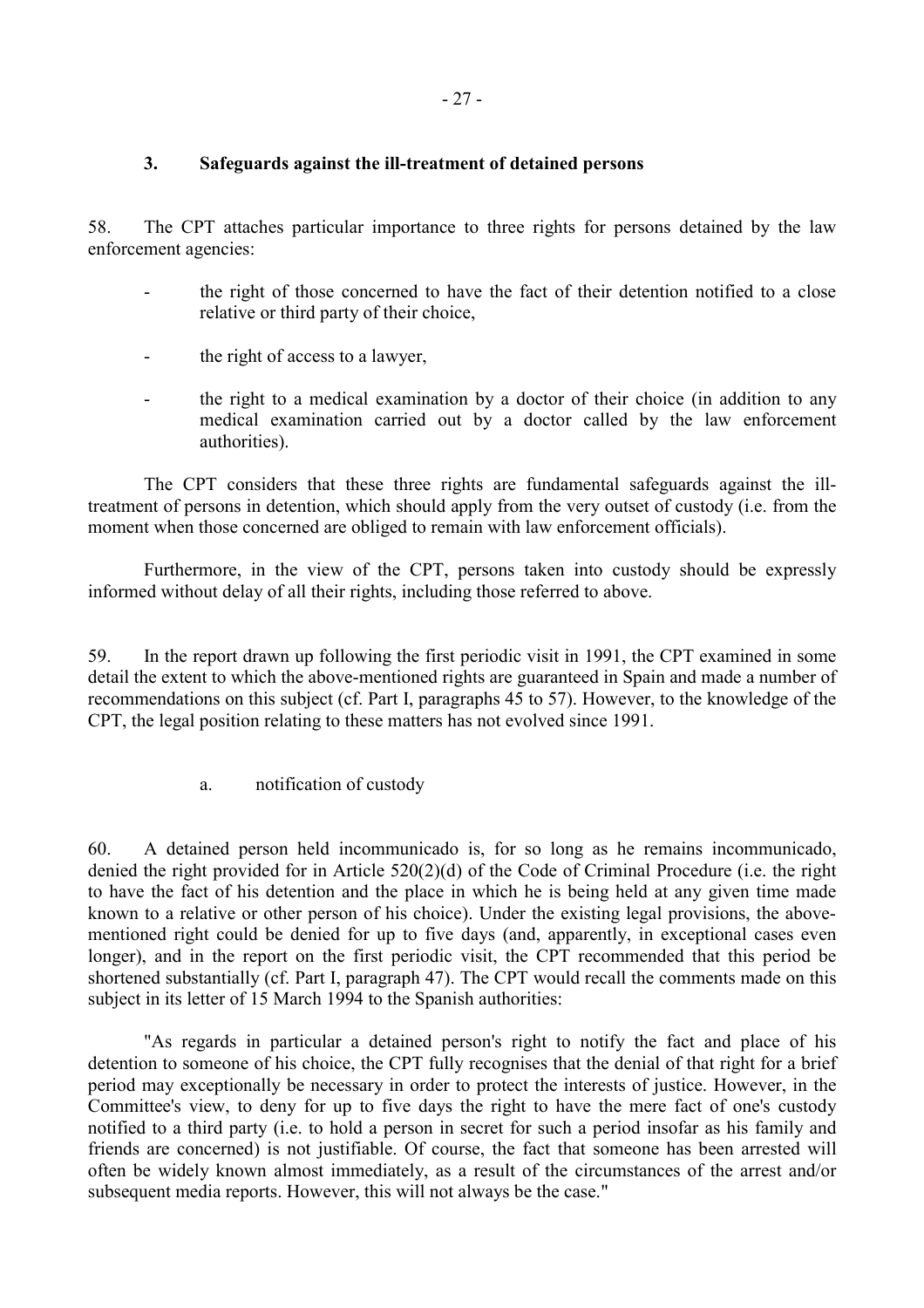Consequently, **the CPT must reiterate its recommendation that the period during which a detained person can be denied the communication provided for in Article 520(2)(d) of the Code of Criminal Procedure be shortened substantially; in the Committee's opinion, a period up to a maximum of 48 hours would strike a better balance between the requirements of investigations and the interests of detained persons.**

61. In addition to its consequences as regards the exercise of the right under Article  $520(2)(d)$ , the imposition of an incommunicado regime has other important implications for the person detained; he will have contact practically exclusively with law enforcement officials for up to five days and, in particular, will be denied access to a lawyer of his own choice.

 The CPT fully recognises that in order to protect the interests of justice, it may be necessary in certain cases to place restrictions upon a detained person's contacts with the outside world. However, as indicated in the CPT's letter to the Spanish authorities of 15 March 1994 (paragraph 9), the imposition of such restrictions should not become a matter of routine and, when applied, the restrictions should be lifted at the earliest opportunity.

62. From the information supplied by the Spanish authorities, it would appear that the law enforcement agencies systematically request that persons arrested in relation to terrorist activities be held incommunicado and that the competent judges systematically grant such requests<sup>4</sup>. Further, from the information gathered during the visit, it transpired that the reasons given by the judge for ordering incommunicado detention tend to be brief and of a stereotyped nature, and that the decision is granted for the maximum period of detention (i.e. the period of incommunicado detention is linked to the period of custody).

 **The CPT would like to receive the comments of the Spanish authorities on the above remarks.** 

 **Further, bearing in mind that a person should not be held incommunicado any longer than is absolutely necessary (cf. Article 506 of the Code of Criminal Procedure), the Committee would like to receive the views of the Spanish authorities on the possibility of requiring that a decision ordering that a person be held incommunicado be reviewed at a specified moment (for example, when a request that the detainee's period of detention be extended is examined - cf. Article 520 bis, paragraph 1)5.** 

 $\overline{a}$ 

<sup>4</sup> According to the information provided, during 1993 the law enforcement agencies arrested 127 persons in relation to terrorist activities. Seven were arrested on the basis of a judicial warrant and hence the provisions of Article 520 bis of the Code of Criminal Procedure were not applicable. The law enforcement agencies requested that all of the other 120 persons be held incommunicado, and the competent judge granted that request in 114 of the cases; as regards the remaining six persons, they were released before the judge took a decision. In no case was a request for incommunicado detention denied by the judge.

<sup>5</sup> See also paragraph 74.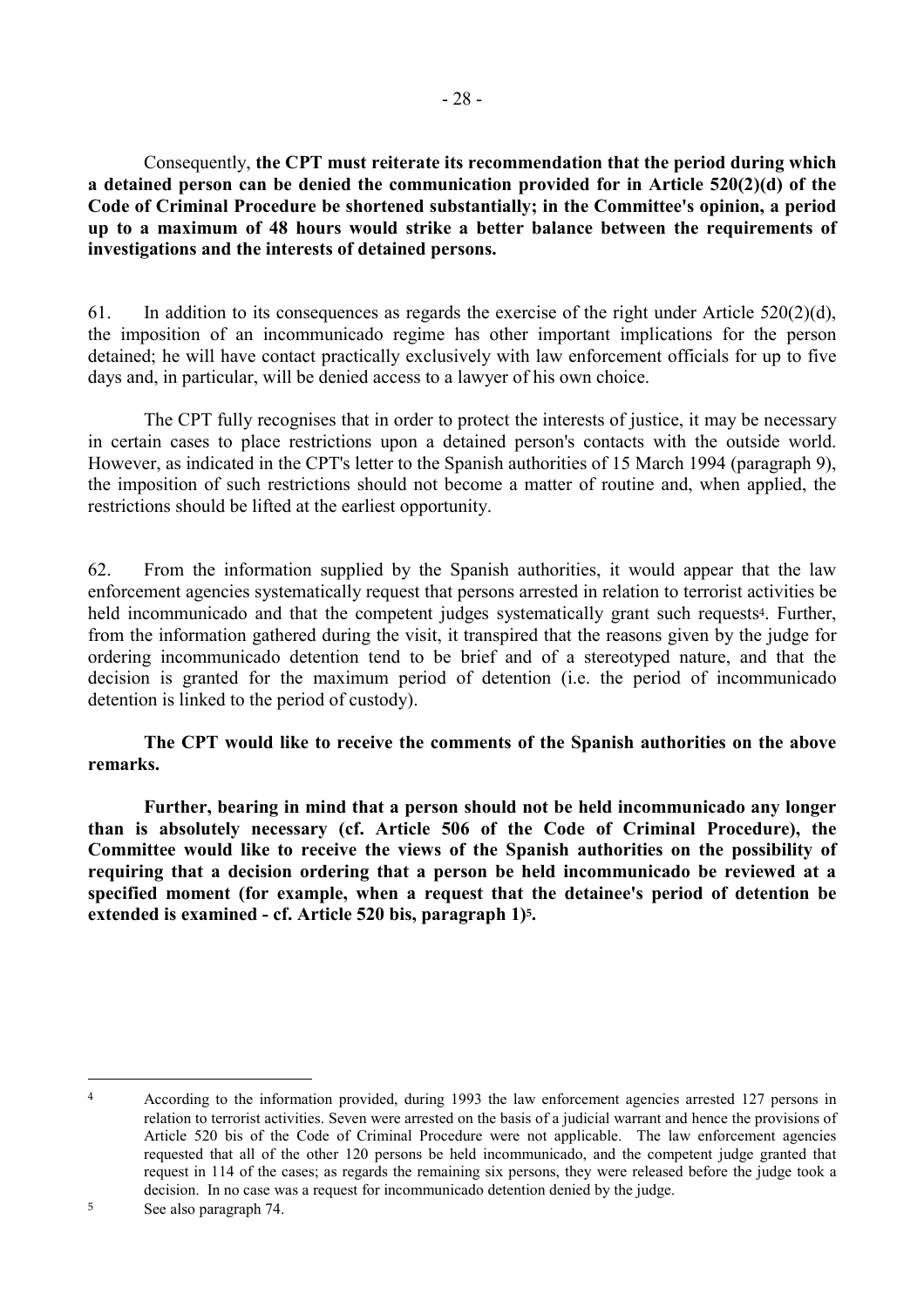b. access to a lawyer

<span id="page-30-0"></span>63. The CPT's views on the present position in Spain concerning access to a lawyer have already been spelt out in the report on the first periodic visit (Part I, paragraphs 49 to 52) and the Committee's letter of 15 March 1994 (paragraph 10). The CPT would add that it is crystal clear from the information gathered during both the second periodic visit in April 1994 and the ad hoc visit in June 1994 that detained persons are not infrequently interrogated by law enforcement officials prior to their making a statement in the presence of a lawyer. Further, most of the acts of ill-treatment alleged are said to have occurred during such periods of interrogation.

64. **The CPT calls upon the Spanish authorities to comply with its previously-made recommendation that persons detained by the law enforcement agencies be granted the right of access to a lawyer as from the outset of their detention, it being understood that in the case of a detainee held incommunicado, that lawyer may be officially appointed on his behalf.** 

 **This right of access to a lawyer should include inter alia the right to contact and to be visited by the lawyer, in both cases under conditions guaranteeing the confidentiality of the detainee/lawyer discussions.**

c. access to a doctor

65. The delegation found that the situation regarding access to a doctor remained very much as described in the report on the first periodic visit (cf. Part I, paragraph 55). On the whole it appeared that detainees in real need of medical attention would receive it in one way or another. However, as in 1991, the delegation noted in some police stations that the medical reports drawn up following the examination of detained persons tended to be superficial. Moreover, it appeared that medical examinations were not always conducted out of sight or even out of hearing of law enforcement officials. In this connection, **the Committee would recall the recommendations made in paragraph 57 (fourth and fifth indents) of the report on the first periodic visit.** 

66. In the report on the first periodic visit, the CPT called for a closer involvement of forensic doctors in the medical examination of categories of detainees who might be considered to be at particular risk of ill-treatment, or who frequently allege such treatment.

 The role of forensic doctors was considered in some depth in the report on the CPT's ad hoc visit to Spain in June 1994, and the Committee would recall the recommendations made on this subject in paragraphs 37 and 39 of that report.

 **The CPT also wishes to stress that although forensic doctors are employed by the State to carry out certain specific duties, as doctors they retain a basic duty of emergency care and advice to the persons they examine. Forensic doctors should be provided with all the means necessary to perform effectively this hybrid function.**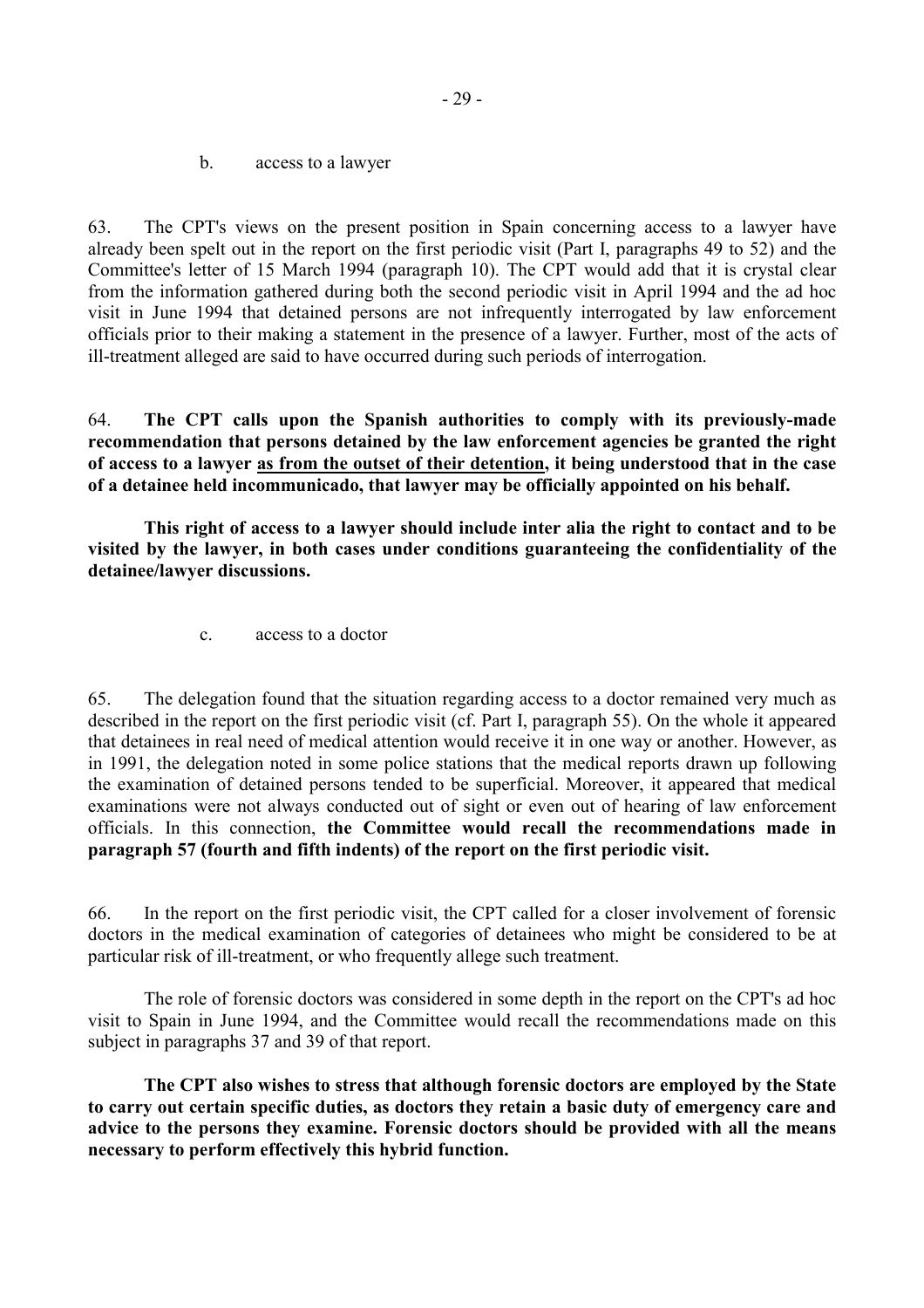<span id="page-31-0"></span>67. As regards the right of detained persons to be examined by a doctor of their own choice, the CPT notes that such a right does exist in principle for persons who are not held incommunicado (cf. Article 523 of the Code of Criminal Procedure). **The CPT recommends that detainees be expressly informed of this right.**

68. As for detainees held incommunicado, the CPT has noted with interest the comment made to the delegation which carried out the ad hoc visit in June by the judge in charge of Central Examining Court No. 5, namely that he would accede to a request made by a detainee held incommunicado to be examined by his own doctor, provided that the forensic doctor was also present at the examination.

 In its report on the first periodic visit, the CPT recommended that a detainee held incommunicado should, if he so wished, be entitled to be examined by a doctor chosen from a list of doctors drawn up in agreement with the appropriate professional body (cf. Part I, paragraph 57, second indent). However, the approach indicated by the central examining judge is equally acceptable.

 Whichever of the two approaches is adopted, **the CPT recommends that detainees held incommunicado be expressly informed of the possibility open to them to be examined by a second doctor.**

#### d. conduct of interrogations

69. In its report on the first periodic visit, the CPT recommended the Spanish authorities to draw up and publish a code of practice for the conduct of interrogations by law enforcement officials (cf. Part I, paragraph 59). The existence of such a code would inter alia help to underline the lessons taught during the training of law enforcement officials. However, to date this recommendation has not been complied with.

 The information gathered during the second periodic visit and the ad hoc visit in June 1994 has underlined the need for a code of practice. In addition to the considerable number of allegations received of ill-treatment during interrogations, the information at the CPT's disposal indicates that on occasion detained persons (and more particularly terrorist suspects) are interrogated for lengthy periods and their formal statements taken during the night.

70. Consequently, **the CPT must reiterate its recommendation that a code of practice for the conduct of interrogations by law enforcement officials be drawn up.**

 **In addition to stressing the total prohibition of the use of ill-treatment, the code should deal inter alia with the following: the systematic informing of the detainee of the identity (name and/or number) of those present at the interrogation; the permissible length of an interrogation; rest periods between interrogations and breaks during an interrogation; places in which interrogations may take place; whether the detainee may be required to remain standing while being interrogated; the interrogation of persons who are under the influence of drugs, alcohol, medicine, or who are in a state of shock. It should also be required that a record be systematically kept of the time at which interrogations start and end, of the persons present during each interrogation and of any request made by the detainee during the interrogation.**

 **The position of specially vulnerable persons (for example, the young, those who are mentally disabled or mentally ill) should be the subject of specific safeguards.**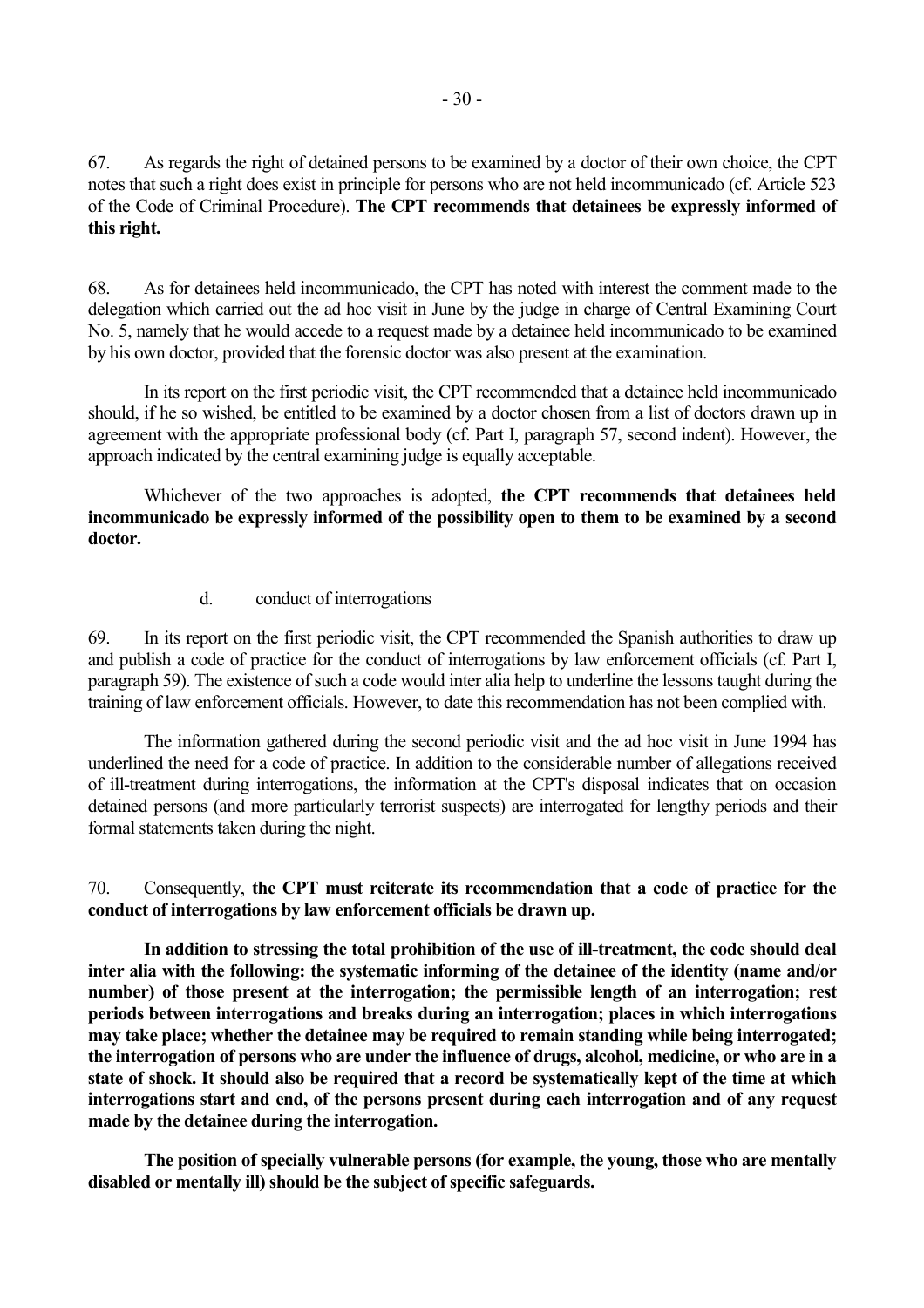#### <span id="page-32-0"></span>71. Further, **the CPT requests the Spanish authorities to reconsider its recommendation concerning the possible introduction of a system of electronic recording of interrogations by law enforcement officials (cf. also paragraph 14 of the CPT's letter of 15 March 1994).**

 Such a system would not only represent an important safeguard for detainees, but would also serve the legitimate interests of the law enforcement agencies. In particular, it would provide a complete and authentic record of the interrogation process, thereby greatly facilitating the investigation of allegations of ill-treatment and the correct attribution of blame.

> e. supervision of the situation of detained persons by the competent judicial authority or public prosecutor

72. The CPT considers that regular and unannounced visits by the competent judicial authority or public prosecutor to places where persons are detained by the law enforcement agencies could make a significant contribution to the prevention of ill-treatment. However, from the information gathered during the second periodic visit, it would seem clear that such visits rarely occur.

#### **The CPT requests that judicial authorities and/or public prosecutors be encouraged to exercise such on the spot supervision of places of detention.**

73. As regards, more particularly, persons to whom Article 520 bis of the Code of Criminal Procedure applies, paragraph 3 of that Article stipulates that "during detention, the judge may at all times request information on and ascertain the detainee's situation personally or by delegating responsibility to the examining judge of the district in which the detainee is being held".

 However, the information gathered during both the second periodic visit and the ad hoc visit in June 1994 confirmed the impression gained during the first periodic visit (cf. Part I, paragraph 60), that the possibilities offered by the above-cited provision are not being fully exploited. It would appear that judges rarely visit such persons during their period of detention by the law enforcement agencies or order that they be brought before them, even when allegations of ill-treatment are brought to their attention (e.g. by the forensic doctor).

# **The CPT requests that the relevant judicial authorities be encouraged to have more frequent recourse to paragraph 3 of Article 520 bis.**

74. In this context, the CPT also wishes to emphasise that in the interests of the prevention of ill-treatment, it would be highly desirable for detained persons to be systematically brought before the judge concerned<sup>6</sup>, prior to him taking a decision under Article 520 bis, paragraph 1, on the issue of extending the detention period beyond 72 hours. However, this is not the current practice, although such an approach would appear to be quite possible under Spanish law.

# **The CPT would like to receive the comments of the Spanish authorities on this matter.**

 $\overline{a}$ 

<sup>6</sup> Or, if the person is detained outside Madrid at the relevant time, before an examining judge of the district in which he is being held.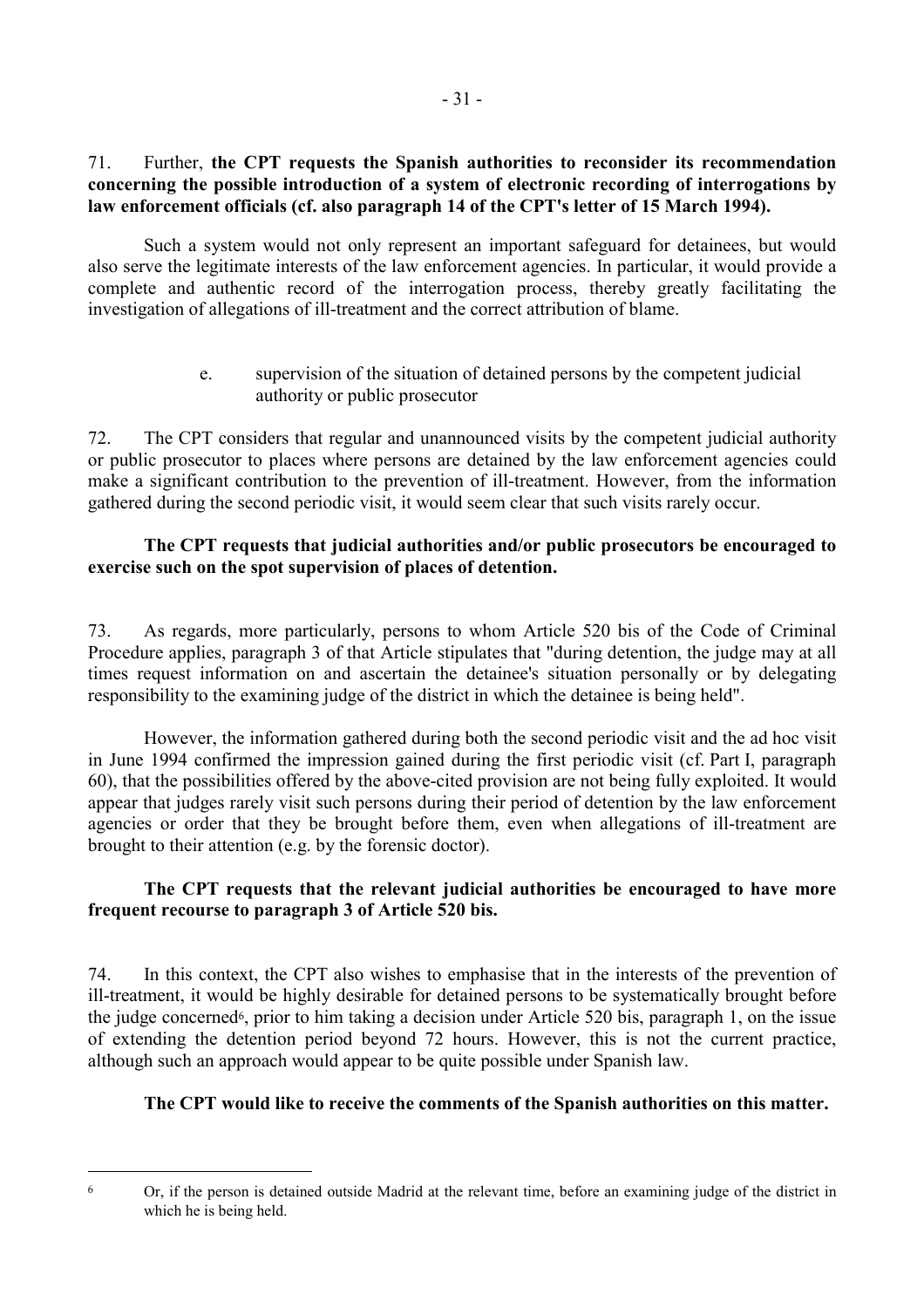<span id="page-33-0"></span>75. Finally, it is self-evident that for judicial authorities and public prosecutors to be in a position to supervise effectively the situation of detained persons, they must be informed in good time of arrests effected by the law enforcement agencies.

 The CPT's delegation was informed by some law enforcement officials that 72 hours might elapse before any notification was given of an arrest to the competent judicial authorities/public prosecutor, whereas others stated that there was a legal requirement to provide such notification within 24 hours of the arrest.

#### **The CPT would like to have this question clarified.**

f. custody records

76. During the course of its visit, the CPT's delegation found that the recommendation contained in paragraph 65 of the 1991 report (that the possibility of developing a single and comprehensive custody record be explored) had not been acted upon.

 Deficiencies in this respect were particularly serious at the Guipúzcoa Civil Guard Headquarters in the Basque country. The delegation was told that no records whatsoever were kept at the Headquarters' place of detention, situated at El Antiguo; all custody information was kept by the investigating group or branch of the Civil Guard in different premises at Intxaurrondo. This made it materially impossible to maintain accurate custody records.

 By contrast, the delegation was impressed by the records kept by the Ertzaintza. In substance, they complied with the CPT's recommendation.

#### **The CPT wishes to reiterate its recommendation that the Spanish authorities develop a single and comprehensive record to be used by law enforcement agencies.**

77. The delegation was concerned to hear that at the Guipúzcoa Civil Guard Headquarters, some of the custodial duties were carried out by members of the investigating or operational group.

 The CPT considers that the existence of a "custody officer" (as distinct from an officer merely posted to the detention area), accountable for the well-being of detainees during the period of time spent under his custody, can greatly enhance the protection of detainees against illtreatment. This would be particularly the case if custody officers were to be specifically selected and trained for the job, in view of the special requirements involved. **It therefore invites the Spanish authorities to explore the possibility of attributing the responsibility for the custody of detainees to custody officers who are specifically selected and trained for that post.**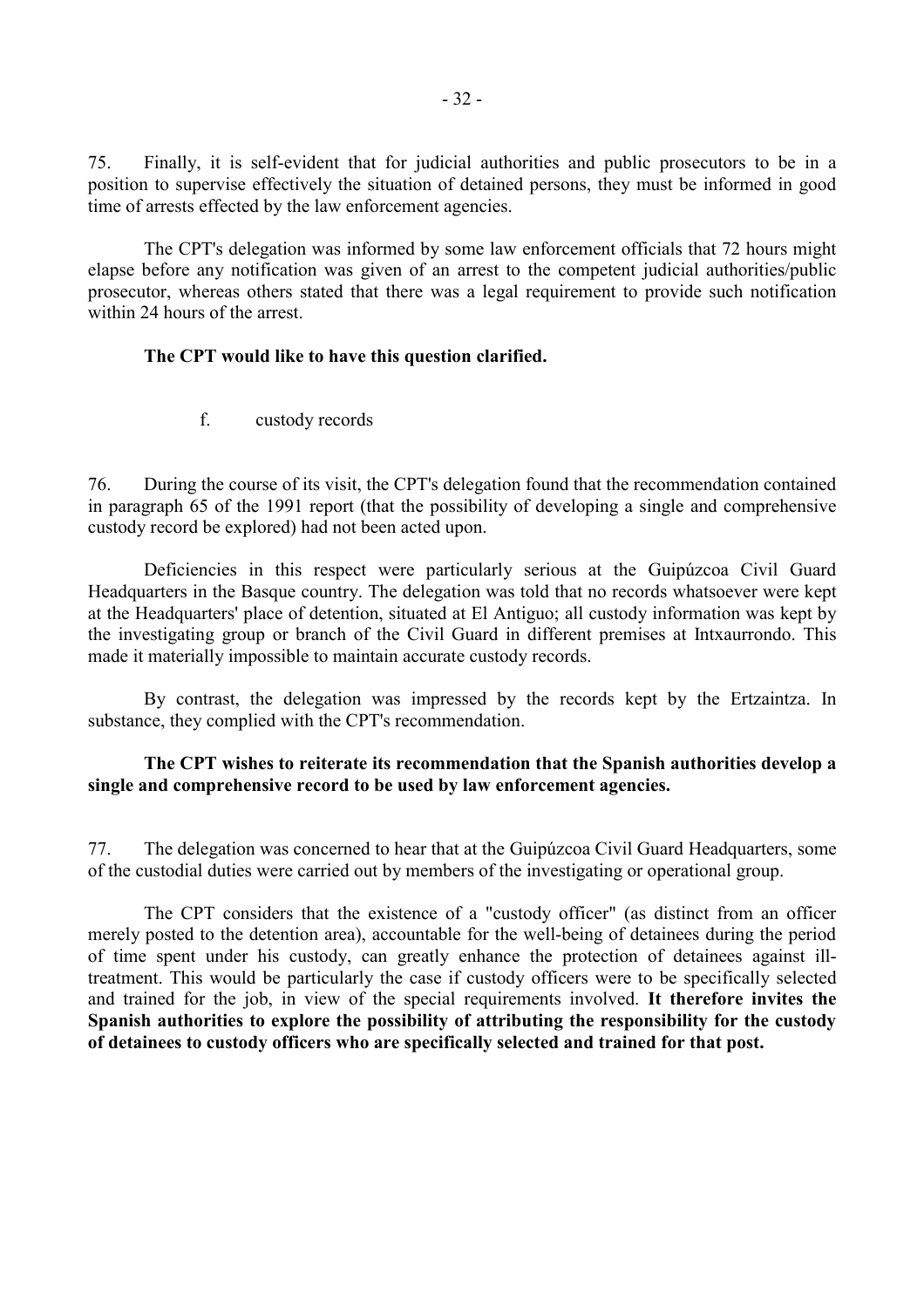g. Organic Law No. 1/1992 on the protection of people's security

<span id="page-34-0"></span>78. This statute provides inter alia that law enforcement officials may demand identification from a person, provided such identification is necessary for the performance of their duties of investigation and prevention of crime. When required in pursuance of these duties, law enforcement officials may request that persons accompany them to police/Civil Guard premises for the purposes of identification; however, their stay in such premises must be for the shortest possible time.

79. The CPT's delegation noted that persons could on occasion be detained for several hours on the basis of the above-mentioned law. **The CPT would like to be informed of the rights enjoyed by persons who are detained for the purposes of identification.**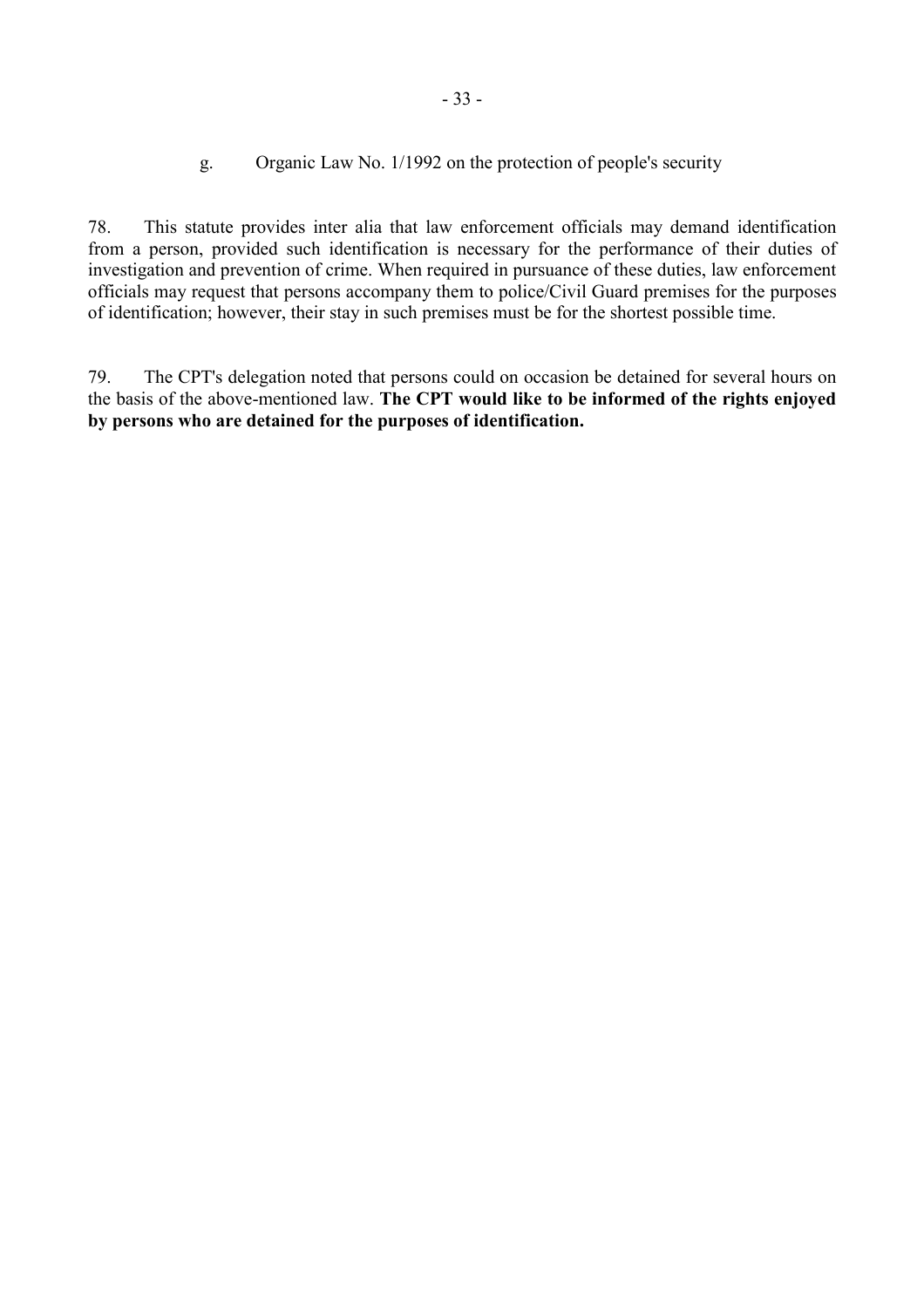#### <span id="page-35-0"></span>**B. Places of detention for foreigners**

80. In the course of the second periodic visit, the CPT's delegation revisited the Detention Centre for foreigners at Moratalaz (Madrid) and the Special Transit Area at Barajas Airport. Further, the Detention Centre for foreigners in Barcelona was visited for the first time.

#### **1. Detention Centre for foreigners at Moratalaz**

81. In the report on the first periodic visit, the CPT made a number of recommendations concerning conditions of detention at the Moratalaz Centre; in particular, it recommended that access to the Centre's patio be improved, that activities for detainees be developed, and that information for detainees be made available in appropriate foreign languages.

 However, in the course of the second periodic visit, the CPT's delegation found that the position remained much the same as that observed in 1991. Access to the patio was still not guaranteed on a daily basis, no recreational activities (apart from watching television) were offered, and relevant information was not provided in foreign languages.

 It should be added that the Centre's Director stated that he had never been informed of the remarks made by the CPT in its report on the first periodic visit concerning the above-mentioned and other matters (cf. also paragraph 11 above).

82. **The CPT recommends that the operation of the Moratalaz Centre be reviewed without further delay, in the light of the recommendations and comments made in paragraphs 68 to 78 of the report on the first periodic visit.**

#### **2. Detention Centre for foreigners at Barcelona**

83. The Detention Centre was located in basement-level premises, adjacent to the cellular accommodation of the Area 1 District Police Station (cf. paragraph 45). The Centre had an official capacity of 120 (80 men and 40 women, accommodated in two distinct sections), and was operating within that capacity at the time of the visit.

84. Relations between the detainees and the police officers responsible for supervisory duties were clearly very limited in scope, and the delegation detected an underlying state of tension apparently due, to a large degree, to language barriers. Further, a few allegations were heard that detainees had on occasion been struck with a truncheon, in particular when police officers had intervened to deal with a fight.

 In this connection, **the CPT would recall the recommendations and comments made in the report on the first periodic visit concerning the selection of police officers for supervisory duties in detention centres, and the carrying of - and recourse to - truncheons (cf. Part I, paragraphs 70 and 71).**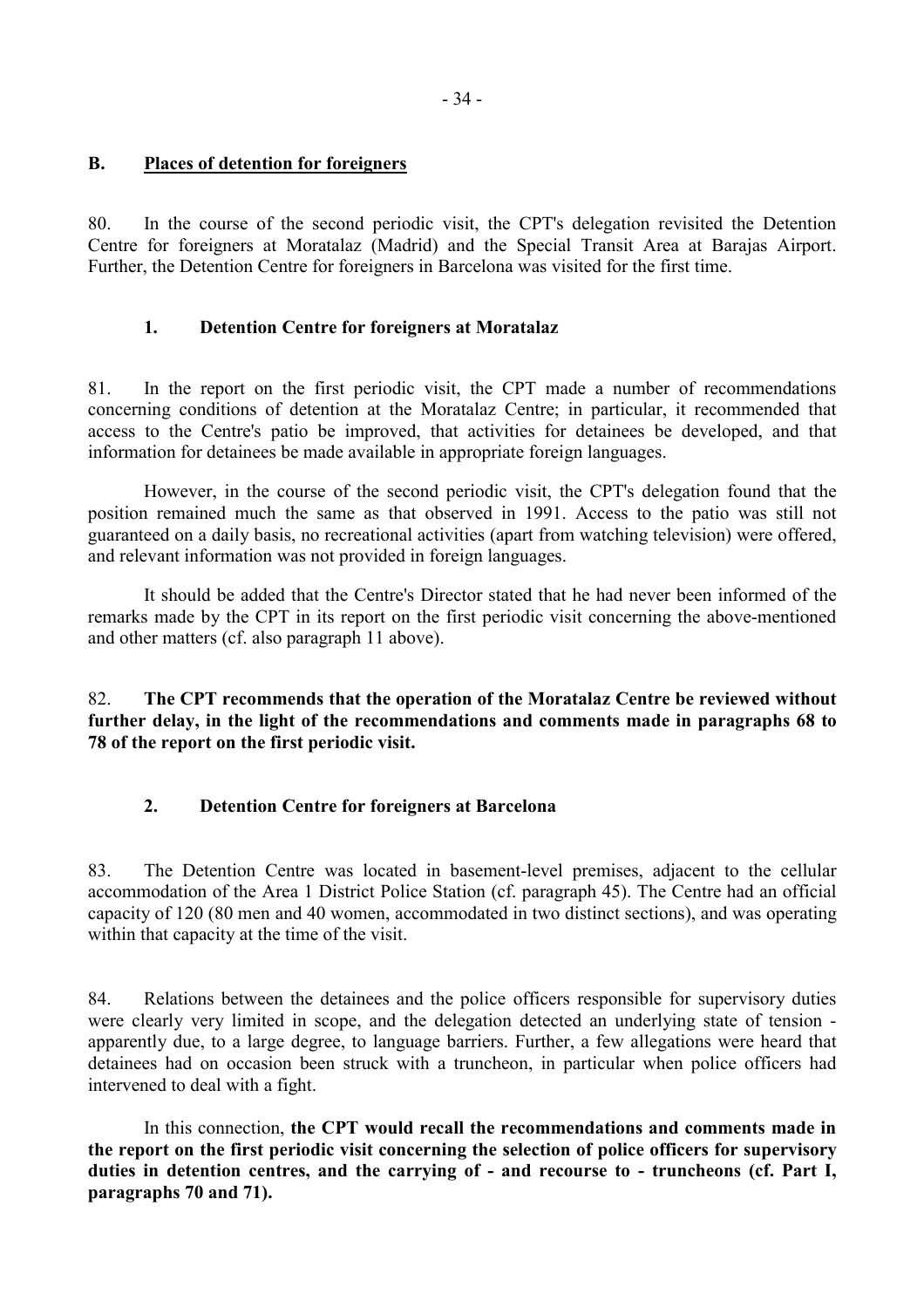85. Material conditions of detention in the Centre were on the whole acceptable, with the notable exception of access to the open air (cf. paragraph 86). Sleeping quarters consisted of cells measuring approximately 12 and 16 m². The former accommodated four persons, and the latter, eight. Although detainees spent a considerable part of the day (thirteen to fourteen hours) out of the cells, conditions in the 16 m² cells must be very cramped whenever they are full. **The CPT recommends that not more than six detainees be held in those cells.**

 The cells were adequately equipped and in a reasonable state of cleanliness and repair. However, certain of the cells had very limited access to natural light; at the time of the visit these latter cells were not used for detention purposes, and **it would be preferable that this remain the case.**

 The toilet and shower facilities located alongside the cells were quite adequate, and there appeared to be reasonable access to them (though some male detainees alleged that a very limited time was allowed for taking a shower).

86. During the day, detainees had access to a good-sized television room equipped with chairs.

 They could also walk in a so-called "patio"; however, this facility (consisting of a large room with skylights) did not offer access to the open air. **The CPT recommends that steps be taken immediately to ensure that persons held at the Centre are allowed access to an open air exercise area for at least one hour per day.**

 Eating took place in a good-sized and suitably equipped dining room; on the other hand, it was clear that the fare on offer was not to the liking of many detainees (in particular those of chinese origin).

87. As at the Moratalaz Centre, no recreational activities (apart from watching television) were offered to detainees and no relevant information was provided to them in foreign languages (and apparently no written information in any language). **The CPT recommends that these shortcomings be remedied.**

88. The detainees were allowed contact with the outside world. Two telephones were at their disposal (provided they had money to use them) and visits were allowed on a daily basis from friends, lawyers and representatives of non-governmental organisations (though the delegation observed that the visiting room was a rather spartan facility - a bare room containing merely two chairs).

89. Given the absence of the competent medical staff at the time of the visit, the delegation was not in a position to assess the adequacy of the health-care service provided for persons detained in the Centre.

#### **The CPT would like to receive information on this matter.**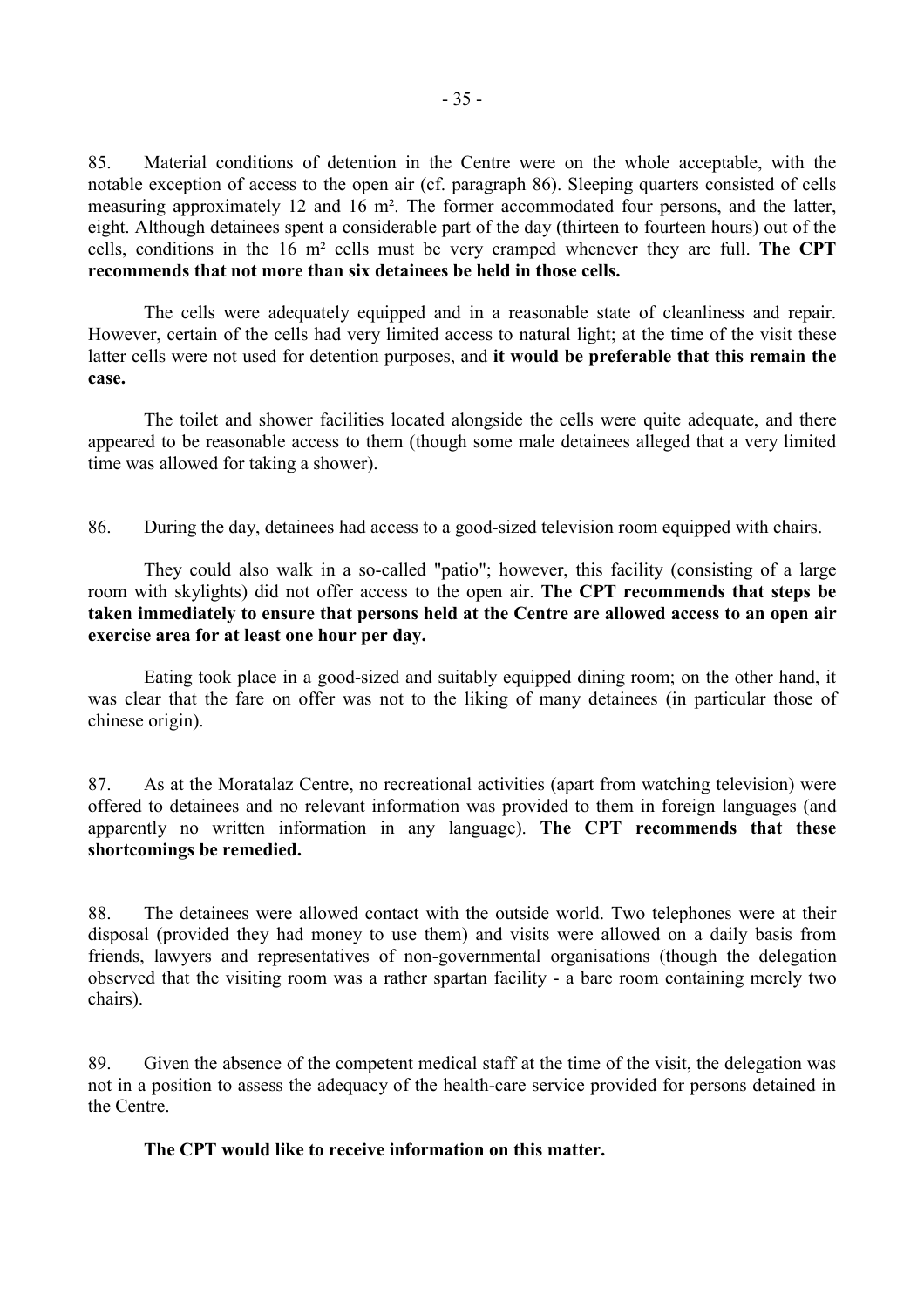### **3. Special Transit Area, Barajas Airport, Madrid**

90. The delegation noted a considerable improvement in the facilities used to hold foreigners refused entry to Spain or who were in the process of being expelled from the country, as compared to those observed during the 1991 visit.

 The Special Transit Area consisted of three dormitories (one of them reserved for women), each measuring between 20 and 25 m<sup>2</sup>, a sitting room and a dining room. Further, there were distinct sanitary facilities (including showers) for men and women. The dormitories contained between six and eight beds, each equipped with a mattress. In addition, three baby cots were available. Blankets were provided (but no sheets or pillows).

 The sitting room and the dining room were adequately furnished for their purpose. The dining room contained, in addition to tables and chairs, a soft drinks and beer machine, coffee and cigarette machines and two pay-phones.

 The premises did not benefit from any natural light, but were equipped with good artificial lighting. Some complaints about the malfunctioning of the ventilation system were heard, including from supervisory staff.

91. Persons held at the Special Transit Area were provided with food at normal times, supplied by air carriers in the usual on-board presentation. Further, reasonable access to luggage was allowed; at the time of the visit, one of the six persons held there had her luggage with her, and others had recently collected certain items from their luggage.

 There were no facilities for open air exercise. However, the delegation was informed in writing by the Spanish authorities at the end of the visit that new premises would be brought into service by the end of 1994, which would allow open air exercise and improved conditions of detention generally.

92. The CPT welcomes the above-mentioned improvements; the Special Transit Area can now be considered as offering acceptable conditions for short periods of detention (i.e. up to a few days), on condition that an open air exercise facility is provided shortly. However, the Area remains inadequately equipped for longer stays (which the custody register indicated occasionally occurred).

 **The CPT wishes to receive in due course further information on improvements made to the transit holding facilities. In this connection, the Committee would stress that in addition to an open air exercise facility, it would be very desirable for the holding facilities to enjoy access to natural light.**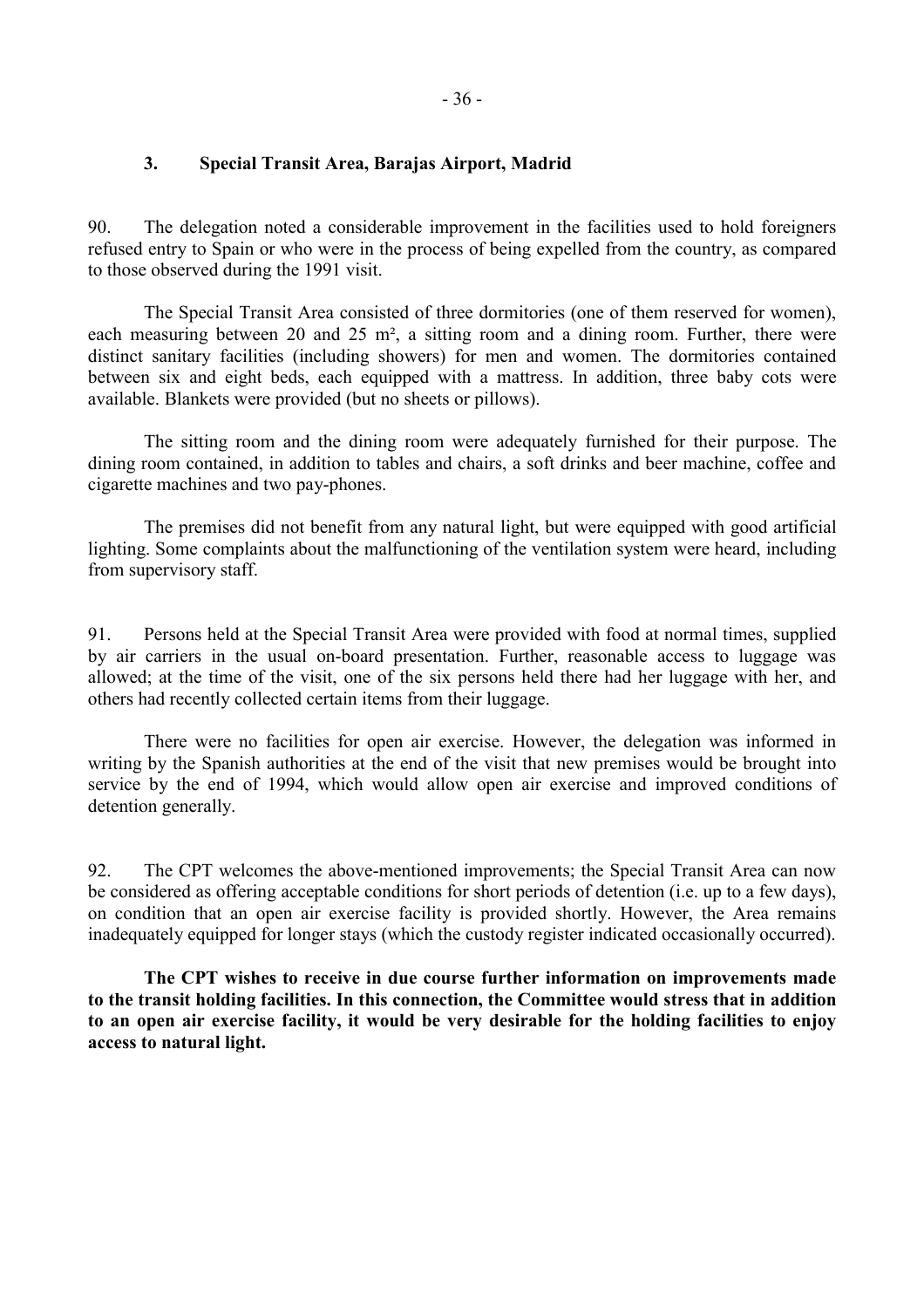## **4. Supplementary remarks**

93. The CPT would underline once again that the establishment of specific centres for the accommodation of persons detained under aliens legislation is a very positive development, provided they are properly equipped. To hold such a person in a prison would be quite inappropriate (a position fully recognised in Spain; cf. Article 26(2) of the Aliens Law), and conditions in police stations will frequently if not invariably be inadequate for the detention of someone for a period that might last up to 40 days.

94. In this connection, the CPT expressed concern in the report on the first periodic visit about the holding of persons detained under the Aliens Law at Algeciras Police Station. The Spanish authorities subsequently informed the Committee that the opening of a Detention Centre for foreigners at Tarifa had relieved the situation. However, according to the information provided by those authorities at the end of the second periodic visit, that Centre has now been closed.

 **The CPT would like to receive full information on the alternative arrangements made for the accommodation of persons detained under the Aliens Law following the closure of the Tarifa Centre.**

95. Finally, **the CPT would like to receive information on both the formal safeguards and practical arrangements which are applied in Spain in order to ensure that aliens are not sent to a country where they run a risk of being subjected to torture or to inhuman or degrading treatment or punishment.**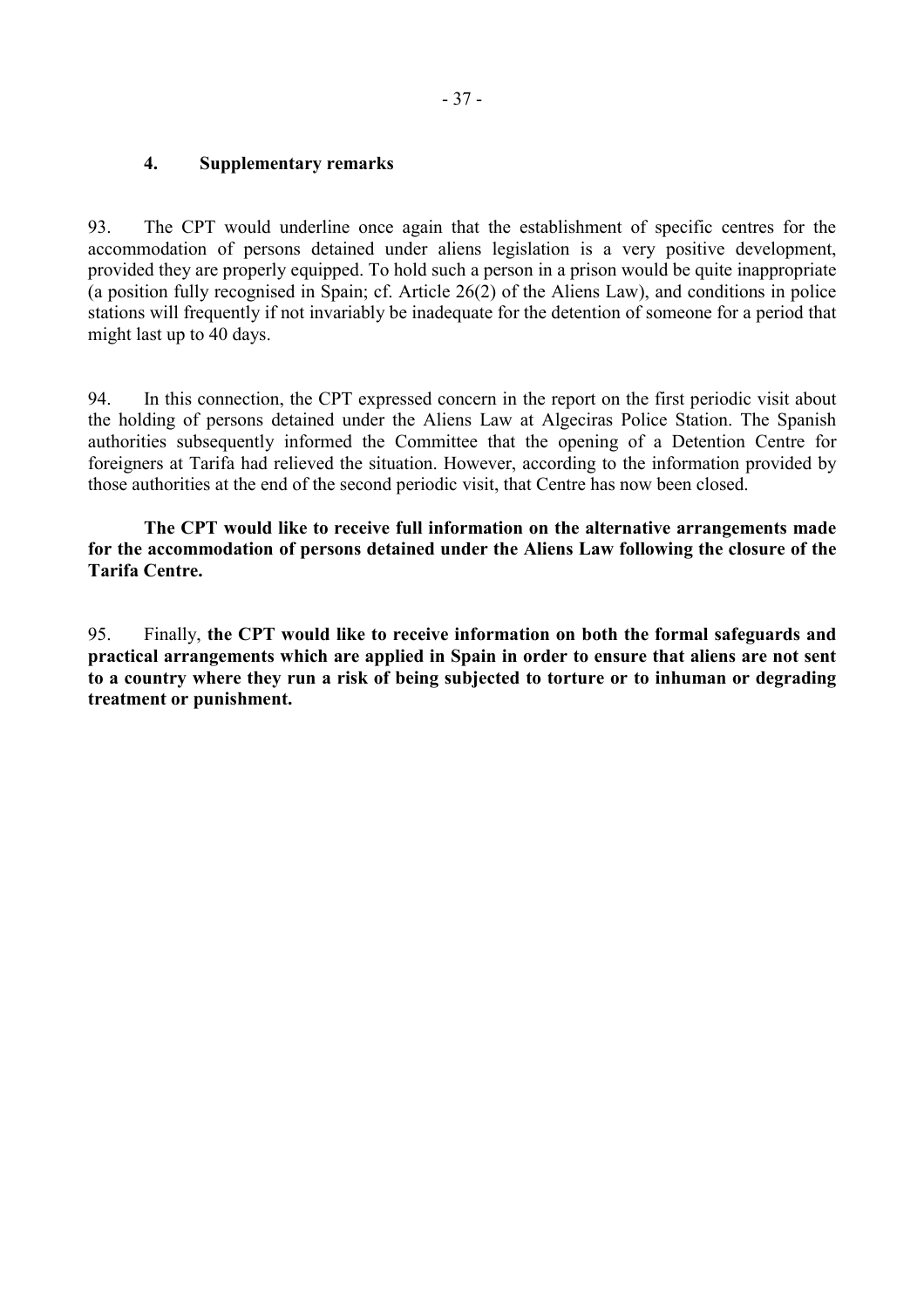## **C. Prisons**

## **1. Introduction**

96. The CPT's delegation visited Barcelona Prison for Men (known as the "Modelo"), the Penitentiary Unit of the Terrassa Hospital (Barcelona), and the Carabanchel Prison Complex; the last-named comprises Madrid I Prison, Madrid Prison for Women and the General Penitentiary Hospital. The Modelo Prison and the Penitentiary Unit of the Terrassa Hospital fall under the authority of the Department of Justice of the Catalan Government, and the Carabanchel Prison Complex under that of the Ministry of Justice and the Interior of the national Government.

 A number of detained persons were interviewed, and specific matters examined, at Logroño Prison, Madrid II Prison (Alcalá-Meco) and Madrid III Prison (Valdemoro); however, the conditions of detention in these establishments were not examined in detail.

 Finally, the delegation visited a number of sick prisoners being cared for at Gregorio Marañón Hospital in Madrid.

97. The **Modelo Prison** is located in the central area of Barcelona. It was built in 1904 and has a radial design, with six wings. The prison has an official capacity<sup>7</sup> of 1,100; on the first day of the delegation's visit, it was accommodating 2,056 inmates, evenly divided between remand and convicted prisoners.

98. The Carabanchel Prison Complex is located on the outskirts of Madrid.

 **Madrid I Prison**, one of the four prisons for men in the Madrid province, started operating in 1944. It has a radial design, with eight wings. The prison has an official capacity of 1,285 and a so-called "operating" capacity of 2,134, plus 203 auxiliary places. At the time of the delegation's visit, it was accommodating 2,184 inmates, approximately 60% of whom were on remand.

 The **Madrid Prison for Women** was built in 1979 as a young offenders place of detention and was converted to its current use in 1990. It comprises four modules as well as a quite distinct mother/baby unit. The prison has an official capacity of 369 and an operating capacity of 626 plus 73 auxiliary places; at the time of the visit, 637 inmates and 50 offspring up to the age of six were being accommodated. There was an even mix of remand and convicted prisoners.

 The **General Penitentiary Hospital** was built in 1971. It provides ambulatory medical services for the prison population of the Madrid province and its surroundings and holds casualties and general medicine patients; prisoners from other parts of Spain can also be taken there for specialist treatment, in particular psychiatric patients treated in the dedicated unit at the hospital. Women patients can also be treated at the General Penitentiary Hospital. The Committee was informed that the hospital had an operating capacity of 153; at the time of the visit it was caring for 139 patients, including 10 women.

 $\overline{a}$ 

<sup>7</sup> All capacity figures given were provided by the Spanish authorities.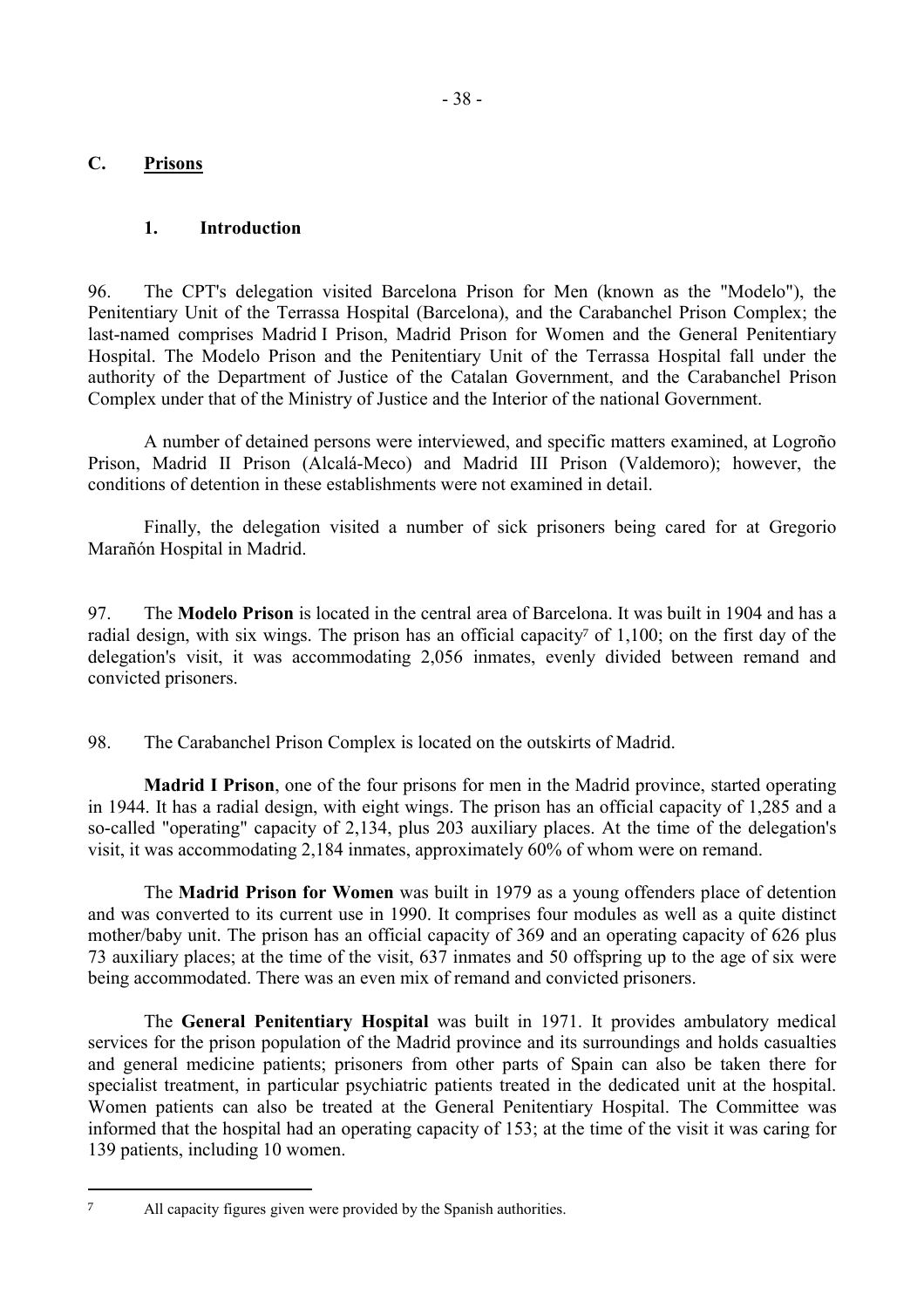99. Ministry of Justice officials told the delegation that it had been intended to close the Carabanchel Prison Complex in 1995, once the prisons at Navalcarnero, Valdemoro, and Soto del Real had become fully operative (the first two are already functioning). However, due to uncertainties about prison population trends, it had been decided to postpone closure for at least two years. As already indicated (cf. paragraph 15), the General Penitentiary Hospital was scheduled to close on 15 October 1994.

### **2. Torture and other forms of ill-treatment**

100. During the course of its visit to the Carabanchel Prison Complex, the delegation heard no allegations of ill-treatment of prisoners by prison officers working in the different establishments at Carabanchel.

 More generally, relations between staff and inmates in those establishments appeared to be reasonably positive. The delegation formed a favourable impression of the staff in the Carabanchel Prison Complex and was particularly struck by the high quality of the younger staff members, some of whom had already assumed senior posts.

101. Further, the delegation heard practically no allegations of recent acts of ill-treatment by prison officers working in the Modelo Prison, though it appeared that on occasion prisoners might be somewhat roughly treated in the 5th Gallery (which contains the disciplinary and admissions departments). The Prison Director informed the delegation that a prison officer working in that Gallery had recently been suspended for having slapped a prisoner; he accepted that the situation in the Gallery required particularly close supervision.

102. The delegation received information from a number of sources about an incident which had occurred in the 4th Gallery of the Modelo Prison in May 1990, in the course of which many prisoners were said to have been severely beaten. The Catalan authorities themselves acknowledged that a number of prison officers had acted in an "inappropriate" manner on that occasion. Both criminal and administrative proceedings had been brought against the staff involved.

 It would appear that no similar incidents had subsequently occurred, and both prisoners and staff members commented that there had been a marked improvement in staff/prisoner relations at the establishment since 1990. The delegation itself noted that, overall, day to day dealings between staff and prisoners were relatively relaxed, despite often very poor material conditions of detention, which scarcely facilitated the maintenance of good relations.

103. The only prison establishment visited in which the delegation heard a certain number of allegations of recent acts of ill-treatment was Madrid II Prison. In particular, one prisoner alleged that he had remained attached (by means of handcuffs) throughout the night to a metal ring located under his cell table and had been beaten with a truncheon. The delegation noted that the prisoner in question had lodged a complaint about this with the supervisory judge.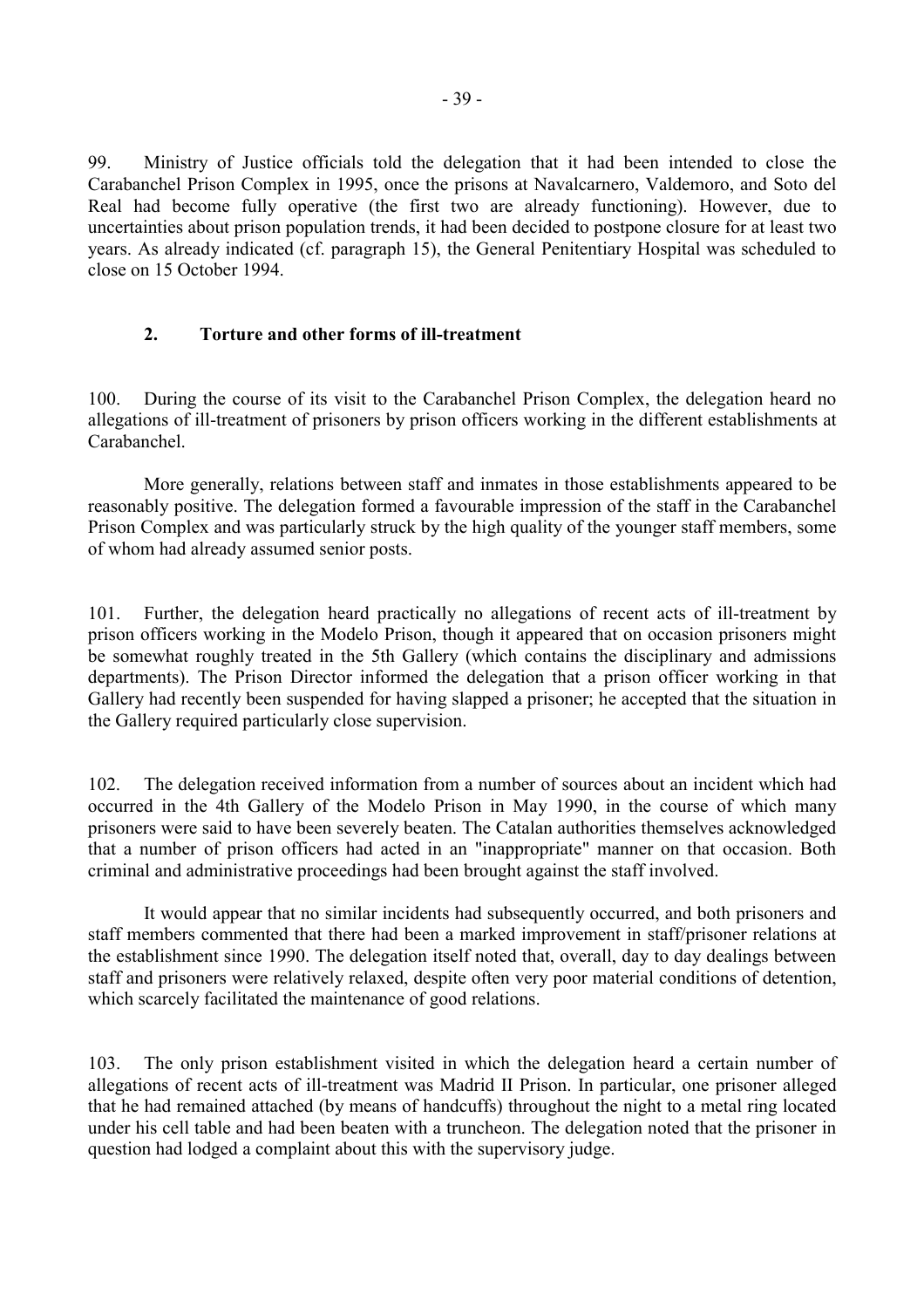Another prisoner interviewed alleged that he had been beaten in his cell by prison officers using truncheons, and a third prisoner alleged that incapacitating gas had been sprayed inside his cell, following which he had been struck by prison officers.

The above-mentioned prisoners were all held in the isolation units of the prison.

104. A number of remarks were made in the report on the first periodic visit on the issue of illtreatment in Madrid II Prison (cf. Part I, paragraphs 91 to 94) and the Committee expressed the general view that there had been a "positive evolution" as compared to the situation which had prevailed in the past. The CPT does not wish to go back on that view, the more so as its delegation spent only a short time at Madrid II Prison in the course of the second periodic visit. Nevertheless, in the light of the above-mentioned allegations, **the Committee would like to receive a full account of complaints of ill-treatment made by prisoners in Madrid II Prison over the last two years and of action taken upon them.**

 As regards more particularly the metal rings inserted in the concrete blocks which form the base of cell beds and tables at Madrid II Prison, it was recommended in the report on the first periodic visit that they be removed. The CPT's delegation which carried out the second periodic visit observed that in most of the cells it went to, the rings had been removed (apparently quite recently). However, some of the rings remained; **the CPT recommends that they be removed without further delay.**

105. In the report on the first periodic visit, the CPT also recommended that the so-called "sprays having an adequate effect" be removed from the list of means of coercion that may be resorted to by prison officers, in particular as they lend themselves to abusive use (cf. Part I, paragraph 107).

 The CPT's delegation was informed during the second periodic visit that the use of such sprays had been banned on a provisional basis on 7 April 1994. **The CPT trusts that the sprays will be definitively removed from the list of authorised means of coercion. The CPT also recommends that the use of such sprays within all places of detention, whatever their nature, be prohibited.**

106. As regards means of coercion in general, it was recommended in the report on the first periodic visit that a central register be kept in each prison, containing full information on every instance of resort to such means (cf. Part I, paragraph 106).

 It was clear from the information gathered during the second periodic visit that this recommendation had not yet been implemented (though staff at Madrid II Prison had themselves taken the initiative of establishing such a register). Consequently, **the CPT wishes to reiterate the above-mentioned recommendation.**

107. Finally, to enable the CPT to obtain a nationwide view of the situation, **it would like to receive information on the number of complaints of ill-treatment lodged in 1993 and 1994 against prison officers in Spain and on the number of disciplinary and/or criminal proceedings initiated during the same period in relation to allegations of ill-treatment by prison officers, together with an account of any sanctions imposed.**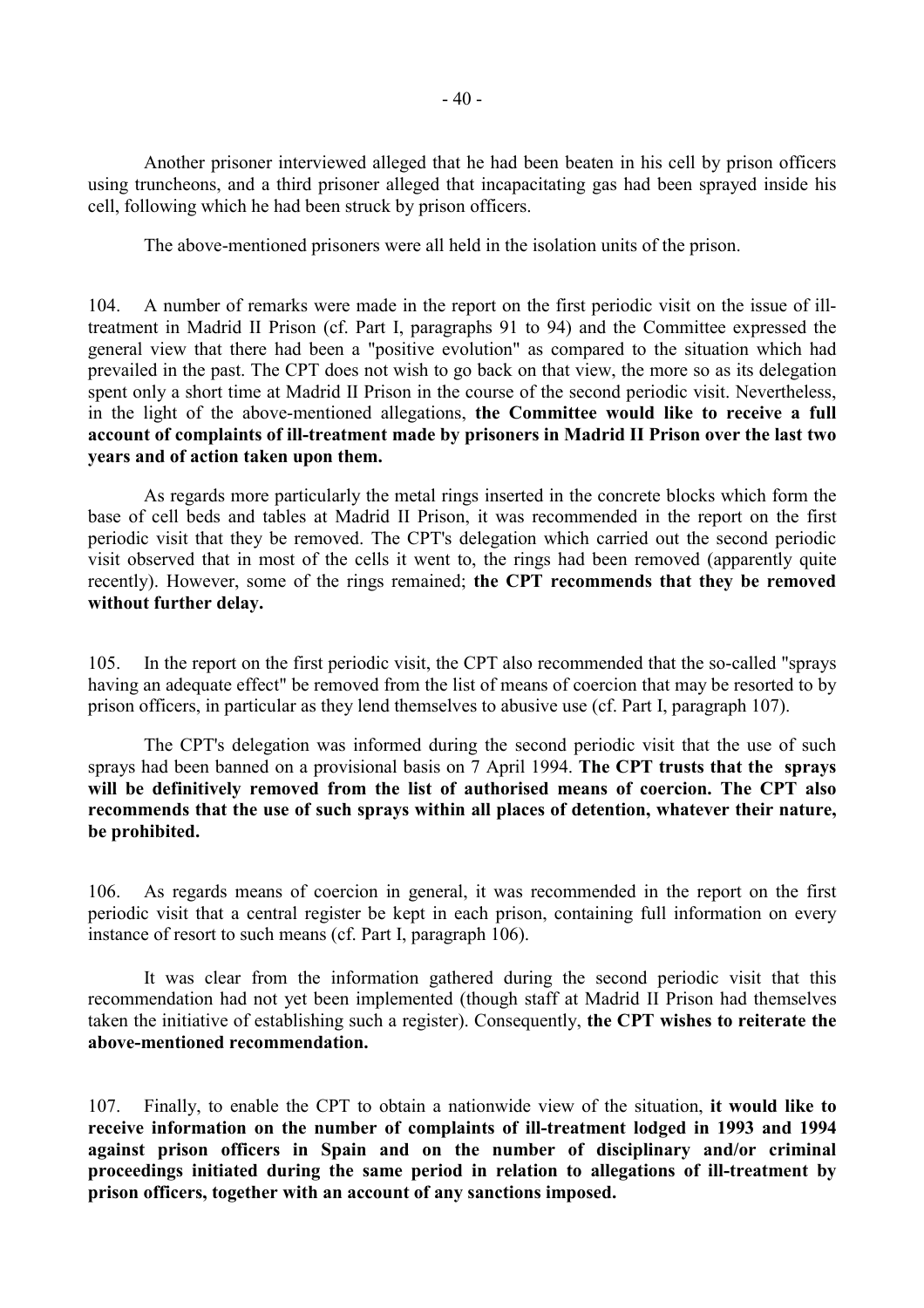# **3. Treatment of prisoners considered as "extremely dangerous" or as "unadapted to an ordinary prison regime"**

108. In the report on the first periodic visit, the CPT made a number of remarks concerning the situation of sentenced prisoners classified in Grade 1 and of remand prisoners to whom an analogous regime was applied on the basis of Article 10(2) of the General Organic Law on Prisons (cf. Part I, paragraphs  $110$  to  $116$ <sup>8</sup>.

 The CPT recommended in particular that steps be taken to ensure that the material conditions of detention of a prisoner held in isolation as a result of his Grade 1/Article 10(2) status are clearly better than those of a prisoner undergoing solitary confinement as a punishment, and that the regime applied to Grade 1/Article 10(2) prisoners be reviewed with the aim of developing purposeful activities.

109. In August 1991 the number of phases within Grade 1/Article 10(2) were reduced from three to two. During the second periodic visit, the CPT's delegation observed that phase 2 had taken over from the former phase 3 the role of a stepping stone towards an ordinary regime. However, the situation of the Grade 1/Article 10(2) prisoners placed in phase 1 seen by the delegation remains a matter of concern. As was the case during the first periodic visit, there was a penury of activities for such prisoners. Out-of-cell activities consisted merely of 2 hours exercise per day; as for in-cell activities, the prisoners had a small amount of reading material (two books and two magazines at any one time) at their disposal and, on occasion, a radio or television; there was no organised programme of activities. The CPT's delegation also observed that a prisoner suffering from an advanced, life threatening HIV-related disease continued to be subjected to this harsh regime while in the General Penitentiary Hospital. Further, it was observed once again that the material conditions of detention of at least some of the Grade 1/Article 10(2) prisoners in phase 1 were comparable to those of prisoners placed in solitary confinement as a punishment. It should be added that a number of the prisoners concerned had been subjected to this regime for many months, and a few for more than a year.

 As stated in the report on the first periodic visit (cf. Part I, paragraph 113), **a combination of long periods of isolation, austere material conditions of detention and absence of activities amounts, in the CPT's view, to inhuman treatment.** 

 $\overline{a}$ 

<sup>8</sup> Article 10(3) of the General Organic Law on Prisons provides for a restrictive regime -characterised by a limitation of group activities and a higher degree of control - to be applied to inmates falling within the categories defined in Article 10(1) - sentenced prisoners classified according to the Prison Rules in Grade 1 and Article 10(2). In the following paragraphs, both these categories of prisoners shall be jointly referred to as Grade 1/Article 10(2) prisoners.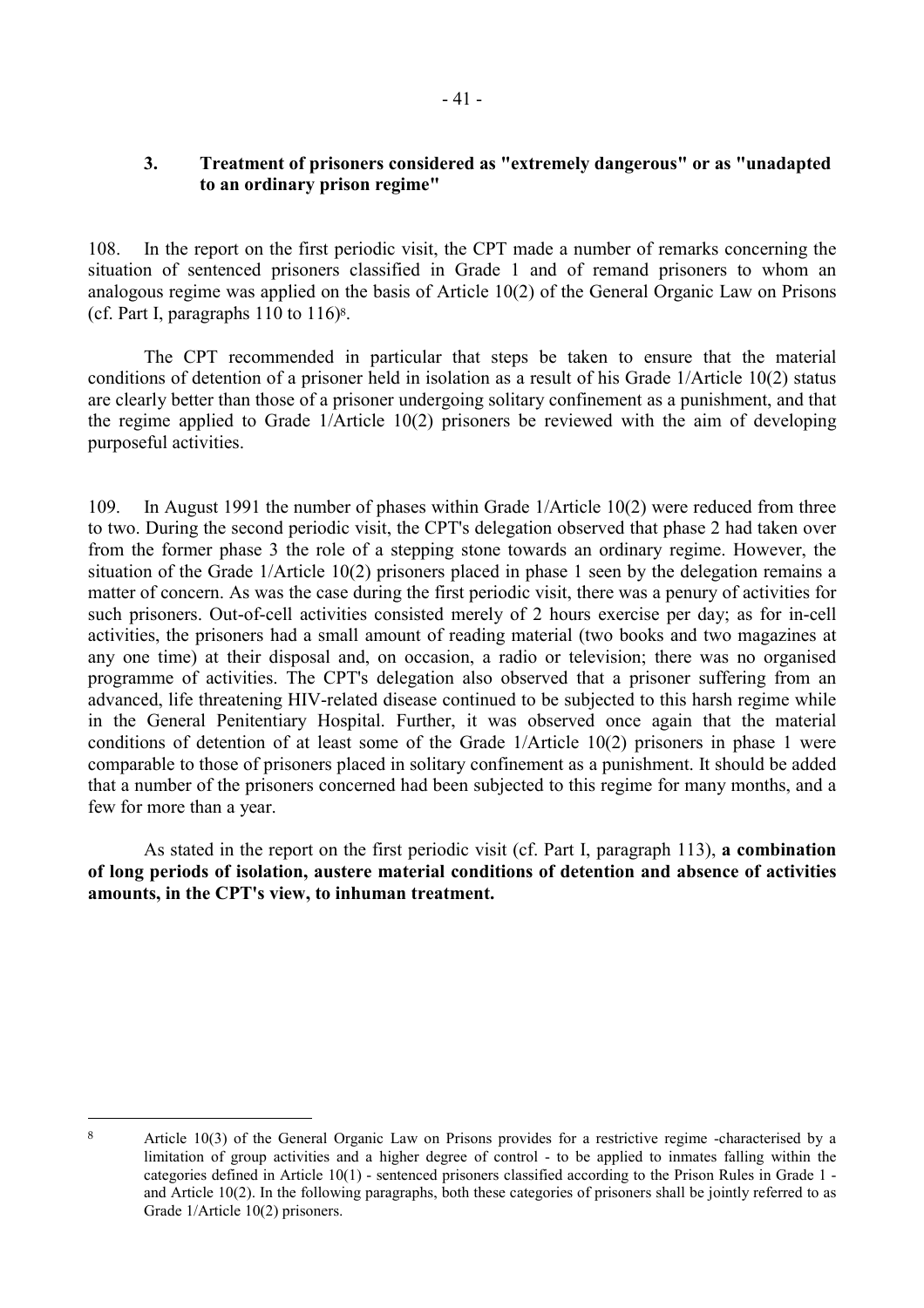110. Reference should also be made in this context to the "register of inmates of special supervision", the so-called "FIES" system. This system was introduced by circular in 1989 in respect of prisoners convicted or suspected of terrorist-related offences, or of belonging to armed groups in general; it provided for the systematic gathering of specific items of information concerning those prisoners and their processing at central level. The scope of the FIES system was subsequently expanded to include, in addition to the armed band (BA) category, the special regime prisoners (RE)9, drug traffickers (NA), members of law enforcement agencies (FS) and other inmates considered to represent special cases, particularly when requiring protection (CE).

 Further circulars issued in 1991 and 1992 added new elements (e.g. hourly visual controls of cells at night, changes of cells on a weekly basis), it not always being entirely clear whether they represented a development of the FIES system or rather of the Grade 1/Article 10(2) regime. Particularly restrictive measures were introduced vis-à-vis FIES-RE prisoners by circulars in September and October 1991 and July 1992; the October 1991 circular was subsequently repealed, but the other two (providing for special measures to be taken when FIES-RE prisoners are transferred - e.g. body searches by means of X-ray machines) remain in force.

111. Following the receipt of a number of complaints, the Ombudsman carried out an investigation, in the course of which all FIES-RE prisoners who were classified in Grade 1/Article 10(2) were visited. As a result of this investigation, as well as of certain rulings issued by supervisory judges, some of the excessively restrictive situations arising out of the combined applications of the FIES-RE system and a Grade 1/Article 10(2) regime were apparently corrected.

 Nevertheless, it should be emphasised that to subject a prisoner to security measures over and above the restrictions flowing from his classification in Grade 1 /Article 10(2) can rapidly lead to situations falling within the scope of the term "inhuman treatment".

In this connection, **the CPT would like to receive the following information:** 

- the number of persons currently classified in each of the two phases of **Grade 1/Article 10(2);**
- regarding each of the above groups of persons, the distribution between the five **FIES categories (BA, RE, NA, FS and CE) and the number of those not included in the FIES;**
- regarding the Grade 1/Article 10(2) prisoners placed in the FIES-RE category, **the length of time which each of those persons has been the subject of the combined application of the FIES-RE system and a Grade 1/Article 10(2) regime.**

<sup>9</sup> i.e. prisoners who by reason of their prison history are considered as potentially very dangerous.

 $\overline{a}$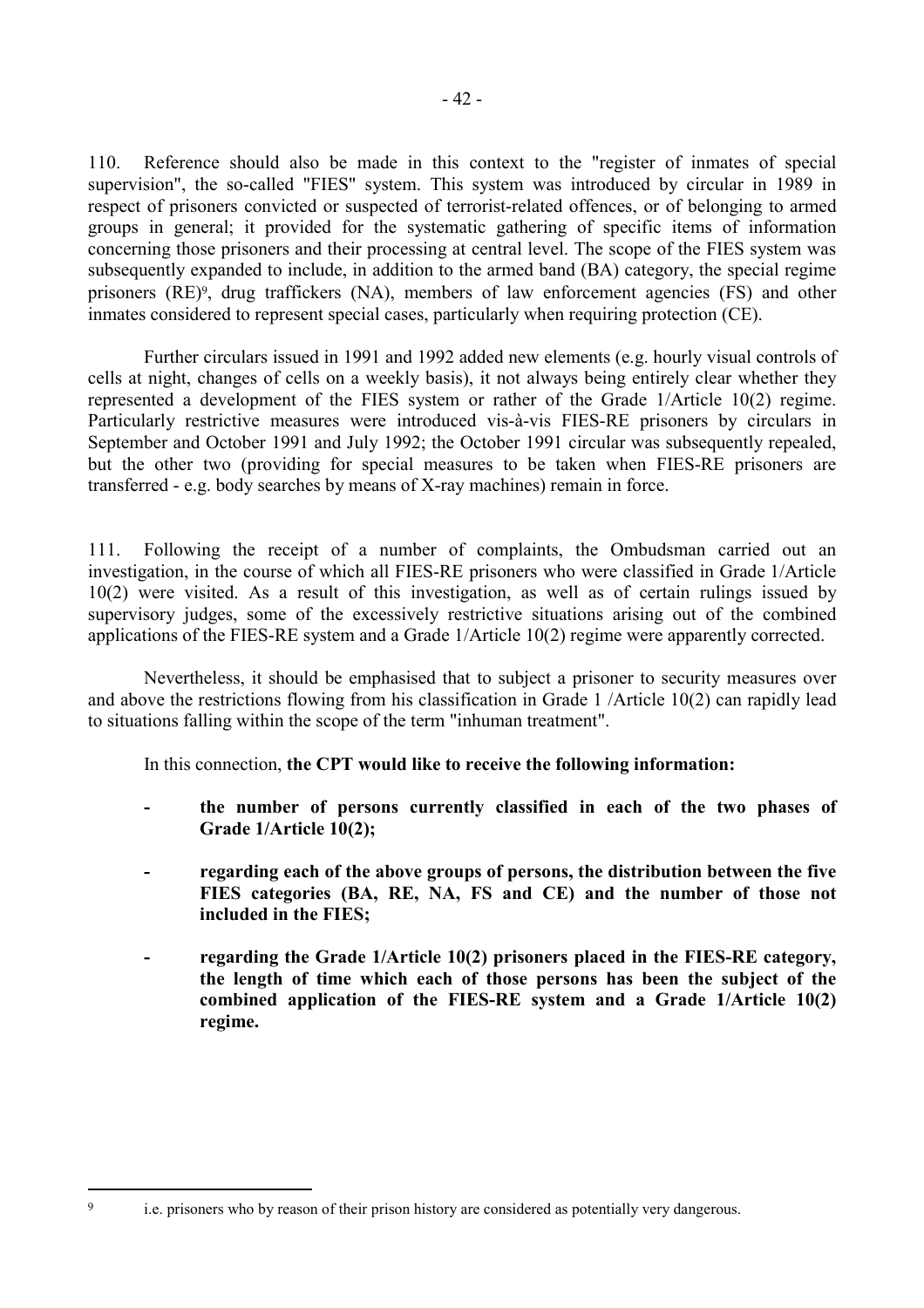112. The delegation was informed by the Spanish authorities that the operation of the FIES-RE system was currently being reviewed and a "programme for the recuperation of conflictive inmates" drafted. From the information provided, this process appears to involve also a reconsideration of the content of the regime applied to Grade 1/Article 10(2) prisoners.

 **The CPT recommends that in the course of the review currently taking place, the recommendations made in paragraphs 113, 114 and 116 of the report on the first periodic visit be fully taken into account.** 

 **Further, the Committee wishes to receive in due course full details of the new measures adopted concerning the FIES system and Grade 1/Article 10(2) regime.** 

#### **4. Conditions of detention in the prisons visited**

a. material conditions and activities

113. As already indicated (cf. paragraph 97), the **Modelo Prison in Barcelona** was severely overcrowded at the time of the delegation's visit.

The prison's cells measured approximately 10 m<sup>2</sup> and were equipped with a partitioned toilet and washbasin. They were a satisfactory unit of accommodation for one person and just about acceptable for two; however, they were clearly inadequate for more than two persons. Unfortunately, accommodation by more than two persons was the norm in most of the wings. Prisoners were held three to a cell in Gallery 6, four to a cell in Gallery 1, rising to five to a cell for many prisoners in Galleries 3 and 4. Such a level of overcrowding cannot fail to have extremely negative repercussions on material, hygienic and psychological conditions of detention: living space, ventilation, etc. The CPT is particularly concerned about the risk of transmission of pulmonary tuberculosis in such conditions.

 Many of the cells were in a rather dirty and unhygienic condition (which is scarcely surprising in view of the level of overcrowding) and a considerable number were in a poor state of repair; the latter was particularly the case in Gallery 4.

114. The poor material conditions in the cells were mitigated by a reasonable amount of out of cell time (10 hours a day). According to figures provided by the Catalan authorities, some 250 prisoners had paid jobs in the workshops and 400 others worked in the area of general services. Further, apparently a considerable number of prisoners took part in educational and socio-cultural activities. However, from the delegation's observations it appeared that many prisoners spent most of their out-of-cell time strolling about the exercise areas or watching television in the adjacent recreation rooms.

Access to shower facilities was good, being offered on a daily basis.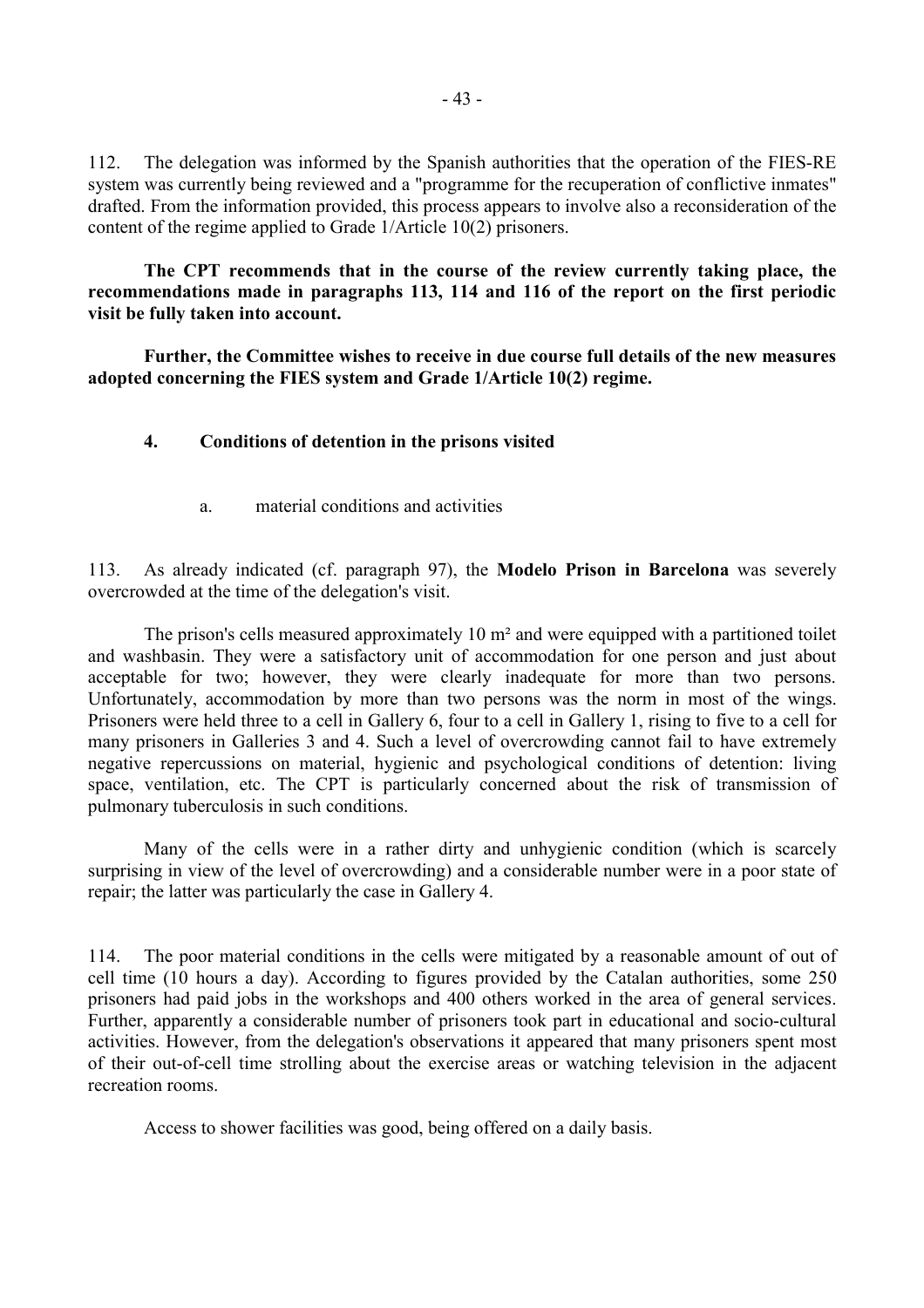115. Material conditions were somewhat better in Gallery 7, which accommodated prisoners over 65 years old. The inmates slept in a dormitory-type facility, with high partitions and curtains, and had free access during the day to a good-sized common room and a terrace. The premises were clean, bright and well-ventilated, and the overall atmosphere in this Gallery was distinctly relaxed. Nevertheless, there was an obvious shortage of space for personal belongings, and some complaints were heard that in winter the Gallery was cold and damp. It is also regrettable that the only means of access to the Gallery was via a steep staircase.

116. Perhaps the best material conditions were to be found in Gallery 5, which housed the disciplinary and admissions units. In particular, certain cells in the disciplinary unit had been renovated to a high standard.

 On the other hand, the CPT's delegation was concerned to hear allegations from newlyarrived prisoners that they had been deprived of outside exercise for up to three days.

117. Finally, reference should be made to the unsatisfactory conditions in the establishment's kitchen: several of the drains were blocked, the kitchen floor was slippery, and the premises as a whole were in a poor state of cleanliness and repair. Commodities as basic as soap in the toilets for washing hands were absent.

118. Conditions of detention were somewhat better in **Madrid I Prison**, but still far from ideal.

 The standard cell measured slightly less than 11 m², including the partitioned toilet and wash basin. As in the Modelo Prison, such cells could be considered as offering adequate accommodation for two prisoners but not more. Some prisoners were held two to a cell, for example in the 3rd Gallery and in parts of the 5th and 7th Galleries. However, many other prisoners were held three to a cell and a considerable number, four to a cell, in particular in the 5th and 6th Galleries; in such cells, living space was very poor, ventilation inadequate and cleanliness and hygiene generally wanting.

119. The CPT is also very concerned by the situation of prisoners held in the "double" cells on the 1st floor of the 6th Gallery. These cells, which measured approximately 22 m² (including the sanitary annex), were holding up to 10 prisoners. The use of two bunk and two three-tier beds meant that there was just enough space for a table, a few chairs and a cupboard. The material conditions of detention of these prisoners were deplorable. By contrast, the situation in the double cells on the ground floor of the 6th Gallery was far better; they were each being used to accommodate five prisoners with work, and at this level of occupation offered adequate living space.

120. Many of the prison's cells were in a rather poor state of repair. However, the delegation observed that a considerable amount of work on renovating cells was taking place. Further, the Gallery shower facilities, to which prisoners had ready access, were for the most part in a good condition.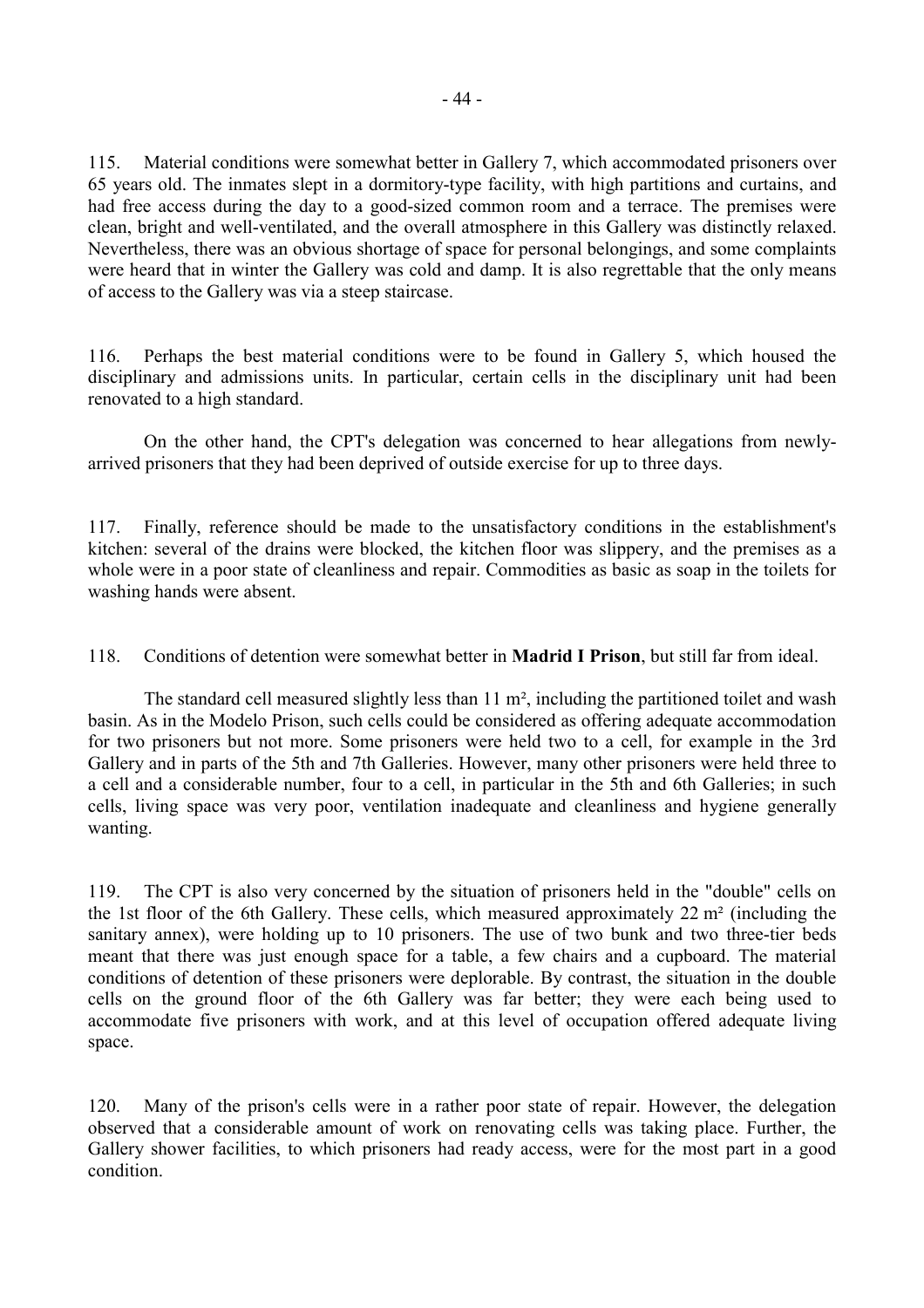121. Prisoners were allowed out of their cells for up to eleven hours a day and had access to outside exercise areas of a fair size as well as recreation rooms equipped with television. As regards organised activities, the prison possessed a number of workshops in Gallery 4 (shoe making, printing, carpentry, ironwork, etc.) as well as educational and sports activities in Gallery 2. The facilities in Gallery 2 included teaching and hobby rooms, a gymnasium, a library and reading rooms, and a good-sized concert room (320 places); the Gallery also had a large outside yard marked for games.

 Nevertheless, it was clear that the above-mentioned workshops and other facilities - which in principle were quite impressive - were not sufficient to cope with the demands of more than 2,000 prisoners. At the time of the delegation's visit, 1,153 prisoners (i.e. slightly more than 50%) took part in some form of organised activity.

122. Newly-arrived prisoners other than those transferred from another prison would be accommodated for 48 hours or more in the establishment's admissions unit; a certain number of prisoners in need of protection were also located in the unit.

 Conditions in the admissions unit were adequate for short stays. The cells measured over 12 m<sup>2</sup>, to which should be added a separate sanitary annex. Prisoners were held four to a cell; two bunk beds were provided for this purpose, which were well-suited to the cells given the high ceilings. Other cell equipment included a table, chairs and cupboard space. The unit also had a good outdoor exercise facility.

123. Material conditions of detention were also quite satisfactory in the establishment's segregation unit. The cells were quite large  $(+12 \text{ m}^2)$ , had good light and ventilation, and were suitably equipped (bed, table and chair, sanitary annex). However, certain prisoners undergoing solitary confinement as a punishment alleged that they were allowed only 20 minutes outdoor exercise per day.

124. Unlike the situation found at the Modelo Prison (cf. paragraph 117), conditions in the kitchen at Madrid I Prison were good.

125. Like the Modelo and Madrid I Prisons, the **Madrid Prison for Women** was seriously overcrowded at the time of the delegation's visit. Well over 600 inmates were being held in the establishment, which had an official capacity of 369 and an "optimal" capacity, according to the Director, of 250.

 The cells in Modules 1, 2 and 3 measured 7 m², and those in Module 4, 10 m²; they were all equipped with a sanitary annex. The 7 m² cells in Modules 1 to 3 were quite adequate for single occupancy (for which they had been designed) but represented cramped accommodation for two persons. Unfortunately, as a result of overcrowding, doubling up was the general rule.

 The situation was arguably worse in the 10 m² cells in Module 4. They were being used to accommodate three prisoners; two slept in the bunk bed, the third on a plinth equipped with a mattress, which during the day was stored under the bed.

 Despite the overcrowding, the delegation observed that the cells were on the whole reasonably clean and in a satisfactory state of repair.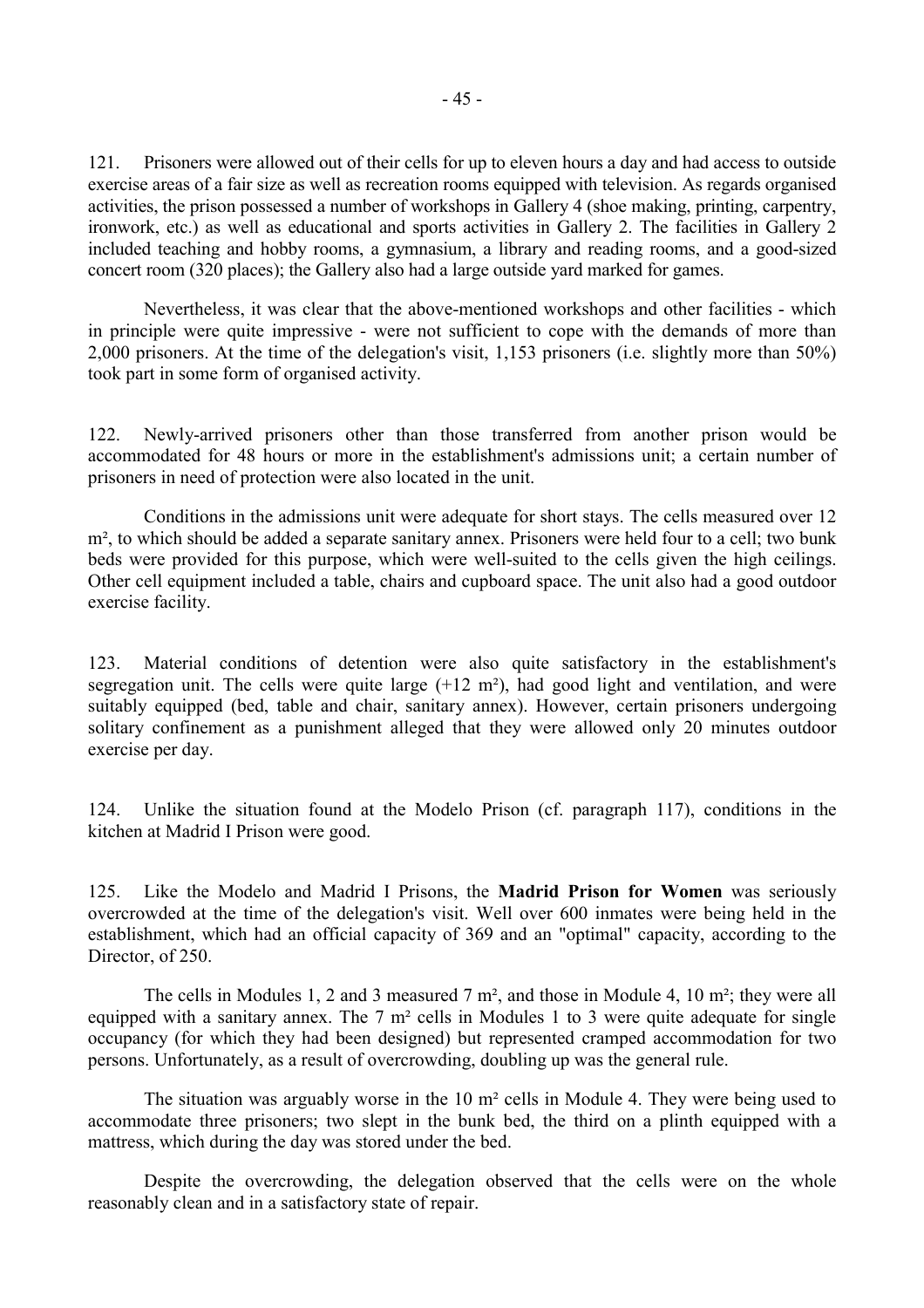126. As in the other establishments visited, the negative effects of overcrowding in the cells were mitigated by reasonable out-of-cell time (11 hours).

 Particular emphasis was placed on organised activities. The Director informed the delegation that the objective was to ensure that all prisoners should have at least one such activity, and preferably two, so as to enable them to earn remission. The establishment possessed nine wellequipped workshops, the largest being dressmaking (60 prisoners). Unfortunately, at the time of the visit, two of the workshops (photography, social activities) were closed for economic reasons. A considerable number of prisoners were engaged in educational activities; in this connection, particular reference should be made to the establishment's large and well-equipped library.

 The prison also possessed a good gymnasium and a reasonable pitch for outside sporting activities, which served in addition as the exercise area for Modules 1 and 2. It should be added, however, that the outside exercise area for Modules 3 and 4 was a rather unattractive facility.

127. Material conditions in the prison's isolation unit call for no comment. However, the situation in the admissions unit left a lot to be desired.

The latter unit consisted of three cells, measuring 22 m<sup>2</sup>, each equipped with five bunk beds. The cells represented very cramped accommodation for 10 persons and, in addition, were equipped meagrely (a toilet and washbasin, a table and a few chairs).

 In principle, prisoners should not spend more than 24 hours in the admissions unit. However, the CPT was concerned to learn that a prisoner arriving on Friday might not leave the unit until the following Monday; in the Committee's view, the conditions in the unit were such that it was not an appropriate place in which to keep a newly-arrived prisoner for three days.

128. Conditions in the mother/baby unit were on the whole rather good.

 The cells were of an adequate size for a mother and child and were equipped with a shower. However, due to overcrowding it was sometimes necessary for a mother and child to share their cell with a pregnant inmate; it should be stressed that the cells did not offer sufficient living space for such a level of occupation.

 Related facilities (exercise area, playground, nursery, workshops) were of a good standard. Further, the unit was adequately staffed (including two nurses) and was visited on a daily basis by a paediatrician.

\*

\* \*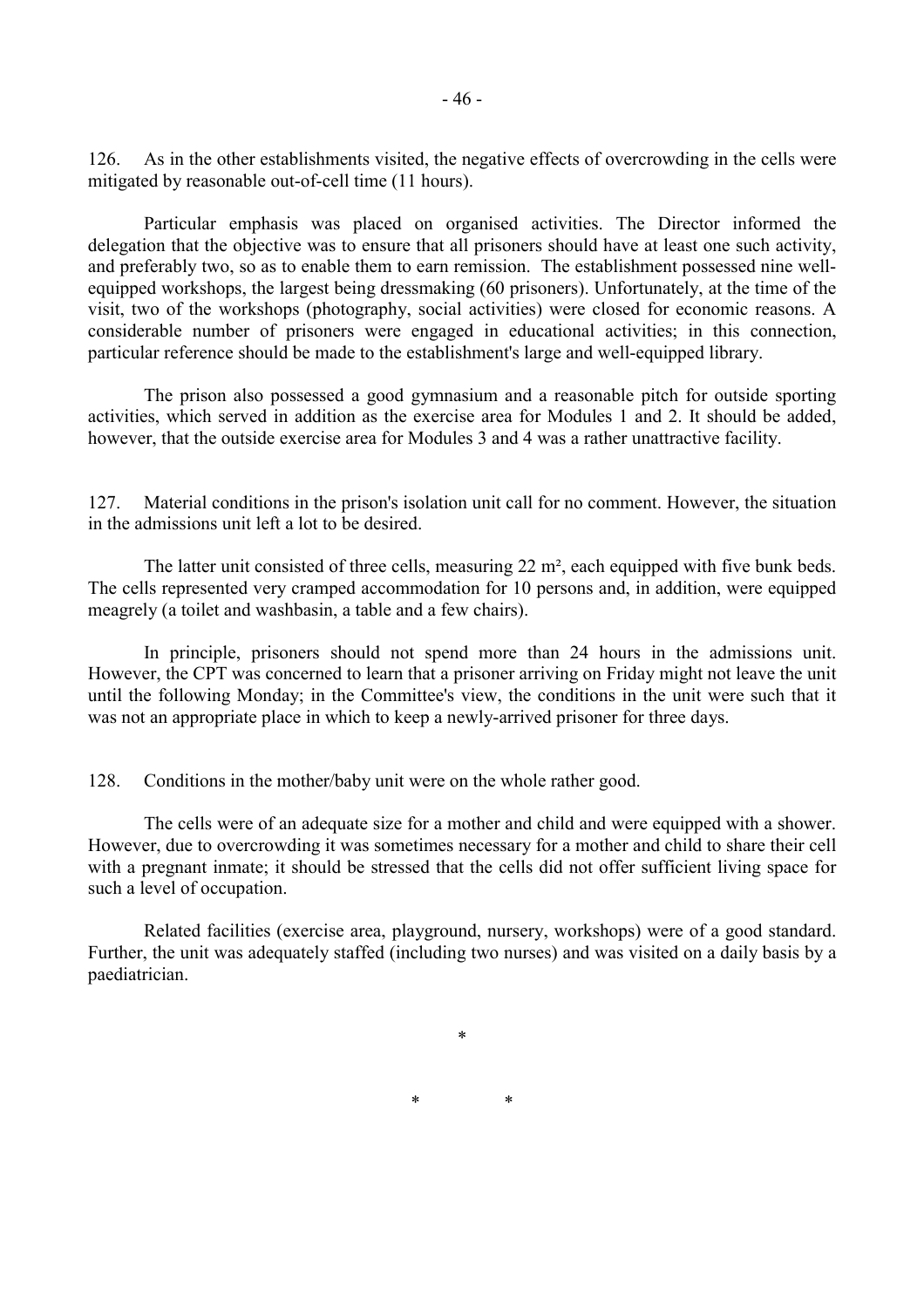129. To sum up, the conditions of detention in the Modelo and Madrid I Prisons were far from satisfactory. They were seriously (Madrid I) or even outrageously (Modelo) overcrowded. Further, the state of repair and cleanliness of the cells left a great deal to be desired, in particular at the Modelo Prison. In addition, there was much enforced idleness among the prisoners, as activity programmes could not match the demand; for many, out-of-cell activities consisted essentially of exercise and watching television.

 The material conditions of detention of many prisoners held in Modelo Prison (in particular those located in Galleries 3 and 4) and of certain prisoners in Madrid I (in particular those accommodated in the double cells, on the first floor of the 6th Gallery) were such that they could fairly be described as inhuman and degrading.

130. The Madrid Prison for Women was also seriously overcrowded, which had resulted in cramped living conditions in the cells, in particular in Module 4 and the admissions unit. However, conditions of detention in this establishment were overall fairly reasonable; the premises were clean and in a good state of repair and considerable efforts had been made to ensure that all prisoners were offered activities.

131. The situation observed at the Modelo Prison calls for urgent measures; above all, the number of prisoners held in the establishment must be reduced. In this connection, the CPT feels bound to point out that the act of depriving someone of his liberty carries with it the responsibility for detaining him in conditions which are consistent with the inherent dignity of the human person. As far as many prisoners in the Modelo Prison are concerned, the Spanish authorities have failed to live up to that responsibility.

## **The CPT recommends:**

 $\overline{a}$ 

- **that steps be taken immediately to ensure that no more than three prisoners are held per cell;**
- **that serious efforts be made to reduce as soon as possible the occupancy rate to two prisoners per cell10;**
- that immediate steps be taken to improve the level of hygiene and material **conditions in general - in the establishment's kitchen;**
- **that a major renovation programme, involving every part of the establishment, be drawn up and implemented without delay.**

<sup>10</sup> Without prejudice to the objective of complying in due course with the principle of single occupancy laid down in Article 19 of the General Organic Law on Prisons.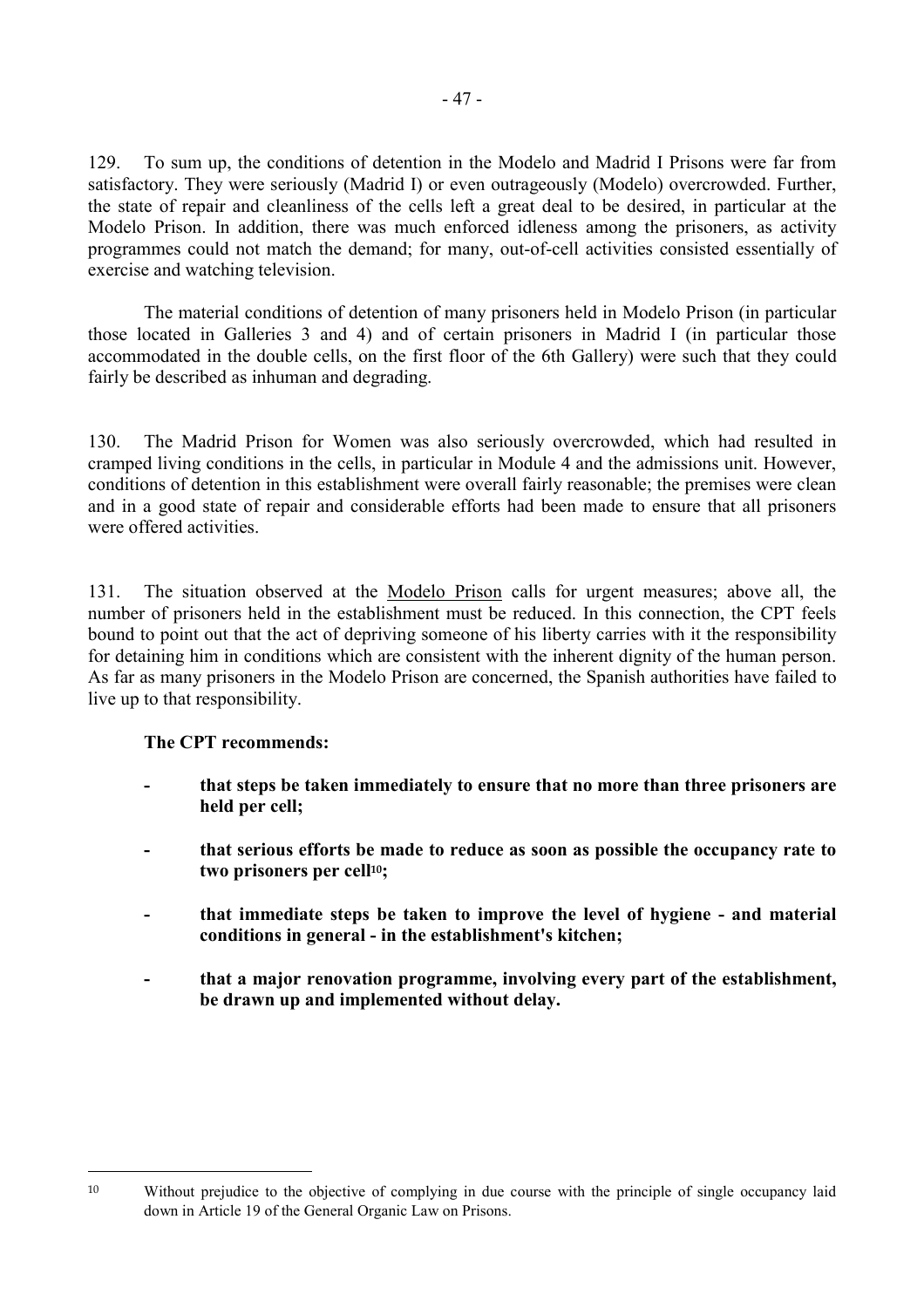- 132. As regards Madrid I Prison, **the CPT recommends:** 
	- that steps be taken immediately to ensure that no more than three prisoners are **held per standard cell, and no more than seven per double cell;**
	- that serious efforts be made to reduce as soon as possible the occupancy rate of **the standard cells to two prisoners per cell11, and that of the double cells to five prisoners per cell.**

133. As regards the question of out-of-cell activities in the Modelo and Madrid I Prisons, it should be stressed at the outset that this is inextricably linked with the problem of overcrowding; significant and lasting progress on the former is dependent upon eradicating the latter.

 In view of the rapid turnover of inmates, the organisation of a satisfactory programme of activities in remand establishments such as the Modelo and Madrid I prisons is not a straightforward matter. Obviously, individualised programmes of the sort which might be expected in an establishment designed to accommodate sentenced prisoners are out of the question. Nevertheless, prisoners cannot simply be left idle for weeks, months or even longer.

 **The CPT recommends that the activity programmes offered in the Modelo and Madrid I Prisons be reviewed; the objective should be to ensure that all prisoners are offered the possibility to spend a reasonable amount of time each day engaged in purposeful activities of a varied nature (group association activities, sport, work with vocational value, education etc.).**

 The CPT would add that at Madrid I Prison at least, it appeared that the material infrastructure necessary for providing such a level of activity programmes already existed, on condition that the prison population is kept within the establishment's official capacity of 1,285.

134. Further, with reference to the remarks made in paragraphs 116 and 123, **the CPT wishes to underline that all prisoners without exception, including newly-arrived prisoners and prisoners undergoing cellular confinement as a punishment, should be allowed to take at least one hour of exercise in the open air every day.**

- 135. As regards the Madrid Prison for Women, **the CPT recommends:**
	- **that serious efforts be made to reduce as soon as possible the occupancy rate in the cells in Modules 1 to 3 to one prisoner per cell (save for specific situations when it is not appropriate for a prisoner to be left alone), and in Module 4 to two prisoners per cell11;**
	- that conditions in the prison's admissions unit be reviewed in the light of the **remarks made in paragraph 127;**
	- that steps be taken to ensure that mothers and their offspring are not obliged to **share their cells with other inmates held in the mother/baby unit (cf. paragraph 128).**

 $\overline{a}$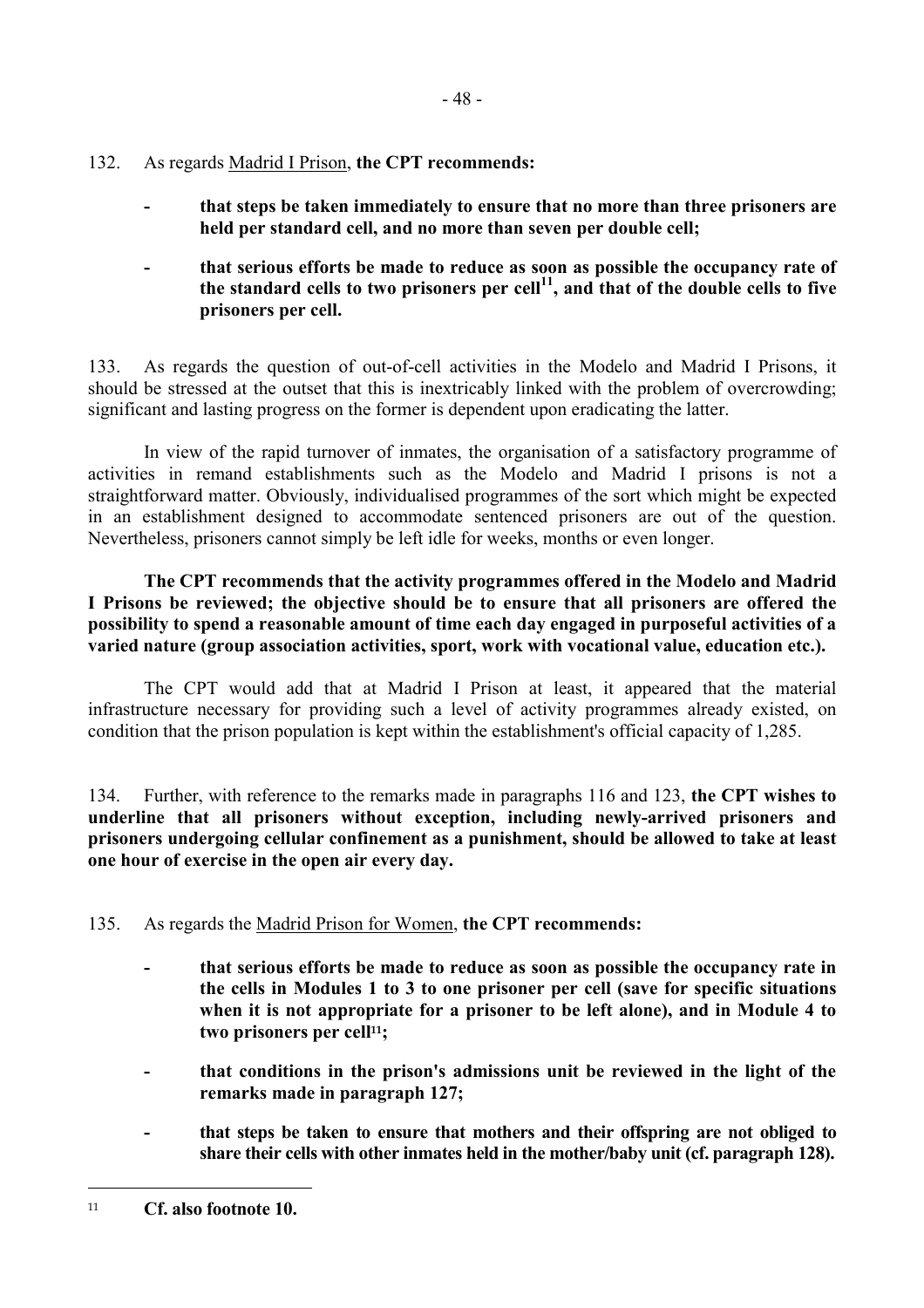136. The CPT would add that it noted with some surprise that children could, as a general rule, stay with their mothers in prison until they reached the age of six. The length of time during which a mother should be allowed to keep her child with her in prison is a somewhat controversial issue. However, many would argue that keeping a child in prison beyond the age of two to three years old can have negative effects for the child concerned.

 The CPT's general attitude on this subject is that one should not set a fixed number of years; instead, the transfer of the child to the outside community should be decided on in each individual case in the light of pedo-psychiatric and medico-social opinions, the primary consideration being the respect of the child's best interests.

### **The CPT would like to receive the views of the Spanish authorities on this subject.**

137. Finally, the CPT is, of course, fully aware that the problem of overcrowding extends beyond the three establishments visited by its delegation in April 1994.

 Considerable emphasis was placed on this question in the report on the CPT's first periodic visit (cf. Part I, paragraphs 117 to 128) and the Committee was subsequently informed by the Spanish authorities that the creation of 2,851 additional prison places was expected in 1992, thereby leaving a deficit of 5,400 places.

 **The CPT recommends that a very high priority continue to be given to measures to reduce overcrowding in the Spanish prison system. In this connection, the Committee would like to receive up-to-date figures on the number of prisoners as compared to the number of prison places.**

b. contact with the outside world

138. The booths used for ordinary visits from family members and friends at the Carabanchel Prison Complex and Modelo Prison displayed the same basic problem of oral communication as that observed during the first periodic visit (cf. Part I, paragraph 169). Prisoner and visitor were separated by a pane of thick glass, and had to speak with a raised voice to make themselves heard; this problem was particularly acute at Carabanchel, where the speaking holes were situated in a sill at the bottom of the glass pane rather than at face level. Further, at Modelo Prison only the visitor was provided with a seat.

 Similarly, the delegation observed that communication was difficult in the booths used at Madrid I Prison for visits to prisoners from their lawyers.

 **The CPT recommends that steps be taken to remedy the above-mentioned shortcomings.**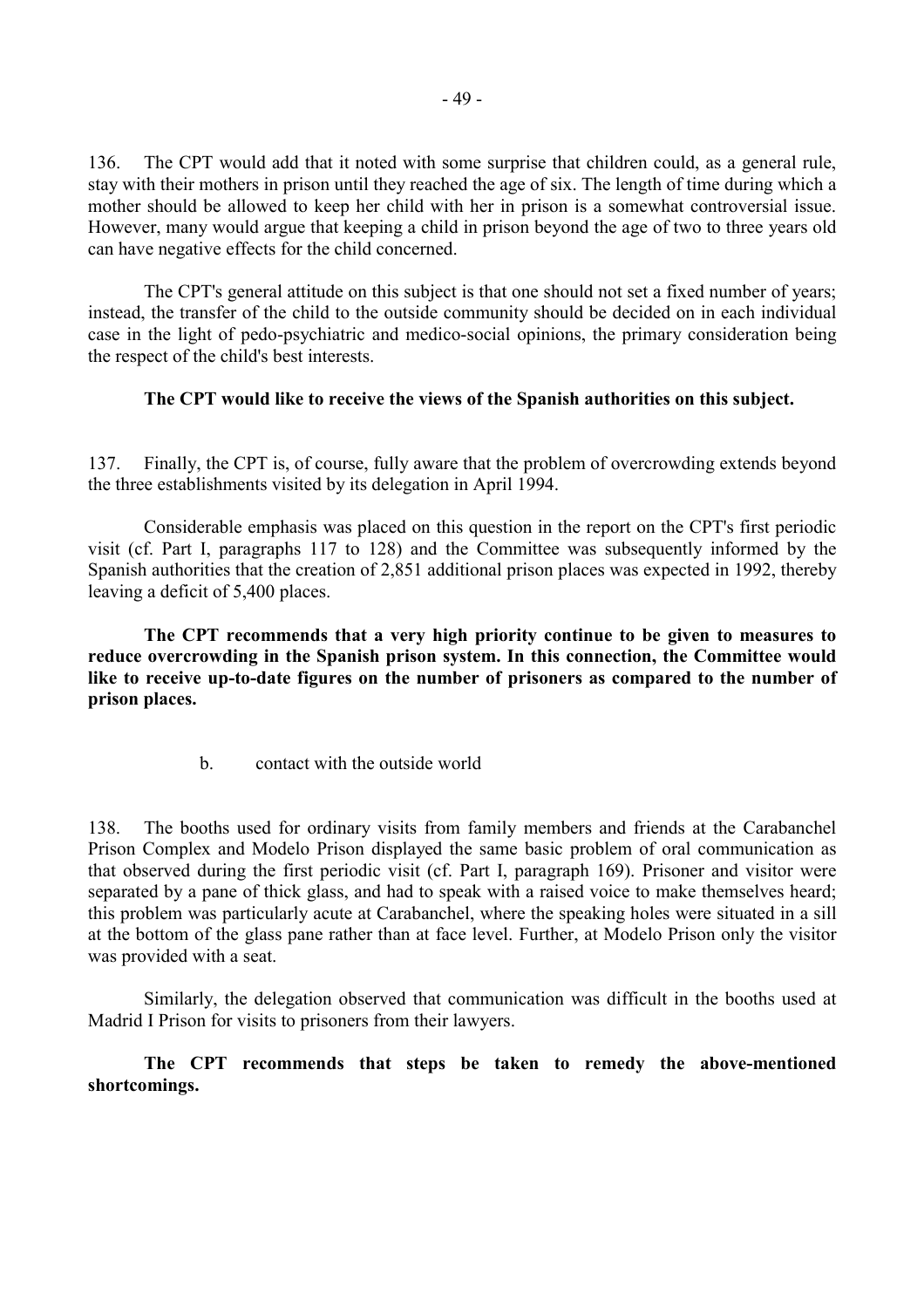139. Further, **the CPT would once again invite the Spanish authorities to explore the possibility of having more open arrangements for ordinary visits (cf. also Part I, paragraph 169 as well as paragraph 51 of the CPT's letter of 15 March 1994).** Indeed, the visiting booths commonly found in Spanish prisons are scarcely conducive to the maintenance of good relations between prisoners and their families and friends.

140. Prisoners in Spain are also allowed a special visit (from their family or spouse/partner) once a month for a duration of at least one hour. As indicated in the report on the first periodic visit, such visits are to be welcomed provided they take place under satisfactory conditions (cf. Part I, paragraphs 170 and 171).

 Conditions in the "vis-à-vis" rooms at Carabanchel were acceptable, and could even be described as very good in the rooms used at Madrid I Prison for special visits from family members.

 Conditions were much less favourable in the vis-à-vis rooms at Modelo Prison; they offered a cheerless environment in which to pursue human relations. **The CPT invites the Spanish authorities to improve conditions in the rooms used for special visits at Modelo Prison.**

141. As regards correspondence, the CPT's delegation once again heard allegations of significant delays in the distribution of letters and other authorised objects sent to prisoners (cf. also the report on the first periodic visit, paragraph 177); these allegations emanated for the most part from Grade 1/Article 10(2) prisoners and certain foreign (South American) prisoners. In their follow-up report in response to the report on the first periodic visit, the Spanish authorities stated that instructions providing for a quicker and more efficient procedure, while at the same time satisfying security requirements, were under consideration. **The CPT would like to receive further information on this subject.**

142. Further, the CPT looks forward to receiving in due course a more complete response to the recommendation made in the report on the first periodic visit, to the effect that prisoners who do not receive regular visits from members of their families, because of the distance at which they live from the prison, should be given substantially improved possibilities for telephone contact with their families (cf. Part I, paragraph 176 as well as paragraph 53 of the Committee's letter of 15 March 1994).

c. execution of sentences in the prisoners' original social environment

143. Humanitarian considerations, not to mention the objective of social rehabilitation, speak in favour of prisoners serving their sentences in the region where they have family and social ties.

 In this connection, the CPT's delegation observed that many prisoners were serving their sentences in establishments situated a long way from their families' homes.

#### **The CPT would like to receive the comments of the Spanish authorities on this matter.**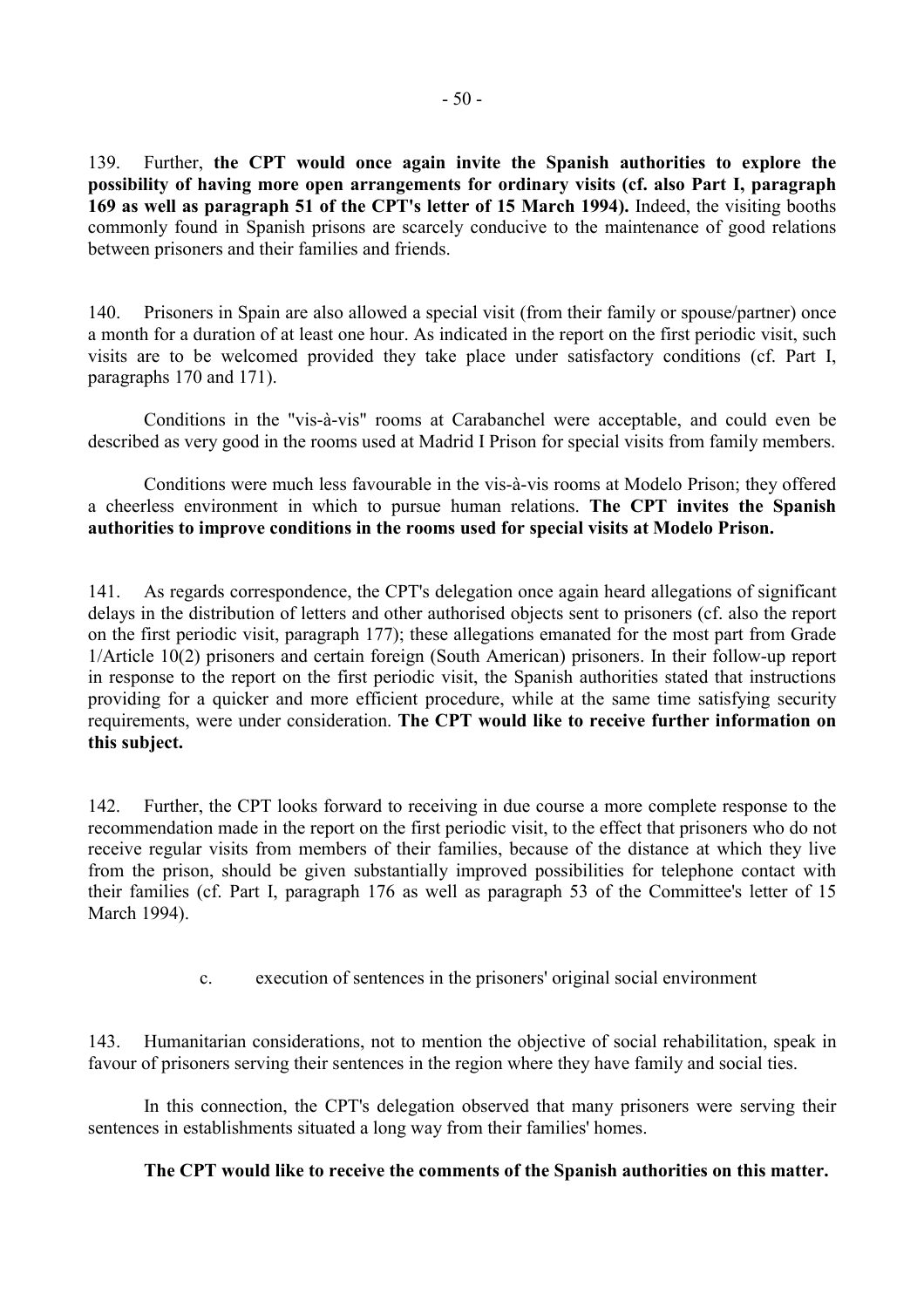## **5. Health-care services**

a. introduction

144. The CPT attaches considerable importance to the general principle that prisoners are entitled to the same level of health care as persons living in the community at large. In the course of the second periodic visit to Spain, the CPT's delegation received information from the Spanish authorities which indicates that significant efforts are being made to attain this objective.

 For this purpose, in every prison of a certain size, medical care is placed under the responsibility of a doctor holding the rank of deputy director. Further, cooperation between the authorities in charge of prison services and the health authorities of both central government and autonomous communities is being reinforced, with a view to improving the level of health care of prisoners.

 The delegation was informed that the provision of primary care (including, inter alia, general out-patient care, certain specialist consultations and infirmary care, as well as the implementation of health education programmes, preventive medicine campaigns and epidemiologic control) will continue to be the duty of the prison services. Specialist out-patient and hospital in-patient care, with particular emphasis placed on psychiatric in-patient care, shall eventually be provided by the health authorities in public hospitals. Some agreements have already been entered into in this connection.

## **The CPT wishes to be informed of any further developments in this field.**

- b. health-care services in the establishments visited
	- *i. staff and facilities*

145. The information gathered by the CPT's delegation during the visit indicates that in most respects the prisons visited had satisfactory levels of staff, though the material facilities for the provision of health care were not always satisfactory.

146. At the **Modelo Prison**, in addition to the medical deputy director, health-care staff consisted of 10 doctors, two psychiatrists, a head nurse, 8 registered nurses and 18 auxiliary nurses.

 Ambulatory care was provided in each of the galleries of the prison under adequate conditions. The infirmary consisted of five good sized (17.5 m²) double rooms which were adequately furnished, well lit and ventilated, and a special room equipped with positive pressure ventilation, for the respiratory isolation of patients with active pulmonary tuberculosis. Each room had a wash basin and a partitioned toilet, and benefitted from good access to natural light. The infirmary also disposed of a room specially set aside for psychiatric patients; however, it was in a poor state of repair and cleanliness. All rooms were fitted with a fire detector and were connected by an intercom system to nursing staff during the day and prison staff during the night. Common areas and other facilities were of an acceptable standard.

 **The CPT recommends that steps be taken to improve material conditions in the room set aside for psychiatric patients.**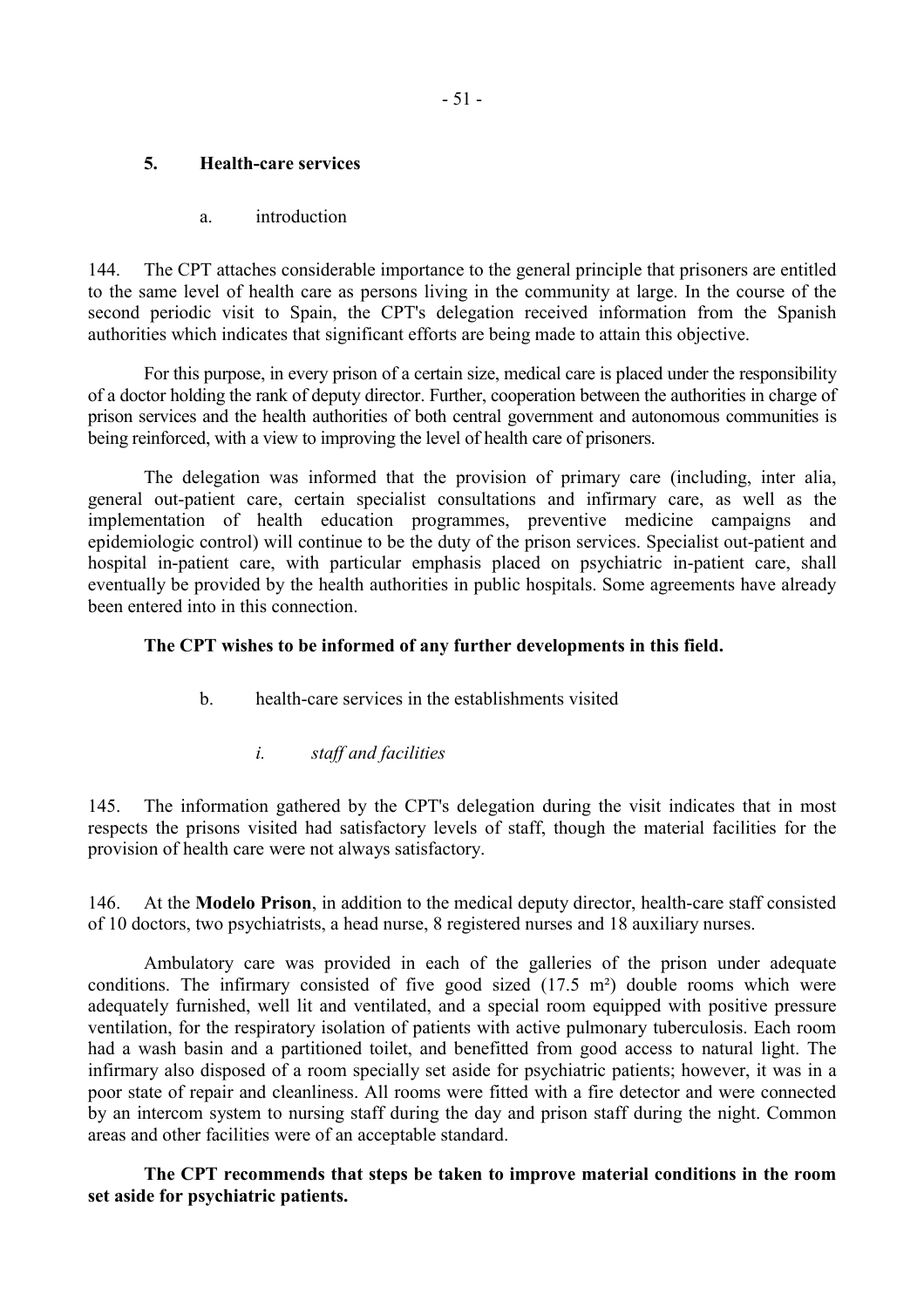147. Physical conditions were found to be of a notably lower standard at the psychiatric unit, located within the infirmary premises. The common room was unwelcoming and noisy: it had few furnishings and a television set was permanently on during the day; further, the room's two large windows were obscured by opaque glass. The dormitories, each with four beds, were also fitted with opaque glass windows and were separated from the corridor by only curtain-covered openings. Allegations were heard of sexual exploitation or harassment between patients in the unit.

#### **The CPT recommends that:**

- physical conditions in the common room of the psychiatric unit be improved, **inter alia by placing clear glass in the windows;**
- measures be adopted, aimed at attaining an acceptable level of privacy for **patients at the psychiatric unit;**
- $\boldsymbol{\text{night} \text{supervised}}.$

 The CPT's delegation was informed that additional space in the infirmary was being refurbished for psychiatric use, with similar characteristics to those observed in the existing premises. **The Committee trusts that account shall be taken of the above remarks in the refurbishment and operation of the new facilities for psychiatric use.**

148. Finally, members of the staff brought to the delegation's attention that fire-escape arrangements for the upper floors of the infirmary were quite inadequate. However, steps were apparently to be taken to remedy this shortcoming; **the CPT trusts that this is the case.**

149. At **Madrid I Prison**, in addition to the medical deputy director, health care was provided by eleven full time general practitioners, two dentists, one psychiatrist, eleven registered nurses and twelve auxiliary nurses. One general practitioner and one nurse were assigned to each gallery, the infirmary and admissions unit were serviced by two doctors each, and one doctor was assigned to the solitary confinement unit, servicing also the workshops and caring for patients on their return from hospital. At least one doctor and one nurse were present in the prison at night, and during public holidays and weekends. Additional specialist input was provided by an ophthalmologist and a dermatologist.

150. The infirmary contained eight individual rooms and a double room used for the isolation of patients on medical grounds, all of adequate size and fitted with a washbasin and toilet. There were also six dormitories used to accommodate between seven and nine patients each; however, the size of the dormitories was scarcely adequate for that level of occupation. Further, in two of the dormitories, access to natural light and ventilation was inadequate; Room 1, accommodating up to 9 patients, required artificial lighting throughout the day.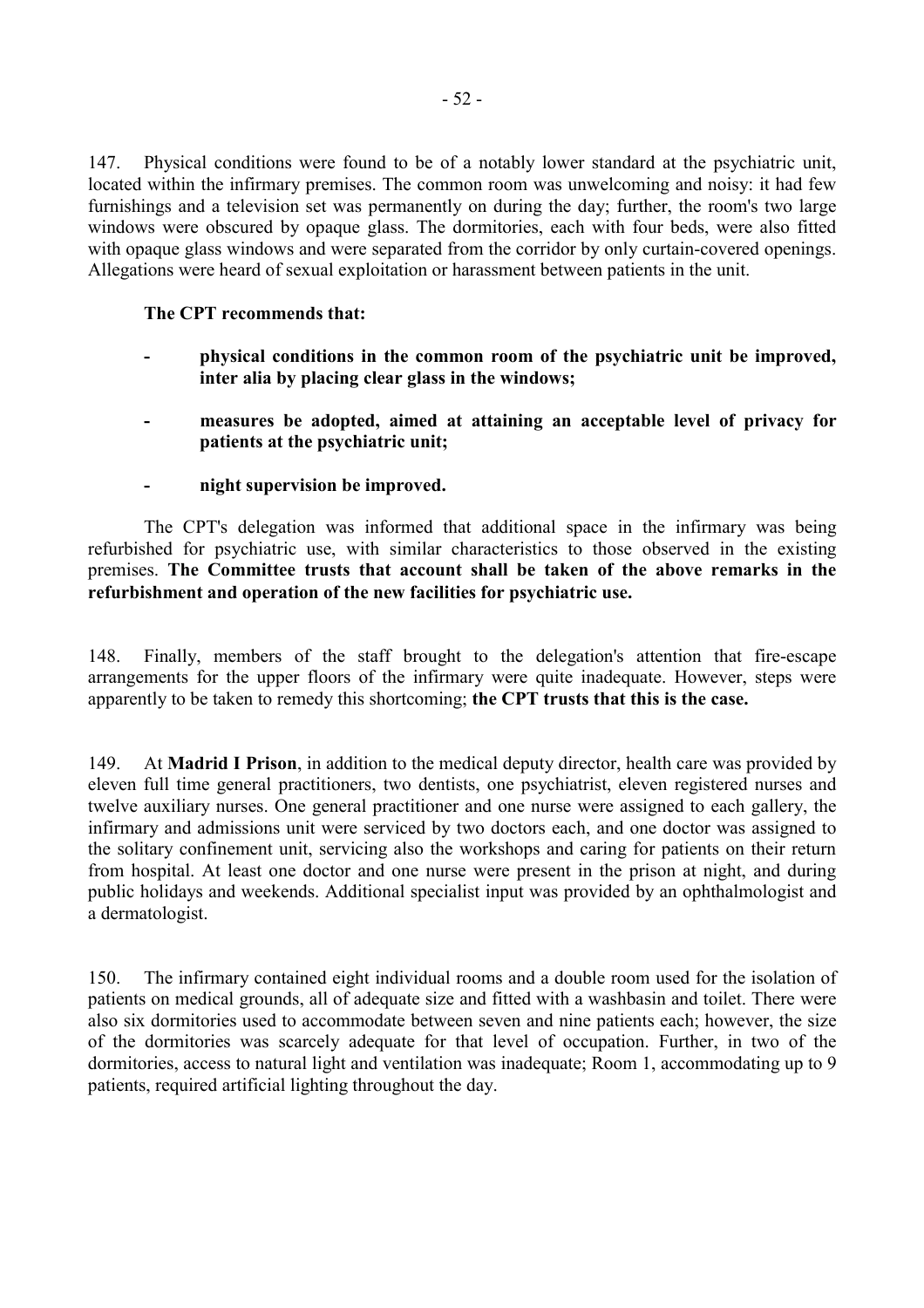**The CPT recommends that:** 

- the number of persons that can be accommodated in each dormitory be **reduced;**
- access to natural light and ventilation in the dormitories be reviewed (in **particular in Room 1).**

151. Patients accommodated in the infirmary had access to a spacious exercise yard during two hours every day, those in medical isolation benefitting from one daily hour of outdoor exercise.

152. Health care staff at the **Madrid Prison for Women** consisted of 6 general practitioners as well as 8 registered and 6 auxiliary nurses; further, a gynaecologist and a paediatrician (providing health care to children staying at the mother/child unit) attended the prison on a daily basis, and a psychiatrist and a dentist one and two days per week respectively. At least one doctor and one nurse were present in the prison at night, as well as during weekends and holidays.

 In addition to other duties, each doctor was in charge of one particular area or programme (i.e. tuberculosis, suicide prevention, mother-baby care, HIV, health education, vaccination programmes and food).

153. The infirmary consisted of a 17 bed ward and six individual isolation rooms. The infirmary's ward was far from an ideal size for the number of patients. Further, the CPT's delegation was concerned to find that somatic and psychiatric patients were held together in the ward.

 Moreover, the delegation observed that the material conditions in some of the specialist's rooms (e.g. that of the gynaecologist) left a great deal to be desired.

### **The CPT recommends that the health-care facilities at the Madrid Prison for Women be reviewed in the light of the above remarks.**

### *ii. medical screening on reception*

154. At the three prisons visited, all persons were medically examined within 24 hours of admission, although there appeared to be some differences as regards the extent of screening on reception. The delegation was positively impressed by the tuberculosis screening and the treatment offered, which was equivalent to that provided in the outside community.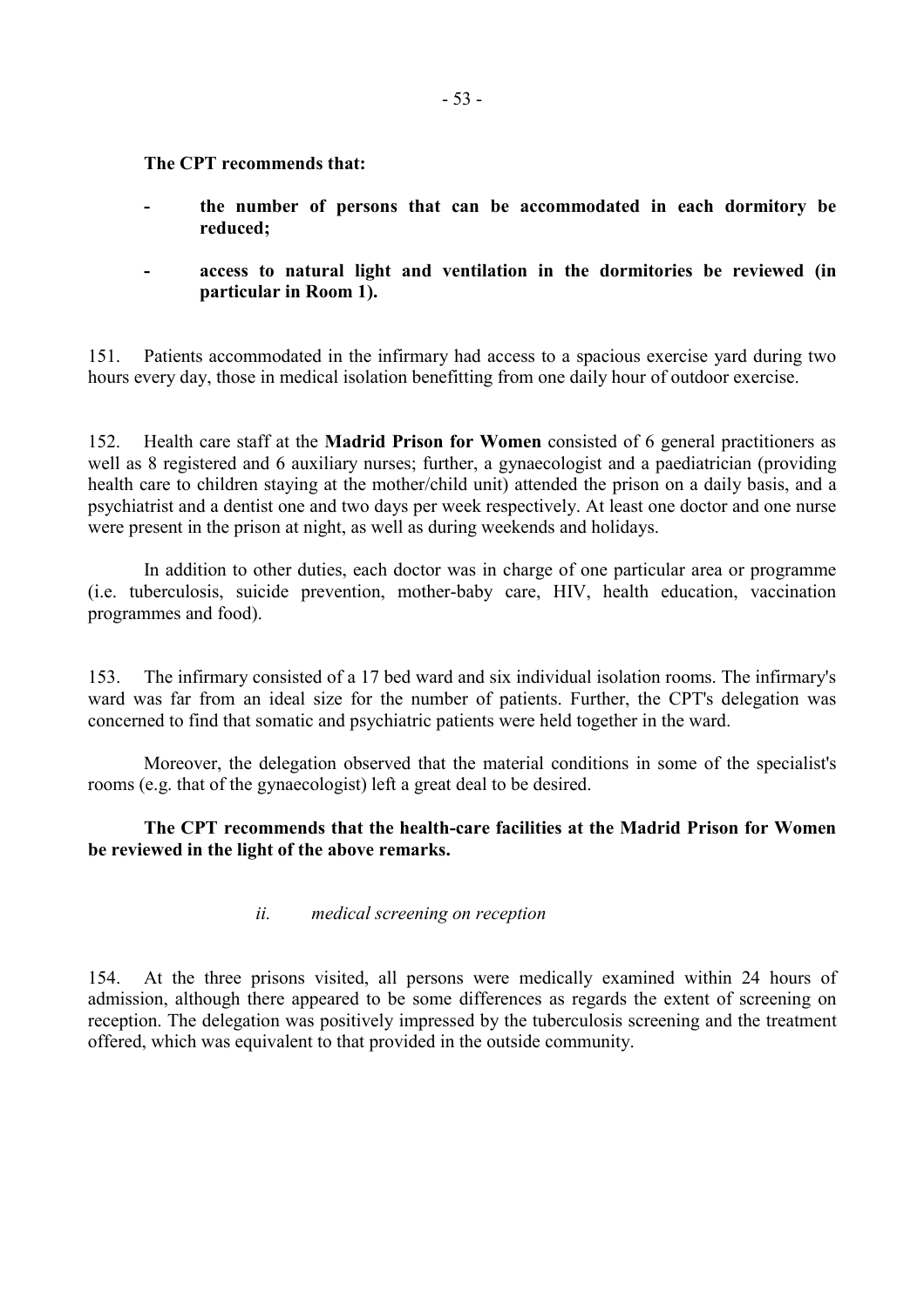155. At the **Modelo Prison,** medical examination on entry was aimed at detecting infectious diseases and psychiatric conditions. Assessment also concerned suicide prevention and the detection of traumatic injuries. Prisoners were offered vaccination for hepatitis B and tetanus, and tuberculosis screening was carried out systematically. HIV anti-body testing was not carried out as part of the entry procedure, although it could be requested during normal medical consultation. Chest X-rays were made of all known HIV+ prisoners, in view of the risk of tuberculosis.

 The CPT's delegation was told that a doctor discussed hygiene and sanitary matters individually with every new arrival, particularly in respect of transmissible disease, and such discussions were repeated during normal consultations. However, the sanitary package issued to prisoners did not include written sanitary information. While welcoming the information given verbally to prisoners on admission and during normal medical consultation, **the CPT considers that written information on relevant health issues should also be systematically provided to prisoners.**

156. At the time of the visit, all prisoners were medically examined on arrival at **Madrid I Prison**, save those transferred from another prison. According to information subsequently received from the Spanish authorities, transferred prisoners are also now the subject of a medical examination, albeit limited in principle to the detection of injuries (cf. paragraph 25).

 Medical examination on entry was designed to detect medical conditions requiring immediate treatment, and included tuberculosis screening. HIV, hepatitis A, B and C and syphilis tests were offered. However, it was not clear whether newly admitted prisoners were allowed a choice between those tests or if the offer was on an all-or-none basis. **The CPT wishes to receive clarification from the Spanish authorities on this matter.**

 **The CPT would also like to receive information on the assessment of suicide risk on admission.** 

157. At the **Madrid Prison for Women**, hepatitis B and syphilis screening was compulsory, and HIV testing was provided on a voluntary basis. Suicide risk was also assessed on admission. If the newly-arrived prisoner so requested, she was seen by the gynaecologist.

#### *iii. medical care provided to prisoners*

158. The CPT made a number of observations and recommendations of a general nature in this connection in its report on the first periodic visit (cf. Part I, paragraphs 139 to 151). During the second periodic visit, the CPT's delegation noted a positive evolution in certain areas.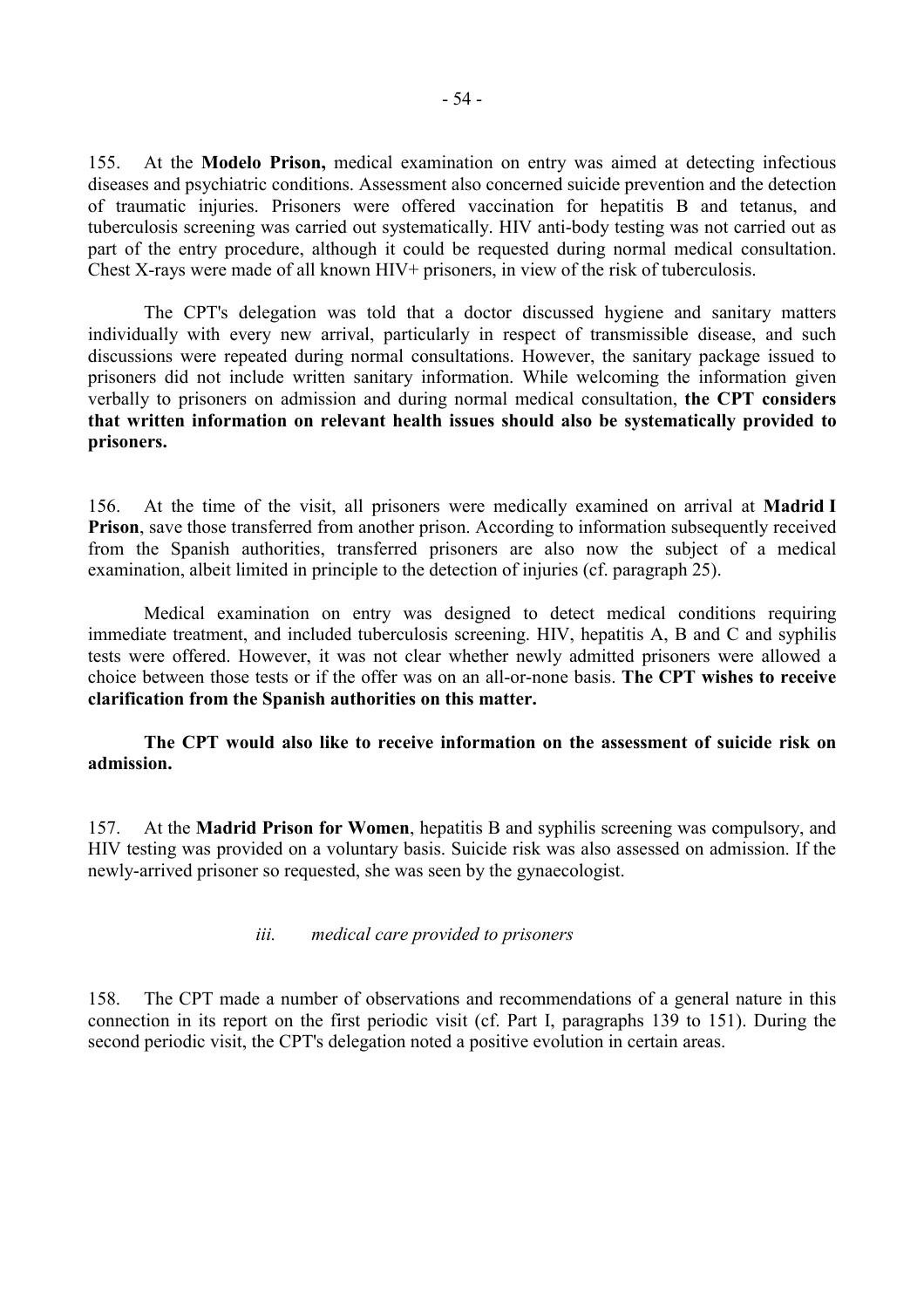However, it also found that there was still room for improvement, particularly in respect of counselling to patients (cf. paragraph 163) and psychiatric care. The latter was barely sufficient at the **Modelo Prison** and quite inadequate at both **Madrid I Prison** and the **Madrid Prison for Women.** Psychiatric care was provided at the Madrid I Prison by a psychiatrist with forensic training, who attended the prison two days per week. During that time (already insufficient to cover the needs of the men's prison, with up to 200 cases of serious psychiatric disorder) he was also required to look after patients in the nearby women's prison. In addition, he had the somewhat conflicting duty of preparing a number of forensic reports for the judicial authorities.

#### **The CPT recommends that the availability of specialist psychiatric ambulatory care at Madrid I Prison and the Madrid Prison for Women be augmented substantially.**

159. As regards more particularly the Madrid Prison for Women, the CPT's delegation was told there that obtaining the hospitalisation of mentally ill prisoners could prove very difficult. Reference was made to a psychotic woman who had to be kept in an isolation room of the prison's infirmary, for want of admittance to a psychiatric hospital.

 In this connection, the CPT must emphasise once again that a mentally ill prisoner should be kept and cared for in a hospital facility which is adequately equipped and possesses appropriately trained staff. The infirmary at the Madrid Prison for Women does not constitute such a facility.

#### **The CPT recommends that appropriate steps be taken to ensure that mentally ill prisoners at the Madrid Prison for Women are hospitalised without delay.**

160. In its report on the first periodic visit, the CPT recommended that steps be taken to improve dental care in prisons and in particular to provide caries treatment free of charge (cf. Part I, paragraph 145). In their interim and follow-up responses, the Spanish authorities assured the CPT that, with some exceptions, curative dental care (as distinct from extractions) was available free of charge in the Spanish prison system, provided by dentists recruited by the prison service or by a private firm retained for that purpose. The CPT was also informed by the Spanish authorities that when the appropriate treatment (extractions, fillings, and, where necessary, more complex forms of treatment) was not available in a particular prison, the prisoner concerned would be transferred to one where such care could be provided.

 In the course of the second periodic visit, the CPT's delegation was very concerned to note that apparently there had been little improvement as compared to the situation observed during the first visit. At **Madrid I Prison** (which benefited from the attendance of a state-appointed dentist three times per week and a private dentist twice per week), there was a heavy reliance upon treatment based on extractions. Fillings were said to be provided free of charge only to indigent sentenced prisoners who had been in prison for over two months. At the **Madrid Prison for Women,** dental care was based on extractions and protheses; fillings were not performed. Indeed, the delegation observed that the equipment required to carry out fillings was not available at the prison, and was told that a prisoner would not be provided with such treatment even in the event of wanting and being able to pay the cost.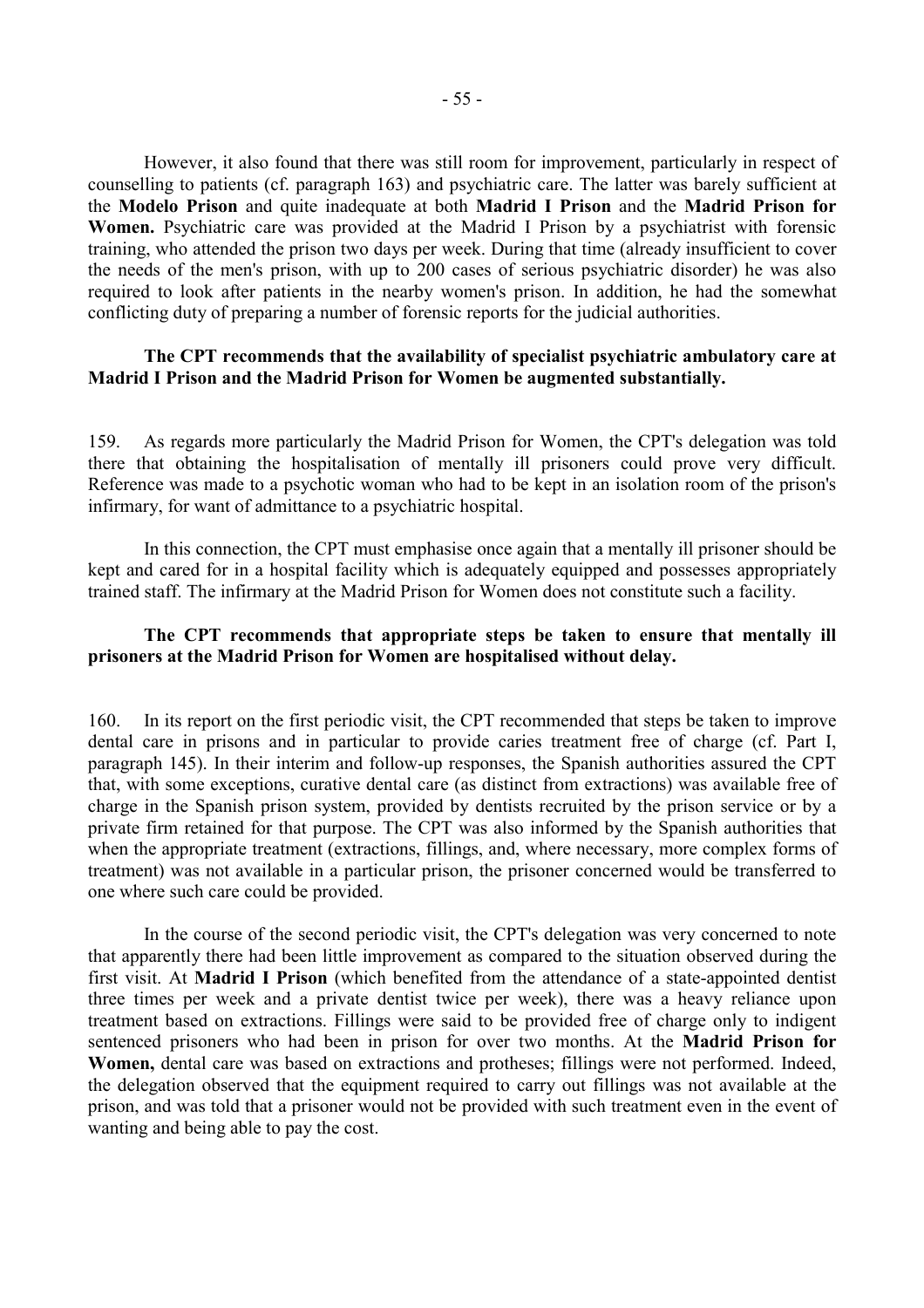### **The CPT must once again recommend that steps be taken without delay to provide caries treatment to prisoners; this treatment should be free of charge for those not in a position to pay for it.**

161. Although some complaints were heard from prisoners and doctors alike about the time dedicated by general practitioners to each patient, the CPT's delegation found that ambulatory care was in general adequate and the conditions under which it was provided, acceptable. In most cases, it appeared that a satisfactory doctor/patient relationship was established.

### *iv. issues relating to HIV*

162. The CPT is pleased to note that its delegation found no evidence of the segregation of HIV+ prisoners who are well or of any other discriminatory measures vis-à-vis such prisoners.

163. In its report on the first periodic visit to Spain, the CPT stressed the importance of adequate prisoner counselling both before and - if appropriate - after HIV antibody testing (cf. Part I, paragraph 138) and it reiterated this view in the letter addressed to the Spanish authorities on 15 March 1994 (cf. paragraph 40 thereof). In the course of the second periodic visit, the CPT's delegation observed that, in general, there appeared to be a paucity of counselling. By contrast, appropriate information on preventive measures was provided.

 At the **Modelo Prison** the situation was better; counselling extended to discussions with HIV+ prisoners as well as with members of their family and there was a regular follow-up of patients during the asymptomatic phase of the illness.

### **The CPT invites the Spanish authorities to take steps to ensure that adequate pre- and post HIV test counselling is provided in all prisons.**

164. As regards the question of confidentiality of HIV serology, the official form completed by prison medical services regarding newly admitted prisoners suggests that the HIV status of prisoners is systematically communicated to prison authorities at central level (cf. item 56 of the form, falling under heading VII on "Results of tests").

 However, the CPT was subsequently put in possession of a copy of instructions issued on 17 March 1994 by the Director General of Prison Services regarding the treatment of medical information of a confidential nature. These instructions state that only the patient and medical staff involved in the diagnosis and treatment shall have access to such information. The CPT assumes that information on HIV serology will be treated as medical information of a confidential nature, within the meaning of the above instructions; **it would like to receive confirmation on this point.**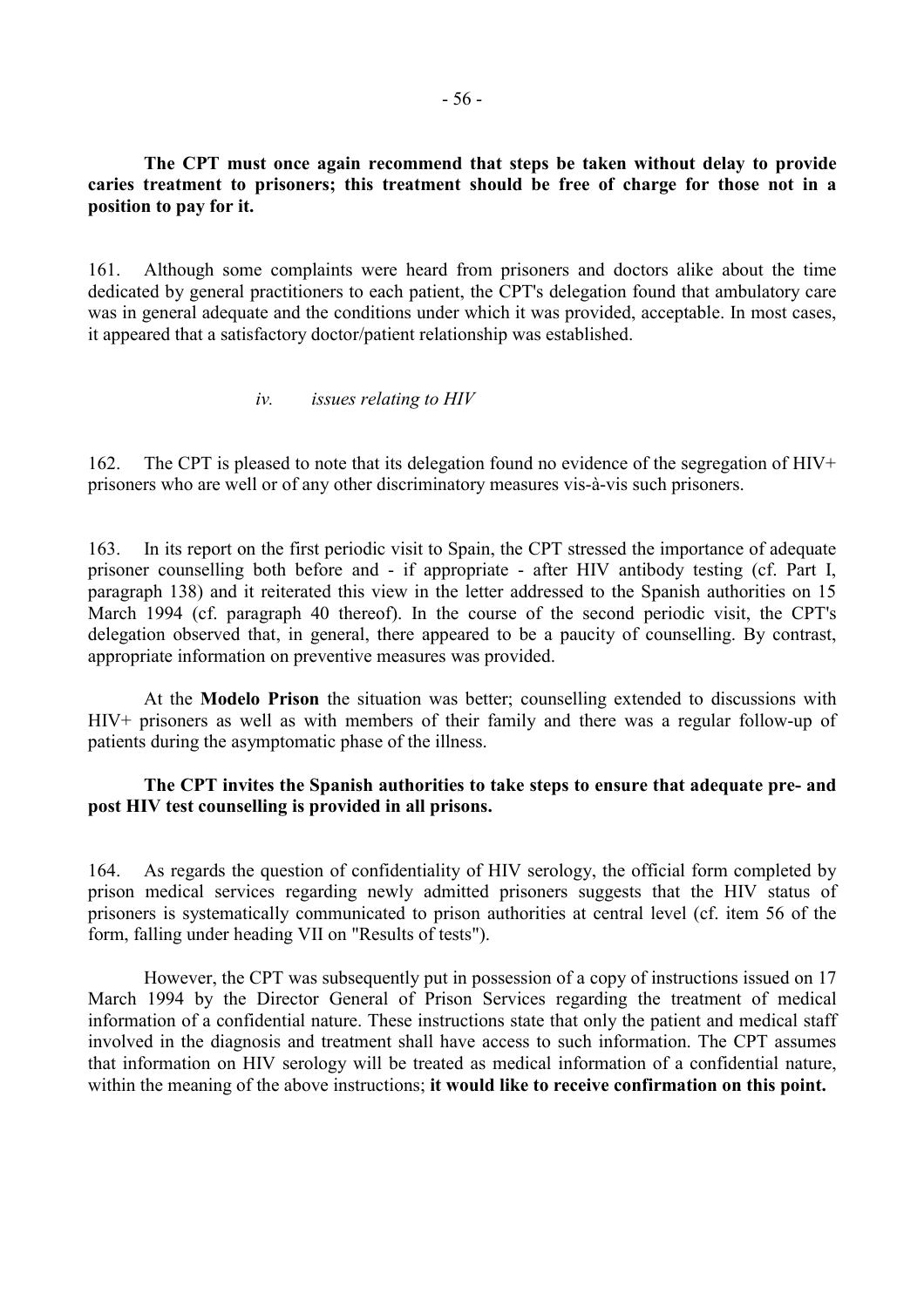## *v. access to a fully-equipped hospital service*

165. A prison's health-care service should be able to count on the support of a fully-equipped hospital service, for the purposes of specialist examinations and hospitalisation in appropriate cases. It appeared that such support was available to the health-care services of all three prisons visited in respect of areas other than psychiatry.

166. The **Modelo Prison** could transfer patients whose condition so required to Barcelona's General Hospital ("Hospital Clínico") and to the Penitentiary Unit at the Terrassa Hospital. However, the 10 bed penitentiary unit at the Barcelona Hospital was due to close in May 1994, following which the hospital was to admit emergency cases only. As from May 1994, all prisoners requiring somatic treatment in a hospital would be transferred to the Terrassa Hospital's penitentiary unit.

167. The **Penitentiary Unit at the Terrassa Hospital** is a modern purpose-designed annex to the Hospital, containing 8 individual and 16 double rooms for in-patient treatment. At the time of the visit only one section, comprising 9 rooms with capacity to accommodate 18 patients, was in use. Out-patient specialist consultation, in support of the prison infirmary, was also provided.

 The unit, which is functionally independent from the hospital, is located within spacious and well-equipped premises. Medical staff, all employed by the hospital<sup>12</sup>, consisted of two full time medical interns, supervised by a medical coordinator; further, consultations are regularly provided by doctors from the main hospital. Nursing staff consisted of 11 registered nurses and 9 auxiliary nurses. The level of care at the Terrassa Hospital Penitentiary Unit, and the conditions under which it is provided, can be regarded as a model of hospital care for prisoners.

168. However, at the time of the visit, the Unit only cared for male patients; **the CPT would like to receive information on the arrangements made for female prisoners in Catalonia who require somatic care in a hospital.**

169. The two prisons visited in Madrid could refer patients to the General Penitentiary Hospital (cf. also paragraphs 172 to 177) and, where necessary (e.g. cardiology, intricate cases of internal medicine or surgery, terminally-ill patients, maternity, etc.), to general hospitals.

170. The CPT's delegation visited **Gregorio Marañón Hospital in Madrid,** where it saw six somatic patients who had been referred by prison medical services. All of them suffered from HIVrelated diseases, including pulmonary tuberculosis; three of them were in a terminal phase.

 $\overline{a}$ 

<sup>12</sup> Internal security at the unit is the responsibility of prison staff (provided by the Department of Justice), while perimeter security is assured by the Catalan autonomous police ("Mossos d'Esquadra").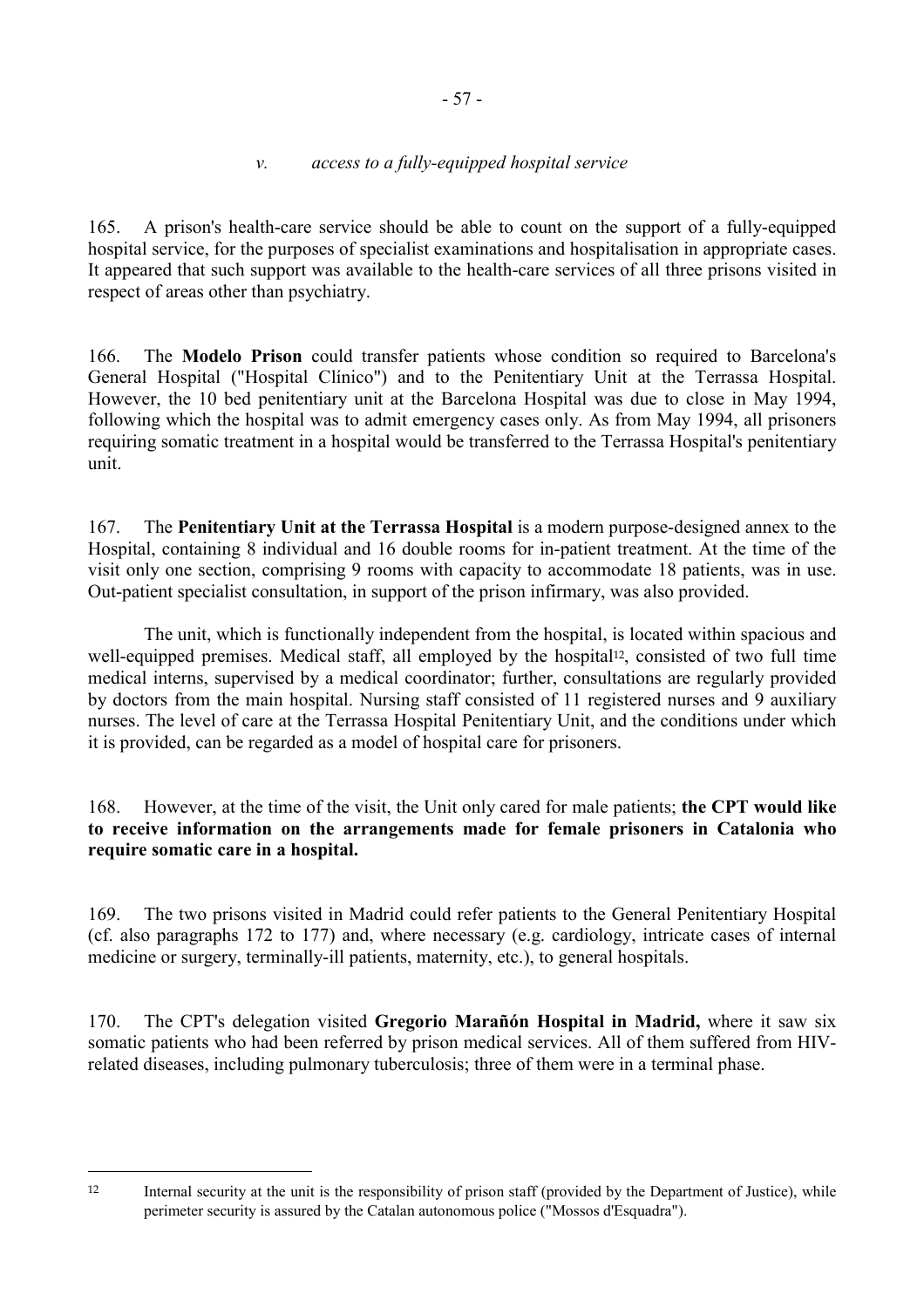The treatment received at Gregorio Marañón Hospital by persons deprived of their liberty was equivalent to that offered to other patients. Custody and security requirements did not appear to impair treatment, and the restraint of patients was decided solely on medical grounds. The delegation was told that no patients were restrained or attached to items of furniture for custodial reasons; the last case in which such methods were employed apparently dated back several years.

171. The referral of psychiatric patients to a hospital was a source of difficulty in the Modelo Prison and both of the Madrid prisons visited.

 At the **Modelo Prison,** the CPT's delegation was told that before the Autonomous Government took over penitentiary services in Catalonia, some 10 years ago, psychiatric patients could be referred to Alicante's Penitentiary Psychiatric Hospital. Since then, patients whose condition requires hospitalisation are very seldom admitted to hospital. Instead, in case of crises or during acute phases of the illness they are cared for at the psychiatric unit in the infirmary of the prison; once the crisis is over, they rejoin the general prison population. The delegation was informed that existing plans foresaw the opening of a psychiatric section in the Penitentiary Unit at the Terrassa Hospital. **In the CPT's opinion, this would only be satisfactory on condition that the psychiatric section was provided with facilities for psychotherapeutic activities and openair exercise.** 

 At **Madrid I Prison,** patients could be referred to the psychiatric unit of the General Penitentiary Hospital. The CPT has already indicated that conditions in that unit were not satisfactory (cf. paragraph 14, third sub-paragraph). In a memorandum of the General Sub-Directorate of Prison Health (cf. paragraph 175) it is stated that, after the General Penitentiary Hospital's closure, psychiatric care shall be provided in each prison, with placement of the patient in an infirmary with round-the-clock presence of nursing staff in acute phases of the disturbance. Patients from the Madrid area prisons who require treatment in a hospital shall be referred to Gregorio Marañón Hospital. **The CPT would like to be informed on progress made in this connection.** 

 **Further, the Committee would like to receive information on arrangements made for patients from the Madrid Prison for Women who require psychiatric care in a hospital (cf. also paragraph 159).**

c. the General Penitentiary Hospital

172. The General Penitentiary Hospital provided specialist out-patient consultation (11,513 consultations during 1993) as well as in-patient care (1,934 admissions in 1993, of which 744 were programmed and 1,190 were emergencies), covering a range of surgical and non-surgical specialities. At the time of the CPT's visit, 129 men and 10 women were being cared for in the hospital. The average waiting period for admission of non-urgent cases was of 201 days and the average stay was of 22.5 days.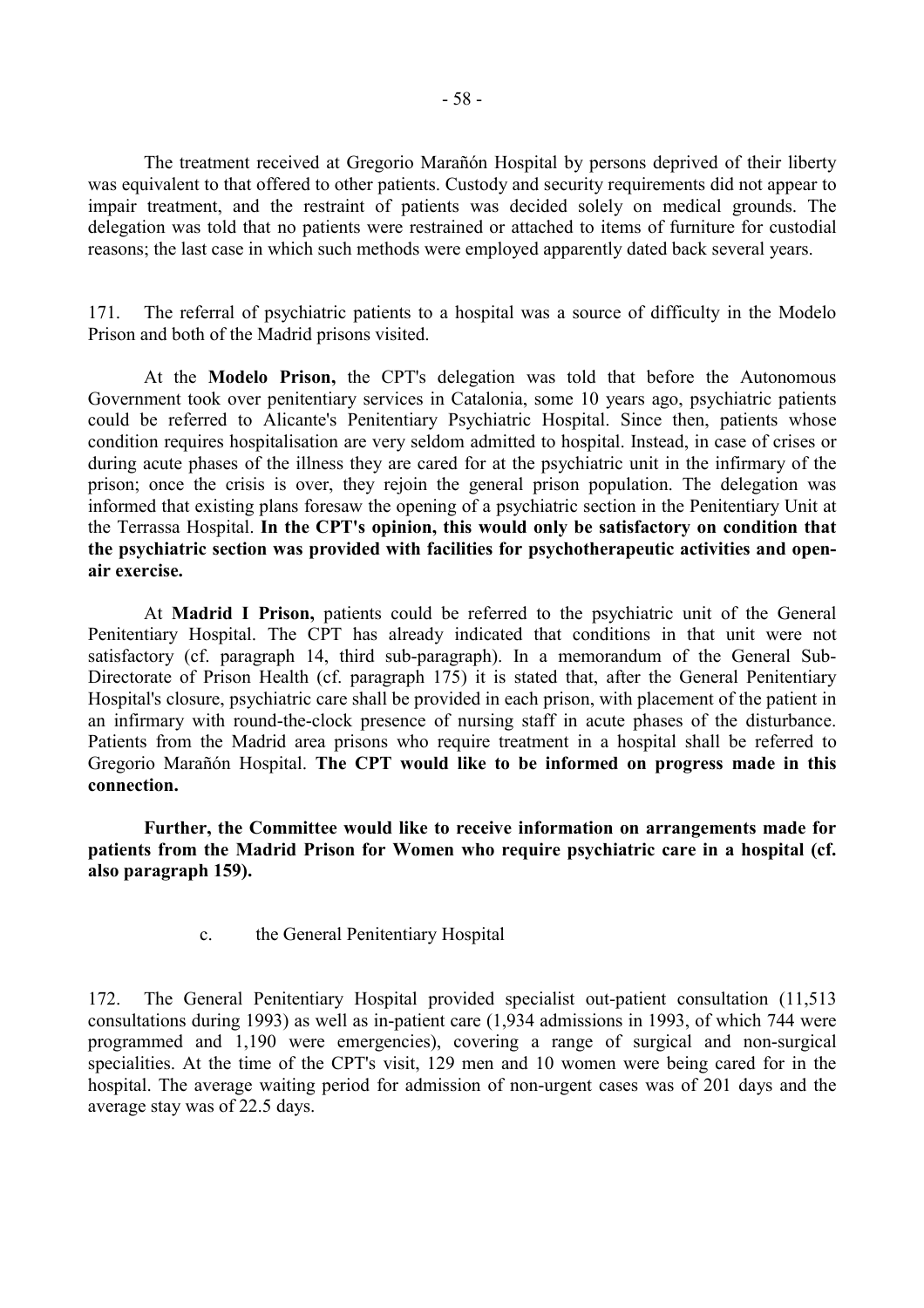173. The CPT shall refrain from providing a full account of the situation observed in the hospital, given that it was scheduled to close on 15 October 199413.

 However, some remarks are called for as regards three parts of the hospital, namely the psychiatric unit, the internal medicine section and the "judicial custody" unit.

174. The psychiatric unit was situated in an older part of the building, at basement level. Patients were accommodated in six individual rooms (each containing a washbasin, a toilet and a fixed bed) and four reasonably spacious dormitories accommodating four patients each. The unit also had a common room with a table, chairs and a television. Artificial lighting and ventilation were adequate, but the unit's basement level location meant that there was only limited access to natural light.

175. Whereas the material conditions in the unit did not give rise to particular concern, the same cannot be said of the regime. Persons held at the unit were not allowed access to their personal belongings and were only issued with pyjamas and dressing gowns. Further, no activities whatsoever were offered to patients, be it leisure activities or games, occupational therapy or teaching; nor did they benefit from any open-air exercise. Patients passed the day pacing up and down the central corridor and, occasionally, speaking to each other. To sum up, they were held in an anti-therapeutic setting, and this for prolonged periods of time; several had been held there for more than one year. The unit was the subject of an immediate observation, with the recommendation that it be substantially improved without delay or withdrawn from service (cf. paragraph 14).

 Subsequently, by letter of 22 November 1994, the Spanish authorities forwarded to the CPT a memorandum of the General Sub-Directorate of Prison Health dated 18 November, which indicated that the General Penitentiary Hospital was still in use, admitting inter alia psychiatric patients. It should be stressed that the immediate recommendation made by the CPT's delegation in respect of the psychiatric unit of the General Penitentiary Hospital was that it be substantially improved without delay or withdrawn from service.

 Bearing in mind what has been indicated in paragraph 171, third sub-paragraph, **the CPT would like to receive within three months clarification of the current position regarding the psychiatric unit, i.e. whether it has been closed and, if not, what improvements have been made to the regime applied in the unit.**

176. In certain respects, conditions were similar at the internal medicine section, which, according to information subsequently received, was closed on 5 October 1994. It accommodated 20 patients suffering from HIV-related disease with various complications; some of the patients seen by the CPT's delegation were acutely and seriously ill, often with a life expectancy of less than one year. A doctor visited the unit every day, but did not examine patients regularly. No activities (not even books) and no open air exercise were available to patients; nor were they visited by a social worker. Further, masks were routinely used without medical justification, thereby causing unnecessary additional distress to patients. This substandard hospice was pervaded by a feeling of despair and hopelessness.

 $\overline{a}$ 

<sup>13</sup> though the CPT has subsequently learned that the closure of the hospital was not completed by that date (cf. paragraph 175).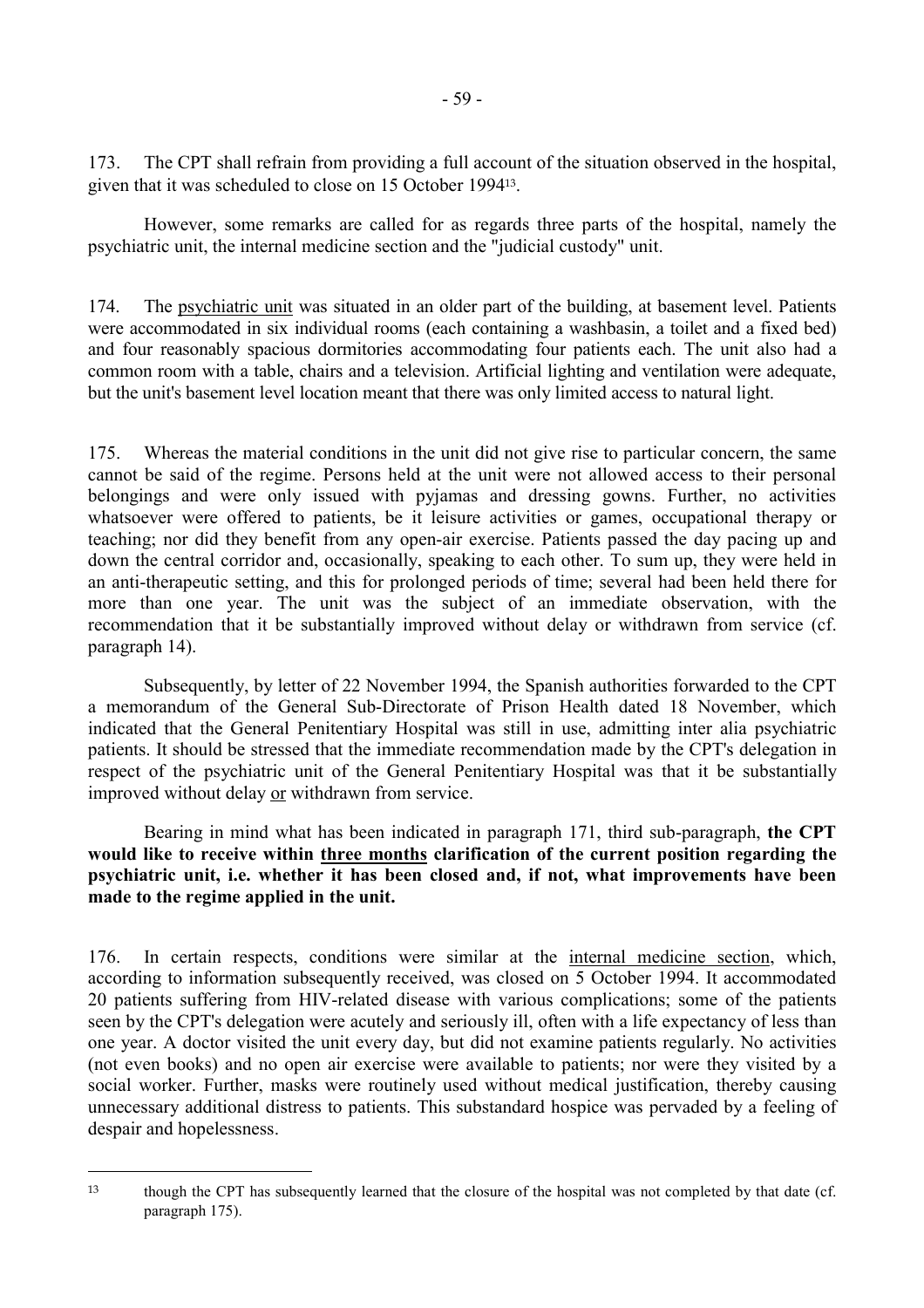## **The CPT would underline that all patients, however serious their condition may be, including those who are terminally ill, ought to be treated in a manner which respects human dignity.**

 Patients in slightly more advanced phases of their disease, who were cared for at the Gregorio Marañón Hospital, fared substantially better (cf. paragraph 170).

177. The three cells of the judicial custody unit were used for the medical management of prisoners with "body-pack syndrome" (concealment of drugs within the body). The cells were situated in a rather isolated location, with the result that the necessary medical supervision was not assured.

 In this connection, **the CPT would stress that given the risk run by a prisoner affected by the body-pack syndrome (namely perforation of the sachet, resulting in acute poisoning or intestinal obstruction) such prisoners should be placed under close medical supervision.**

d. further remarks

178. Information received in the course of the visit indicated that an increasing number of terminally-ill prisoners were dying in Spain while still in custody. In this connection, the CPT wishes to emphasise that humanitarian considerations speak in favour of the release of prisoners subject to a short-term fatal prognosis.

 During the second periodic visit, the CPT's delegation again heard much criticism of the allegedly unsatisfactory and inconsistent application of Article 60 (2) of the Prison Rules, which enables prisoners suffering from a very serious and incurable disease to benefit from conditional release even though they may not meet the usual requirement of having completed three-quarters of their sentence. This criticism emanated not only from prisoners awaiting a ruling on their application for conditional release, or whose request had been turned down, but also from prison medical staff and other sources.

#### **The CPT would like to receive the comments of the Spanish authorities on this subject.**

179. The Catalan prison authorities informed the CPT's delegation that they were applying methadone treatment programmes to drug-dependent prisoners. It was put to the delegation that this policy had the effect of substantially reducing the amount of drugs which circulated in prison, hence diminishing the risk of disease transmission.

 Prison services in the rest of Spain, including in the Madrid prisons visited, did not apply a methadone substitution treatment, not even to prisoners who had been under such treatment before their admission to prison. More generally, no adequate treatment programmes for prisoners with drug/alcohol dependencies were observed.

 **The CPT would like to receive further information from the Spanish authorities concerning their current approaches and future plans as regards the treatment of prisoners suffering from acute withdrawal symptoms and the provision of long-term treatment for prisoners with drug/alcohol dependencies.**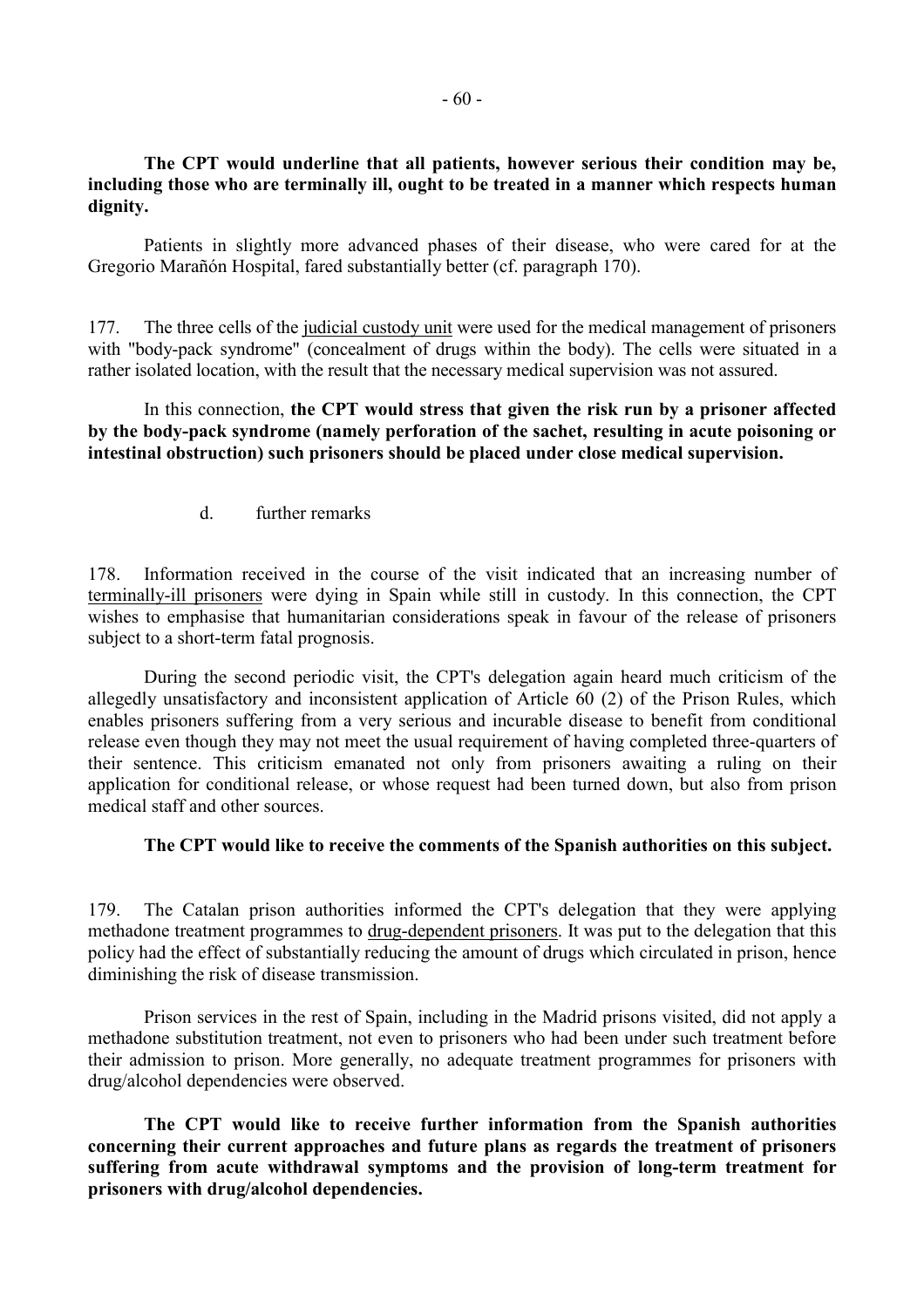180. Prison health-care services can contribute to the prevention of violence against detained persons, through the systematic recording of injuries and, if appropriate, the provision of general information to the relevant authorities. Information could also be forwarded on specific cases, though as a rule such action should only be undertaken with the consent of the prisoners concerned. The CPT requested information from the Spanish authorities on this subject in its report on the first periodic visit (cf. Part I, paragraph 157).

 From the information received and the delegation's discussions with medical staff during the second periodic visit, it appeared that the recording of injuries was in principle guaranteed. Doctors are instructed to note all traumatic lesions in the clinical record; a special form must then be completed, including information on the aetiology of the injuries (according to the prisoner's own account). The report is transmitted to the supervisory judge through the medical deputy director of the prison.

 However, from individual cases considered it appeared that practice varied somewhat and, on occasion, left something to be desired.

 **The CPT recommends that steps be taken to ensure that any signs of violence observed when a prisoner is medically screened on his admission are fully recorded, together with any relevant statements by the prisoner and the doctor's conclusions; further, this information should be made available to the prisoner. The same approach should be followed whenever a prisoner is medically examined following a violent episode in the prison.**

#### **6. Other issues**

a. staff resources and training

181. The issue of staff resources in prisons was touched upon in the report on the first periodic visit (cf. Part I, paragraph 165), and the Spanish authorities subsequently informed the Committee that procedures were under way for the recruitment of a substantial number of staff.

 Nevertheless, in the course of the second periodic visit, the CPT's delegation found that the ratio of staff to prisoners could on occasion be alarmingly low. This was particularly the case at Madrid I Prison, where it was commonplace for a wing accommodating up to 600 prisoners to be staffed during the day by only four prison officers. In this connection, it should be emphasised that an inadequate staff/prisoner ratio can lead to an insecure environment, for both staff and prisoners; further, it will render the provision of an acceptable regime of activities well-nigh impossible.

 **The CPT recommends that the Spanish authorities carry out a general review of staffing levels in Spanish prisons, in order to ascertain whether they are adequate in the light of current and envisaged prison population levels.**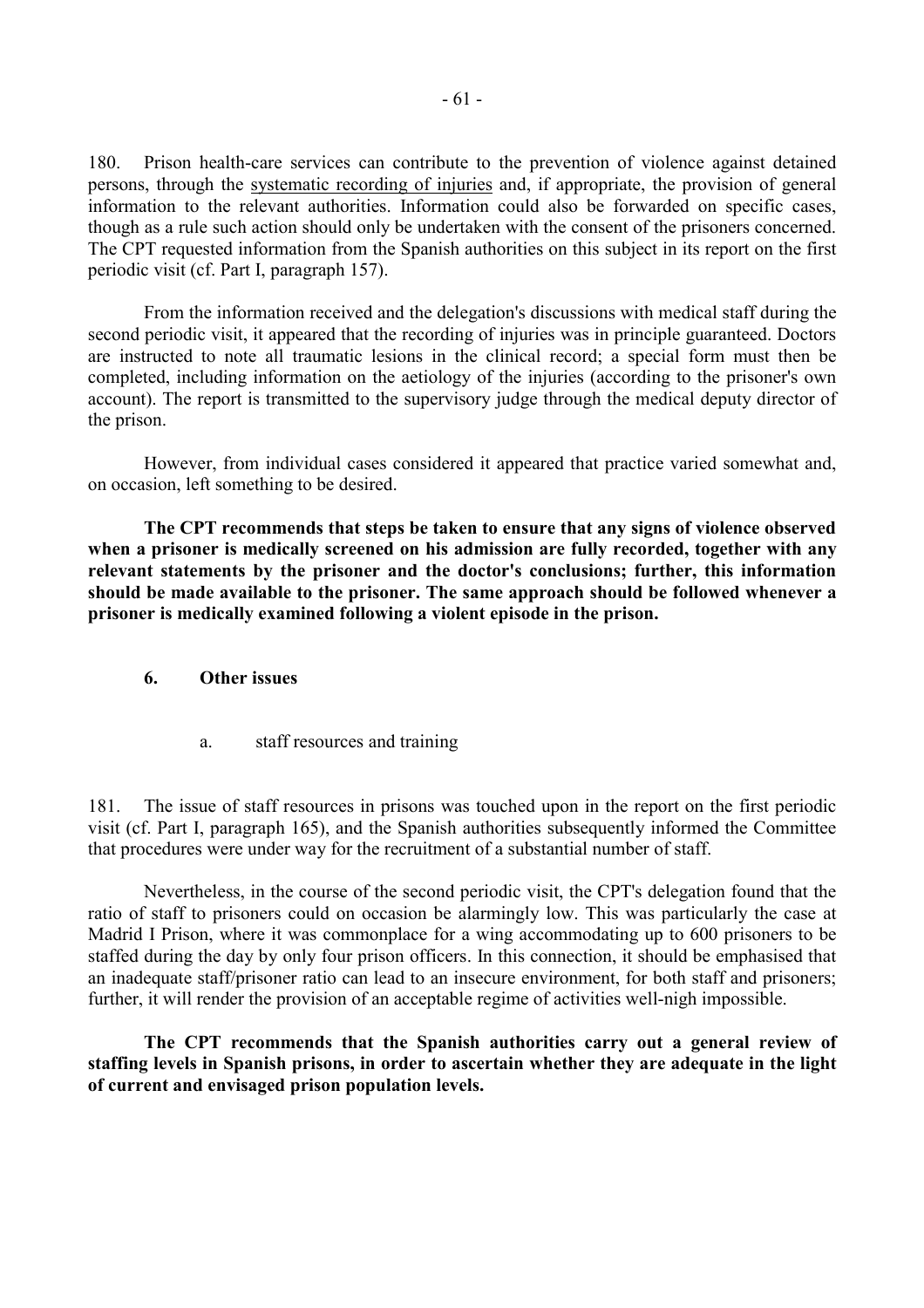182. As stated in the report on the first periodic visit (cf. Part I, paragraph 199), the training of prison officers is a subject to which the CPT attaches the greatest importance. There is arguably no better safeguard against the ill-treatment of a prisoner than a properly-trained prison officer.

 The CPT is grateful to the Spanish authorities for the information on this subject provided in its interim report, in response to the report on the first periodic visit. **The Committee would also like to receive information on the length and content of training provided to prison officers in the Catalan Prison Service.**

 Further, **the CPT wishes to recall the recommendation made in the report on the first periodic visit, that prison officers who work in establishments that accommodate a large number of foreign prisoners be given special training** (cf. Part I, paragraph 202 as well as paragraph 60 of the Committee's letter of 15 March 1994).

183. Finally, the CPT observed that a high proportion of newly recruited prison officers had benefitted from a university education. In principle, this is a phenomenon to be welcomed, even if it is a result more of the prevailing unfavourable employment situation in Spain than of an underlying interest in penitentiary matters. It would seem prudent for appropriate measures to be taken to ensure that as many of these persons as possible pursue a long-term career in the prison service.

## **The CPT would like to receive the comments of the Spanish authorities on this matter.**

b. the supervisory judge

184. The role played by the supervisory judge was considered in some depth in the report on the first periodic visit (cf. Part I, paragraphs 185 to 191), and the CPT is grateful to the Spanish authorities for the extensive information on this subject which was subsequently provided.

185. The supervisory judge has a key role to play with regard to safeguarding the rights of prisoners and correcting abuses. However, as in 1991, the delegation which carried out the second periodic visit gained the impression that this role was being undermined by the wide range of the judge's functions and the heavy workload which resulted therefrom. Discussions with both staff and prisoners in the establishments visited suggested that the supervisory judge was a rare visitor to the detention area, and this impression was reinforced during talks with two supervisory judges.

 In this connection, **the CPT must reiterate the recommendation made in the report on the first periodic visit:** 

- that supervisory judges visit each establishment under their responsibility at **least once a week, irrespective of whether any prisoners have requested to see the judge;**
- that in the course of this weekly visit the supervisory judge view the whole of **the prison premises and enter into direct contact with both prisoners and prison staff.**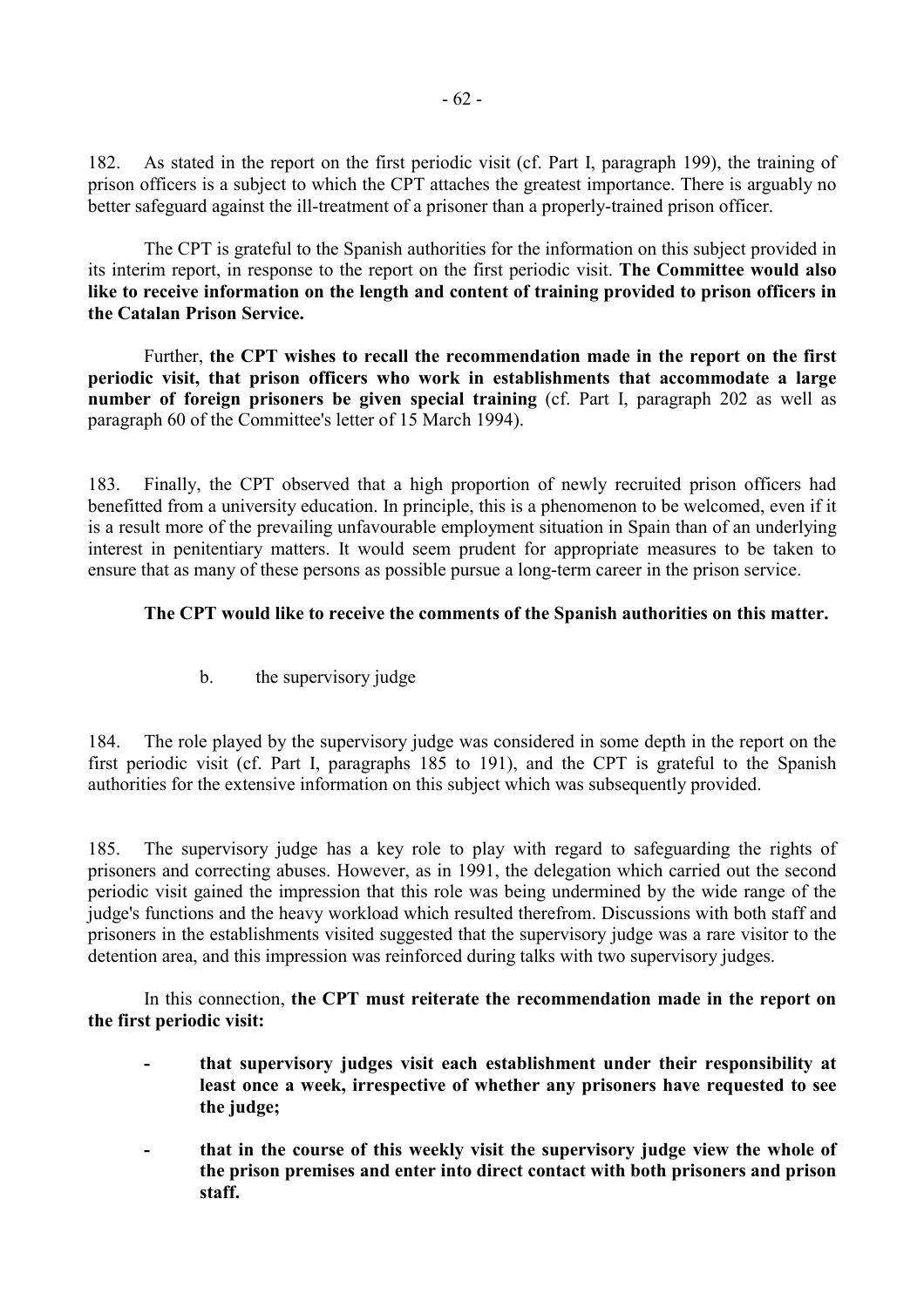## **D. Detention Centres for Minors**

### **1. Introduction**

186. Under Spanish law, criminal proceedings cannot be brought against a minor under the age of 12. At most, the competent local or regional authorities may take the child into care.

 When a criminal offence is committed by a minor aged 12 or more, but under 16, the case is referred to a special jurisdiction, the Court for the Protection of Minors. Minors under the age of 16 remain formally exempt from criminal responsibility (cf. Article 8 (2) of the Penal Code). However, a ruling may be issued ordering that such a minor be detained in a reform centre.

 A minor aged 16 or more, but under 18, has an attenuated criminal responsibility. However, at the discretion of the judge concerned, such a person may be placed in a reform centre rather than committed to prison (cf. Articles 9(3) and 65 of the Penal Code).

187. The CPT's delegation visited two Centres for minors in Madrid, situated adjacent to each other: **El Madroño**, a place of remand detention and assessment, and **Renasco**, a closed centre for minors subject to a definitive detention measure. Both Centres admitted boys and girls.

 The delegation was informed that the average length of stay at El Madroño was 45 to 55 days (the decision to place in remand detention to be reviewed within one month by the judge concerned), and at Renasco six to seven months (the maximum possible detention measure being two years).

188. It should be said at the outset that the delegation heard no allegations of ill-treatment by staff at either El Madroño or Renasco. More generally, the delegation was impressed by the positive nature of the relations between the staff of the Centres and the minors held there.

#### **2. Material conditions and activities**

189. **El Madroño** has an official capacity of 15 minors (10 boys and 5 girls), and the Centre was accommodating 11 minors at the time of the visit. The Centre's premises were modern, spacious, well-equipped and in a good state of repair. Further, it was adequately staffed (16 educators, social worker, teacher, etc.).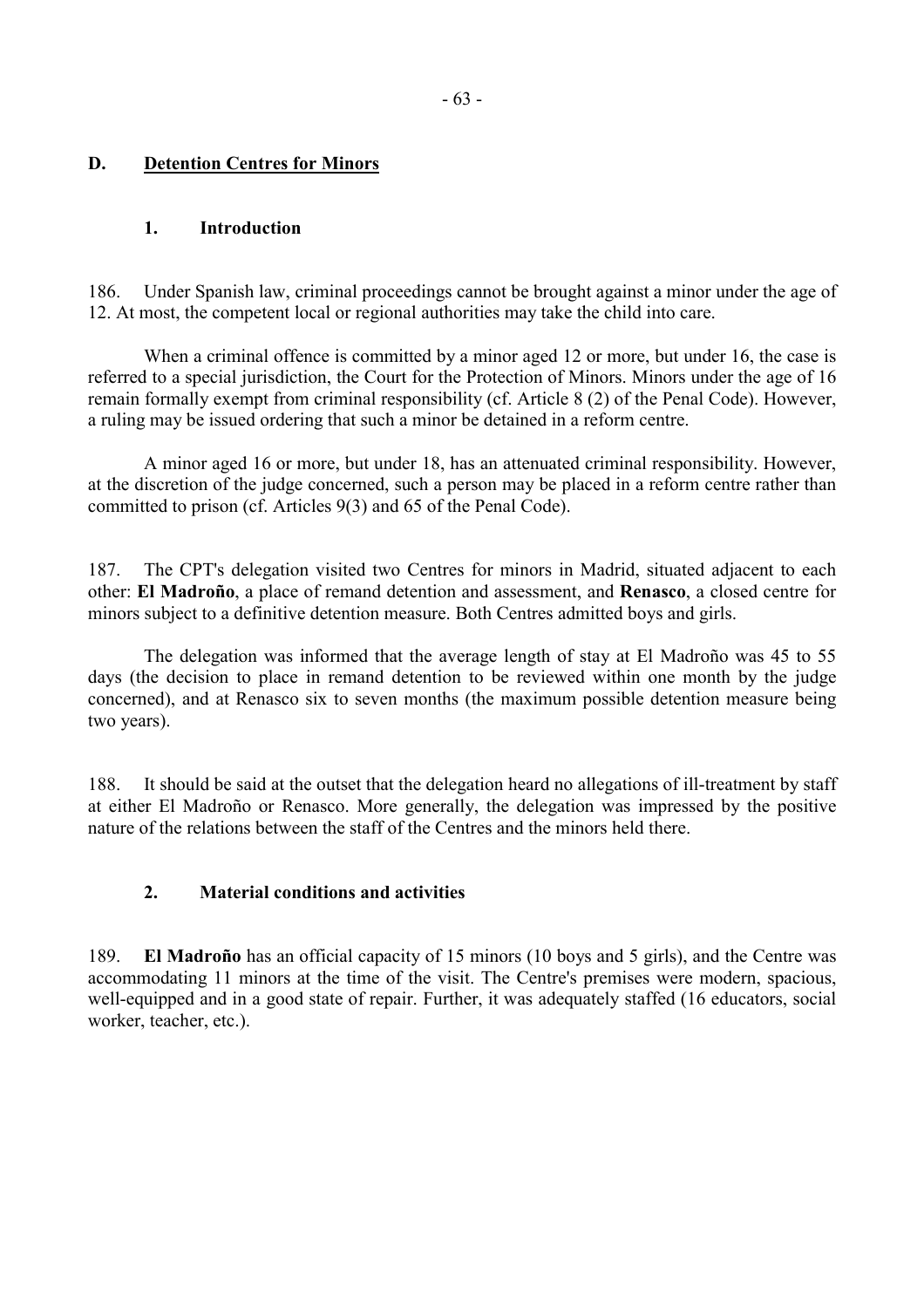190. Each minor had his/her own room, which was of a good size (8 to 9 m²), comfortably furnished and well lit and ventilated. However, in the girls' rooms, the otherwise satisfactory conditions were marred by the fact that the windows had been painted over, thereby reducing access to natural light and more generally creating a rather depressing atmosphere. The delegation was informed that this measure had been adopted in order to prevent acts of exhibitionism (the rooms faced the Centre's activity facilities and neighbouring residential buildings).

 While recognising the problem, the CPT is sure that other - more satisfactory - means of resolving it could be found; **the CPT recommends that the paint on the glass windows in the girls' rooms be removed.**

191. The minors were kept fully occupied during the day. For this purpose, the Centre had good teaching, workshop and sports facilities. Further, the minors also had access to a common room equipped with TV, games, etc.

192. The **Renasco** Centre had a distinctly less homely feel about it. Nevertheless, the material conditions were on the whole quite satisfactory, and, like El Madroño, the Centre appeared to be adequately staffed (19 educators, 9 auxiliary staff, social worker, etc.).

193. The Centre could accommodate 15 minors (12 boys and 3 girls) and 10 boys were in residence at the time of the visit.

 The boys' rooms were of a good size (approximately 10 m²) and well lit and ventilated. However, they were equipped in a rather spartan manner. The girls' rooms were somewhat smaller (approximately 6 m²) and moreover, were located in a rather cold and humid part of the building. On the other hand, they were satisfactorily furnished.

### **The CPT invites the Spanish authorities to improve the standard of equipment in the boys' rooms and to explore the possibility of locating the girls' rooms in another part of the building.**

194. Unlike the situation at El Madroño, the minors' rooms were locked at night; further, they were not equipped with a call bell. As a result, a minor who needed assistance at night would have to call for help and/or bang on the door. The risk of a minor in need being left unattended would be significantly reduced if a call bell system existed. **The CPT therefore recommends that the minors' rooms at Renasco be equipped with a call bell;** the potential problem of abuse of the call bell should be dealt with via the disciplinary system.

 It was also apparent that the minors did not have access to a proper toilet facility at night (the delegation observed that the boys' rooms were equipped with chamber pots). **The CPT recommends that appropriate measures be taken to ensure that minors held at the Renasco Centre have ready access to a proper toilet facility at all times.**

195. As at El Madroño, residents at Renasco were provided with a range of activities during the day (school, various types of workshops, sport activities), and the facilities for these activities were quite adequate. Further, there was a large and well-equipped common room for the minors.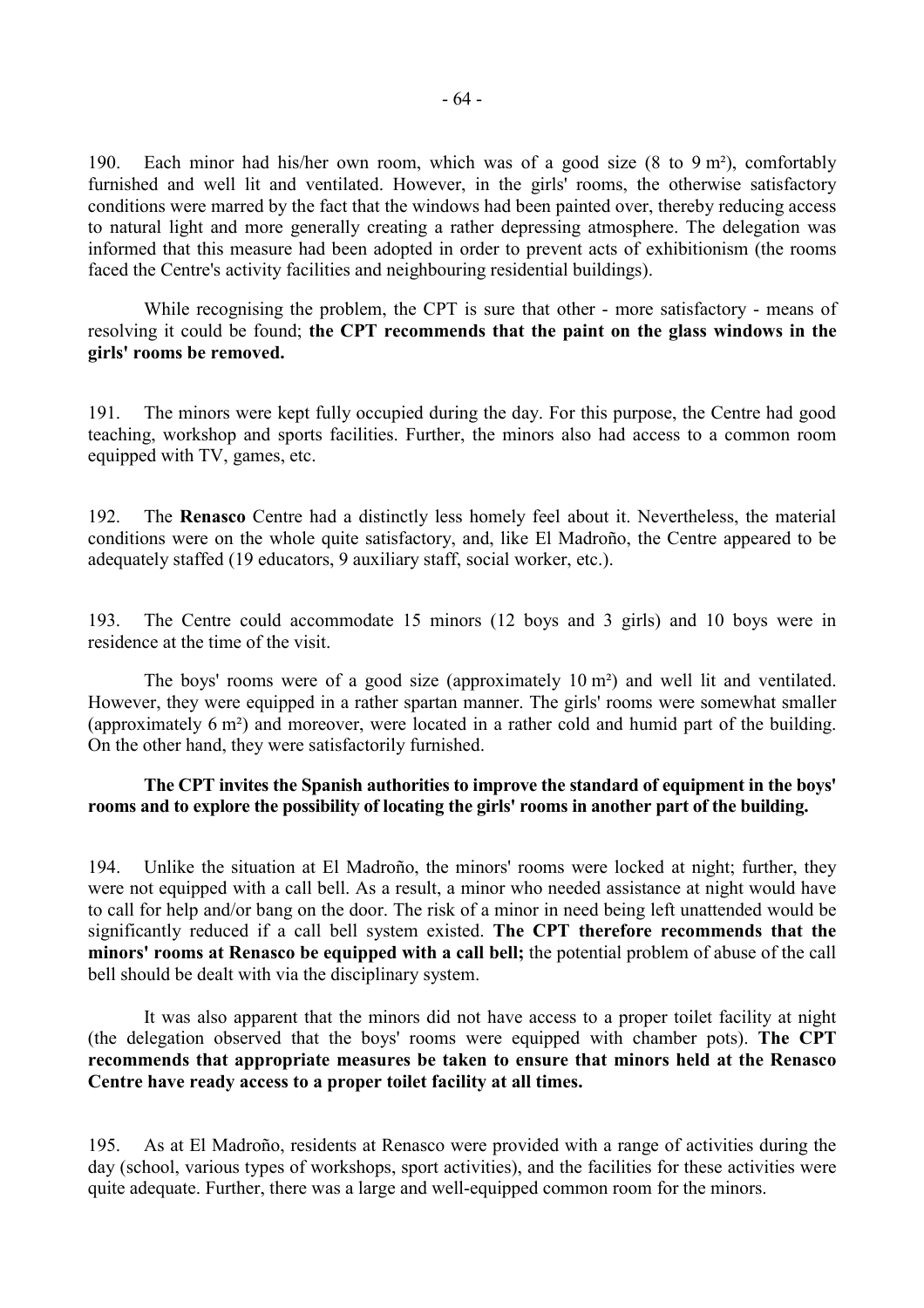## **3. Discipline**

196. The information received by the Committee's delegation revealed that breaches of discipline ranged from being scruffily clad and behaving without propriety (conduct which is not unusual among young persons) to assaulting a fellow inmate or member of staff and drug peddling. The sanctions attached to such breaches ranged from a verbal reprimand to 48/72 hours isolation, purged in the minor's own room. The most common sanction appeared to be the deprivation of recreation for up to two weeks (up to one month at Renasco).

 Sanctions were imposed by the educators; however, the most severe sanctions required ratification by the Director of the Centre and notification to the competent judge.

197. The delegation received no evidence of excessive resort to disciplinary sanctions. Nevertheless, the existing procedure in this very sensitive area could usefully be developed as regards both formal safeguards and the recording of sanctions imposed.

### **The CPT recommends:**

- that a minor be guaranteed a right to be heard on the subject of the offence it is **alleged he/she has committed;**
- **that there be a formally recognised right of appeal to a higher authority against sanctions imposed (i.e. to the Director of the Centre, as regards sanctions imposed by educators, and to the competent judge as regards sanctions imposed by the Director);**
- **that a register be kept in each Centre, containing full details of all disciplinary sanctions imposed.**

198. "Self-injury" fell under the category of special breaches of discipline to which the sanction of isolation applied. The CPT wishes to stress that a disciplinary sanction - and more particularly an isolation measure - could often be an inappropriate and even dangerous response to an act of selfinjury.

 **The CPT recommends that the underlying motives for every instance of self-injury be examined by a competent member of the medical staff before that conduct is sanctioned as a breach of discipline.**

## **4. Medical issues**

199. The level of medical provision at El Madroño and Renasco appeared on the whole to be adequate. General medical care for minors in the two centres was provided by a doctor and a nurse; a psychiatrist also attended the Centres. However, as regards specialist care, members of the staff told the delegation that appropriate dental care was not always assured; further, the absence of a reference psychiatric hospital for the minors apparently on occasion posed a problem. **The CPT would like to receive further information on these matters.**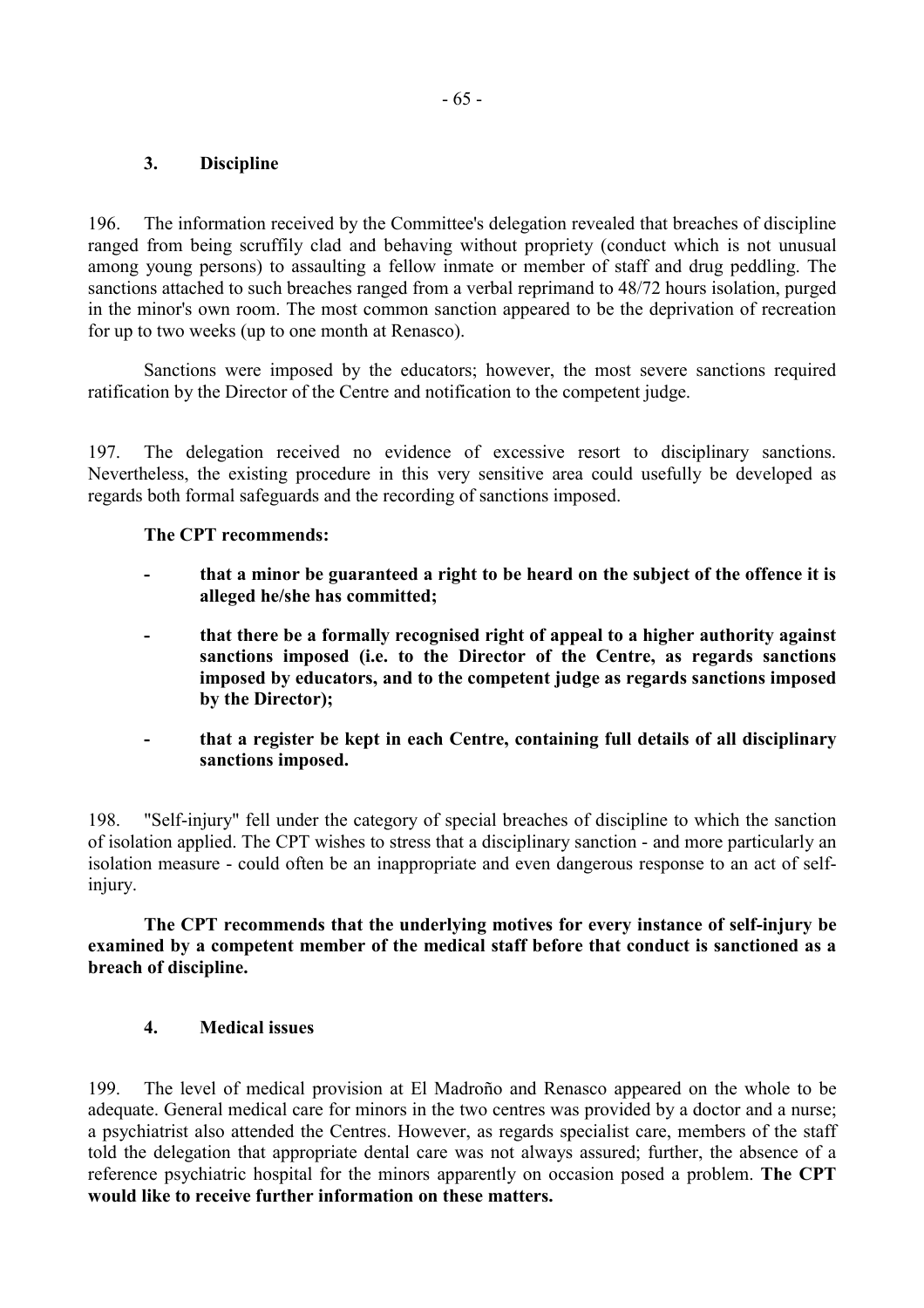200. The CPT is concerned by the approach followed concerning HIV antibody testing. New arrivals are systematically the subject of an HIV test and the CPT's delegation was informed that the result of the test was communicated to the Centre's staff and the Director, as well as to the judge in charge of the minor's file and the regional authority responsible for the detention centre (i.e. the Madrid Autonomous Community). The CPT would emphasise that such information should be protected by strict medical confidentiality and **recommends that appropriate measures be taken to ensure that this is the case.**

 **The CPT would also stress the importance of adequate counselling both before and - if appropriate - after an HIV test.**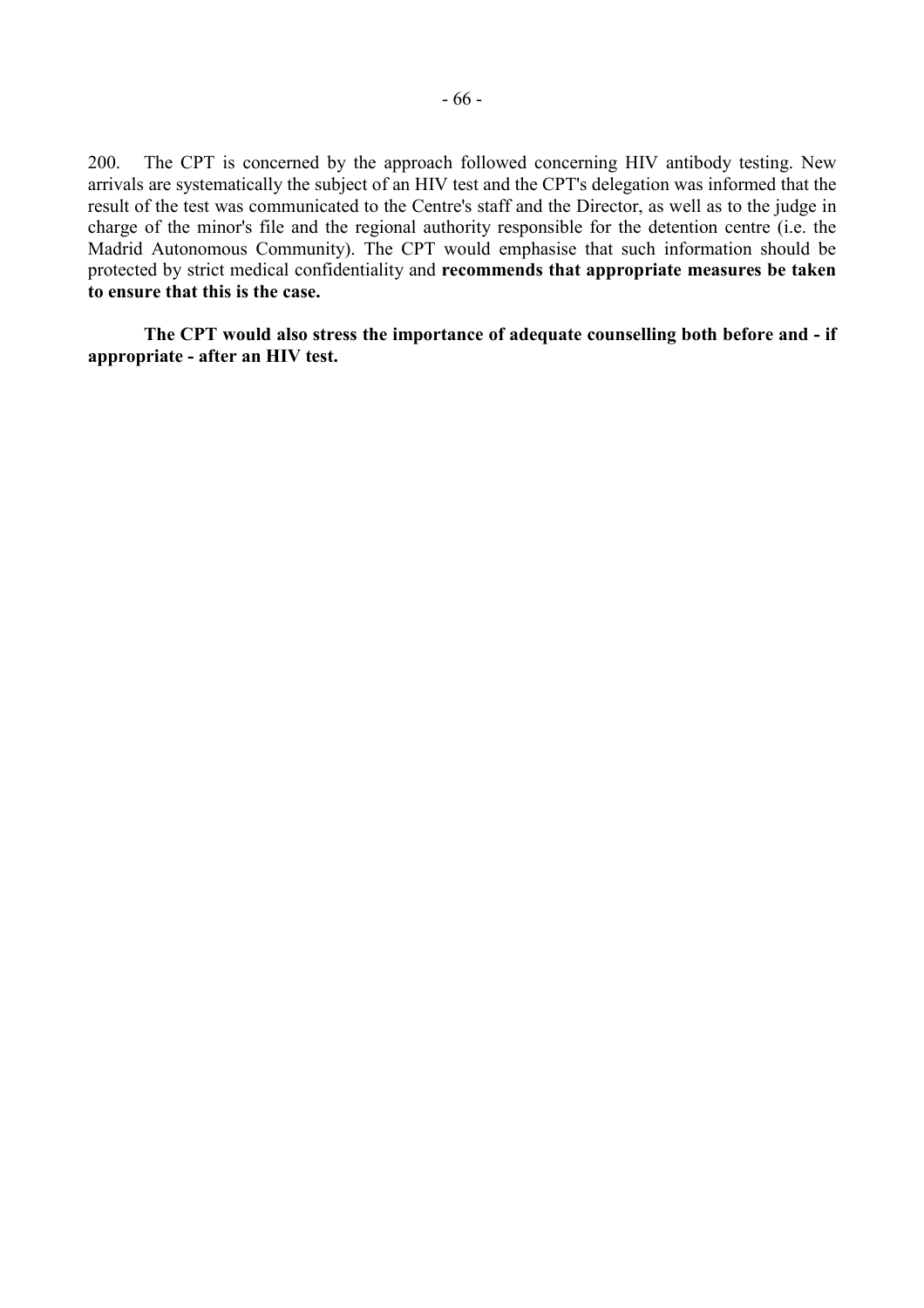# **E. Psychiatric institutions**

201. The CPT's delegation paid a brief visit to a large psychiatric hospital close to Barcelona, namely the **Santa Coloma Mental Hospital**. The purpose of the visit was to observe the management of disturbed patients admitted involuntarily; consequently, it focused on the 32-bed main admission unit.

202. The delegation's discussions with health-care staff and recently admitted patients, as well as its examination of patient case files, indicated that treatment was administered in a professionally correct manner. No evidence was gathered of either the abusive use of force or misuse of medication.

203. However, the use of instruments of physical restraint was not satisfactorily recorded, either in the patient's file or in a special register. One patient seen by the delegation had been restrained once, and a second patient twice, on one occasion for up to six hours. In neither case did the patient's file or the nursing notes give a clear indication of a medical order to use physical restraint (it appeared that the order is given verbally by the responsible doctor, usually over the phone); further, no clear indication of the frequency of observations carried out during physical restraint was given in the nursing notes.

204. In view of the enhanced risk of ill-treatment in situations involving the use of instruments of physical restraint, it is important that resort to such instruments be both the subject of a defined policy and fully recorded.

## **The CPT recommends that:**

- a detailed medical policy on recourse to instruments of physical restraint be laid **down dealing in particular with: the types of cases in which application of such instruments is permissible; their duration and frequent review; the provision of appropriate human contact; and the staff's duty of increased attention;**
- instruments of physical restraint be applied only on the express instructions of a **doctor or immediately brought to the attention of a doctor for approval;**
- **every use of such instruments be recorded in the patient's file and in an appropriate register, with an indication of the times at which the measure began and ended, the circumstances of the case and the reasons for resorting to the measure.**

205. Members of the staff at Santa Coloma Mental Hospital told the CPT's delegation that various injuries (mainly bruising and marks of handcuffs applied too tightly) were frequently observed when disturbed persons were taken to hospital by the law enforcement agencies. In such cases, the persons concerned were nearly always handcuffed and often bound. One person interviewed by the delegation, held in the hospital at the time of the visit, said that she had been treated roughly by police officers (beaten and dragged by the hair and clothes); however, no injuries were recorded by hospital staff on arrival.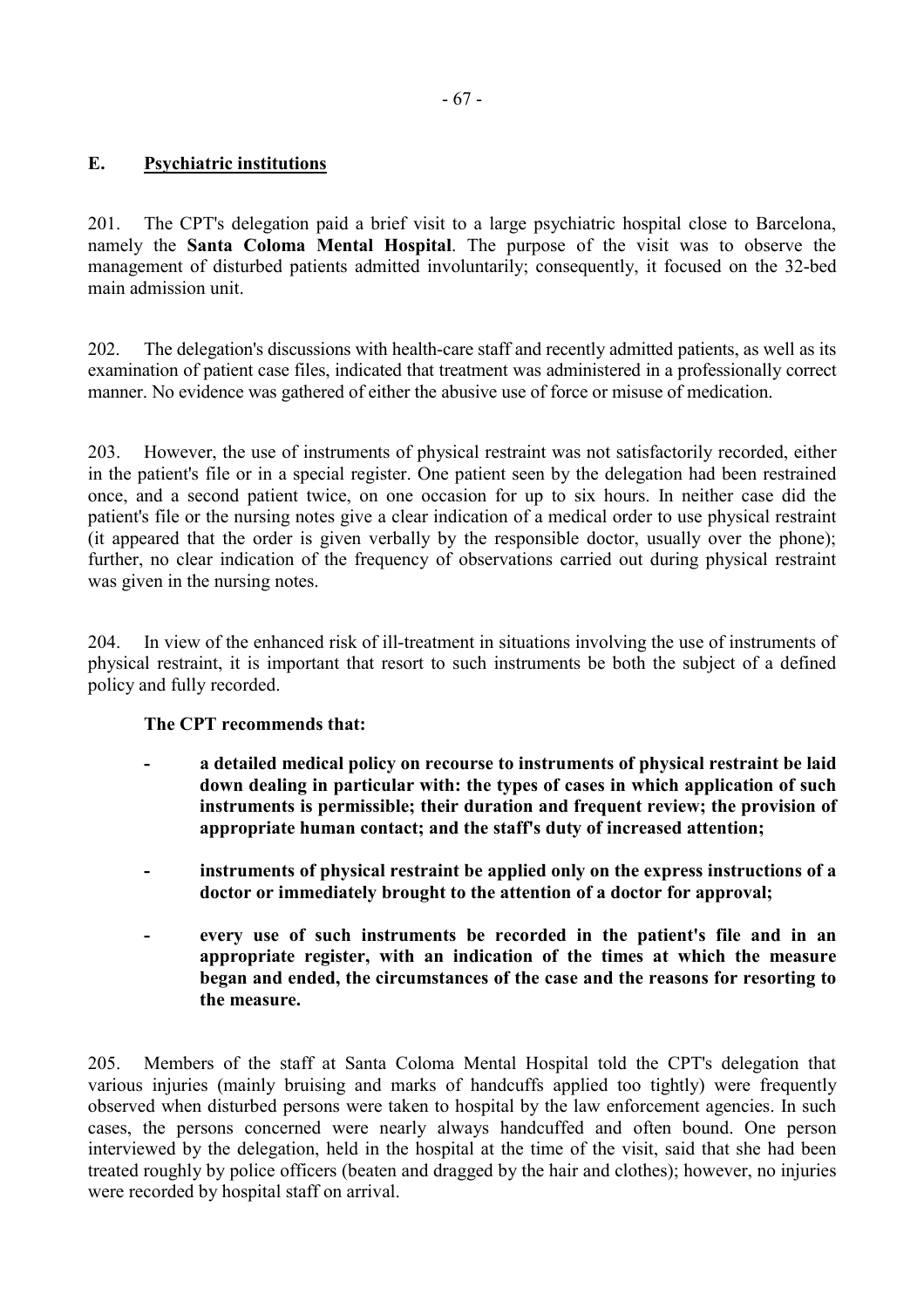Handling mentally disturbed persons will always be a difficult task and, whenever possible, this task should be given to specially trained staff. **The CPT would like to receive information from the Spanish authorities on any specific training received by law enforcement officials in the handling of mentally disturbed persons.**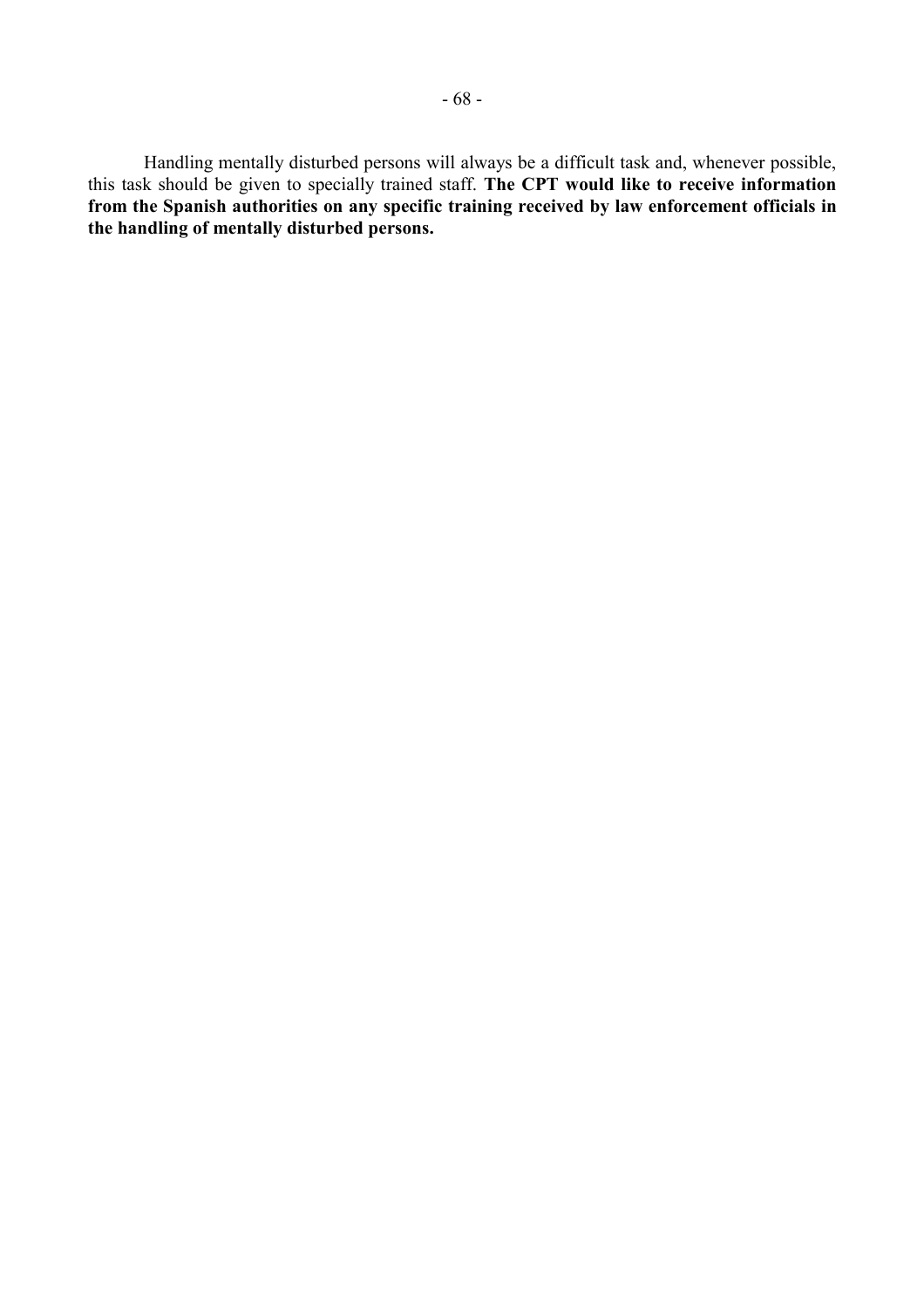### **III. RECAPITULATION AND CONCLUSIONS**

#### **A. Law enforcement agencies**

206. A number of persons interviewed by the CPT's delegation in the course of the second periodic visit alleged that they had been subjected to torture and/or other forms of severe illtreatment while in the custody of the Civil Guard. All of them had been arrested in relation to terrorist activities. These allegations together with other information gathered led the delegation to reiterate the view, expressed by the Committee in the report on the first periodic visit, that it would be premature to conclude that the phenomenon of torture and severe ill-treatment had been eradicated in Spain.

 That observation must now be read in the light of the report drawn up following the ad hoc visit to Spain in June 1994. In that report, the CPT stated that the information at its disposal was sufficient to give rise to legitimate concern about the manner in which at least certain of the persons arrested in early June 1994, as presumed participants in one or more of the offences referred to in Article 384 bis of the Code of Criminal Procedure, had been treated while in the custody of the Civil Guard. This led the Committee to recommend that a general investigation of a thorough and independent nature be carried out into the methods used by the Civil Guard when arresting and questioning such suspects.

207. The number of allegations of less severe forms of ill-treatment of detainees by police officers or members of the Civil Guard was on the whole lower than that recorded during the first periodic visit in 1991, but remained sufficiently high as to give cause for concern.

208. The CPT has reiterated the importance of law enforcement officials receiving appropriate training in interpersonal communication skills and of senior officers delivering the clear message that the ill-treatment of detained persons is not acceptable and will be dealt with severely.

 The need for prosecuting authorities and the courts to examine diligently all complaints of such treatment brought before them and, where appropriate, to impose a suitable penalty, has also been underlined. Further, the CPT has requested that judges and public prosecutors be encouraged to exercise on the spot supervision of places of detention and, as regards persons arrested as presumed participants in one or more of the offences referred to in Article 384 bis of the Code of Criminal Procedure, to have more frequent recourse to the possibilities offered by paragraph 3 of Article 520 bis of the Code.

209. As regards formal safeguards against ill-treatment, it is clear that the position in respect of incommunicado detention and access to a lawyer has not evolved since 1991.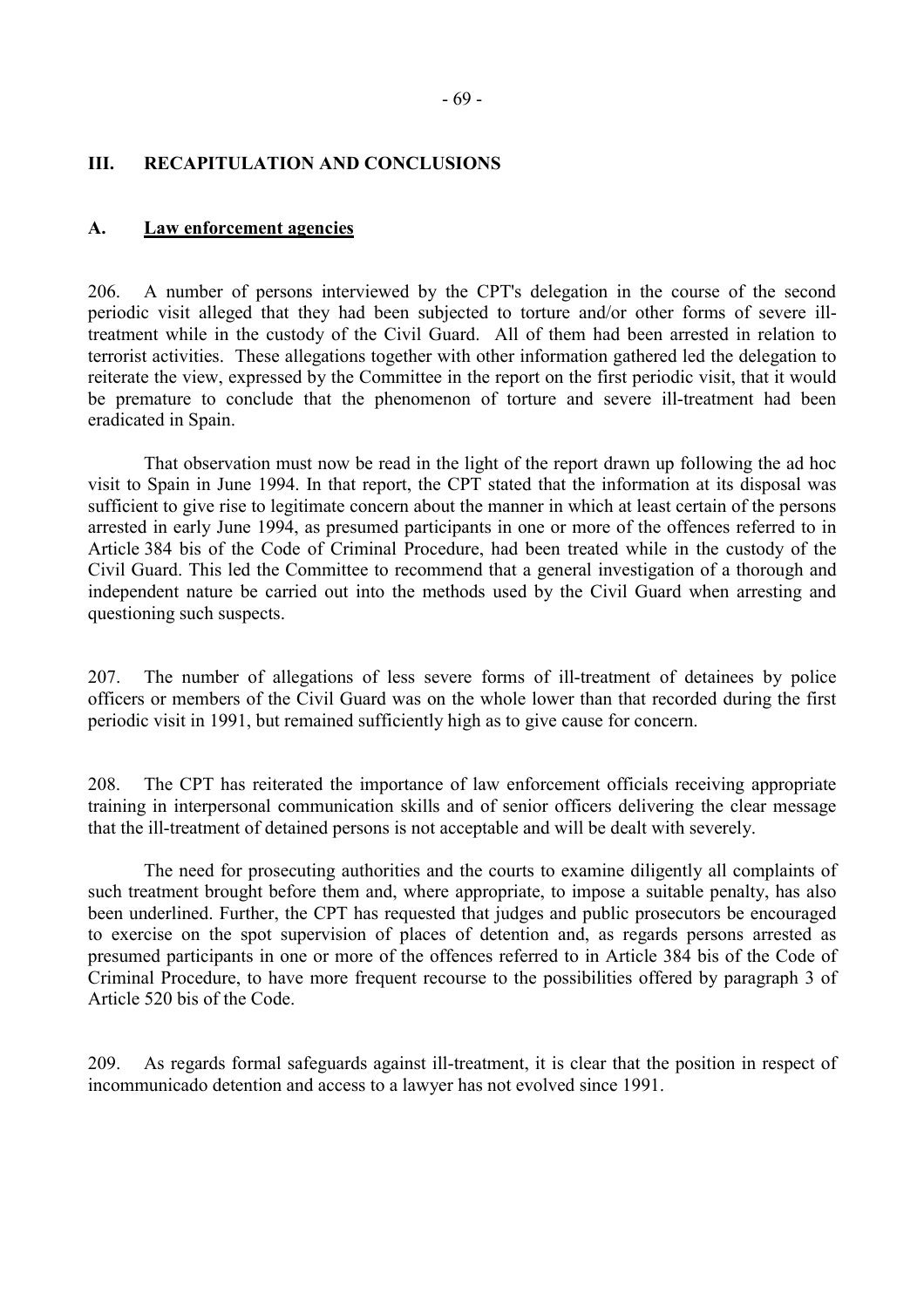The CPT has reiterated its recommendation that the period during which a detained person can be denied the communication provided for in Article 520 (2)(d) of the Code of Criminal Procedure (i.e. to have the fact and place of his detention made known to a third party of his choice) be shortened substantially; a maximum period of 48 hours has been suggested. The Committee has also called upon the Spanish authorities to comply with its previously-made recommendation that persons detained by the law enforcement agencies be granted the right of access to a lawyer as from the outset of their detention, it being understood that in the case of a detainee held incommunicado, that lawyer may be officially appointed.

210. The CPT has made a number of other recommendations relating to such matters as access to a doctor, the drawing up of a code of practice for the conduct of interrogations and custody records. As regards more particularly persons arrested as presumed participants in one or more of the offences referred to in Article 384 bis of the Code of Criminal Procedure, the Committee has indicated that it would be highly desirable - from the standpoint of the prevention of ill-treatment for such persons to be systematically brought before the judge concerned, prior to him taking a decision under Article 520 bis, paragraph 1, on the issue of extending the detention period beyond 72 hours.

211. The measures of a preventive nature taken by the Spanish authorities as regards transfers of prisoners have been noted with satisfaction. The new "Protocol on transfers" and the related instructions regarding the transfer of prisoners contain important safeguards against ill-treatment. The CPT has sought the views of the Spanish authorities on the possibility of applying a similar system to transfers of detained persons who have not (yet) been admitted to prison.

212. Material conditions of detention in the police/Civil Guard establishments visited varied considerably. They were of an acceptable level in some establishments and very good in one (the Minors Police Unit in Madrid). However, in the majority of the establishments, the conditions of detention left something - on occasion, a great deal - to be desired.

 The shortcomings observed were of a diverse nature: cells of very limited size, poor state of repair and cleanliness of cellular accommodation, overcrowding, sanitary facilities in an unhygienic state and/or which did not allow for their use in private, failure to provide detainees with mattresses, inadequate lighting or ventilation, absence of outdoor exercise facilities, etc.

 In two of the places of detention visited, namely the El Antiguo detention facilities of the Guipúzcoa Headquarters of the Civil Guard and the cellular accommodation of the Central Duty Inspection of the National Police in Madrid (Puerta del Sol), the situation was such that the CPT's delegation made the immediate observation that the conditions should be substantially improved without delay or the premises withdrawn from service.

 The CPT has recommended that conditions of detention in the other places visited be reviewed in the light of the delegation's findings. Moreover, the Committee has reiterated its recommendation that the Spanish authorities take appropriate steps to ensure that the conditions of detention in all establishments of law enforcement agencies meet the general standards set out in the CPT's reports.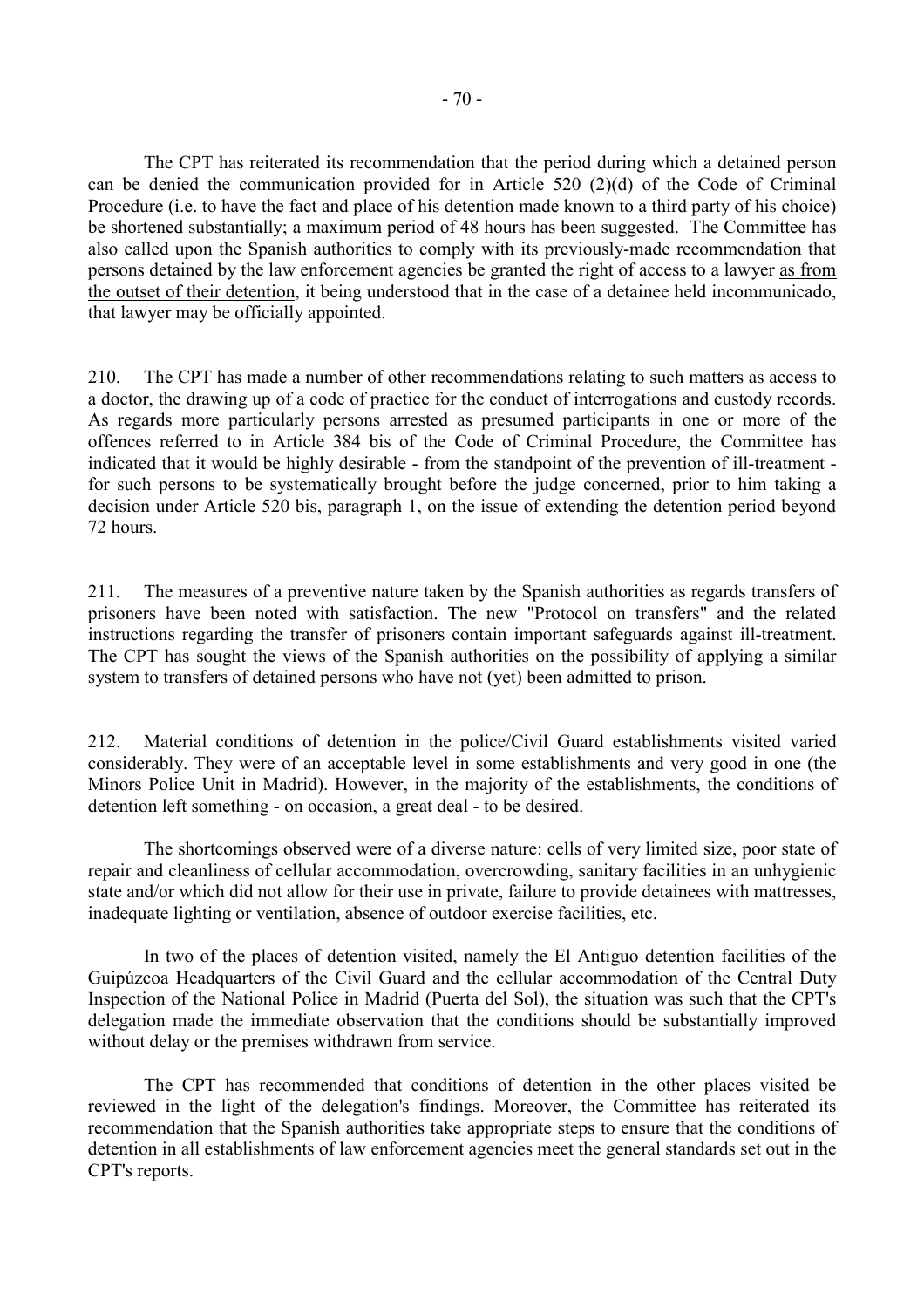## **B. Places of detention for foreigners**

213. In the course of the second periodic visit, the CPT's delegation found that conditions of detention at the Moratalaz Centre remained much the same as those observed in 1991, despite the recommendations made in the report on the first periodic visit. The Centre's Director stated that he had not been made aware of the remarks made in that report.

 Material conditions at the Detention Centre for foreigners in Barcelona were on the whole acceptable, with the notable exception that there was no open air exercise facility. However, as at the Moratalaz Centre, improvements were required as regards recreational activities for detainees and the provision to them of relevant information. Further, in the light of the delegation's on-site observations, the CPT has recalled the recommendations and comments made in the report on the first periodic visit concerning the selection of police officers for supervisory duties in detention centres and the carrying of - and recourse to - truncheons.

214. The considerable improvement in the special transit area at Barajas Airport, used to hold foreigners refused entry to Spain or in the process of being expelled from the country, should be emphasised. Nevertheless, conditions remain inadequate for prolonged detention (i.e. exceeding a few days) and the CPT has noted with interest that further improvements are foreseen.

## **C. Prisons**

215. With the exception of Madrid II Prison, practically no allegations of recent acts of illtreatment of prisoners by prison officers were heard by the CPT's delegation in the establishments visited. More generally, relations between staff and inmates appeared to be reasonably positive; the delegation was particularly impressed by the quality of the staff in the Carabanchel Prison Complex.

216. Certain prisoners held in isolation units of Madrid II Prison alleged that they had been beaten by prison officers using truncheons; further, one prisoner alleged that he had been attached (by means of handcuffs) throughout the night to a metal ring, and another, that incapacitating gas had been sprayed inside his cell.

 In the light of those allegations, the CPT has sought information on complaints of illtreatment made by prisoners in Madrid II Prison over the last two years and action taken upon them. Further, it has reiterated the recommendation made in the report on the first periodic visit, that all the metal rings inserted in the concrete blocks which form the base of cell beds and tables at the establishment be removed.

217. The use by prison officers of "sprays having an adequate effect" was banned on a provisional basis on 7 April 1994. The CPT welcomes this decision, and has recommended that the use of such sprays within all places of detention, whatever their nature, be prohibited. Further, the Committee has reiterated its previously-made recommendation that a central register be kept in each prison, containing full information on every instance of resort to means of coercion.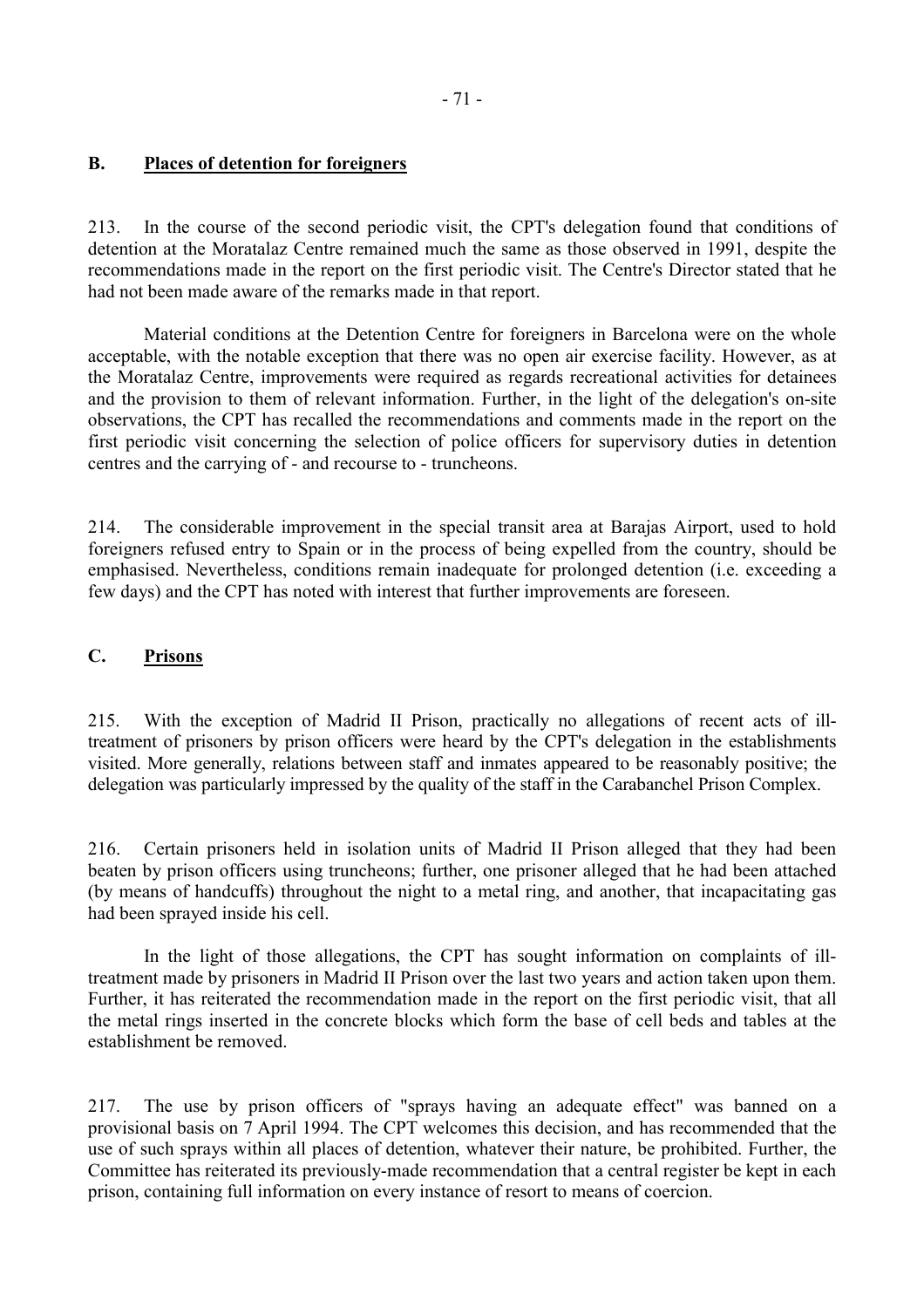218. Little progress was observed in respect of the treatment of prisoners considered to be extremely dangerous or unadapted to an ordinary prison regime. In this connection, the CPT has, once again, stressed its view that a combination of long periods of isolation, austere material conditions of detention and absence of activities amounts to inhuman treatment.

 Information has been sought on the interplay between the restrictive regime provided for in Article 10(3) of the General Organic Law on Prisons and the FIES system. Further, the CPT has recommended that in the course of the review of the operation of these provisions currently taking place, full account be taken of the recommendations made on this subject in its report on the first periodic visit.

219. Overcrowding and certain other shortcomings in material conditions of detention were observed in the prisons visited; further, with the exception of inmates at the Madrid Prison for Women, prisoners were not offered a satisfactory programme of organised activities. The material conditions of detention of many prisoners in Modelo Prison (in particular those located in Galleries 3 and 4) and of certain prisoners in Madrid I Prison (in particular those accommodated in the double cells, on the first floor of the 6th Gallery) were such that they could fairly be described as inhuman and degrading. The CPT has made a number of specific recommendations on these matters and, more generally, has recommended that a very high priority continue to be given to measures to reduce overcrowding in the Spanish prison system.

220. As regards contact with the outside world, conditions in the booths used for visits from family members were equivalent to those observed in the prisons visited by the CPT in 1991, and have been the subject of similar recommendations. Further, the CPT has again invited the Spanish authorities to explore the possibility of having more open arrangements for ordinary visits.

 The CPT has also requested the comments of the Spanish authorities on the issue of prisoners serving their sentences in establishments situated a long way from their families' homes. Humanitarian considerations, as well as the objective of social rehabilitation, speak in favour of prisoners serving their sentences in the region where they have family and social ties.

221. It has been noted that significant efforts are being made in Spain to attain the objective of providing the same level of health care in prisons as that available to persons living in the community at large, and that cooperation between the authorities in charge of prison services and the health authorities is being reinforced.

 The information gathered by the CPT's delegation indicates that in most respects the prisons visited had satisfactory levels of health-care staff, though on occasion the material facilities for the provision of health care left something to be desired. The overall standard of medical care provided to prisoners appeared to have improved, as compared to the situation observed in 1991. However, there was still room for amelioration in certain areas. This was in particular the case as regards psychiatric care; further, curative dental care (as distinct from extractions) was still not available to prisoners free of charge.

 The Committee has made a number of recommendations and comments on the above and other matters related to health-care services in prisons.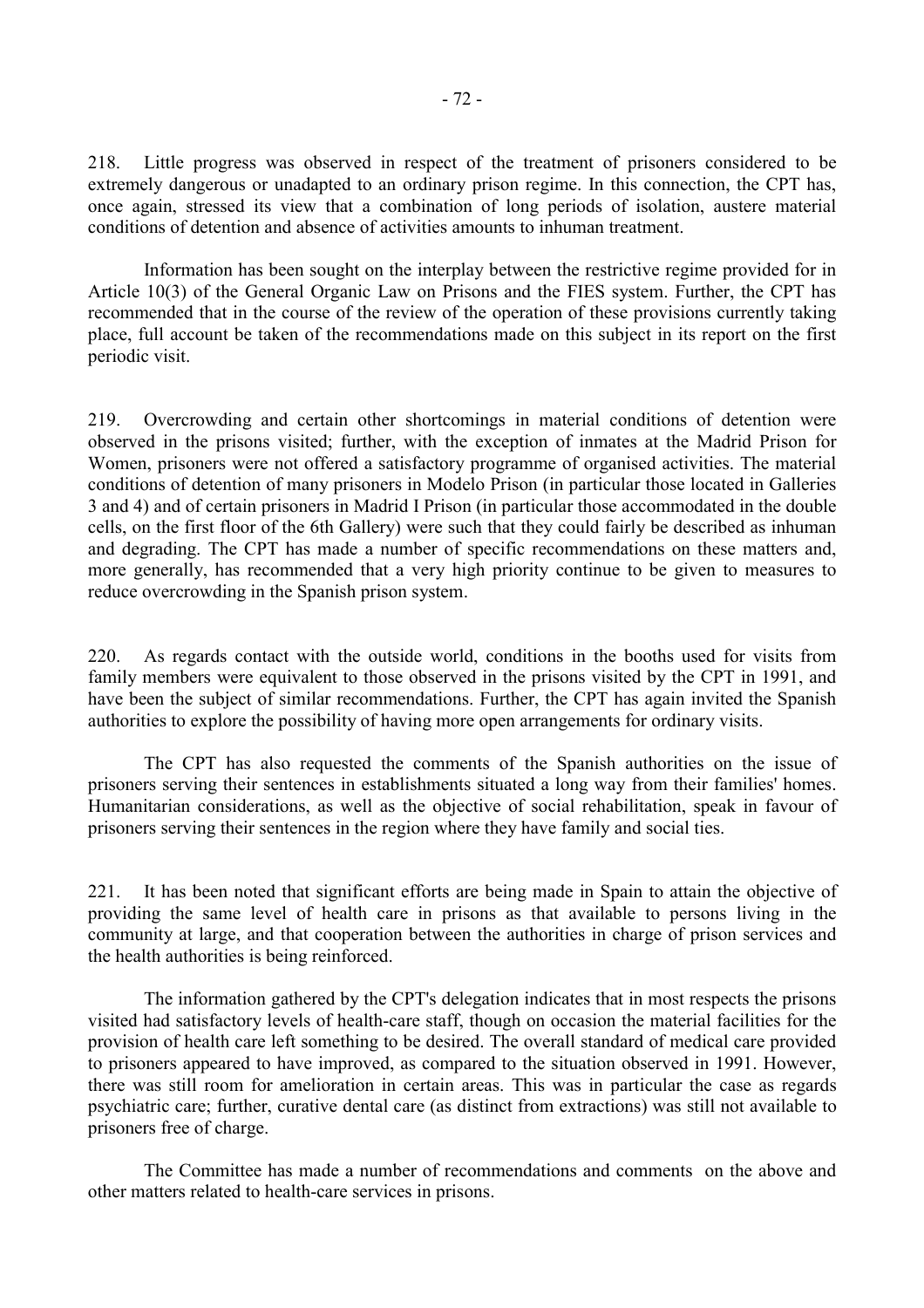222. Given that it was scheduled to close on 15 October 1994, the CPT has refrained from providing a full account of the situation observed in the General Penitentiary Hospital. However, it has made remarks in respect of the Hospital's psychiatric unit (which was the subject of the immediate observation that it should be substantially improved without delay or withdrawn from service), the internal medicine section and the judicial custody unit (and, more particularly, the medical management of prisoners with "body-pack syndrome").

# **D. Detention Centres for Minors**

223. No allegations were heard of ill-treatment by staff at the El Madroño and Renasco Centres for Minors. The CPT's delegation was impressed by the positive nature of the relations between the staff of the Centres and the minors held there.

224. Material conditions of detention were found, on the whole, to be quite satisfactory, as were activities and health-care. However, some recommendations and comments have been made with a view to remedying certain specific shortcomings.

225. Further, as regards the existing disciplinary procedure, the CPT has concluded that it could usefully be developed as regards both formal safeguards and the recording of sanctions imposed.

# **E. Psychiatric Institutions**

226. The CPT's delegation made an appraisal of the management of disturbed patients admitted involuntarily to the Santa Coloma Mental Hospital. It gathered no evidence of either the abusive use of force or misuse of medication. However, it was observed that the use of instruments of physical restraint was not satisfactorily recorded, either in the patient's file or in a special register.

227. In view of the enhanced risk of ill-treatment in situations involving the use of instruments of physical restraint, the CPT has recommended that a detailed medical policy on recourse to such instruments be laid down, that they be applied only on the express instructions of a doctor or immediately brought to the attention of a doctor for approval, and that their use be fully recorded.

\*

\* \*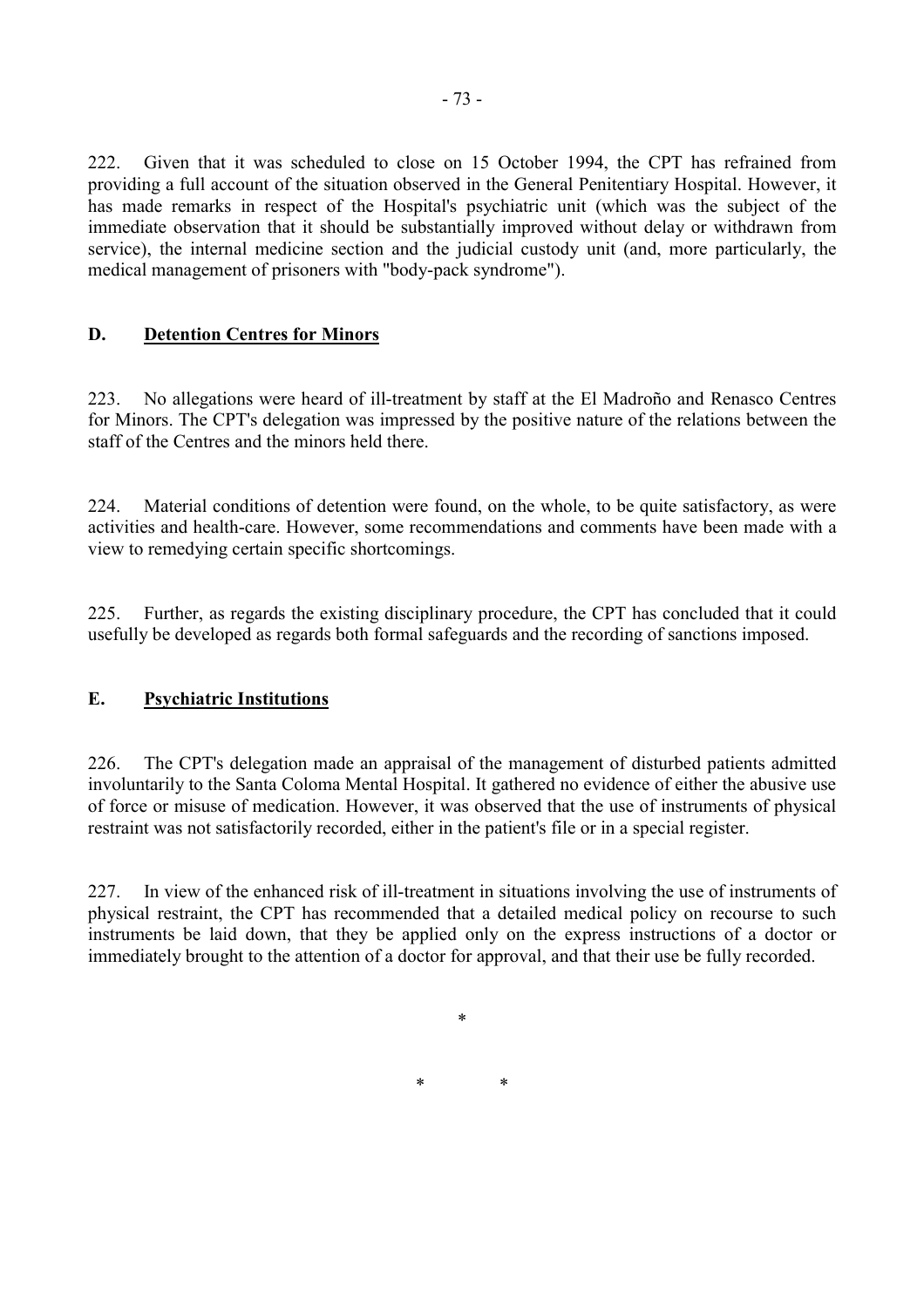## **F. Action on the CPT's recommendations, comments and requests for information**

228. The various recommendations, comments and requests for information formulated by the CPT are summarised in Appendix I.

229. Having regard to Article 10 of the Convention, the CPT requests the Spanish authorities to provide within twelve months a report giving details of action taken to implement the recommendations made in this report.

 The CPT trusts that the Spanish authorities shall also provide in the above-mentioned report reactions to the comments formulated in this report, as well as replies to the requests for information made.

 As regards the immediate recommendations made by the CPT's delegation at the end of its visit to Spain (cf. paragraph 14), the Committee has requested that further information concerning their implementation be provided within three months (cf. paragraphs 33, 43 and 175).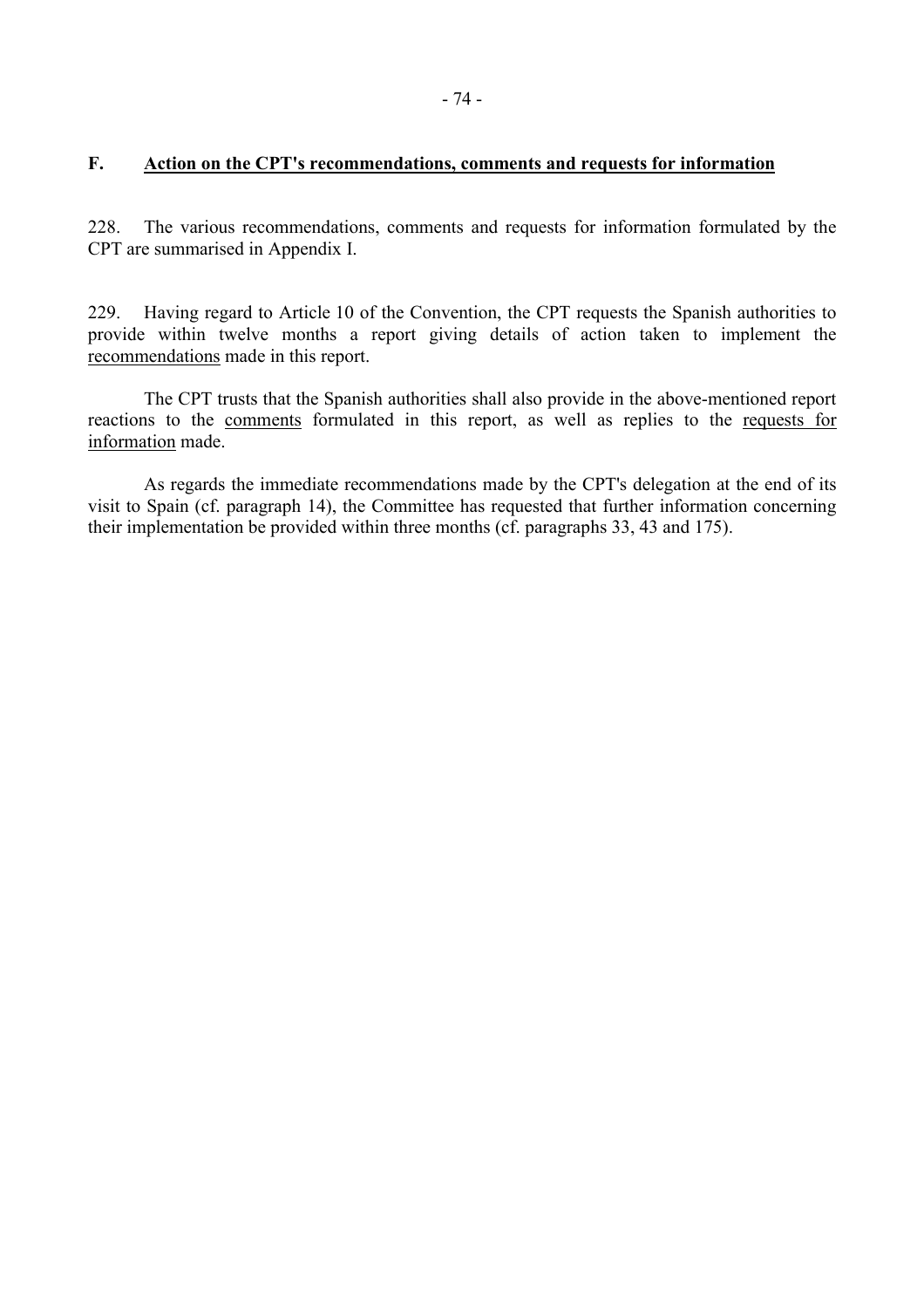# **APPENDIX I**

# **SUMMARY OF THE CPT'S RECOMMENDATIONS, COMMENTS AND REQUESTS FOR INFORMATION**

## **General remarks**

### comments

- delays suffered by the visiting delegation on arrival at a few places of detention highlight the need for States Parties to disseminate to all the relevant authorities, at the appropriate time, detailed information on the CPT's mandate and the obligations of the authorities concerned (paragraph 10);
- it is important that the contents of visit reports drawn up by the CPT are brought to the attention of all the relevant authorities in an appropriate form (paragraph 11).

### recommendations

- the use of "sprays having an adequate effect" to be prohibited within all places of detention, whatever their nature (paragraph 105).

### **A. Law enforcement agencies**

# **1. Torture and other forms of ill-treatment**

#### comments

- it is important that:
	- . law enforcement officials receive appropriate training in the art of handling, and more particularly of speaking to, persons in their custody (i.e. interpersonal communication skills);
	- . senior law enforcement officials make it clearly known that the ill-treatment of detained persons is not acceptable and will be dealt with severely (paragraph 21);
- the absence of marks or conditions consistent with allegations made of ill-treatment should not necessarily be treated by public prosecutors and judges as proof that such allegations are false (paragraph 22);
- the Committee trusts that the "Protocol on transfers", dated July 1994, and the instructions issued will be strictly applied (paragraph 25);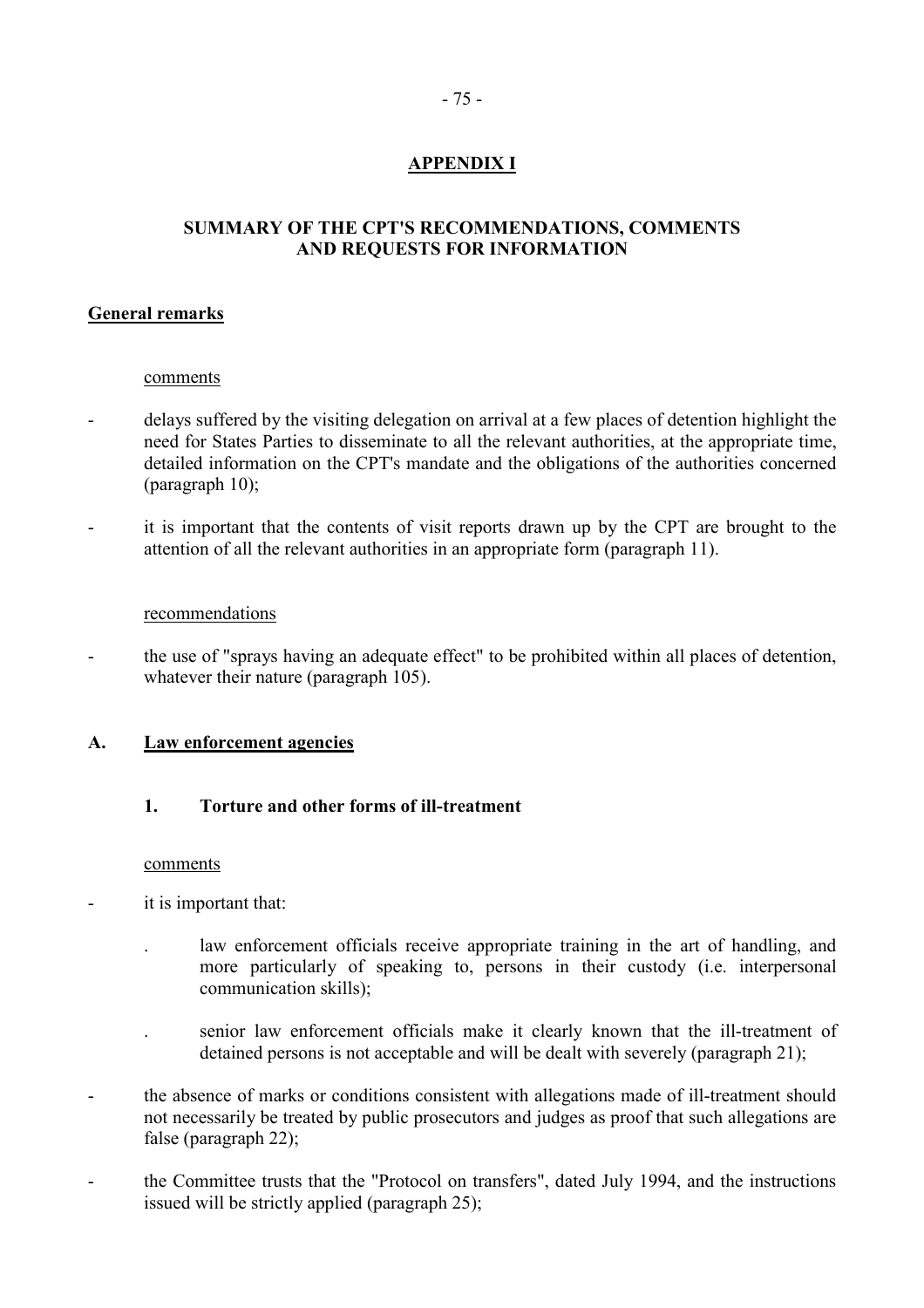- the Spanish authorities are invited to explore means of remedying the failing observed in Civil Guard vehicles used for transporting prisoners, namely that prisoners' heads rest against a bare metal bar during transport (paragraph 27);
- the Spanish authorities' attention is drawn to allegations made by several prisoners that handcuffs had been applied unduly tightly during their transport (paragraph 28).

### requests for information

- for 1992 to 1994:
	- . the number of cases in which criminal proceedings have been instituted in relation to allegations of ill-treatment of detained persons by law enforcement officials;
	- . an account of judgments delivered by the courts in cases involving allegations of illtreatment by law enforcement officials (i.e. brief description of the facts; verdict; if appropriate, sentence imposed) (paragraph 22);
- information on existing mechanisms at the administrative level for examining complaints about treatment whilst in the custody of law enforcement agencies, including full details of the guarantees ensuring the objectivity and independence of their investigations (paragraph 23);
- the views of the Spanish authorities on the possibility of applying to arrested persons a system comparable to that provided for prisoners in the Protocol on transfers of July 1994 (paragraph 26);
- the comments of the Spanish authorities on conditions of transport between the Canary Islands and mainland Spain (paragraph 27).

### **2. Material conditions of detention**

#### recommendations

#### *as regards Civil Guard establishments*

conditions of detention at the Outer Madrid Headquarters, the Headquarters in Madrid and La Salve Barracks in Bilbao to be reviewed in the light of the remarks set out in paragraphs 29 and 34 to 39 (paragraph 40).

### *as regards National Police establishments*

- conditions of detention at the Police Headquarters and Area 1 District Police Station in Barcelona, and at the Central District Police Station (Calle de la Luna) and Parla Police Station in Madrid, to be reviewed in the light of the remarks set out in paragraphs 29, 44 and 45 (paragraph 47).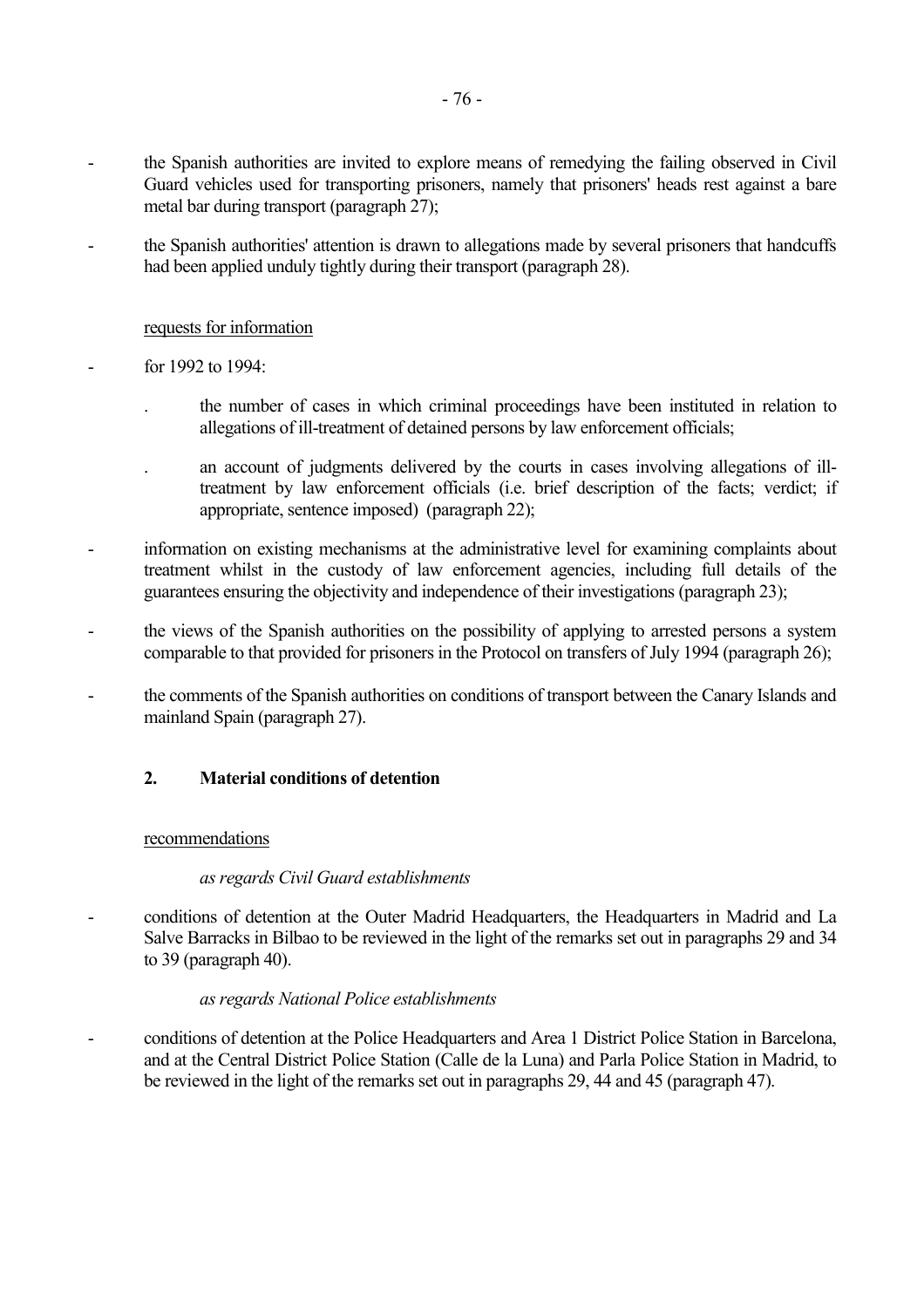## *as regards Basque Autonomous Police (Ertzaintza) establishments*

- the remarks in paragraph 50 to be taken into account when persons are detained at the Sestao and Tolosa stations, as well as in the operation of existing Ertzaintza establishments in general and in the construction of new ones (paragraph 51);
- appropriate steps to be taken in order to allow detained persons to comply with the needs of nature in private (paragraph 52).

## *as regards other places of detention*

the matters raised in the report on the 1991 visit regarding cellular accommodation at the Municipal Police Headquarters in Bilbao to be addressed without further delay (paragraph 53).

### *of a general nature*

- arrangements for providing food to persons detained by the law enforcement agencies to be reviewed, in order to ensure that such persons receive food at appropriate times, including at least one full meal every day (paragraph 56);
- appropriate steps to be taken to ensure that the conditions of detention in the establishments of law enforcement agencies in general meet all the requirements indicated in paragraph 29 (paragraph 57).

### comments

- a desirable objective, insofar as space is concerned, for individual cells used for overnight stays is in the order of 7 m², 2 m or more between walls, 2.5 m between floor and ceiling (paragraph 51);
- all cells at the Audiencia Nacional should be equipped with a means of rest for persons detained (paragraph 54);
- it would be desirable to provide intoxicated persons taken into custody overnight at the Joint Municipal and National Police Station in Las Ramblas at Barcelona with a mattress (which could be disposable or equipped with a washable covering) (paragraph 55).

- within three months, further information on progress made to implement the immediate recommendation made in respect of the El Antiguo detention facilities of the Guipúzcoa Headquarters of the Civil Guard at San Sebastián; more particularly, information on whether the cells at El Antiguo are still in service and, in the affirmative, on what improvements have been made to conditions within them (paragraph 33);
- within three months, further information on progress made towards the transfer of the Central Duty Inspection of the National Police in Madrid to other premises (paragraph 43);
- information on regulations or guidelines issued to municipal authorities concerning cellular accommodation and the facilities to be offered to persons detained (paragraph 53).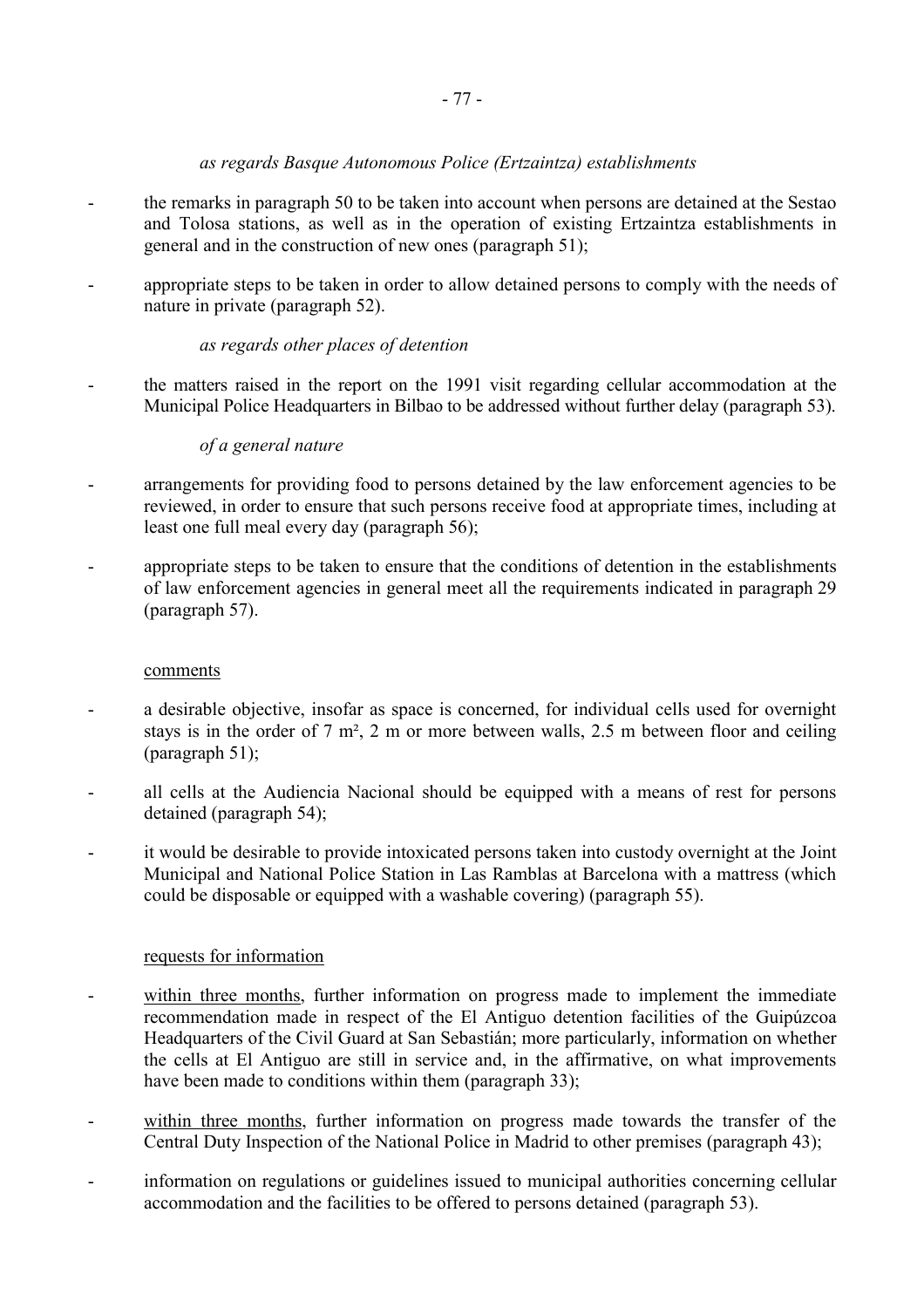## **3. Safeguards against the ill-treatment of detained persons**

### recommendations

- the period during which a detained person can be denied the communication provided for in Article 520(2)(d) of the Code of Criminal Procedure to be shortened substantially; a maximum period of 48 hours would strike a better balance between the requirements of investigations and the interests of detained persons (paragraph 60);
- the Spanish authorities to comply with the recommendation that persons detained by the law enforcement agencies be granted the right of access to a lawyer as from the outset of their detention - it being understood that in the case of a detainee held incommunicado, that lawyer may be officially appointed on his behalf; the right of access to a lawyer to include inter alia the right to contact and to be visited by the lawyer, in both cases under conditions guaranteeing the confidentiality of the detainee/lawyer discussions (paragraph 64);
- the Spanish authorities to comply with the recommendations that:
	- . all medical examinations of detainees be conducted out of the hearing, and preferably out of the sight, of police or Civil Guard officers;
	- . the results of all medical examinations as well as relevant statements by the detainee and the doctor's conclusions be formally recorded by the doctor and made available to the detainee (paragraph 65);
- detained persons who are not held incommunicado to be expressly informed of their right to be examined by a doctor of their own choice (paragraph 67);
- detainees held incommunicado to be expressly informed of the possibility open to them to be examined by a second doctor (paragraph 68);
- the Spanish authorities to comply with the recommendation that a code of practice for the conduct of interrogations by law enforcement officials be drawn up. Such a code to stress the total prohibition of the use of ill-treatment, and to deal inter alia with the following: the systematic informing of the detainee of the identity (name and/or number) of those present at the interrogation; the permissible length of an interrogation; rest periods between interrogations and breaks during an interrogation; places in which interrogations may take place; whether the detainee may be required to remain standing while being interrogated; the interrogation of persons who are under the influence of drugs, alcohol, medicine, or who are in a state of shock. Further, a record to be systematically kept of the time at which interrogations start and end, of the persons present during each interrogation and of any request made by the detainee during the interrogation. The position of specially vulnerable persons (for example, the young, those who are mentally disabled or mentally ill) to be the subject of specific safeguards (paragraph 70);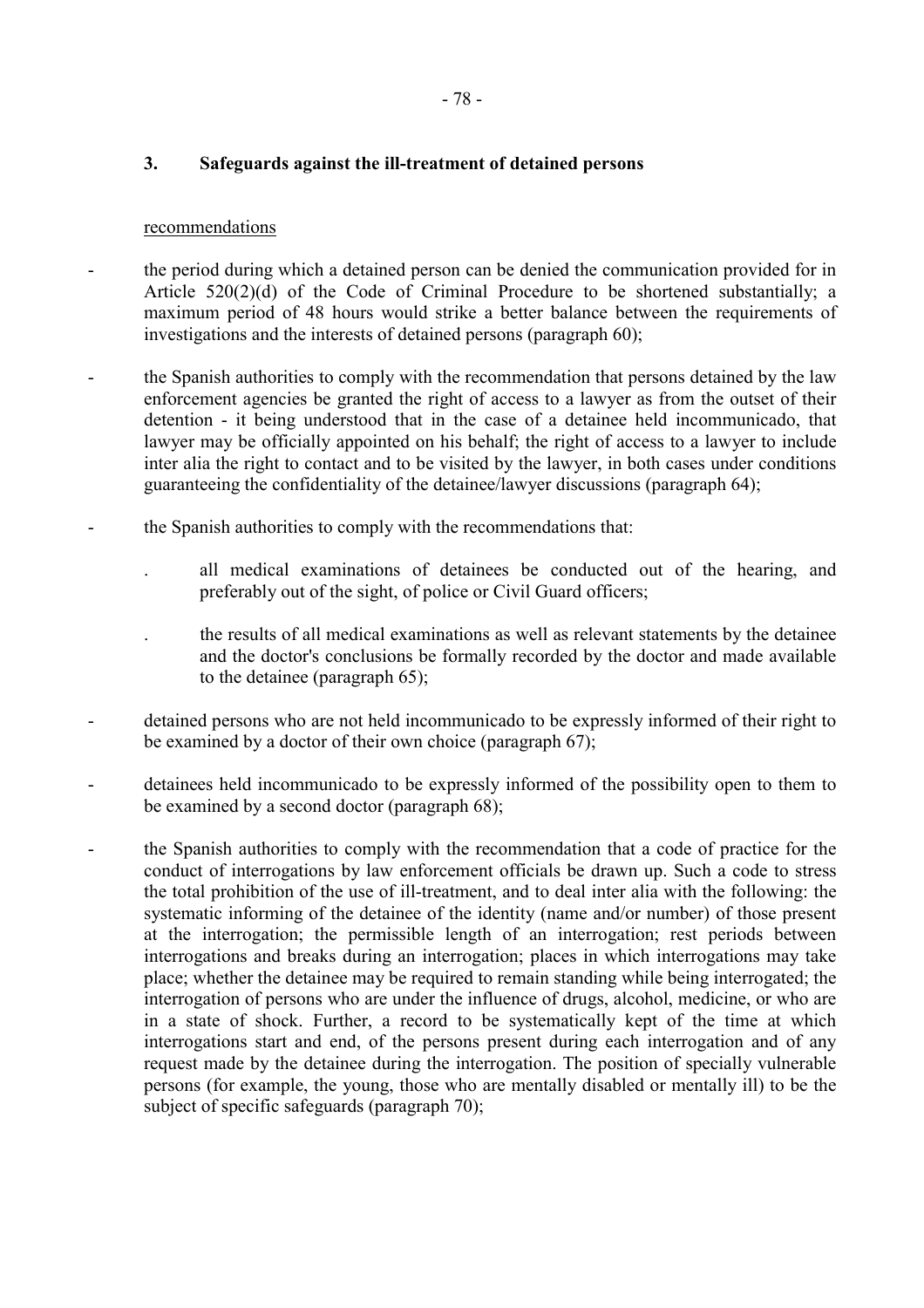- the Spanish authorities to reconsider the CPT's recommendation concerning the possible introduction of a system of electronic recording of interrogations by law enforcement officials (paragraph 71);
- the Spanish authorities to develop a single and comprehensive custody record to be used by law enforcement agencies (paragraph 76).

### comments

- although forensic doctors are employed by the State to carry out certain specific duties, as doctors they retain a basic duty of emergency care and advice to the persons they examine. Forensic doctors should be provided with all the means necessary to perform effectively this hybrid function (paragraph 66);
- judicial authorities and/or public prosecutors to be encouraged to exercise on the spot supervision of places of detention (paragraph 72);
- the relevant judicial authorities to be encouraged to have more frequent recourse to paragraph 3 of Article 520 bis of the Code of Criminal Procedure (paragraph 73);
- the Spanish authorities are invited to explore the possibility of attributing the responsibility for the custody of detainees to custody officers who are specifically selected and trained for that post (paragraph 77).

- the comments of the Spanish authorities on the fact that law enforcement agencies systematically request that persons arrested in relation to terrorist activities be held incommunicado and that the competent judges systematically grant such requests (paragraph 62);
- the views of the Spanish authorities on the possibility of requiring that a decision ordering that a person be held incommunicado be reviewed at a specified moment (for example, when a request that the detainee's period of detention be extended is examined) (paragraph 62);
- the comments of the Spanish authorities on the suggestion that detained persons be systematically brought before the judge concerned prior to him taking a decision under Article 520 bis, paragraph 1, on the issue of extending the detention period beyond 72 hours (paragraph 74);
- clarification as to the period of time within which notification of an arrest must be given to the competent judicial authorities/public prosecutor (paragraph 75);
- information on the rights enjoyed by persons who are detained for the purposes of identification under Organic Law 1/1992 on the protection of people's security (paragraph 79).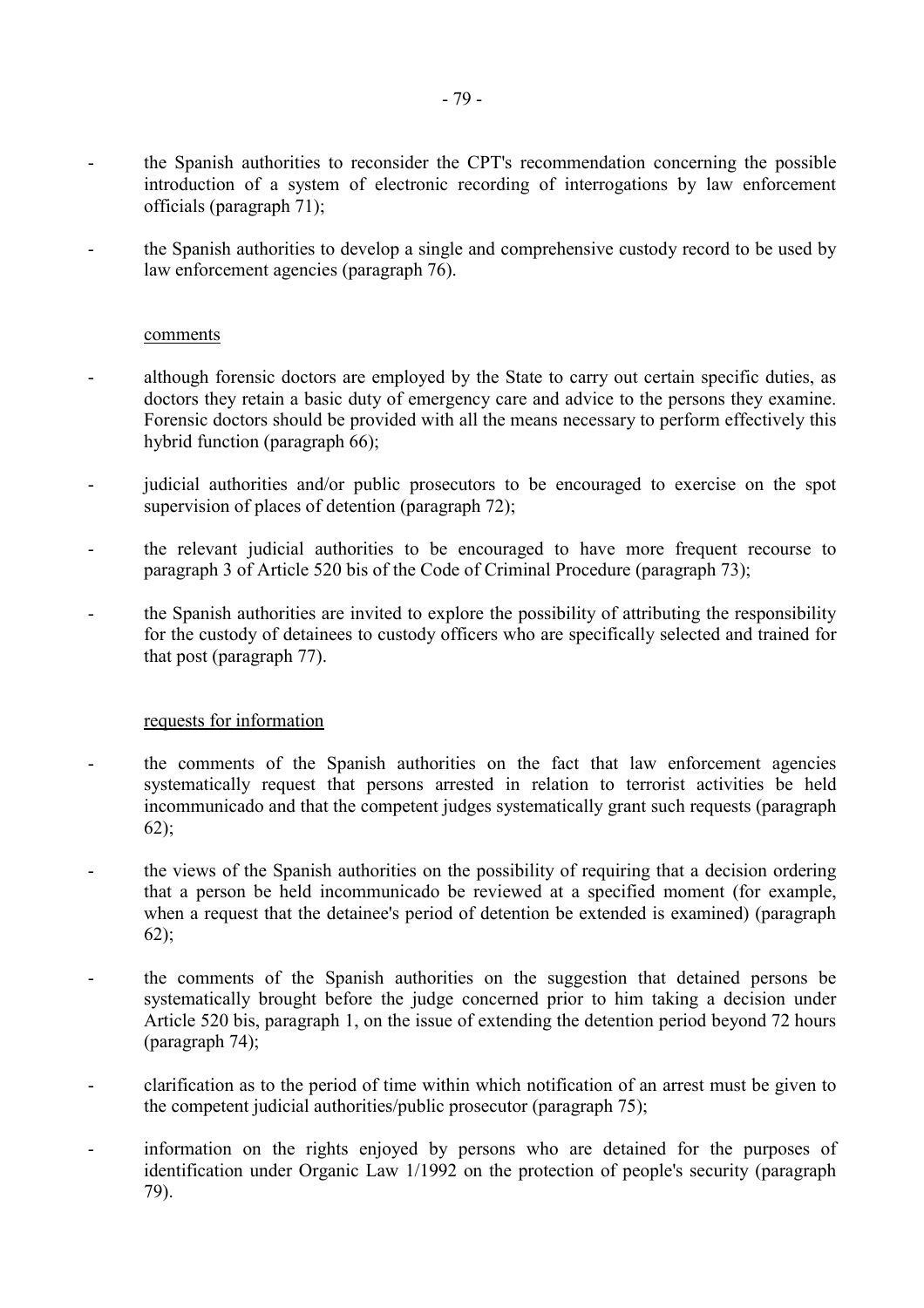# **B. Places of detention for foreigners**

### recommendations

### *as regards the Detention Centre for foreigners at Moratalaz*

- the operation of the Moratalaz Centre to be reviewed without further delay, in the light of the recommendations and comments made in paragraphs 68 to 78 of the report on the first periodic visit (paragraph 82).

### *as regards the Detention Centre for foreigners at Barcelona*

- account to be taken of the recommendations and comments made in the report on the first periodic visit concerning the selection of police officers for supervisory duties in detention centres, and the carrying of - and recourse to - truncheons (paragraph 84);
- not more than six detainees to be held in the cells measuring  $16 \text{ m}^2$  (paragraph 85);
- steps to be taken immediately to ensure that persons held at the Centre are allowed access to an open air exercise area for at least one hour per day (paragraph 86);
- shortcomings in respect of recreational activities and the provision of information to be remedied (paragraph 87).

#### comments

- it would be preferable that the cells having very limited access to natural light at the Detention Centre for foreigners at Barcelona not be used for detention purposes (paragraph 85);
- in addition to an open air exercise area, it would be very desirable for the holding facilities at Barajas Airport, Madrid to enjoy access to natural light (paragraph 92).

- information on the health-care service provided to persons detained in the Detention Centre for foreigners at Barcelona (paragraph 89);
- further information on improvements made to the transit holding facilities at Barajas Airport, Madrid (paragraph 92);
- full information on the alternative arrangements made for the accommodation of persons detained under the Aliens Law following the closure of the Tarifa Centre (paragraph 94);
- information on both the formal safeguards and practical arrangements which are applied in Spain in order to ensure that aliens are not sent to a country where they run a risk of being subjected to torture or to inhuman or degrading treatment or punishment (paragraph 95).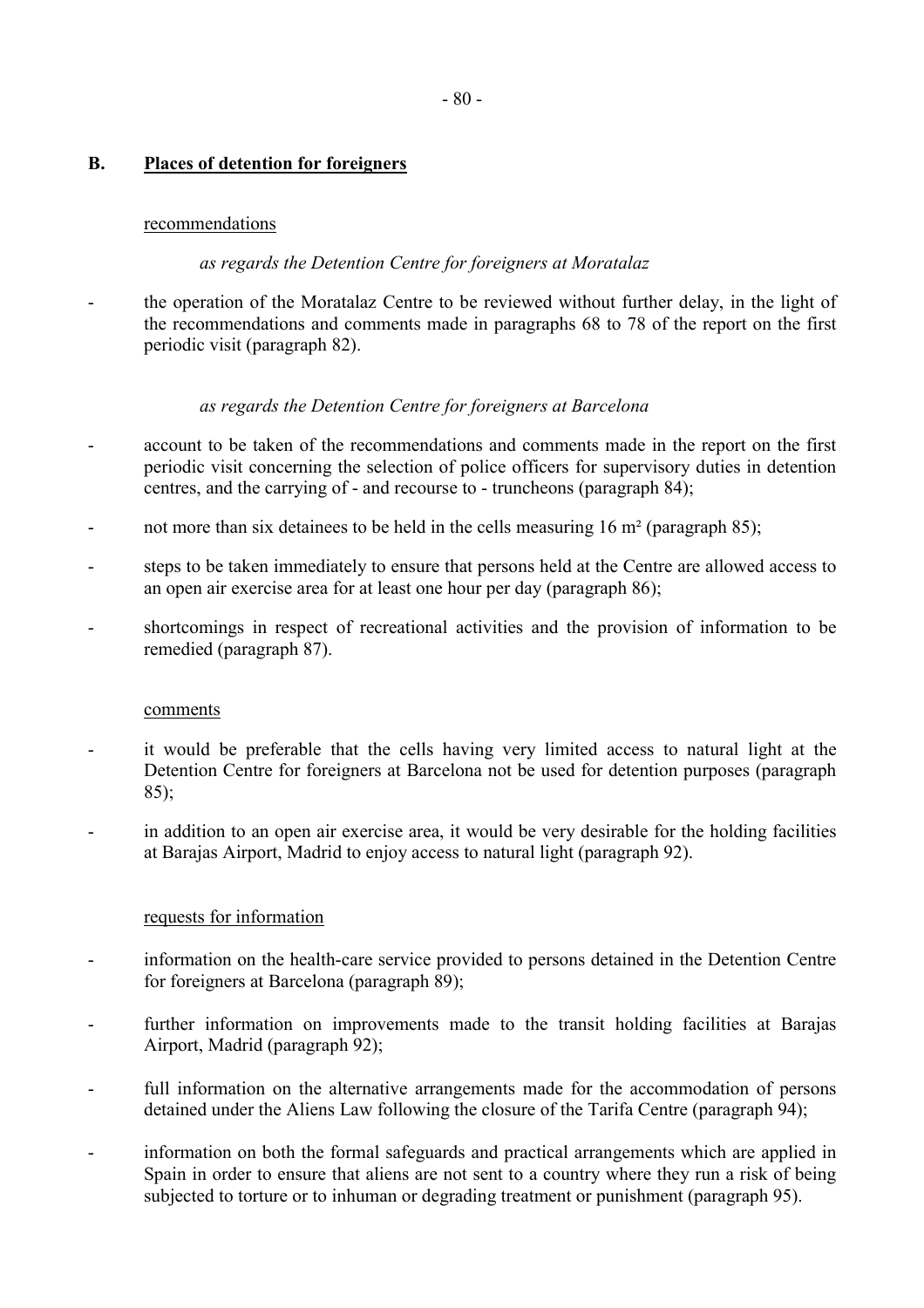## **C. Prisons**

## **1. Torture and other forms of ill-treatment**

### recommendations

- the remaining metal rings inserted in the concrete blocks which form the base of cell beds and tables at Madrid II Prison to be removed without further delay (paragraph 104);
- the Spanish authorities to comply with the recommendation that a central register be kept in each prison, containing full information on every instance of resort to means of coercion (paragraph 106).

### comments

the CPT trusts that "sprays having an adequate effect" will be definitively removed from the list of authorised means of coercion (paragraph 105).

### requests for information

- a full account of complaints of ill-treatment made by prisoners in Madrid II Prison over the last two years and of action taken upon them (paragraph 104);
- information on the number of complaints of ill-treatment lodged in 1993 and 1994 against prison officers in Spain and on the number of disciplinary and/or criminal proceedings initiated during the same period in relation to allegations of ill-treatment by prison officers, together with an account of any sanctions imposed (paragraph 107).

## **2. Treatment of prisoners considered as "extremely dangerous" or as "unadapted to an ordinary prison regime"**

### recommendations

- the recommendations made in paragraphs 113, 114 and 116 of the report on the first periodic visit to be fully taken into account in the course of the review currently taking place of the operation of the FIES-RE system (paragraph 112).

- information on:
	- . the number of persons currently classified in each of the two phases of Grade 1/Article 10 (2);
	- . regarding each of the above groups of persons, the distribution between the five FIES categories (BA, RE, NA, FS and CE) and the number of those not included in the FIES;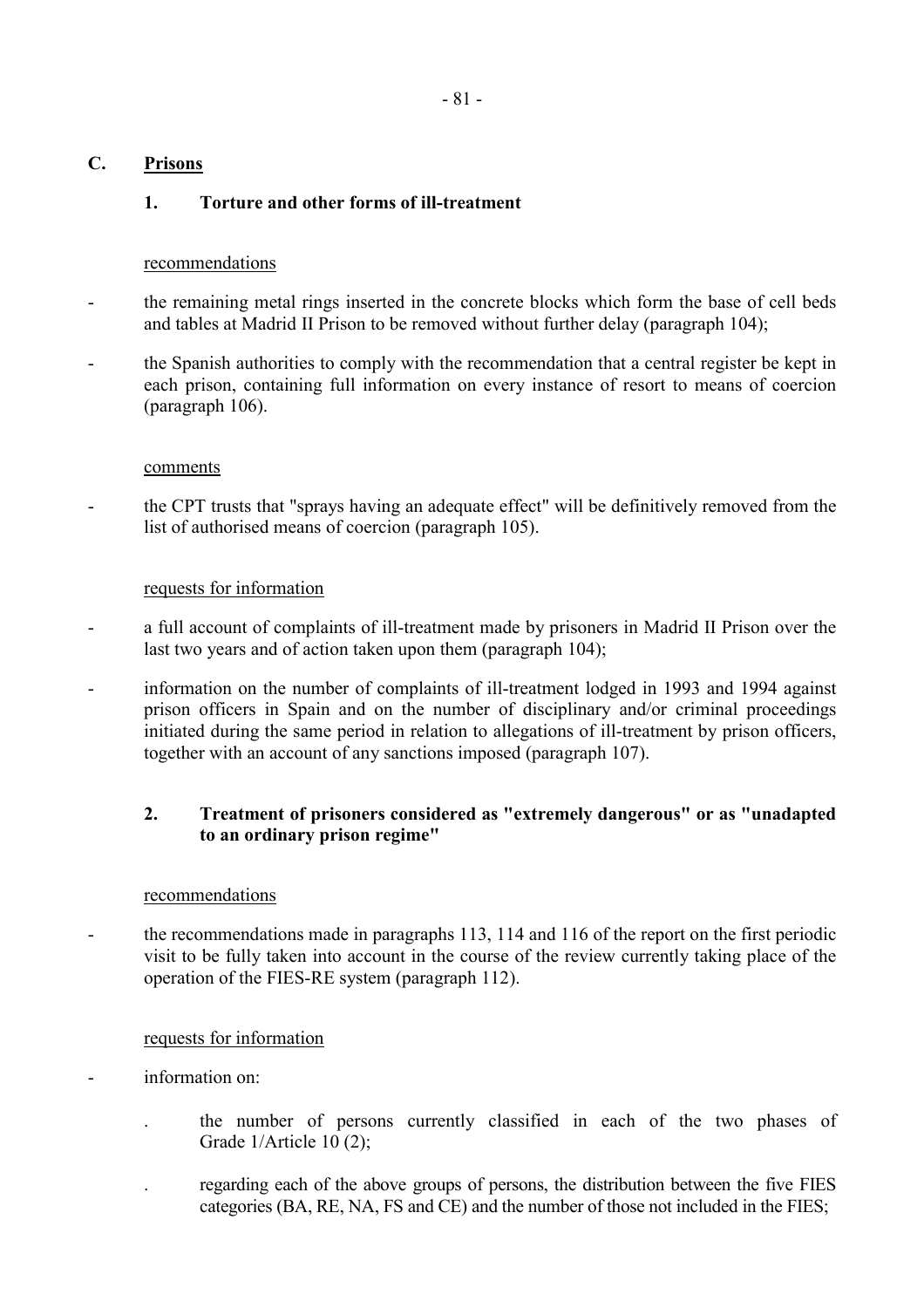- . regarding the Grade 1/Article 10(2) prisoners placed in the FIES-RE category, the length of time which each of those persons has been the subject of the combined application of the FIES-RE system and a Grade 1/Article 10(2) regime (paragraph 111);
- full details of the new measures adopted concerning the FIES system and Grade 1/Article 10(2) regime (paragraph 112).

## **3. Conditions of detention in the prisons visited**

### recommendations

### *as regards Modelo Prison*

- steps to be taken immediately to ensure that no more than three prisoners are held per cell (paragraph 131);
- serious efforts to be made to reduce as soon as possible the occupancy rate to two prisoners per cell (paragraph 131);
- immediate steps to be taken to improve the level of hygiene and material conditions in general - in the establishment's kitchen (paragraph 131);
- a major renovation programme, involving every part of the establishment, to be drawn up and implemented without delay (paragraph 131).

### *as regards Madrid I Prison*

- steps to be taken immediately to ensure that no more than three prisoners are held per standard cell, and no more than seven per double cell (paragraph 132);
- serious efforts to be made to reduce as soon as possible the occupancy rate of the standard cells to two prisoners per cell, and that of the double cells to five prisoners per cell (paragraph 132).

### *as regards both prisons*

the activity programmes offered in the Modelo and Madrid I Prisons to be reviewed; the objective should be to ensure that all prisoners are offered the possibility to spend a reasonable amount of time each day engaged in purposeful activities of a varied nature (group association activities, sport, work with vocational value, education etc.) (paragraph 133).

### *as regards the Madrid Prison for Women*

- serious efforts to be made to reduce as soon as possible the occupancy rate in the cells in Modules 1 to 3 to one prisoner per cell (save for specific situations when it is not appropriate for a prisoner to be left alone), and in Module 4 to two prisoners per cell (paragraph 135);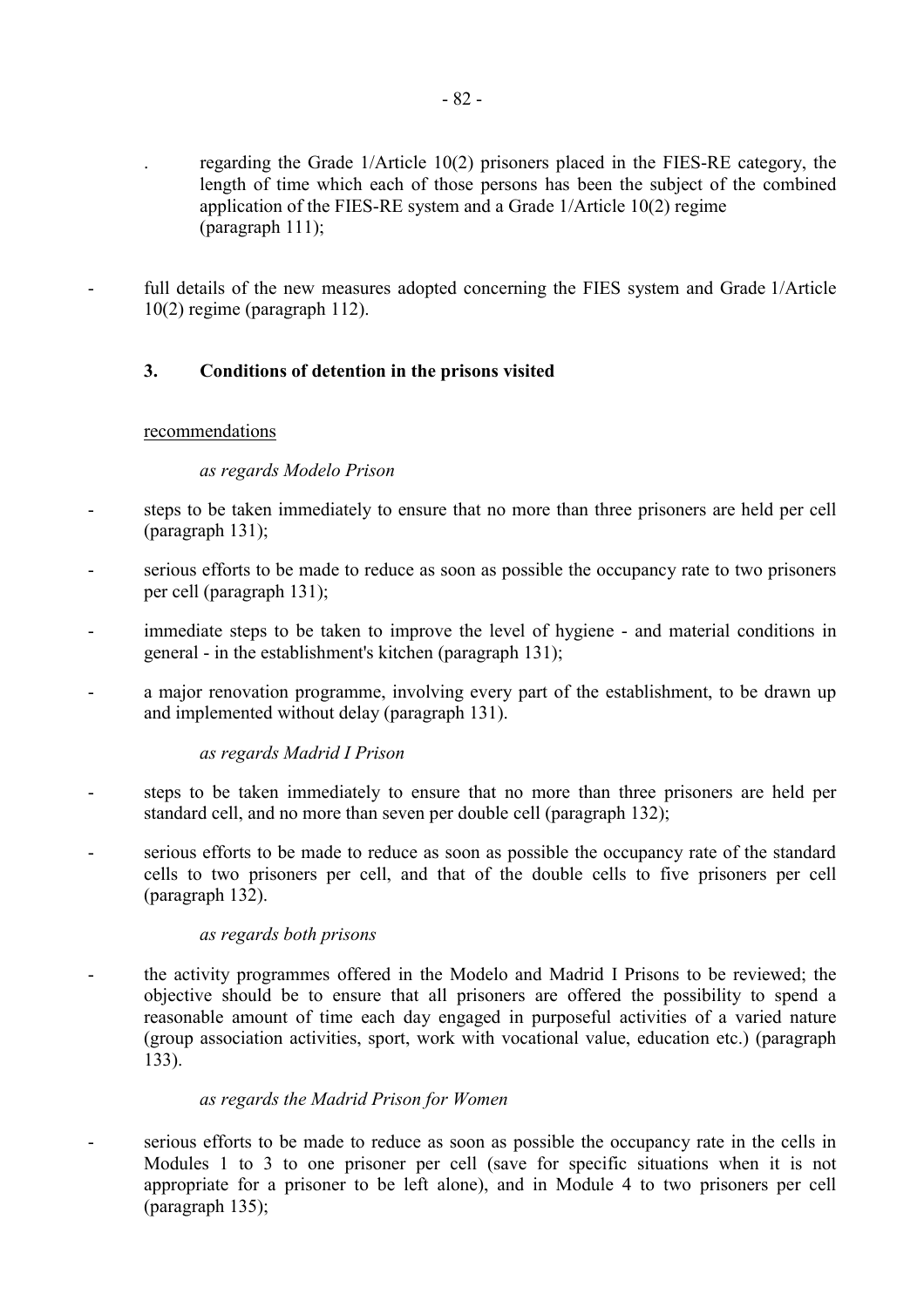- conditions in the prison's admissions unit to be reviewed in the light of the remarks made in paragraph 127 (paragraph 135);
- steps to be taken to ensure that mothers and their offspring are not obliged to share their cells with other inmates held in the mother/baby unit (paragraph 135).

## *of a general nature*

- a very high priority to continue to be given to measures to reduce overcrowding in the Spanish prison system (paragraph 137);
- steps to be taken to remedy existing shortcomings in the booths used for ordinary visits from family members and friends at the Carabanchel Prison Complex and Modelo Prison, and also in the booths used for visits from lawyers at Madrid I Prison (paragraph 138).

### comments

- all prisoners without exception, including newly-arrived prisoners and prisoners undergoing cellular confinement as a punishment, should be allowed to take at least one hour of exercise in the open air every day (paragraph 134);
- the Spanish authorities are once again invited to explore the possibility of having more open arrangements for ordinary visits (paragraph 139);
- the Spanish authorities are invited to improve conditions in the rooms used for special ("visà-vis") visits at Modelo Prison (paragraph 140).

- the views of the Spanish authorities on the length of time during which a mother should be allowed to keep her child with her in prison (paragraph 136);
- up-to-date figures on the number of prisoners as compared to the number of prison places in the Spanish prison system (paragraph 137);
- further information on the issue of delays in the distribution of letters and other authorised objects sent to prisoners and on measures adopted or to be adopted providing for a quicker and more efficient procedure (paragraph 141);
- the comments of the Spanish authorities on the issue of prisoners serving their sentences in establishments situated a long way from their families' homes (paragraph 143).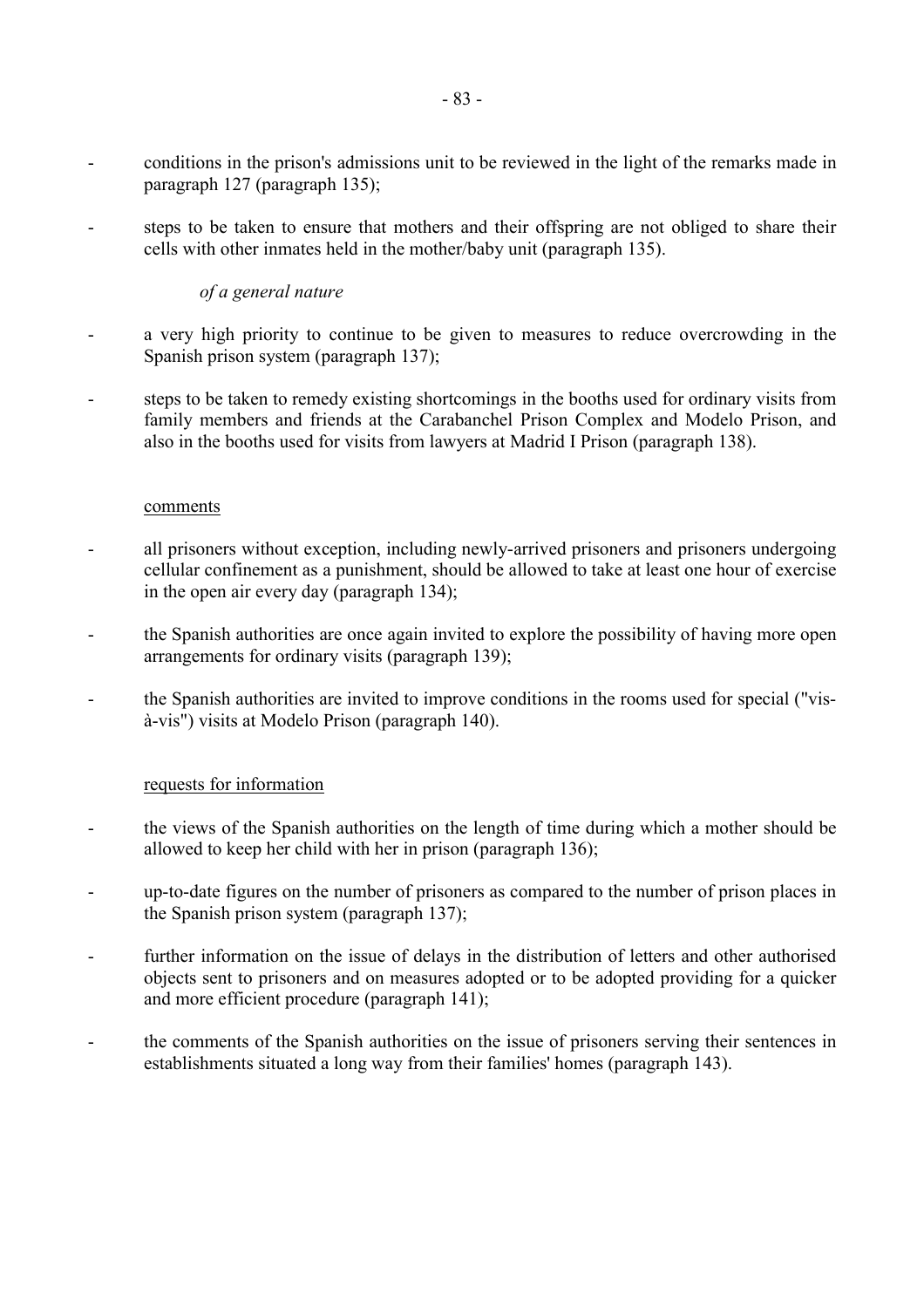# **4. Health-care services**

# recommendations

# *as regards the Modelo Prison Infirmary*

- steps to be taken to improve material conditions in the room set aside for psychiatric patients (paragraph 146);
- physical conditions in the common room of the psychiatric unit to be improved, inter alia by placing clear glass in the windows (paragraph 147);
- measures to be adopted, aimed at attaining an acceptable level of privacy for patients at the psychiatric unit (paragraph 147);
- night supervision to be improved at the psychiatric unit (paragraph 147).

# *as regards Madrid I Prison Infirmary*

- the number of persons that can be accommodated in each dormitory to be reduced (paragraph 150);
- access to natural light and ventilation in the dormitories to be reviewed (in particular in Room 1) (paragraph 150).

 *as regards the Madrid Prison for Women's Infirmary*

health-care facilities at the Madrid Prison for Women to be reviewed in the light of the CPT's remarks (paragraph 153).

# *as regards medical care provided to prisoners*

- the availability of specialist psychiatric ambulatory care to be augmented substantially at Madrid I Prison and the Madrid Prison for Women (paragraph 158);
- appropriate steps to be taken to ensure that mentally ill prisoners at the Madrid Prison for Women are hospitalised without delay (paragraph 159);
- steps to be taken without delay to provide caries treatment to prisoners; such treatment to be free of charge for those not in a position to pay for it (paragraph 160).

# *as regards other matters*

steps to be taken to ensure that any signs of violence observed when a prisoner is medically screened on his admission are fully recorded, together with any relevant statements by the prisoner and the doctor's conclusions; further, this information to be made available to the prisoner. The same approach to be followed whenever a prisoner is medically examined following a violent episode in the prison (paragraph 180).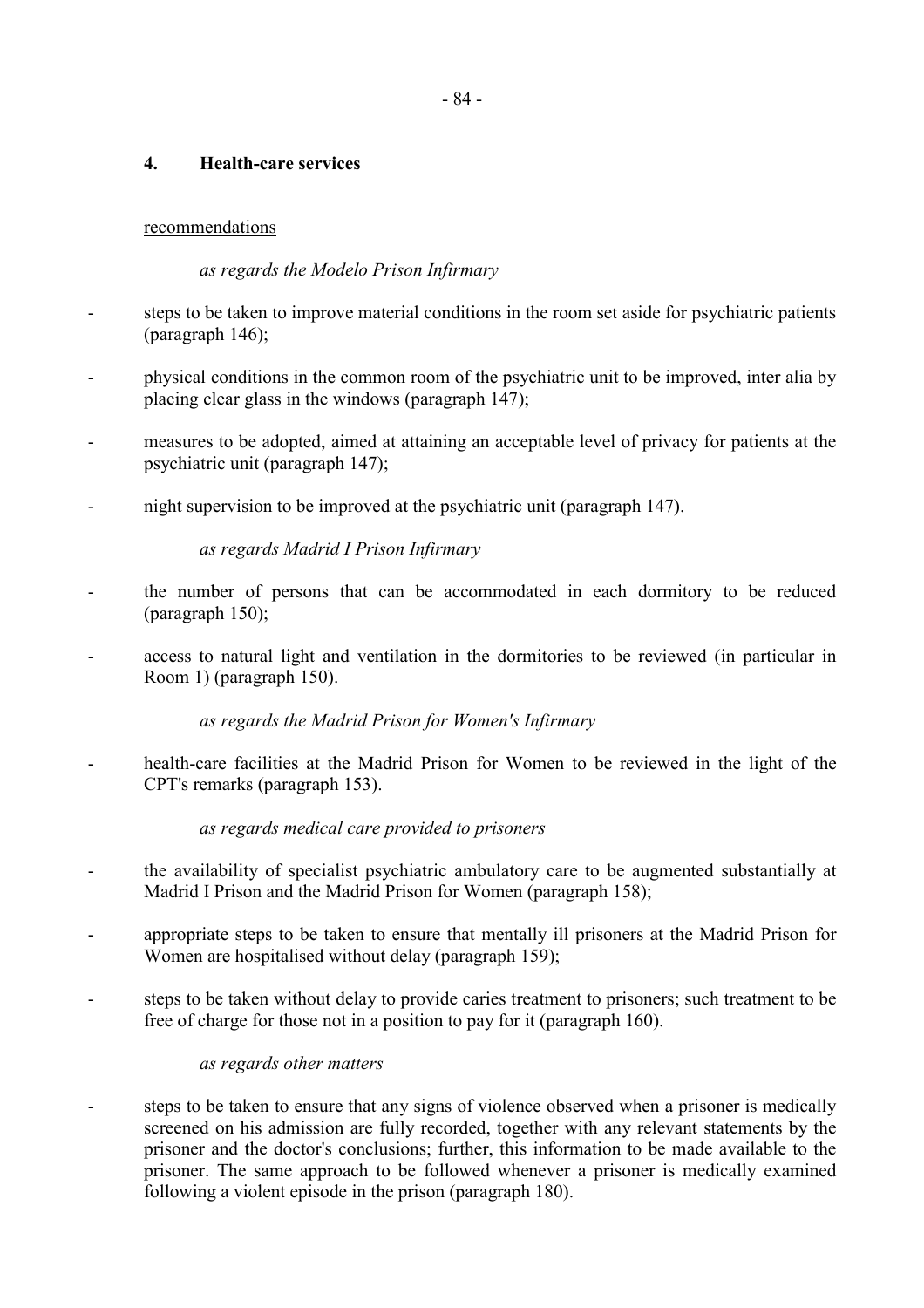#### comments

- the CPT trusts that account shall be taken of the remarks in paragraph 147, in the course of the refurbishment and operation of the new facilities for psychiatric use at the Modelo Prison infirmary (paragraph 147);
- the CPT trusts that steps have been taken to improve fire-escape arrangements for the upper floors of the Modelo Prison infirmary (paragraph 148);
- written information on relevant health issues should be systematically provided to prisoners (paragraph 155);
- the Spanish authorities are invited to take steps to ensure that adequate pre- and post- HIV test counselling is provided in all prisons (paragraph 163);
- the opening of a psychiatric section in the Penitentiary Unit at the Terrassa Hospital would only be satisfactory on condition that the section was provided with facilities for psychotherapeutic activities and open-air exercise (paragraph 171);
- all patients, however serious their condition may be, including those who are terminally ill, should be treated in a manner which respects human dignity (paragraph 176);
- given the risk run by a prisoner affected by the body-pack syndrome (namely perforation of the sachet, resulting in acute poisoning or intestinal obstruction), such prisoners should be placed under close medical supervision (paragraph 177).

- information on further developments towards providing prisoners with the same level of health care as that provided to persons living in the community at large (paragraph 144);
- clarification as to whether newly arrived prisoners at Madrid I Prison are allowed a choice between HIV, hepatitis A, B and C, and syphilis tests or whether such tests are offered on an all-or-none basis (paragraph 156);
- information on the assessment of suicide risk on admission at Madrid I Prison (paragraph 156);
- confirmation that information on HIV serology is to be treated as medical information of a confidential nature, within the meaning of the instructions issued on this matter by the Director General of Prison Services on 17 March 1994 (paragraph 164);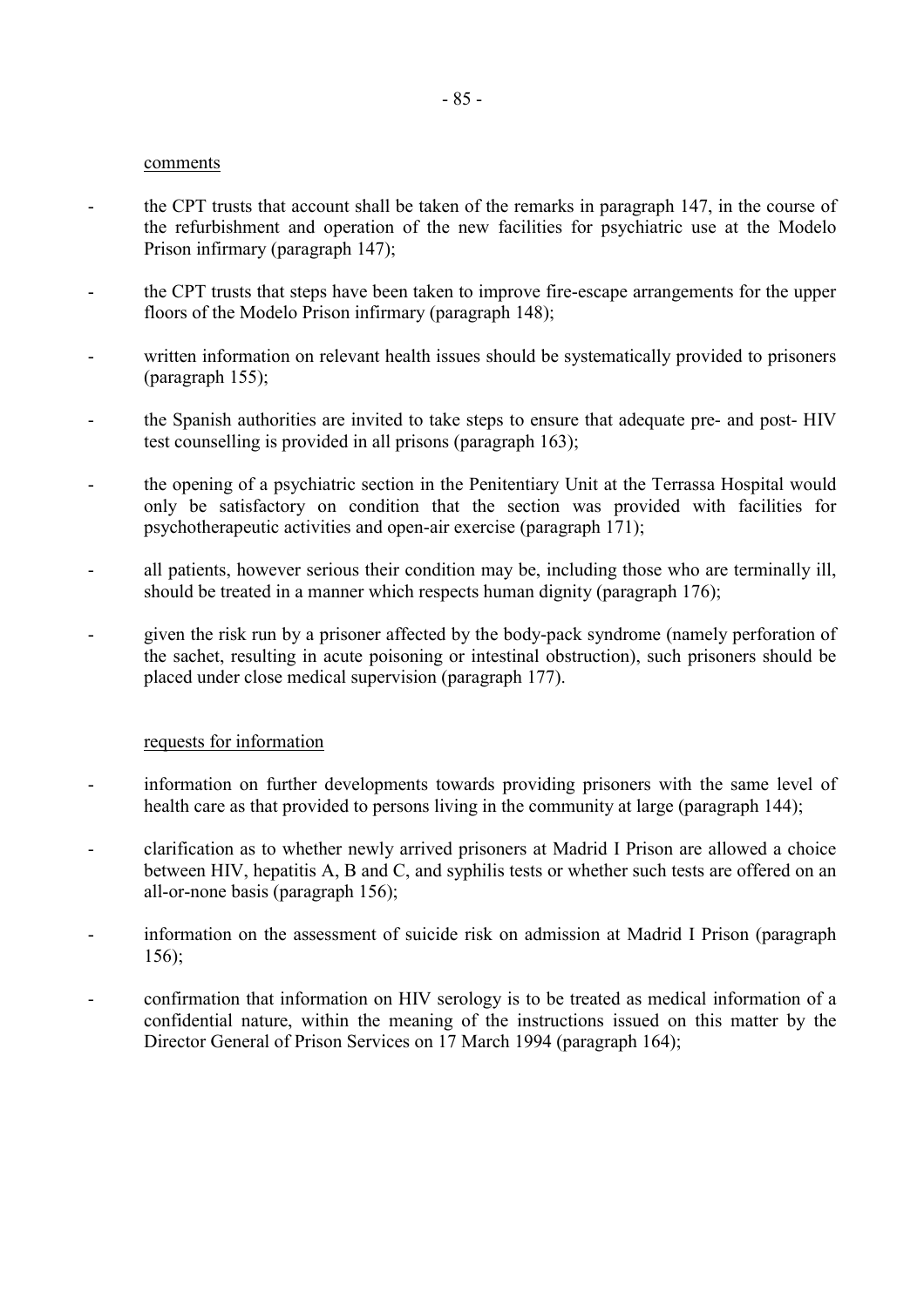- information on the arrangements made for female prisoners in Catalonia who require somatic care in a hospital (paragraph 168);
- information on progress made towards the provision of psychiatric care in each prison (paragraph 171);
- information on the arrangements made for patients from the Madrid Prison for Women who require psychiatric care in a hospital (paragraph 171);
- within three months, clarification of the current position regarding the psychiatric unit at the General Penitentiary Hospital, i.e. whether it has been closed and, if not, what improvements have been made to the regime applied in the unit (paragraph 175);
- the comments of the Spanish authorities on the allegedly unsatisfactory and inconsistent application of Article 60 (2) of the Prison Rules (paragraph 178);
- further information from the Spanish authorities concerning their current approaches and future plans as regards the treatment of prisoners suffering from acute withdrawal symptoms and the provision of long-term treatment for prisoners with drug/alcohol dependencies (paragraph 179).

### **5. Other issues**

### recommendations

- a general review to be carried out of staffing levels in Spanish prisons, in order to ascertain whether they are adequate in the light of current and envisaged prison population levels (paragraph 181);
- prison officers who work in establishments that accommodate a large number of foreign prisoners to be given special training (paragraph 182);
- supervisory judges to visit each establishment under their responsibility at least once a week, irrespective of whether any prisoners have requested to see the judge; in the course of this weekly visit, the supervisory judge to view the whole of the prison premises and enter into direct contact with both prisoners and prison staff (paragraph 185).

- information on the length and content of training provided to prison officers in the Catalan Prison Service (paragraph 182);
- the comments of the Spanish authorities on the desirability of appropriate measures to encourage prison officers with a university education to pursue long-term careers in the prison service (paragraph 183).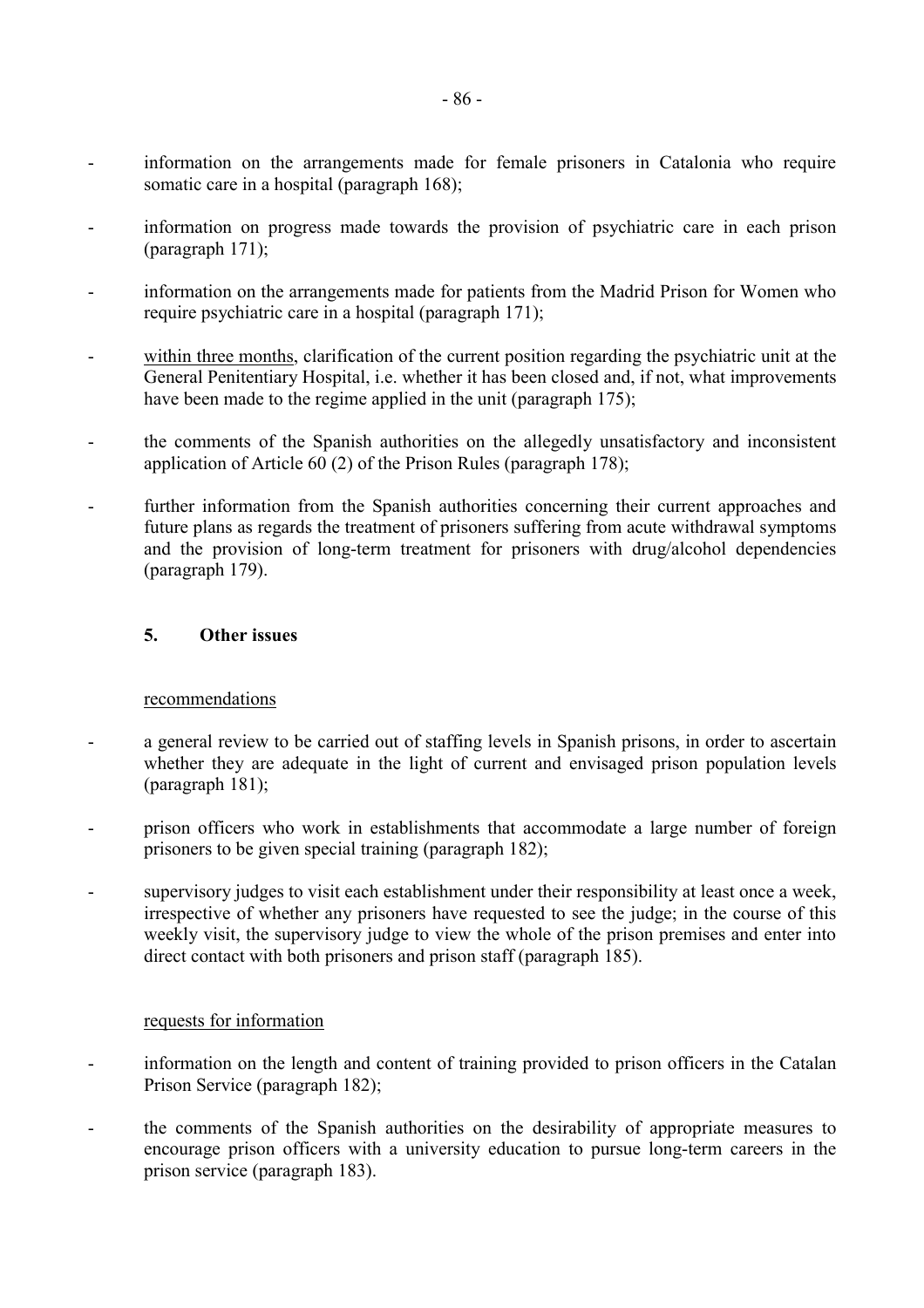# **D. Detention Centres for Minors**

### recommendations

- the paint on the glass windows in the girls' rooms at El Madroño to be removed (paragraph 190);
- the minors' rooms at Renasco to be equipped with a call bell (paragraph 194);
- appropriate measures to be taken to ensure that minors held at the Renasco Centre have ready access to a proper toilet facility at all times (paragraph 194);
- as regards the disciplinary procedure
	- . a minor to be guaranteed a right to be heard on the subject of the offence it is alleged he/she has committed;
	- . a right of appeal to a higher authority against sanctions imposed (i.e. to the Director of the Centre, as regards sanctions imposed by educators, and to the competent judge as regards sanctions imposed by the Director) to be formally recognised;
	- . a register to be kept in each Centre, containing full details of all disciplinary sanctions imposed (paragraph 197);
- the underlying motives for every instance of self-injury to be examined by a competent member of the medical staff before that conduct is sanctioned as a breach of discipline (paragraph 198);
- appropriate measures to be taken to ensure that the results of HIV tests are protected by strict medical confidentiality (paragraph 200).

#### comments

- the Spanish authorities are invited to improve the standard of equipment in the boys' rooms at the Renasco Centre and to explore the possibility of locating the girls' rooms in another part of the building (paragraph 193);
- the importance of adequate counselling both before and if appropriate after an HIV test is stressed (paragraph 200).

### requests for information

- further information on specialist medical care provided to minors held at the El Madroño and Renasco Centres, particularly as regards dental and psychiatric care (paragraph 199).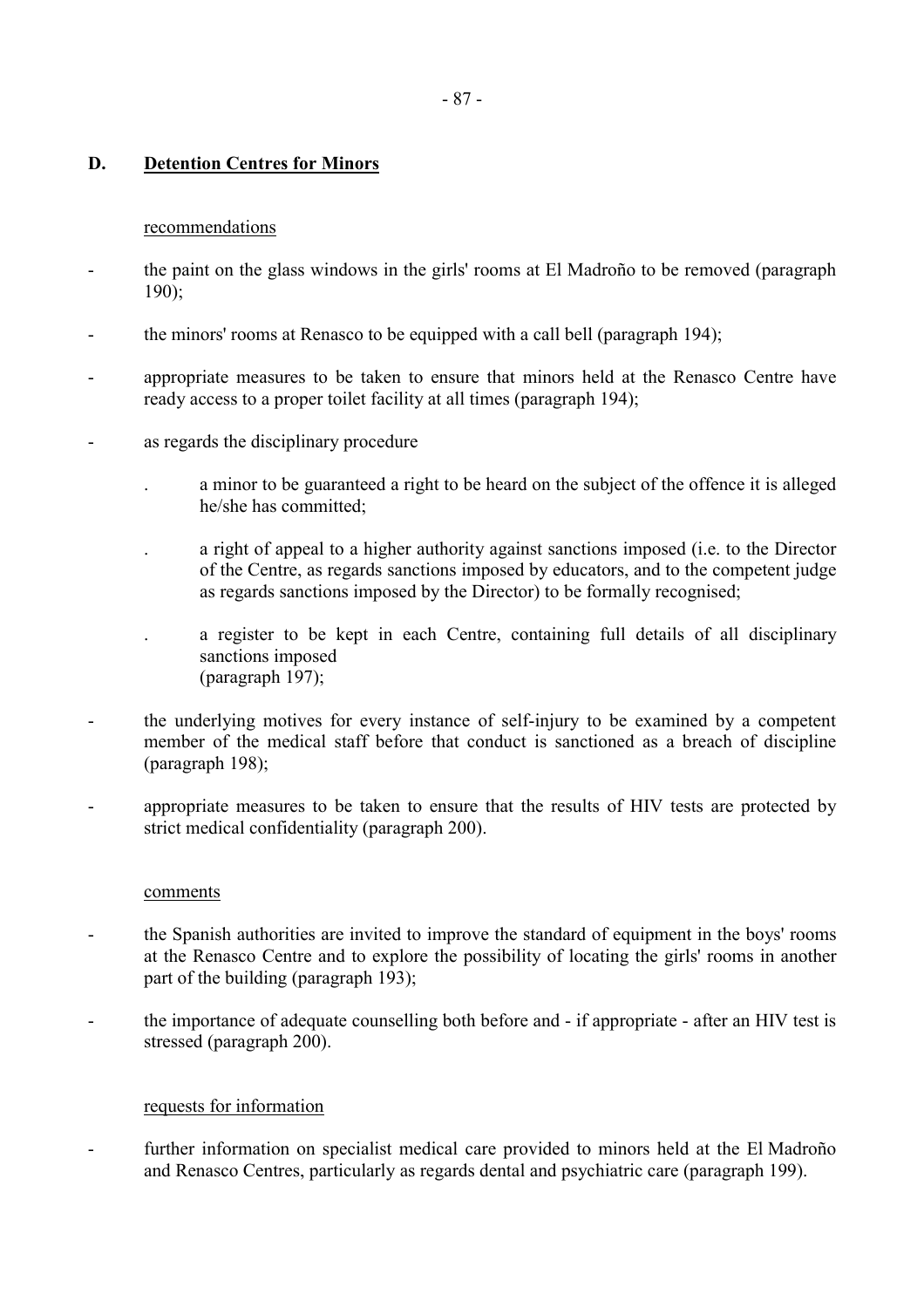## **E. Psychiatric Institutions**

### recommendations

- a detailed medical policy on recourse to instruments of physical restraint to be laid down dealing in particular with: the types of cases in which application of such instruments is permissible; their duration and frequent review; the provision of appropriate human contact; and the staff's duty of increased attention (paragraph 204);
- instruments of physical restraint to be applied only on the express instructions of a doctor or immediately brought to the attention of a doctor for approval (paragraph 204);
- every use of such instruments to be recorded in the patient's file and in an appropriate register, with an indication of the times at which the measure began and ended, the circumstances of the case and the reasons for resorting to the measure (paragraph 204).

### requests for information

- information on any specific training received by law enforcement officials in the handling of mentally disturbed persons (paragraph 205).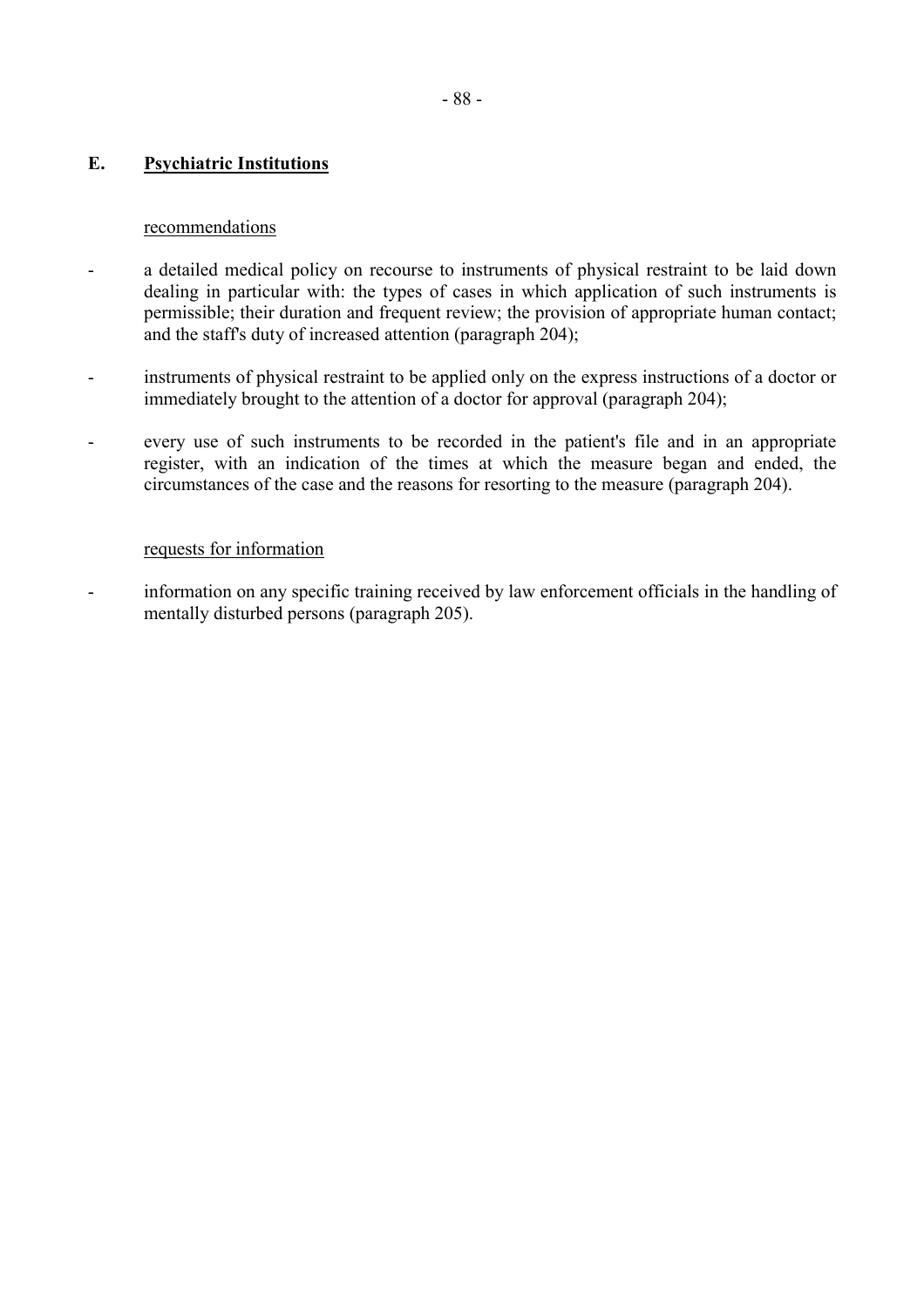# **APPENDIX II**

# **LIST OF THE NATIONAL AUTHORITIES AND NON-GOVERNMENTAL ORGANISATIONS WITH WHICH THE DELEGATION HELD CONSULTATIONS**

# **National Authorities**

# Ministry of Justice

- Mr Juan Alberto BELLOCH JULBE, Minister for Justice
- Mrs Margarita ROBLES, Secretary General of the Ministry of Justice
- Mr Juan Luis IBARRA ROBLES, Technical Secretary General of the Ministry of Justice
- Mr David BELTRAN CATALA, Director General of Prison Services
- Dr Julián ESPINOSA IBORRA, Health Advisor to the Secretariat of Prison Services
- Mr Francisco Javier BORREGO BORREGO, State Advocate, Head of the Legal Service and responsible for relations with the European Commission and European Court of Human Rights

# Ministry of the Interior

- Mr Antoni ASUNCION HERNANDEZ, Minister for the Interior
- Mr Ricardo BLANCO CANALES, Head of the Private Office of the Ministry of the Interior
- Mr Fernando PUIG DE LA BELLACASA, Under-Secretary for the Interior

# Ministry of Foreign Affairs

Mr Máximo CAJAL LOPEZ, Under-Secretary for Foreign Affairs

# Ministry of Health

- Mrs María de los Angeles AMADOR MILLAN, Minister for Health
- Mr José María ROCHE MARQUEZ, Technical Secretary General of the Ministry of Health
- Mr José Luis TEMES, Chairman of the Insalud (Institute of Health)
- Dr María de los Angeles GRANADOS POVEDA, Advisor to the Under-Secretary for Health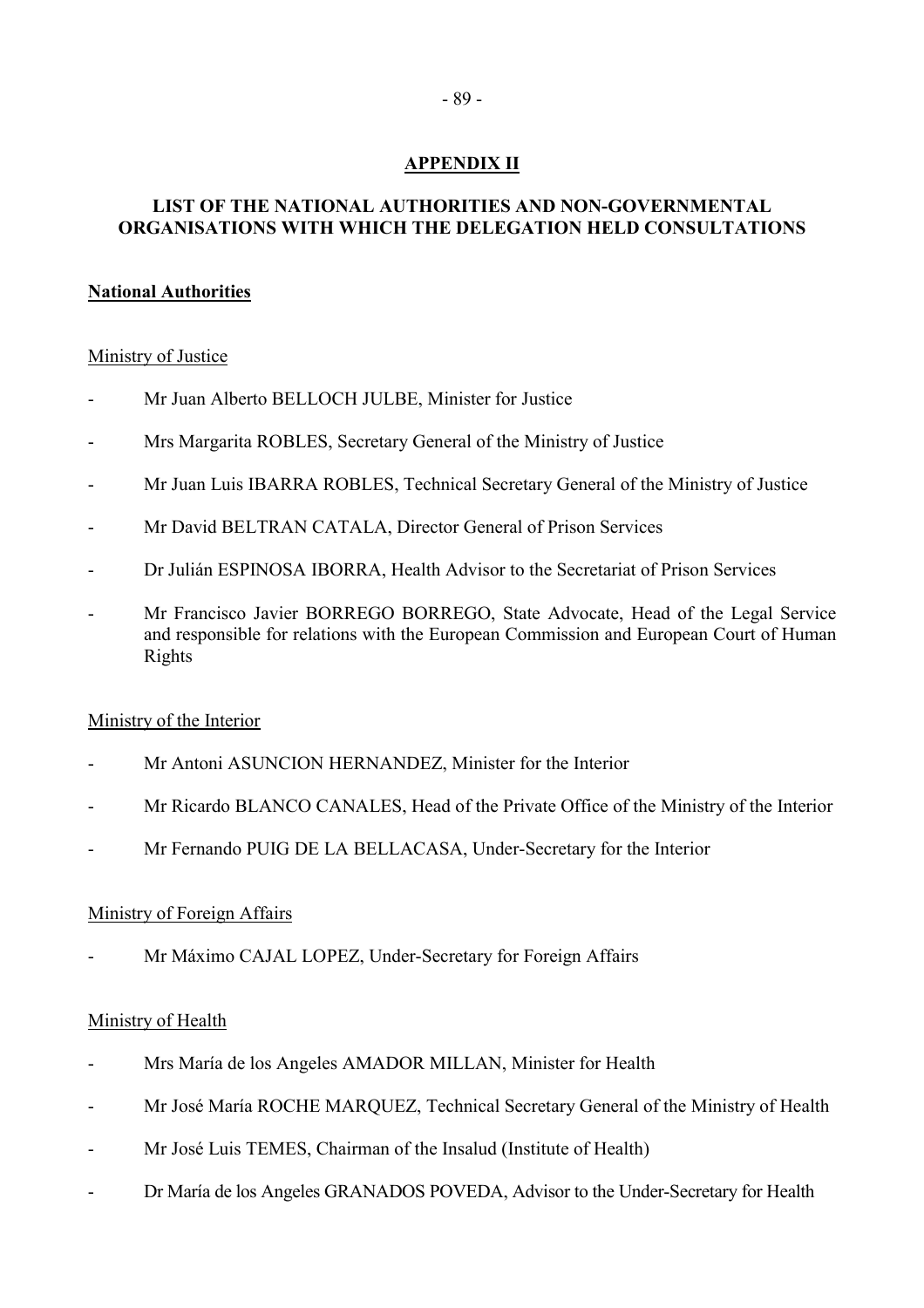- 90 -

Other national authorities

- Mr Eligio HERNANDEZ GUTIERREZ, State Public Prosecutor
- Mrs Margarita RETUERTO BUADES, Acting Ombudsman
- Mr Antonio ROVIRA VIÑAS, Second Deputy to the Ombudsman
- Mr FERNANDEZ, Office of the Ombudsman
- Mrs HUET, Office of the Ombudsman
- Mr Clemente AUGER, President of the Audiencia Nacional
- Mr Carlos DIVAR, Dean of the judges in charge of the Central Examining Courts

 The delegation also met a number of other judges and forensic doctors attached to various courts.

## Authorities of the Autonomous Communities

- Mr Juan María ATUTXA MENDIOLA, Counsellor for the Interior of the Basque Government
- Mr José Luis AURTENETXE GOIRIENA, Head of Legal Affairs of the Department of the Interior of the Basque Government
- Mr Juan Antonio RUBALCABA QUINTANA, Chairman of the Human Rights Commission of the Basque Parliament
- Mr Faustino LOPEZ DE FORONDA, Ararteko (the Basque Ombudsman)
- Mr Antoni ISAC I AGUILAR, Counsellor for Justice of the Catalan Government
- Mr Xavier TRIAS I VIDAL DE LLOBATERA, Counsellor for Health of the Catalan Government
- Mr Ignasi GARCIA I CLAVEL, Director General of Prison and Rehabilitation Services of the Department of Justice of the Catalan Government
- Mr Anton CANYELLAS, Sindic de Greuges (the Catalan Ombudsman)